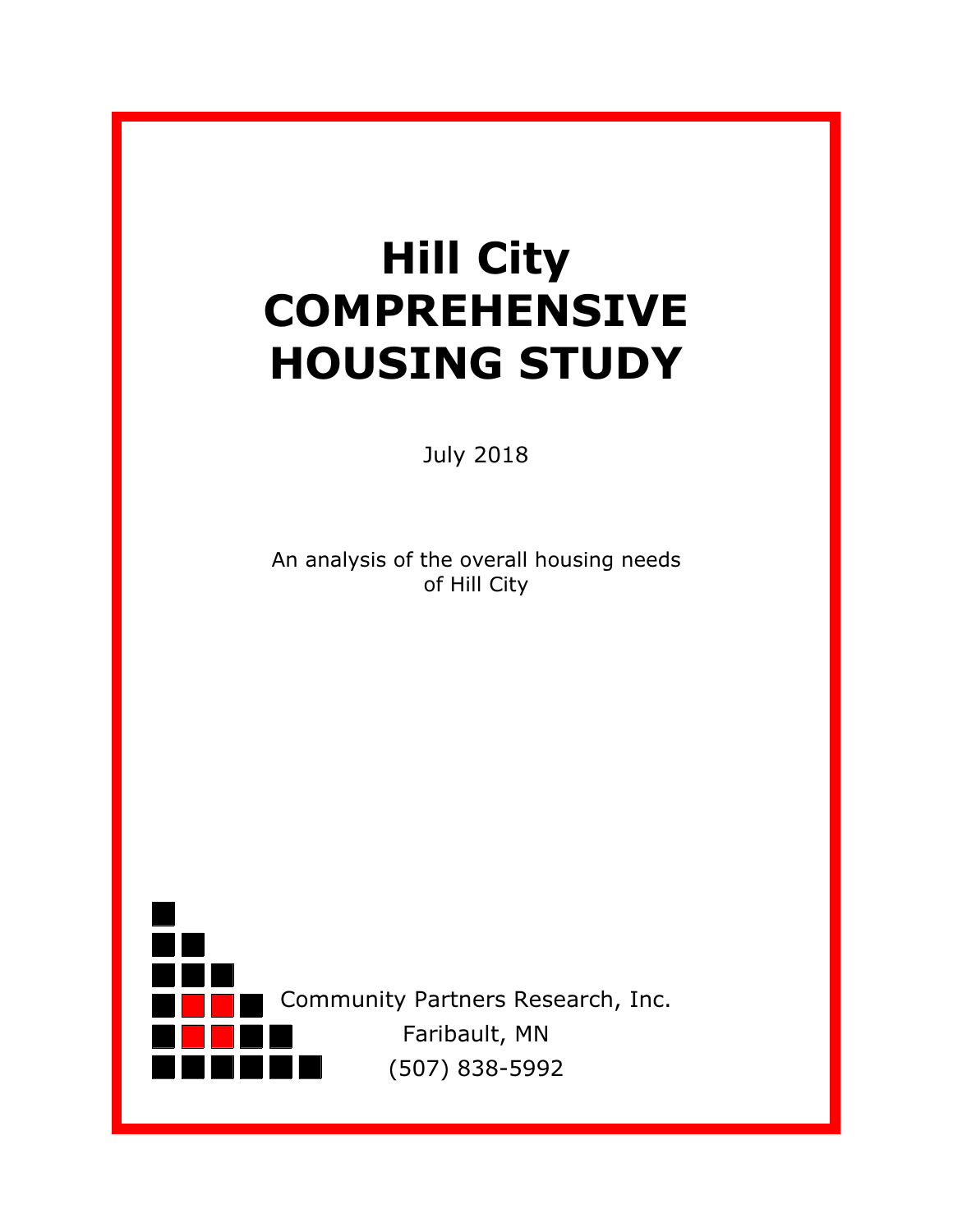### **List of Sections**

|                                                      | Page |
|------------------------------------------------------|------|
| Introduction                                         | 2    |
| Demographic and Projection Data                      | 4    |
| <b>Existing Housing Data</b>                         | 26   |
| <b>Rental Housing Inventory</b>                      | 34   |
| <b>Employment and Local Economic Trends Analysis</b> | 40   |
| Findings and Recommendations                         | 45   |
| Agencies and Resources                               | 93   |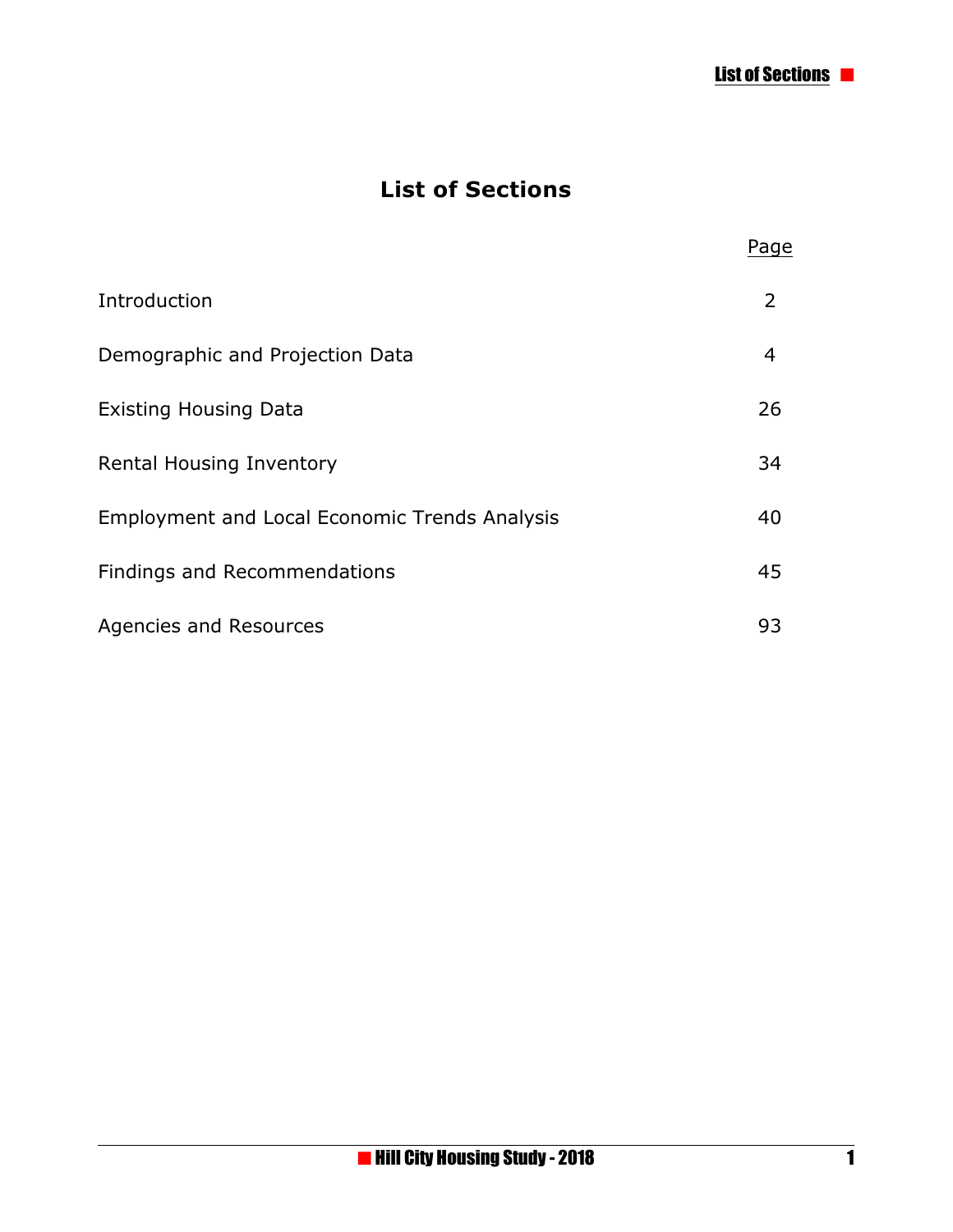# **Introduction**

Local elected and public officials are often held responsible for conditions and circumstances over which they have limited control. This is particularly true of housing. Most of the housing units in Hill City and Pennington County are privately owned and were constructed with private funds. On an increasing scale, however, the public is demanding that public officials control what happens in this largely private housing market by eliminating blight, protecting individual investments, and generating new housing growth to meet economic development needs.

Community Partners Research, Inc., was hired by the City of Hill City to conduct a study of the housing needs and conditions in the City.

#### **Goals**

The multiple goals of the study include:

- < Provide current demographic data
- $\triangleright$  Provide an analysis of the current housing stock and inventory
- $\triangleright$  Determine gaps or unmet housing needs
- $\overline{\phantom{a}}$  Examine future housing trends that the City can expect to address in the coming years
- Provide a market analysis for housing development
- $\triangleright$  Provide housing recommendations and findings

#### **Methodology**

A variety of resources were utilized to obtain information for the Housing Study. Community Partners Research, Inc., collected and analyzed data from February to July 2018. Data sources included:

- U.S. Census Bureau
- American Community Survey
- Esri, a private data company
- Records and data from the City of Hill City
- Records and data maintained by Pennington County
- South Dakota State Data Center
- Interviews with City officials, community leaders, housing stakeholders, etc.
- Area housing agencies
- State and Federal housing agencies
- Rental property owner surveys
- Housing condition survey
- Mobile home/manufactured home condition survey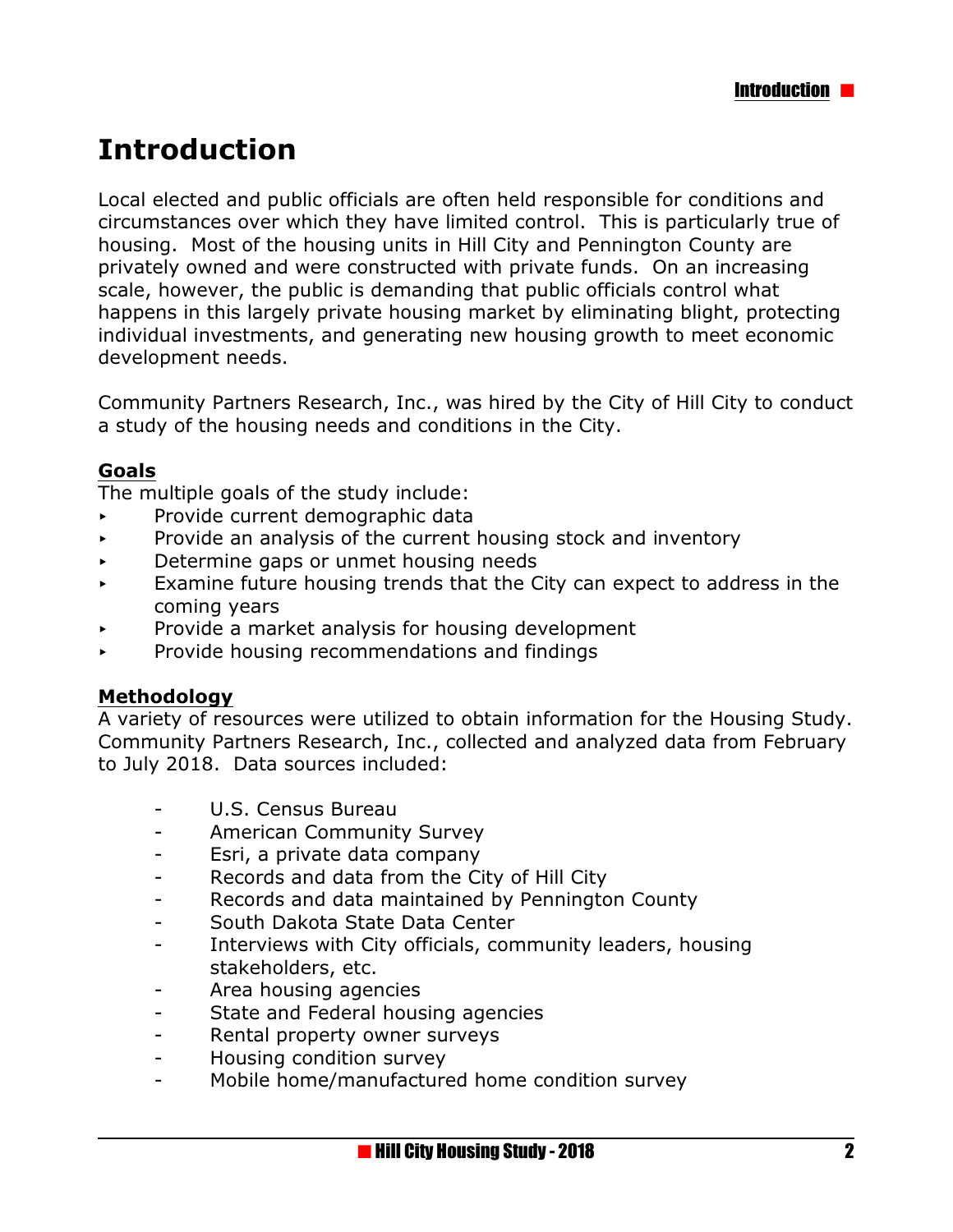#### **Limitations**

This Housing Study represents an analysis performed with the data available at the time of the Study. The findings and recommendations are based upon current solutions and the best available information on future trends and projections. Significant changes in the area's economy, employment growth, federal or State tax policy or other related factors could change the conclusions and recommendations contained in this Housing Study.

This study was prepared by:

**Community Partners Research, Inc. Faribault, MN (507) 838-5992 cpartners@charter.net**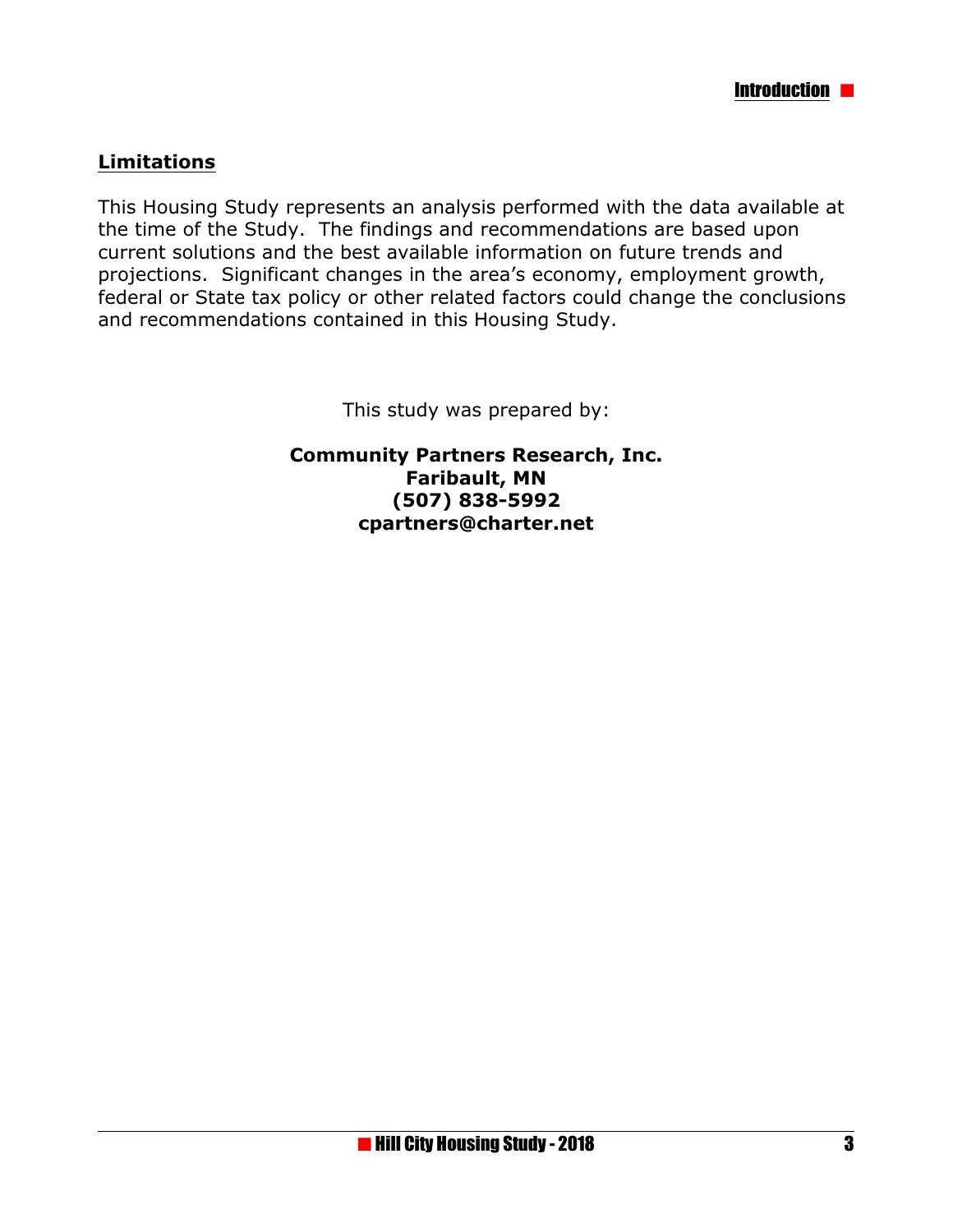#### **Section Table of Contents**

|                                                   | Page |
|---------------------------------------------------|------|
| Demographic Data Overview                         | 5    |
| Population Data and Trends                        | 6    |
| Population by Age Trends: 2010 to 2017            | 7    |
| <b>Population Projections</b>                     | 9    |
| <b>Household Data and Trends</b>                  | 10   |
| Household by Age Trends: 2010 to 2017             | 11   |
| Average Household Size                            | 13   |
| <b>Household Projections</b>                      | 14   |
| Hill City Household Projections by Age            | 15   |
| Households by Type                                | 16   |
| <b>Housing Tenure</b>                             | 17   |
| Tenure by Age                                     | 18   |
| Tenure by Household Size                          | 19   |
| 2016 Income Data                                  | 21   |
| Income Distribution by Tenure                     | 22   |
| 2016 Estimated Income and Housing Costs - Renters | 24   |
| 2016 Estimated Income and Housing Costs - Owners  | 25   |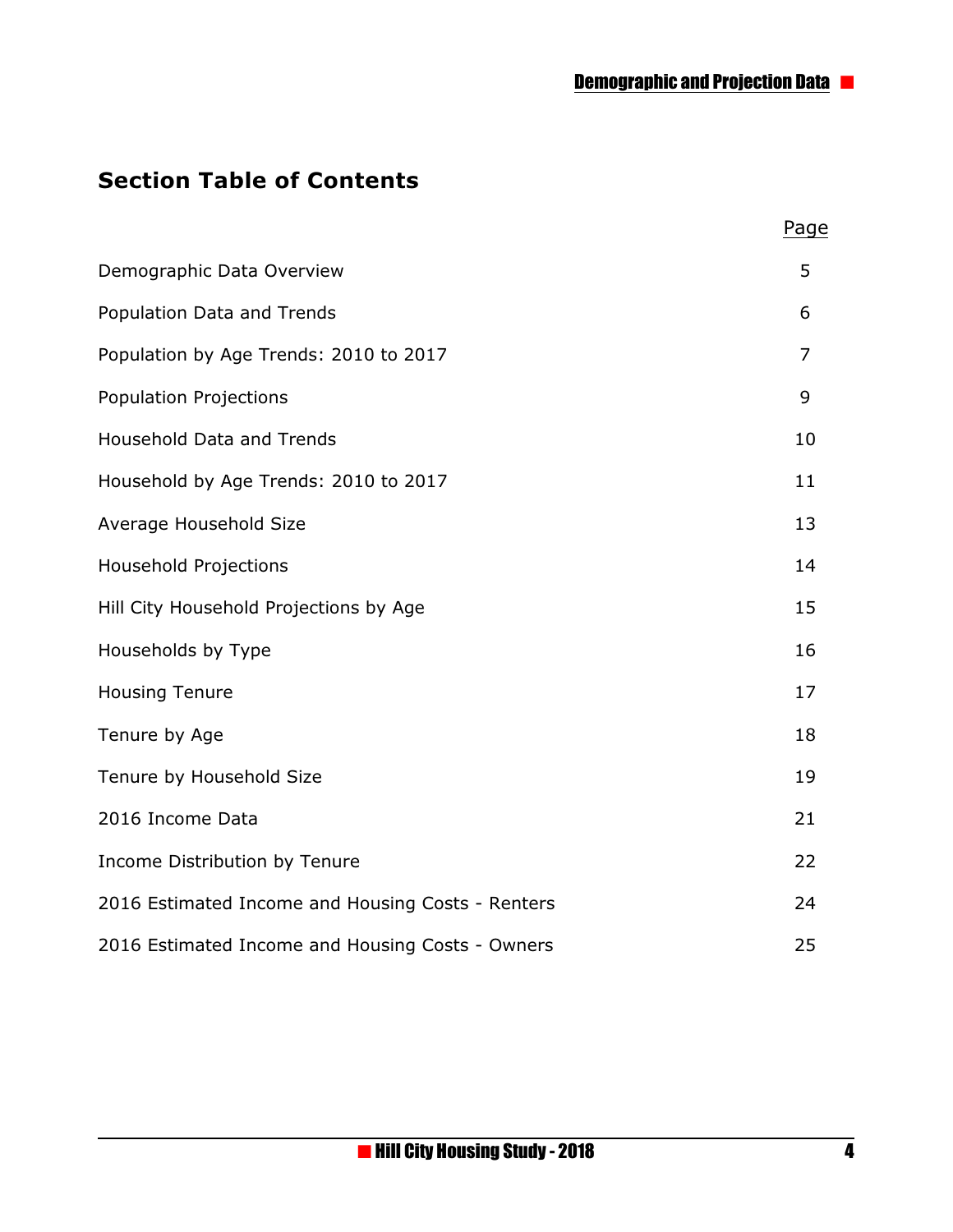## **Demographic Data Overview**

#### **Sources of Data**

The following pages contain demographic data obtained from a variety of local, state and national sources for Hill City and Pennington County.

To supplement the decennial Census, the Census Bureau has created the American Community Survey, an annual sampling of households. The American Community Survey provides detailed demographic characteristics. However, because the American Survey is based on sampling data, there is a margin of error that exists for each estimate. The following tables incorporate the American Community Survey data, when it is viewed as reliable.

The frequency of American Community Survey estimates vary depending on the size of the jurisdiction. For most jurisdictions in South Dakota, the 2016 estimates were derived from sampling that was done over a five-year period, between 2012 and 2016.

Additionally, Community Partners Research, Inc., has obtained information from Esri, a private company based in California that generates demographic and projection data. Esri estimates and projections are included in this demographic data section.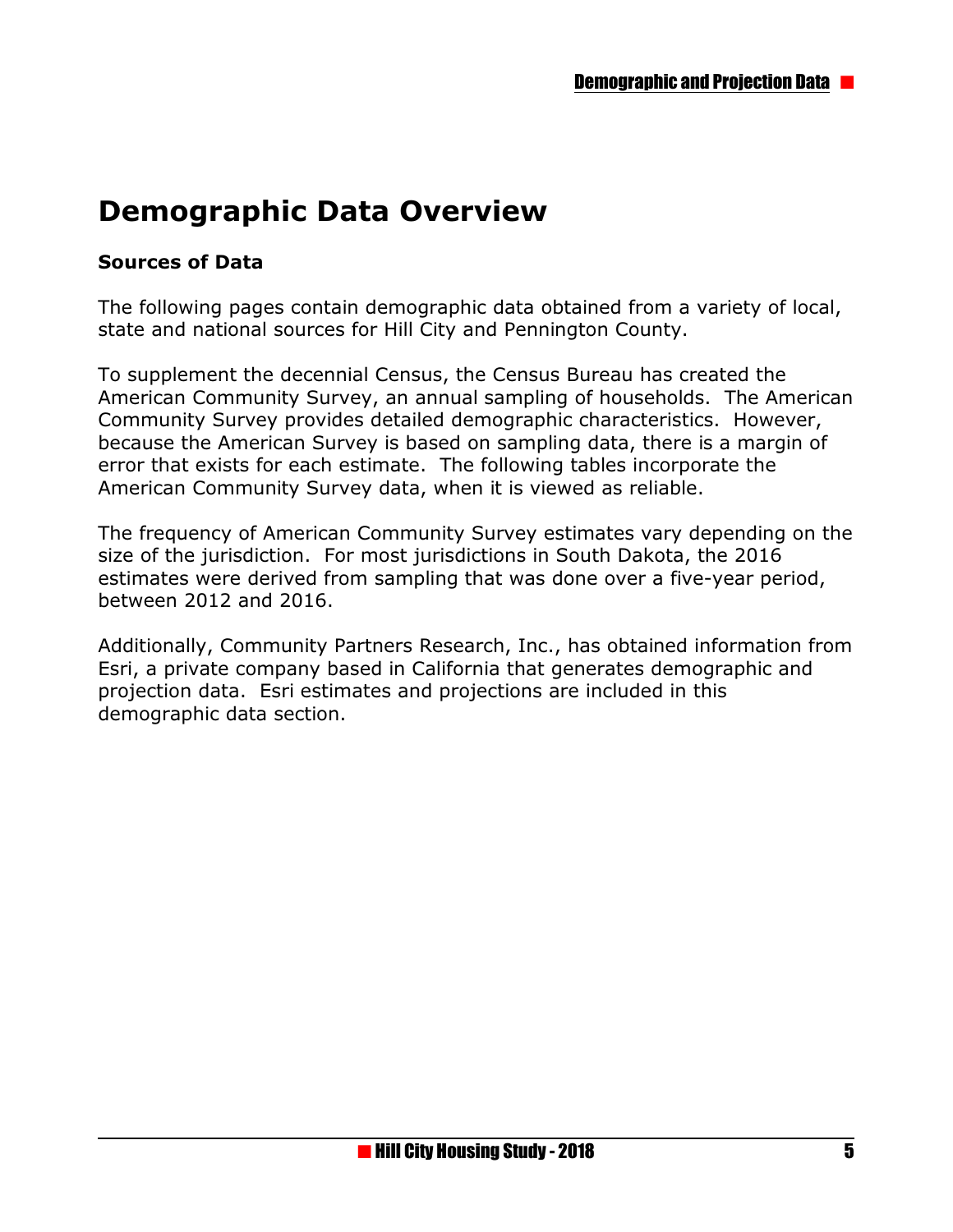| Table 1 Population Trends - 1990 to 2017 |                |                |                       |                |                       |                        |
|------------------------------------------|----------------|----------------|-----------------------|----------------|-----------------------|------------------------|
|                                          | 1990<br>Census | 2000<br>Census | % Change<br>1990-2000 | 2010<br>Census | % Change<br>2000-2010 | 2017 Esri<br>Estimates |
| Hill City                                | 650            | 780            | 20.0%                 | 948            | 21.5%                 | 1,137                  |
| Pennington<br>County                     | 81,343         | 88,565         | 8.9%                  | 100,948        | 14.0%                 | 112,158                |

#### **Population Data and Trends**

Source: U.S. Census; Esri, Inc.

- Esri, a private data reporting service, has released 2017 population estimates. The estimate for Hill City is 1,137, an increase of 189 people from 2010 to 2017.
- < The U.S. Census Bureau also releases annual population estimates. The most recent estimate for Hill City is effective July 1, 2016, and also shows a population increase but not as large an increase as Esri's population estimate. According to the Census Bureau, the City's population in 2016 was 1,008 people, an increase of 60 people from 2010 to 2016.
- Esri's 2017 estimate for Pennington County is 112,158, a gain of 11,210 people since 2010. The Census Bureau's 2017 estimate for Pennington County was 110,141, an increase of 9,193 people from the population reported in the 2010 Census.
- < According to the 2010 U.S. Census, Hill City's population was 948 people in 2010. When compared to the 2000 Census, the City had a population gain of 168 people from 2000 to 2010. The 168-person gain from 2000 was a population increase of 21.5%.
- Pennington County's population was 100,948 in 2010. This was an increase of 12,383 people from 2000, for a population gain of 14.0%.
- $\rightarrow$  Hill City and Pennington County also experienced population increases in the 1990s. Hill City's population increased by 130 people and Pennington County's population increased by 7,222 people from 1990 to 2000.
- < Hill City's population is primarily White and non-Hispanic/Latino. According to the 2010 U.S. Census, 82.1% of the City's residents were White, 4.0% were Native American Indian, 0.6% were Black or African American and 0.1% were Asian. Additionally, 12.2% identified themselves as some other race or two or more races. Also, 18.9% of the population identified themselves as Hispanic or Latino in 2010.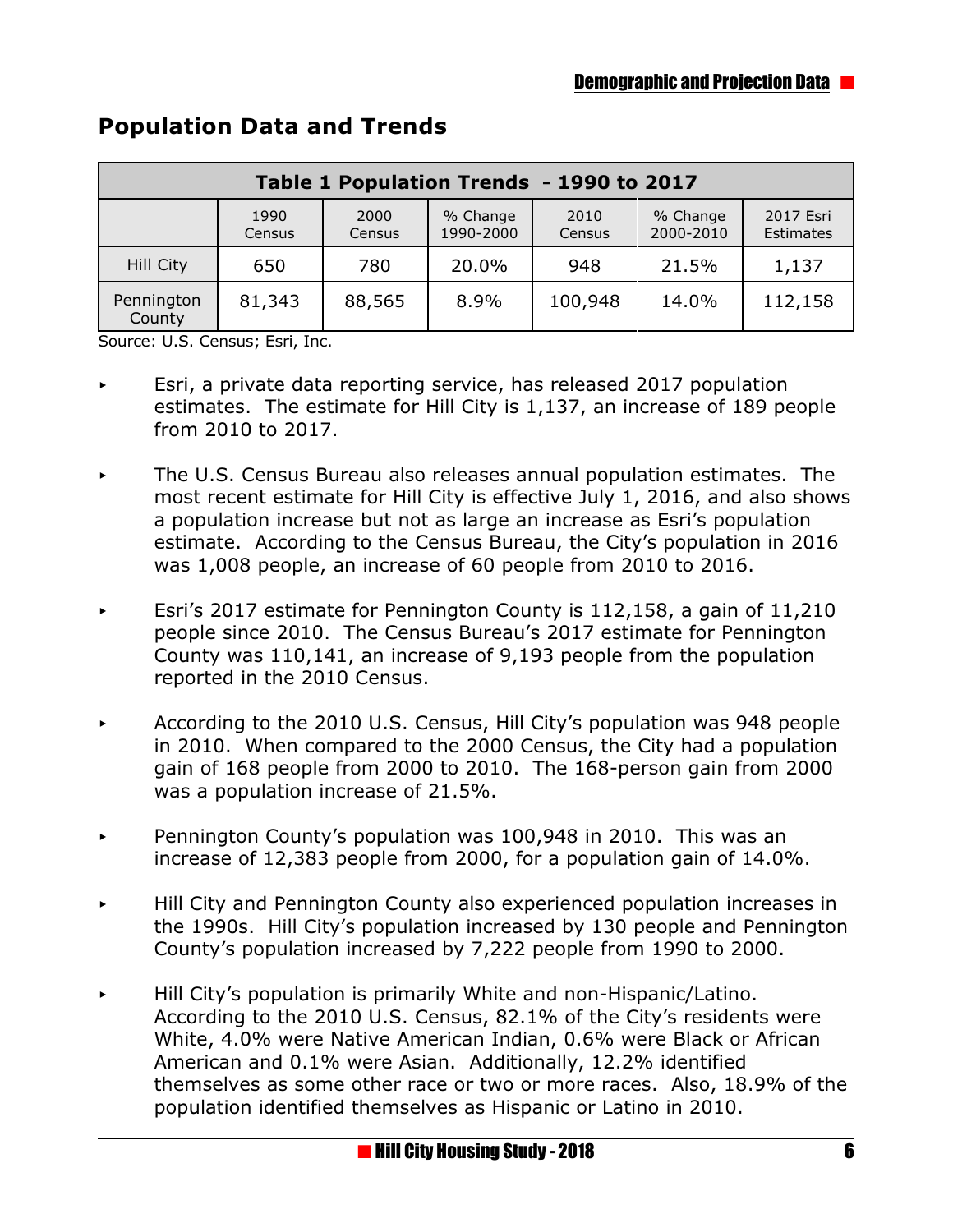#### **Population by Age Trends: 2010 to 2017**

The release of 2017 demographic information from Esri allows for some analysis of the changing age patterns for Hill City and Pennington County. The following table compares population by age in 2010 and 2017, along with the numeric changes.

| Table 2 Population by Age - 2010 to 2017 |           |       |                |         |         |                   |  |
|------------------------------------------|-----------|-------|----------------|---------|---------|-------------------|--|
|                                          | Hill City |       |                |         |         | Pennington County |  |
| Age                                      | 2010      | 2017  | Change         | 2010    | 2017    | Change            |  |
| $0 - 14$                                 | 196       | 197   | 1              | 20,870  | 22,034  | 1,164             |  |
| $15 - 19$                                | 67        | 55    | $-12$          | 6,575   | 6,891   | 316               |  |
| $20 - 24$                                | 63        | 51    | $-12$          | 7,026   | 7,337   | 311               |  |
| $25 - 34$                                | 116       | 109   | $-7$           | 13,933  | 15,064  | 1,671             |  |
| $35 - 44$                                | 118       | 126   | 8              | 11,730  | 13,280  | 1,550             |  |
| 45-54                                    | 136       | 147   | 11             | 14,704  | 13,580  | $-1,124$          |  |
| $55 - 64$                                | 125       | 214   | 89             | 12,493  | 15,113  | 2,620             |  |
| 65-74                                    | 61        | 156   | 95             | 7,141   | 10,389  | 3,248             |  |
| 75-84                                    | 52        | 61    | 9              | 4,602   | 5,390   | 788               |  |
| $85+$                                    | 14        | 21    | $\overline{7}$ | 1,874   | 2,540   | 666               |  |
| Total                                    | 948       | 1,137 | 189            | 100,948 | 112,158 | 11,210            |  |

Source: U.S. Census; Esri



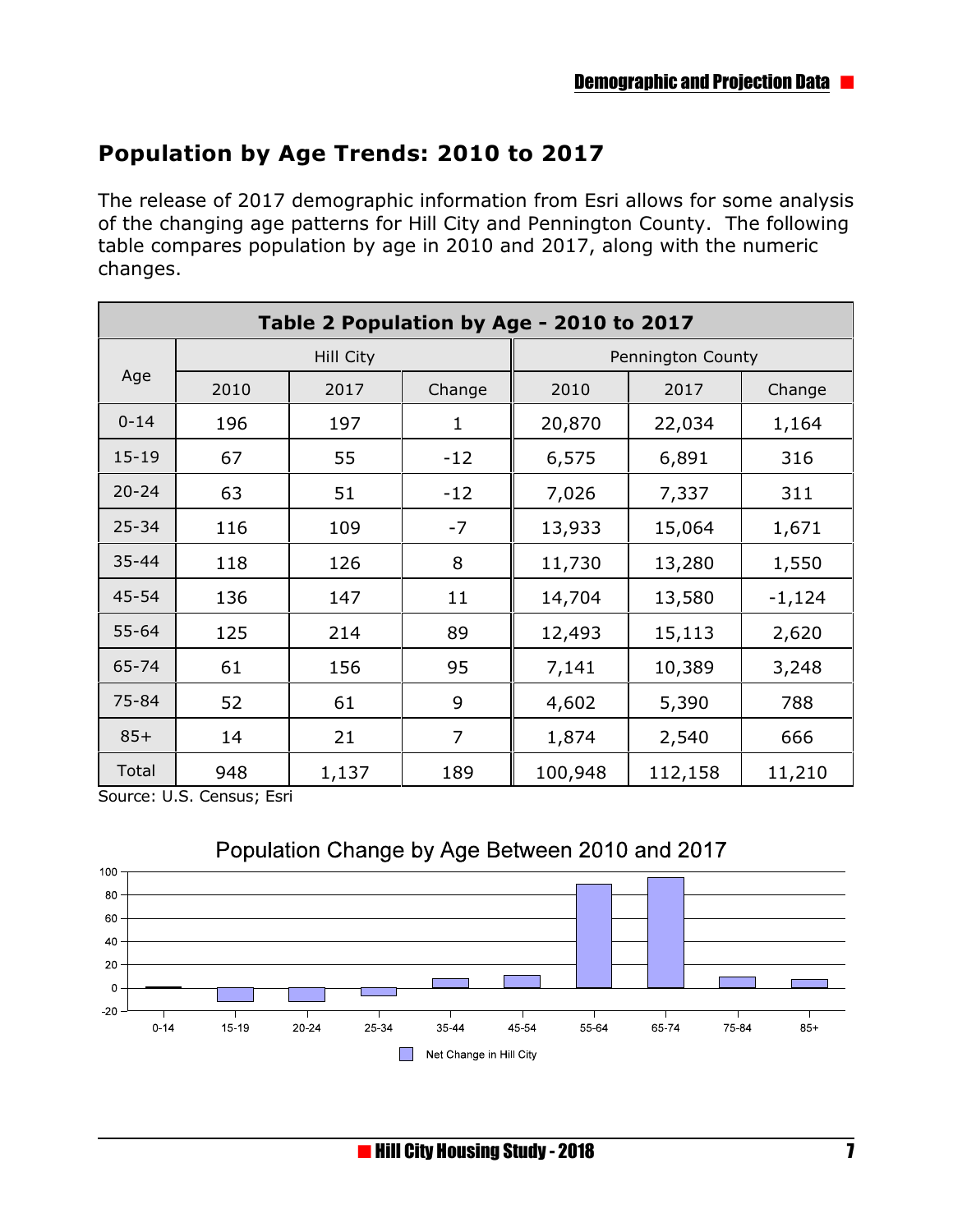For many years, demographic analysts have been talking about the impact that is occurring as the large "baby boom" generation moves through the aging cycle. This trend has been evident in Hill City and Pennington County.

Between 2010 and 2017, Hill City had a gain of 184 people and the Pennington County had a gain of 5,868 people in the age ranges between 55 and 74 years old. In 2017, all of the baby boomers were within these age ranges.

The City of Hill City also had population gains in the 0 to 14, 35 to 54 and 75 and older age ranges. Hill City had population losses in the 15 to 34 age ranges.

In addition to the 55 to 74 age ranges, Pennington County also had population gains in all of the ranges with the exception of the 45 to 54 age range, which had a loss of 1,124 people from 2010 to 2017.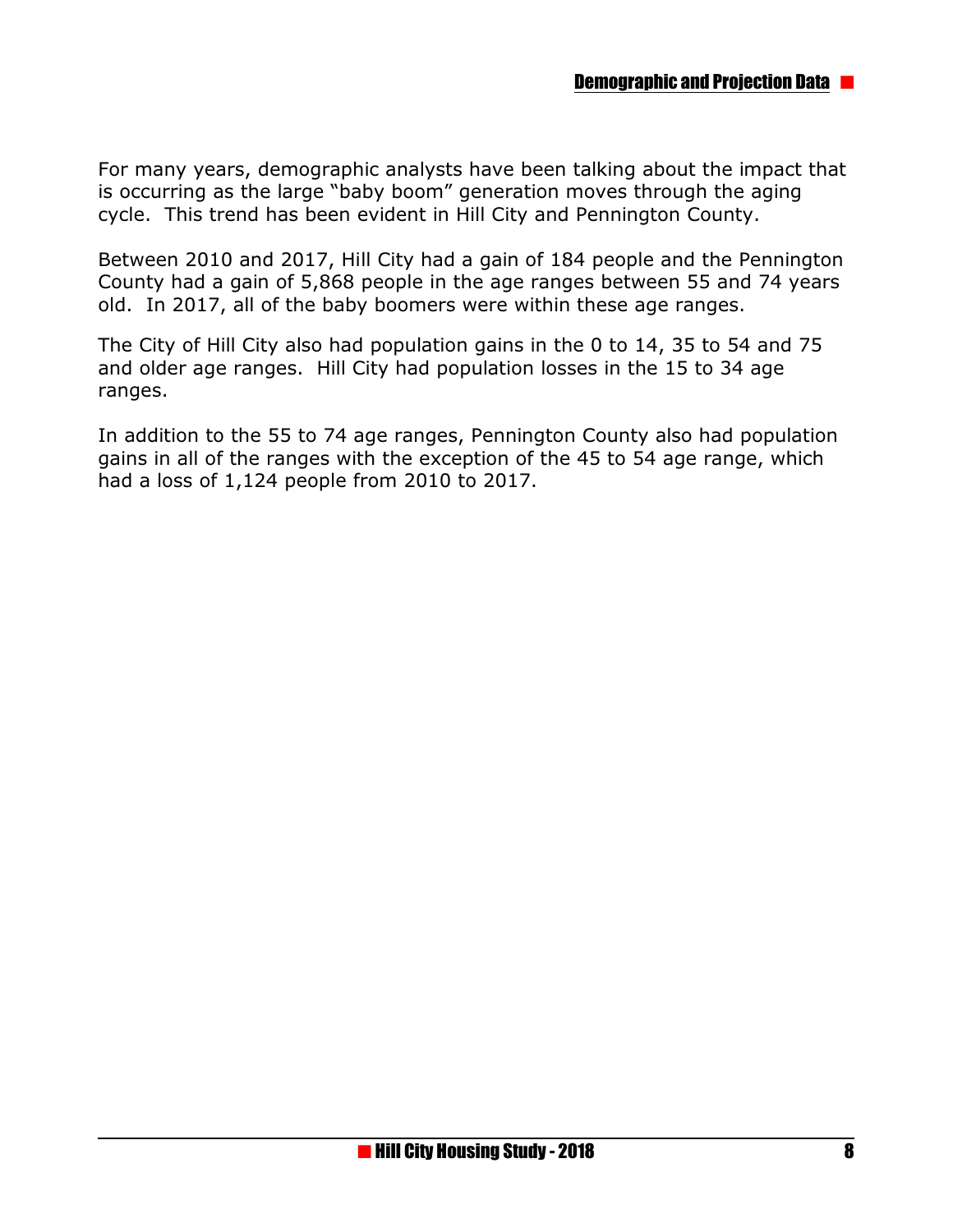## **Population Projections**

The following table presents population projections using two different sources. Estimates and projections have been obtained from Esri and span the five-year period from 2017 to 2022. The South Dakota State Data Center has issued Pennington County population projections for the year 2020.

| Table 3 Population Projections Through 2020/2022 |                |                       |                         |                                      |  |
|--------------------------------------------------|----------------|-----------------------|-------------------------|--------------------------------------|--|
|                                                  | 2010 US Census | 2017 Esri<br>Estimate | 2022 Esri<br>Projection | 2020 Projection<br>State Data Center |  |
| Hill City                                        | 948            | 1,137                 | 1,288                   | N/A                                  |  |
| Pennington Co.                                   | 100,948        | 112,158               | 120,446                 | 114,161                              |  |

Source: U.S. Census; Esri; State Data Center

- Esri's growth projections expect a population gain of 151 people in Hill City from 2017 to 2022. This is an average of approximately 30 people in an average year.
- Esri's population projection for Pennington County forecasts a gain of 8,288 people from 2017 to 2022.
- $\triangleright$  The State Data Center projects that Pennington County's population will be 114,161 people in the year 2020. When compared to the County's population in 2010, this projection expects a gain of 13,213 people during the 10-year time period. If reduced to an annual average, this projection expects average annual growth of approximately 1,321 people per year, a forecast that is smaller than the growth projection from Esri.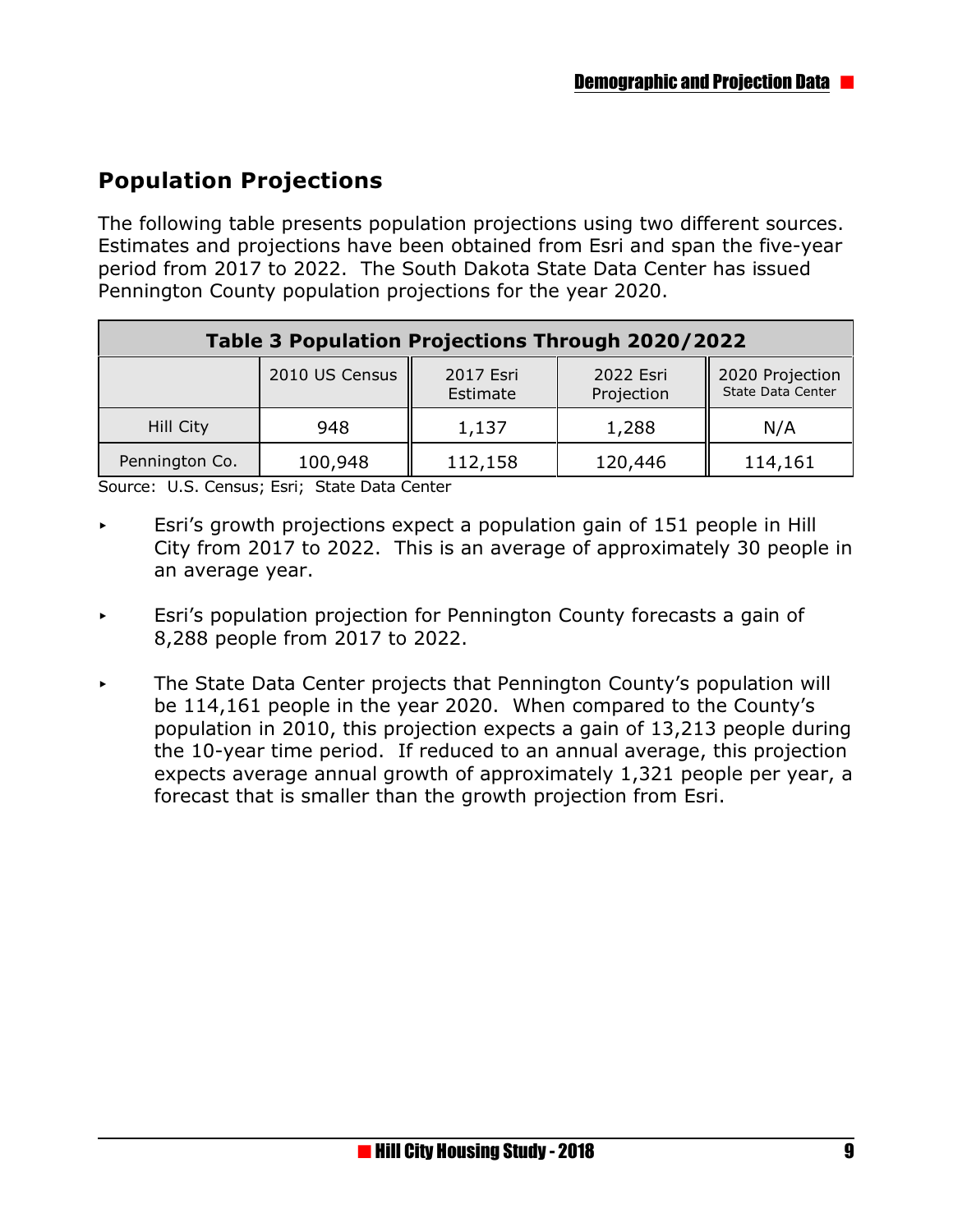| Table 4 Household Trends - 1990 to 2017 |                    |                    |                       |                    |                       |                       |
|-----------------------------------------|--------------------|--------------------|-----------------------|--------------------|-----------------------|-----------------------|
|                                         | 1990<br>Households | 2000<br>Households | % Change<br>1990-2000 | 2010<br>Households | % Change<br>2000-2010 | 2017 Esri<br>Estimate |
| Hill City                               | 275                | 298                | 8.4%                  | 394                | 32.2%                 | 474                   |
| Pennington<br>County                    | 30,553             | 34,641             | 13.4%                 | 41,251             | 19.1%                 | 44,013                |

#### **Household Data and Trends**

Source: U.S. Census; Esri, Inc.

- $\triangleright$  Esri estimates that Hill City has gained 80 households and Pennington County had a gain of 2,762 households from 2010 to 2017.
- $\sim$  According to the 2010 U.S. Census, Hill City and Pennington County both had household gains from 2000 to 2010. Hill City had 394 households in 2010, an increase of 96 households from 2000, for a household gain of 32.2%. Pennington County had 41,251 households in 2010. This was an increase of 6,610 households from 2000 to 2010, or a household gain of 19.1%.
- < Hill City had a gain of 23 households and Pennington County had a gain of 4,088 households during the 1990s.
- $\blacktriangleright$  Annual household estimates are not available from the Census Bureau.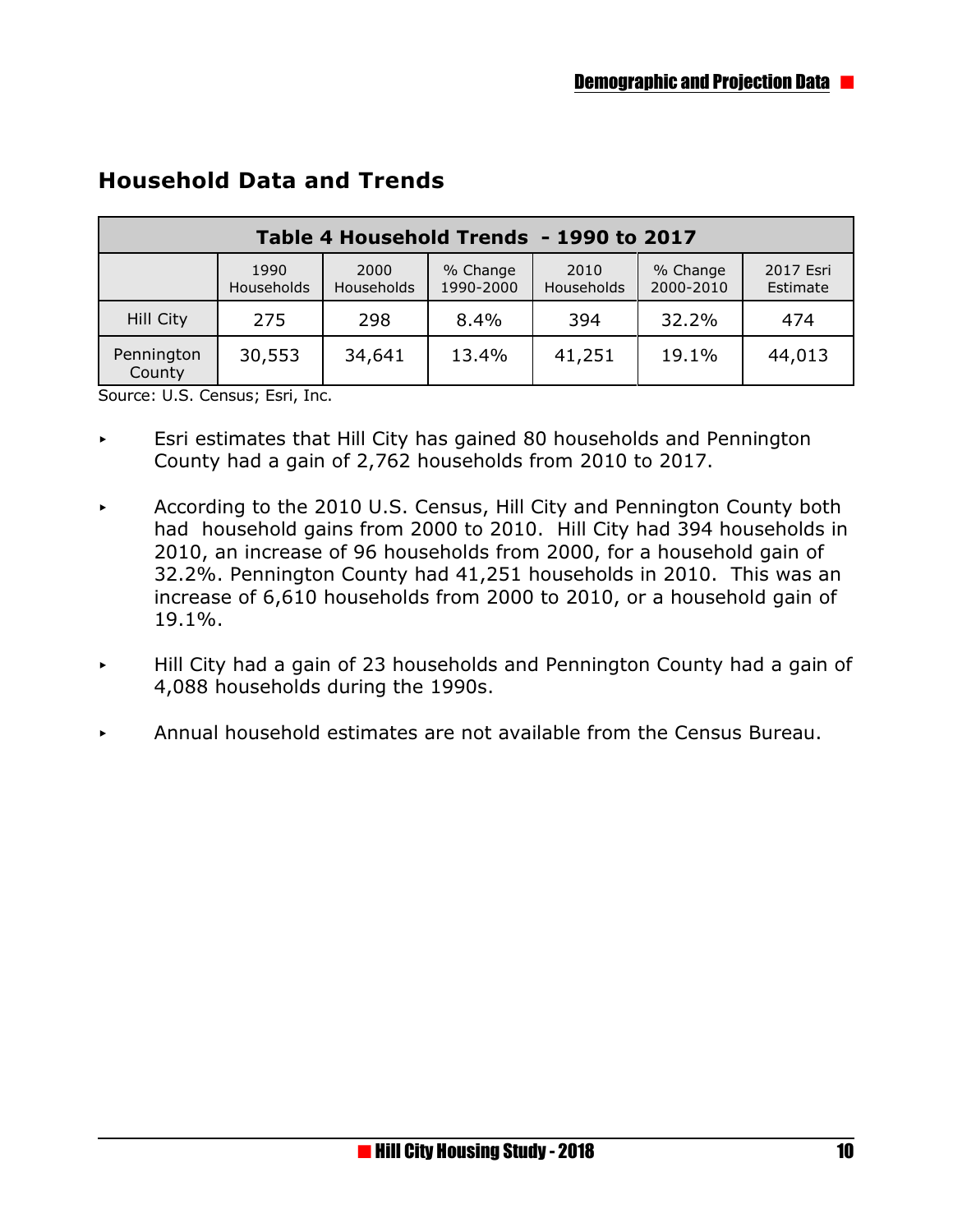#### **Household by Age Trends: 2010 to 2017**

Esri has also produced household estimates for 2017 by age of householder which can be compared to the 2010 Census to track the changing age patterns for Hill City and Pennington County.

| Table 5 Households by Age - 2010 to 2017 |      |                  |        |  |  |  |
|------------------------------------------|------|------------------|--------|--|--|--|
|                                          |      | <b>Hill City</b> |        |  |  |  |
| Age                                      | 2010 | 2017             | Change |  |  |  |
| $15 - 24$                                | 25   | 16               | -9     |  |  |  |
| 25-34                                    | 55   | 47               | $-8$   |  |  |  |
| $35 - 44$                                | 66   | 62               | $-4$   |  |  |  |
| 45-54                                    | 81   | 79               | $-2$   |  |  |  |
| $55 - 64$                                | 82   | 119              | 37     |  |  |  |
| 65-74                                    | 39   | 98               | 59     |  |  |  |
| $75+$                                    | 46   | 53               | 7      |  |  |  |
| Total                                    | 394  | 474              | 80     |  |  |  |

Source: U.S. Census; Esri



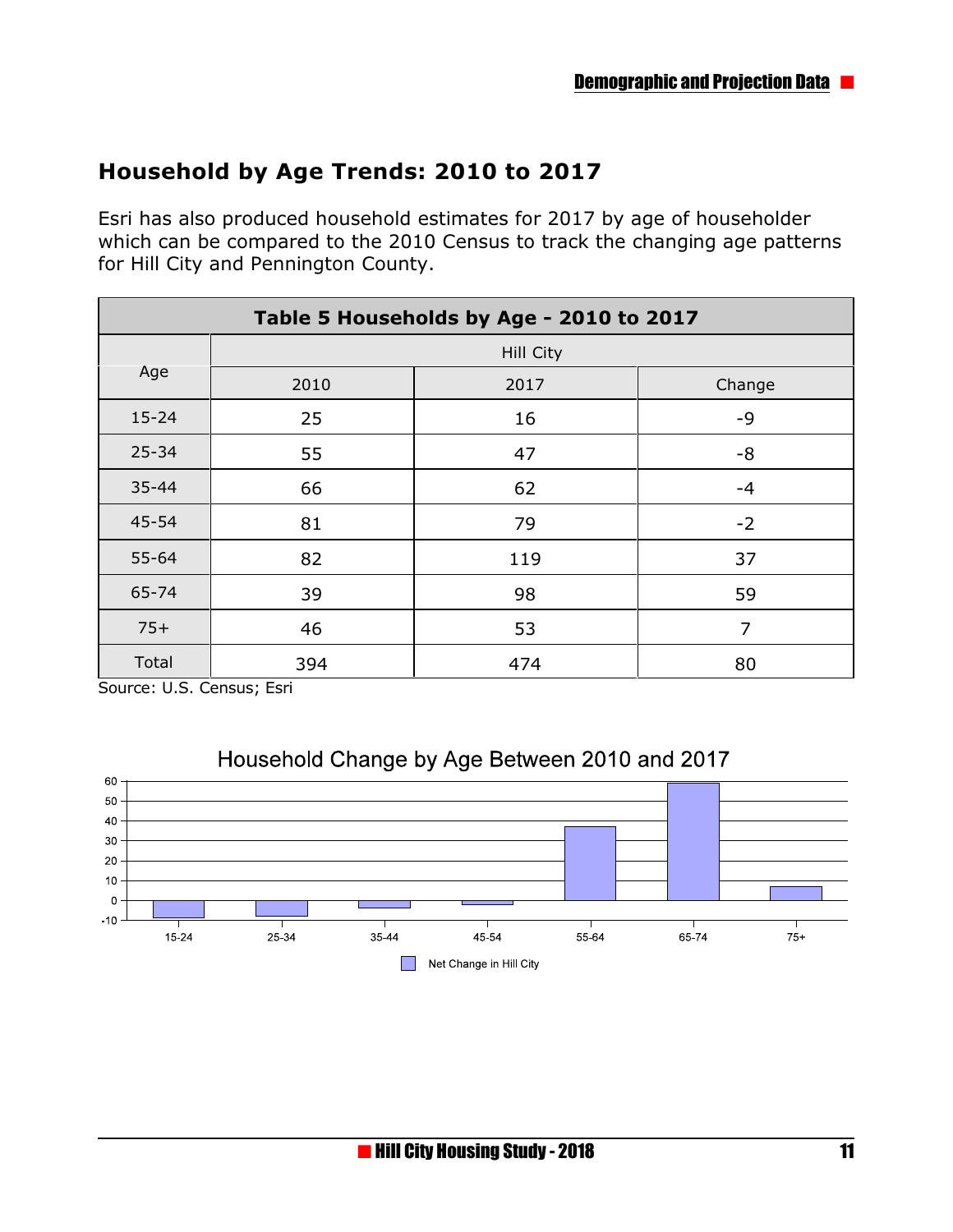Based on Esri estimates, from 2010 to 2017, Hill City added 96 households in the 55 to 74 year old age ranges. Hill City also added seven households in the 75 and older age range.

Hill City had a decrease of from 2010 to 2017 in all of the households in each of the age ranges 54 and younger. There was a loss of 23 households in the 54 and younger households.



It is possible to track the "wave" progression of the baby boomer households over time in Hill City using information for households by the age of householder. One very noticeable trend is the growing number of households in the prime baby boomer age groups since 2010, as in-migration appears to be attracting new households, specifically in the age ranges between 55 and 74 years old.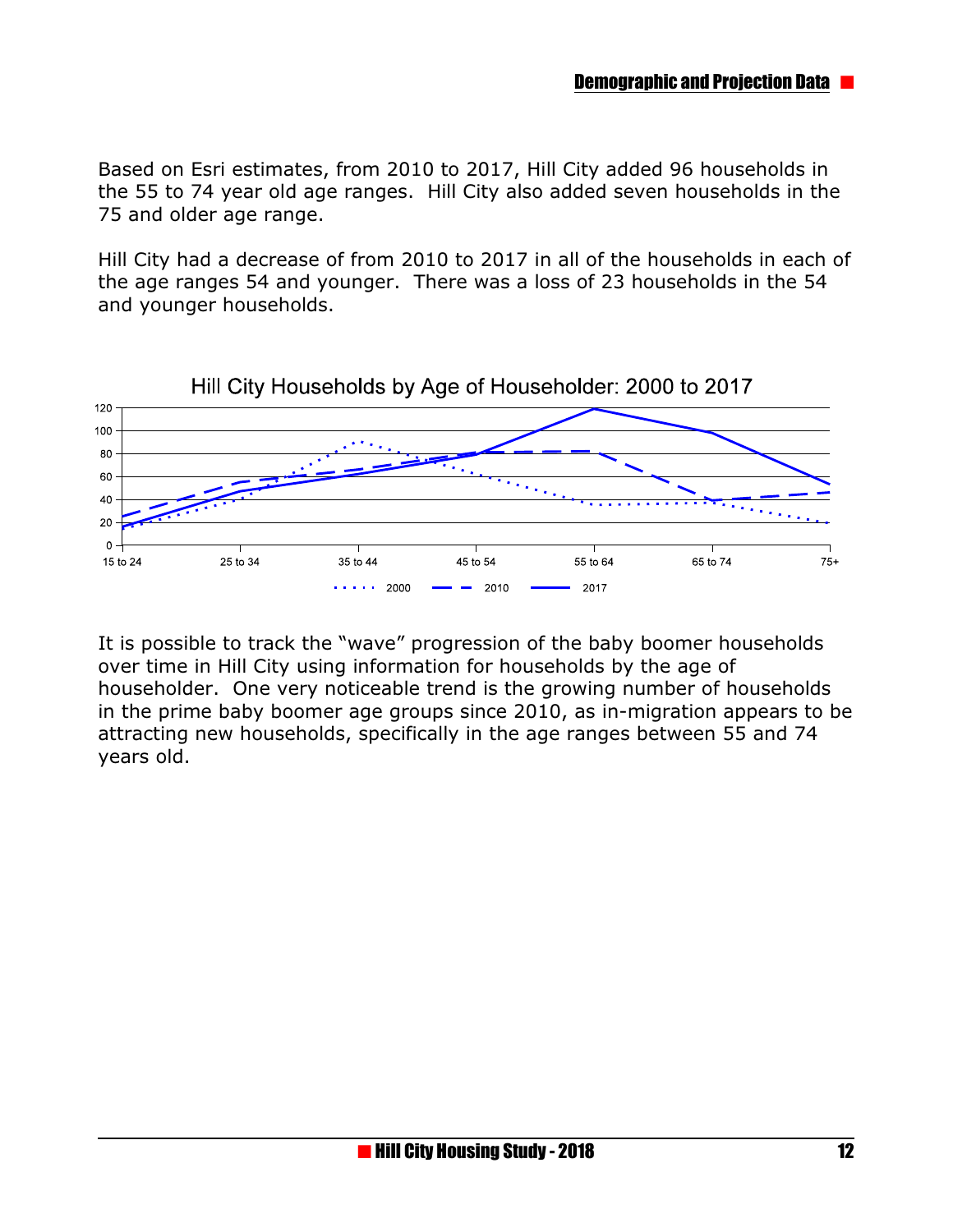### **Average Household Size**

The following table provides decennial Census information on average household size. The 2017 estimates from Esri are also provided.

| Table 6 Average Number of Persons Per Household: 1990 to 2017 |             |             |             |                       |  |
|---------------------------------------------------------------|-------------|-------------|-------------|-----------------------|--|
|                                                               | 1990 Census | 2000 Census | 2010 Census | 2017 Esri<br>Estimate |  |
| Hill City                                                     | 2.29        | 2.62        | 2.41        | 2.40                  |  |
| Pennington County                                             | 2.61        | 2.49        | 2.38        | 2.37                  |  |
| South Dakota                                                  | 2.59        | 2.50        | 2.42        | N/A                   |  |

Source: U.S. Census; Esri, Inc.

Household formation has been occurring at a different rate than population change in recent decades due to a steady decrease in average household size. This has been caused by household composition changes, such as more single person and single parent families, fewer children per family, and more senior households due to longer life spans.



In Hill City, the average household size increased from 1990 to 2000, but decreased from 2.62 persons per household in 2000 to 2.40 in 2017. Pennington County's average household size decreased from 2.61 in 1990 to 2.37 in 2017. In 2010, Hill City and Pennington County's average household sizes were slightly below the Statewide average.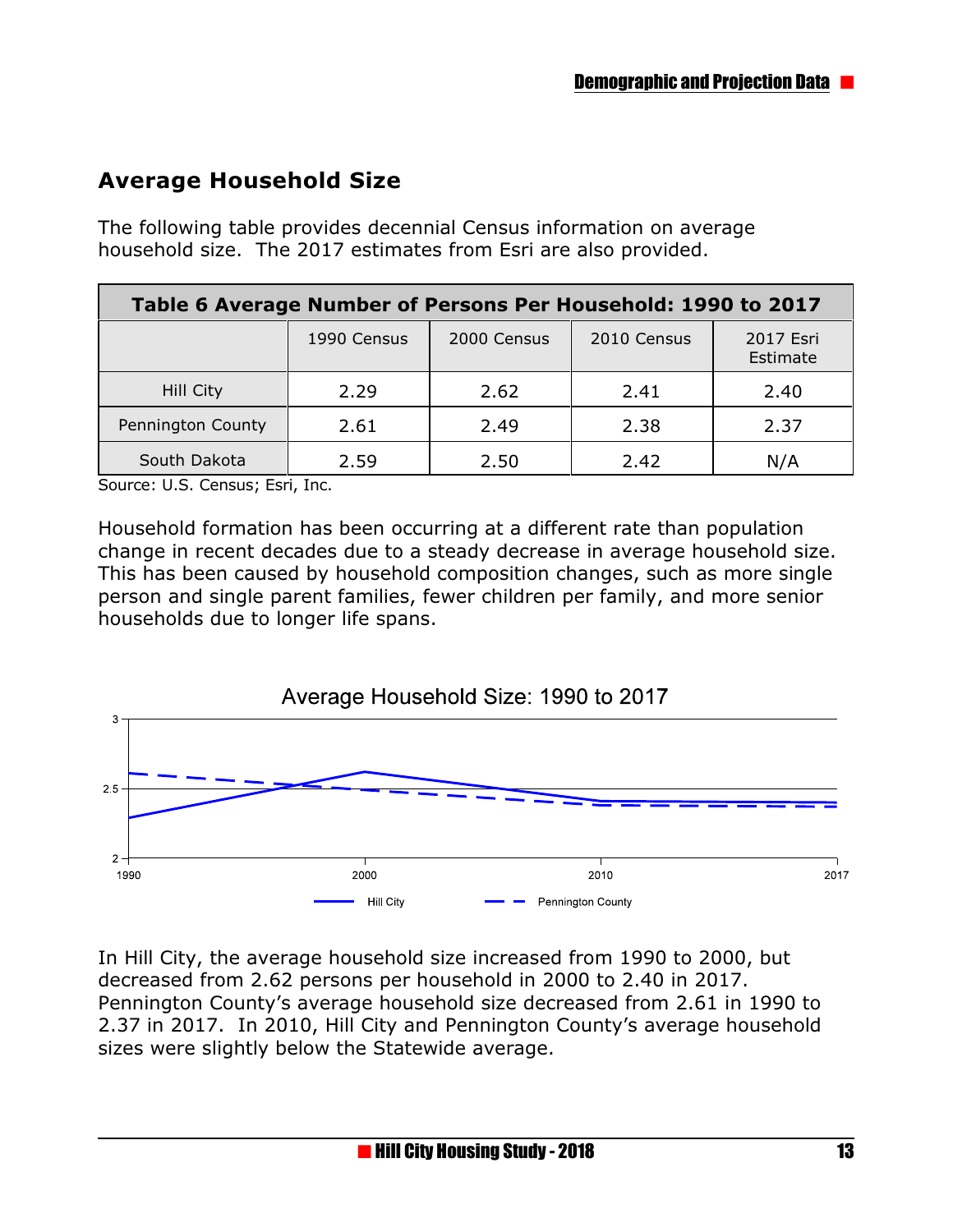## **Household Projections**

The following table presents Esri's 2017 household estimates and 2022 household projections for Hill City and Pennington County.

| <b>Table 7 Household Projections Through 2022</b> |             |                       |                         |  |
|---------------------------------------------------|-------------|-----------------------|-------------------------|--|
|                                                   | 2010 Census | 2017 Estimate<br>Esri | 2022 Projection<br>Esri |  |
| Hill City                                         | 394         | 474                   | 538                     |  |
| Pennington<br>County                              | 41,251      | 46,229                | 49,859                  |  |

Source: U.S. Census; Esri

- $\triangleright$  The growth projections calculated by Esri expect household gains in Hill City and Pennington County from 2017 to 2022.
- Esri estimates that Hill City added 80 households from 2010 to 2017, and projects that the City will gain 64 households from 2017 to 2022.
- $\overline{\phantom{a}}$  Esri's 2017 estimate for Pennington County is 46,229 households, an increase of 4,978 households from 2010. Esri projects that Pennington County will gain an additional 3,630 households from 2017 to 2022.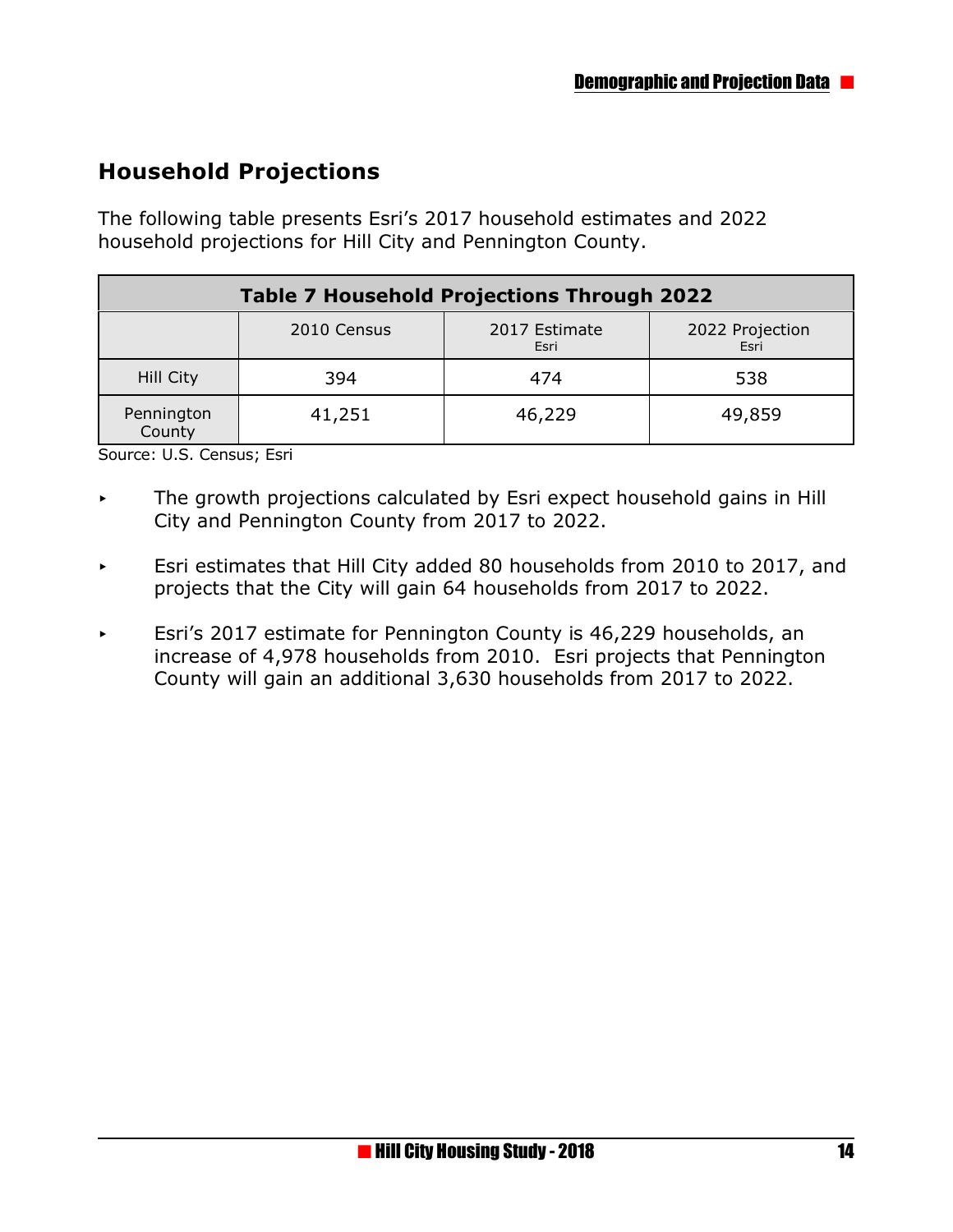## **Hill City Household by Age Projections: 2017 to 2022**

Esri has released age-based projections to the year 2022. The following table presents Esri's 2022 household by age projections for Hill City, and the expected changes from 2017 to 2022.

| Table 8 Hill City Projected Households by Age - 2017 to 2022 |               |                 |        |  |  |
|--------------------------------------------------------------|---------------|-----------------|--------|--|--|
|                                                              | 2017 Estimate | 2022 Projection | Change |  |  |
| $15 - 24$                                                    | 16            | 16              | 0      |  |  |
| $25 - 34$                                                    | 47            | 48              |        |  |  |
| $35 - 44$                                                    | 62            | 69              | 7      |  |  |
| 45-54                                                        | 79            | 77              | $-2$   |  |  |
| 55-64                                                        | 119           | 122             | 3      |  |  |
| 65-74                                                        | 98            | 137             | 39     |  |  |
| $75+$                                                        | 53            | 69              | 16     |  |  |
| Total                                                        | 474           | 538             | 64     |  |  |

Source: Esri



Consistent with the age distribution data presented earlier, the movement of the "baby boom" generation through the aging cycle should generate household growth in households in the 65 and older age ranges. Esri's projections expect an increase of 55 households in Hill City from 2017 to 2022 in the 65 and older age ranges. Esri also projects a gain of eight households in the 25 to 44 age ranges and a gain of three households in the 55 to 64 age range. Esri's projections expect a loss of two households in the 45 to 54 age ranges.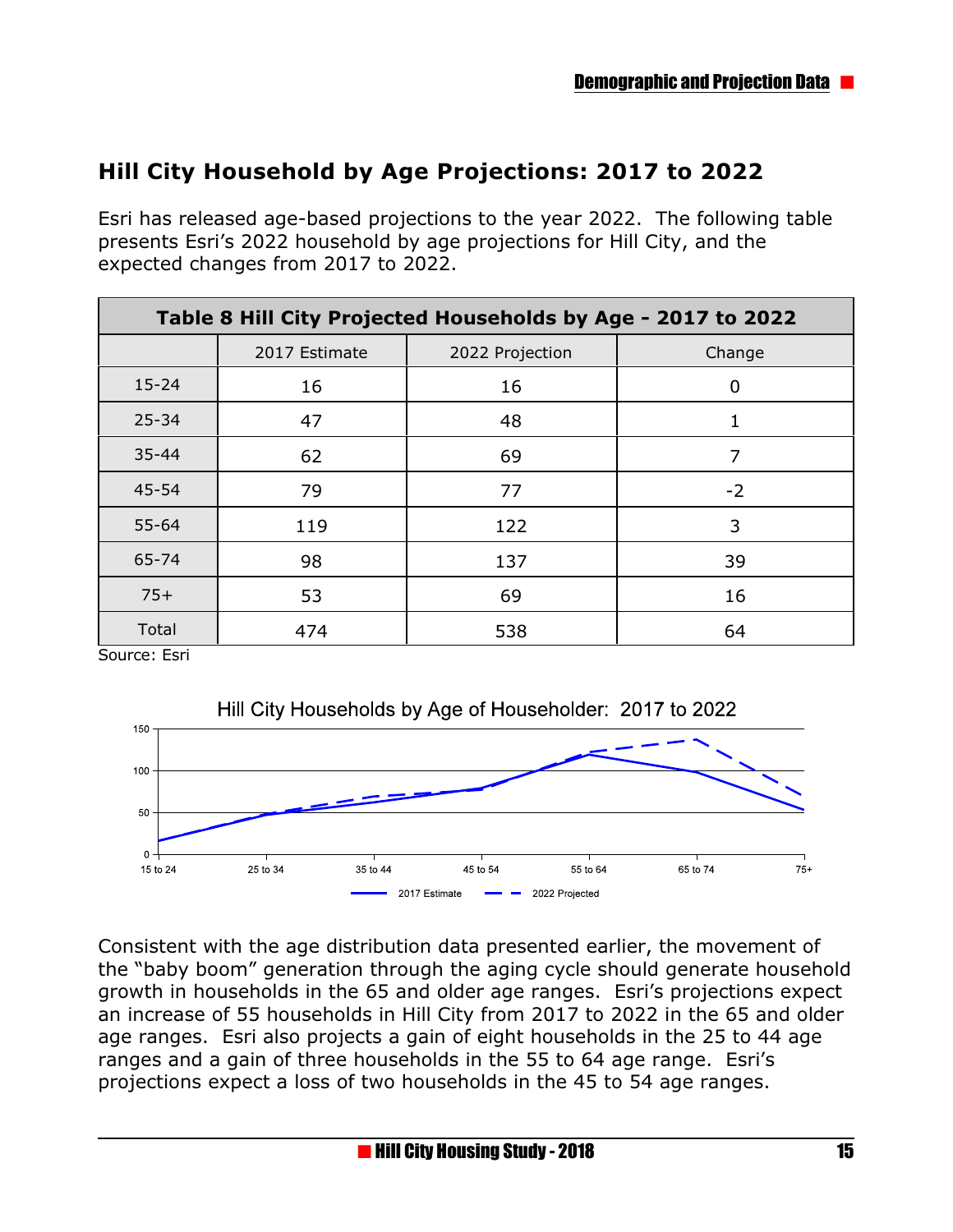## **Households by Type**

The 2010 Census can be compared to statistics from 2000 to examine changes in household composition. The following table looks at household trends within Hill City.

| Table 9 Hill City Household Composition - 2000 to 2010 |                          |             |        |  |
|--------------------------------------------------------|--------------------------|-------------|--------|--|
|                                                        | 2000 Census              | 2010 Census | Change |  |
|                                                        | <b>Family Households</b> |             |        |  |
| Married Couple with own children                       | 73                       | 80          | 7      |  |
| Single Parent with own children                        | 44                       | 36          | -8     |  |
| Married Couple without own children                    | 83                       | 114         | 31     |  |
| Family Householder without spouse                      | 14                       | 14          | 0      |  |
| <b>Total Families</b>                                  | 214                      | 244         | 30     |  |
|                                                        | Non-Family Households    |             |        |  |
| Single Person                                          | 73                       | 121         | 48     |  |
| Two or more persons                                    | 11                       | 29          | 18     |  |
| <b>Total Non-Families</b>                              | 84                       | 150         | 66     |  |

Source: U.S. Census

Between 2000 and 2010, Hill City experienced an overall net increase of 30 "family" households. There was a decrease of eight single parent households with children. The City had an increase of seven married couple families with children and an increase of 31 married couple families without children.

Hill City had an increase of 66 "non-family" households. There was an increase of 48 one-person households. There was also an increase of 18 households that had unrelated individuals living together.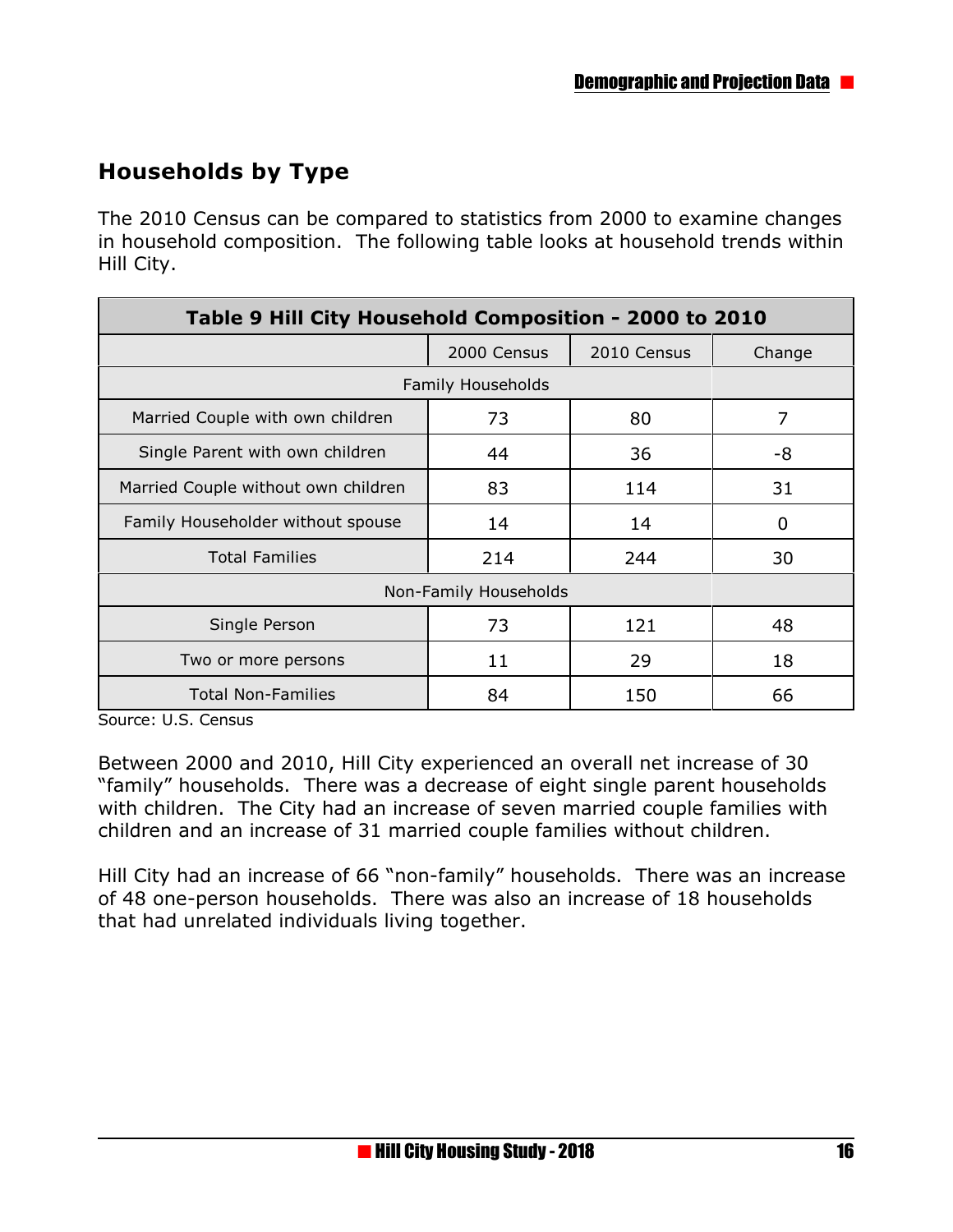#### **Housing Tenure**

The 2010 Census provided data on housing tenure patterns. The following tables examine tenure rates, along with changes that have occurred.

| Table 10 Household Tenure - 2010                                                                            |        |       |        |       |  |  |
|-------------------------------------------------------------------------------------------------------------|--------|-------|--------|-------|--|--|
| Number of<br>Percent of all<br>Number of<br>Percent of all<br>Households<br>Households<br>Renters<br>Owners |        |       |        |       |  |  |
| Hill City                                                                                                   | 248    | 62.9% | 146    | 37.1% |  |  |
| Pennington Co.                                                                                              | 26,792 | 64.9% | 14,459 | 35.1% |  |  |
| <b>State</b>                                                                                                |        | 68.1% |        | 31.9% |  |  |

Source: U.S. Census

According to the 2010 Census, the ownership tenure rate in Hill City was 62.9% and Pennington County's ownership rate was 64.9%. Hill City's rental tenure rate of 37.1% was above the Statewide rate of 31.9% renter households.



|                                                      |           |           | <b>FURNISION COUNTY</b> | OUULI DANULA      |              |        |
|------------------------------------------------------|-----------|-----------|-------------------------|-------------------|--------------|--------|
|                                                      |           |           | <b>Renters</b>          | Owners            |              |        |
| Table 11 Households by Housing Tenure - 2000 to 2010 |           |           |                         |                   |              |        |
|                                                      |           | Hill City |                         | Pennington County |              |        |
| Tenure                                               | 2000      | 2010      | Change                  | 2000              | 2010         | Change |
| Owners                                               | 199/66.8% | 248/62.9% | 49                      | 22,930/66.2%      | 26,792/64.9% | 3,862  |
| Renters                                              | 99/33.2%  | 146/37.1% | 47                      | 11,711/33.8%      | 14,459/35.1% | 2,748  |
| Total                                                | 298       | 394       | 96                      | 34,641            | 41,251       | 6,610  |

Source: U.S. Census

Hill City's ownership tenure rate decreased from 66.8%% in 2000 to 62.9% in 2010. For Pennington County, the ownership tenure rate decreased from 66.2% in 2000 to 64.9% in 2010.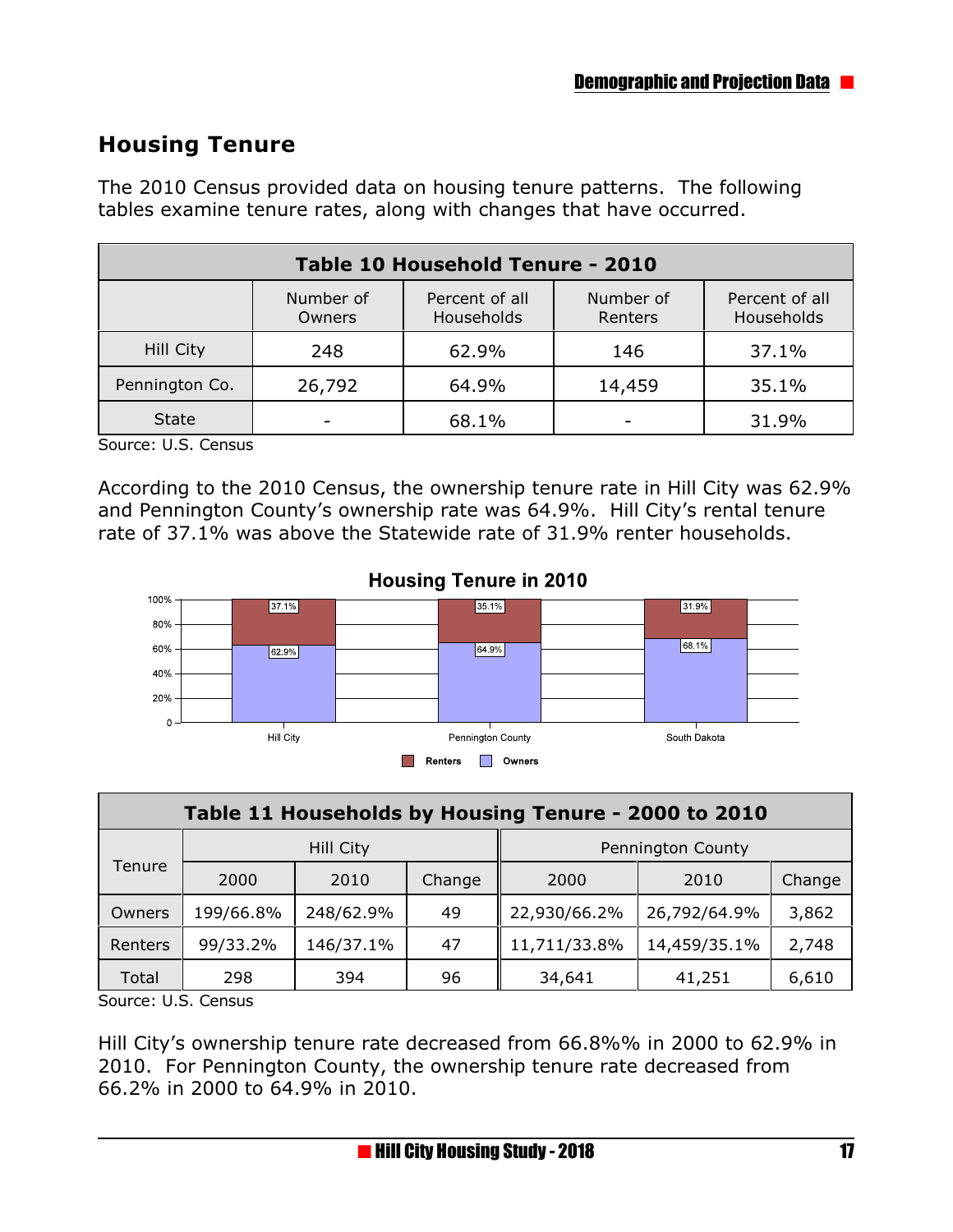## **Tenure by Age of Householder**

The 2010 Census provided information on the tenure distribution of Hill City households within each defined age range. The following table examines the number and percentage of renters and owners in each age group in Hill City.

|           | Table 12 Hill City Tenure by Age of Householder - 2010 |                                                        |        |                    |  |  |
|-----------|--------------------------------------------------------|--------------------------------------------------------|--------|--------------------|--|--|
|           |                                                        | Owners                                                 |        | Renters            |  |  |
| Age       | <b>Number</b>                                          | Percent within age<br>12.0%<br>43.6%<br>65.2%<br>61.7% | Number | Percent within age |  |  |
| $15 - 24$ | 3                                                      |                                                        | 22     | 88.0%              |  |  |
| $25 - 34$ | 24                                                     |                                                        | 31     | 56.4%              |  |  |
| 35-44     | 43                                                     |                                                        | 23     | 34.8%              |  |  |
| 45-54     | 50                                                     |                                                        | 31     | 38.3%              |  |  |
| $55 - 64$ | 61                                                     | 74.4%                                                  | 21     | 25.6%              |  |  |
| 65-74     | 31                                                     | 79.5%                                                  | 8      | 20.5%              |  |  |
| 75-84     | 29                                                     | 82.9%                                                  | 6      | 17.1%              |  |  |
| $85+$     | $\overline{7}$                                         | 63.6%                                                  | 4      | 36.4%              |  |  |
| Total     | 248                                                    | 62.9%                                                  | 146    | 37.1%              |  |  |

Source: U.S. Census





Households at the lowest end of the age spectrum showed a greater preference for rental housing. Approximately 88% of households age 15 to 24, and 56% of households age 25 to 34 rented their unit. Home ownership rates for each of the 10-year age cohorts from age 35 and older were above 61%.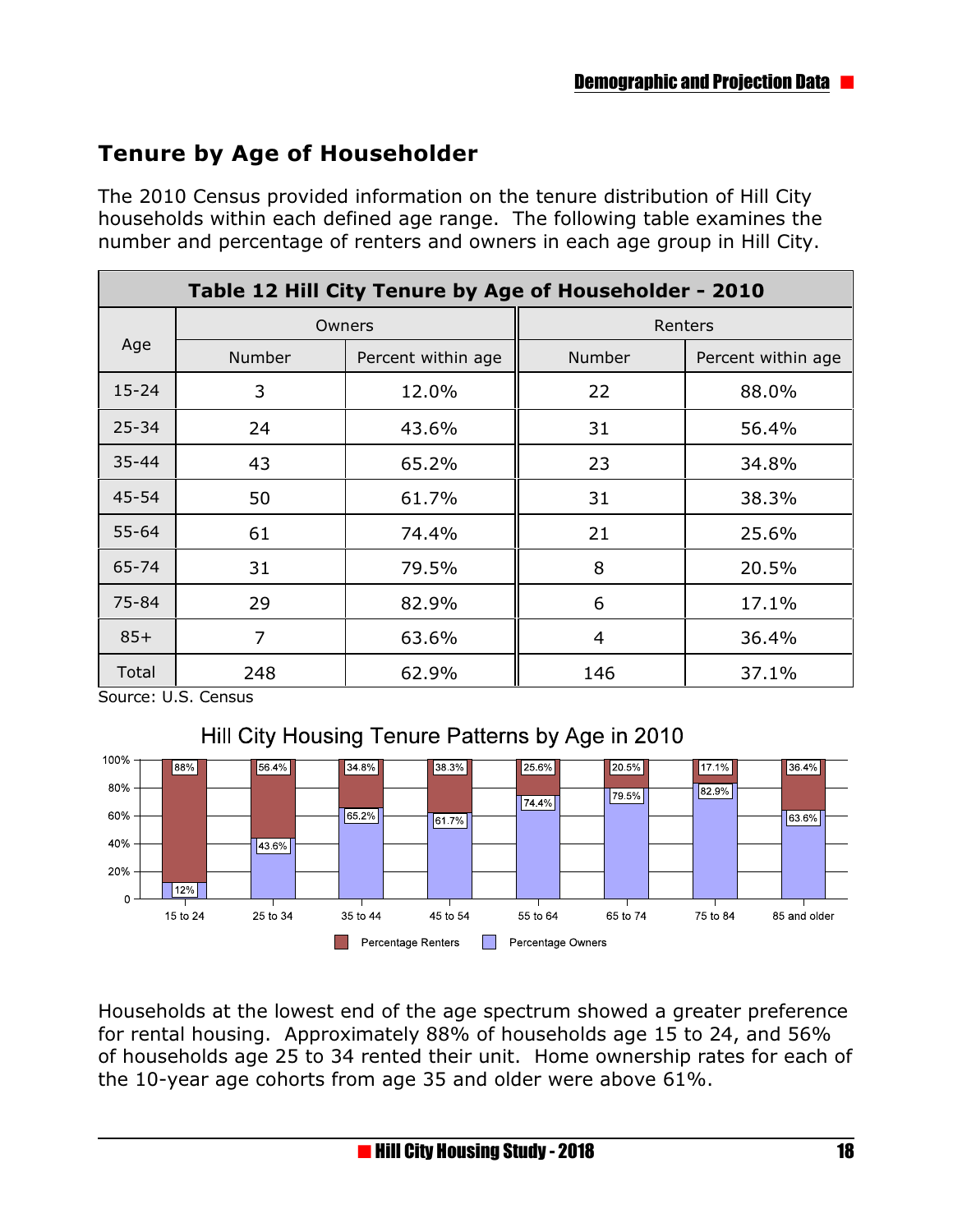## **Tenure by Household Size**

The 2010 Census provided information on housing tenure by household size. This can be compared to 2000 Census information to better understand trends for housing unit needs. The following table provides information for Hill City.

| Table 13 Hill City Tenure by Household Size - 2000 to 2010 |                |        |                |         |      |             |  |
|------------------------------------------------------------|----------------|--------|----------------|---------|------|-------------|--|
| Household                                                  |                | Owners |                | Renters |      |             |  |
| <b>Size</b>                                                | 2000           | 2010   | Change         | 2000    | 2010 | Change      |  |
| 1-Person                                                   | 44             | 59     | 15             | 29      | 62   | 33          |  |
| 2-Person                                                   | 77             | 100    | 23             | 26      | 37   | 11          |  |
| 3-Person                                                   | 26             | 36     | 10             | 19      | 22   | 3           |  |
| 4-Person                                                   | 25             | 23     | $-2$           | 16      | 13   | $-3$        |  |
| 5-Person                                                   | 16             | 18     | $\overline{2}$ | 5       | 10   | 5           |  |
| 6-Person                                                   | 7              | 9      | $\overline{2}$ | 3       | 1    | $-2$        |  |
| 7-Persons+                                                 | $\overline{4}$ | 3      | $-1$           | 1       | 1    | $\mathbf 0$ |  |
| Total                                                      | 199            | 248    | 49             | 99      | 146  | 47          |  |

Source: U.S. Census

 $\Omega$ 

1 Person

2 Person

3 Person



From 2000 to 2010, there was an overall increase in the number of both owner households and renter households in Hill City. There was a gain of 48 households with one, two or three household members and a gain of four owner households with five or six household members. However, there was a decrease of two owner households with four household members, and a decrease of one household with seven or more members.

4 Person

Renters **Owners** 

5 Person

6 Person

7+ Person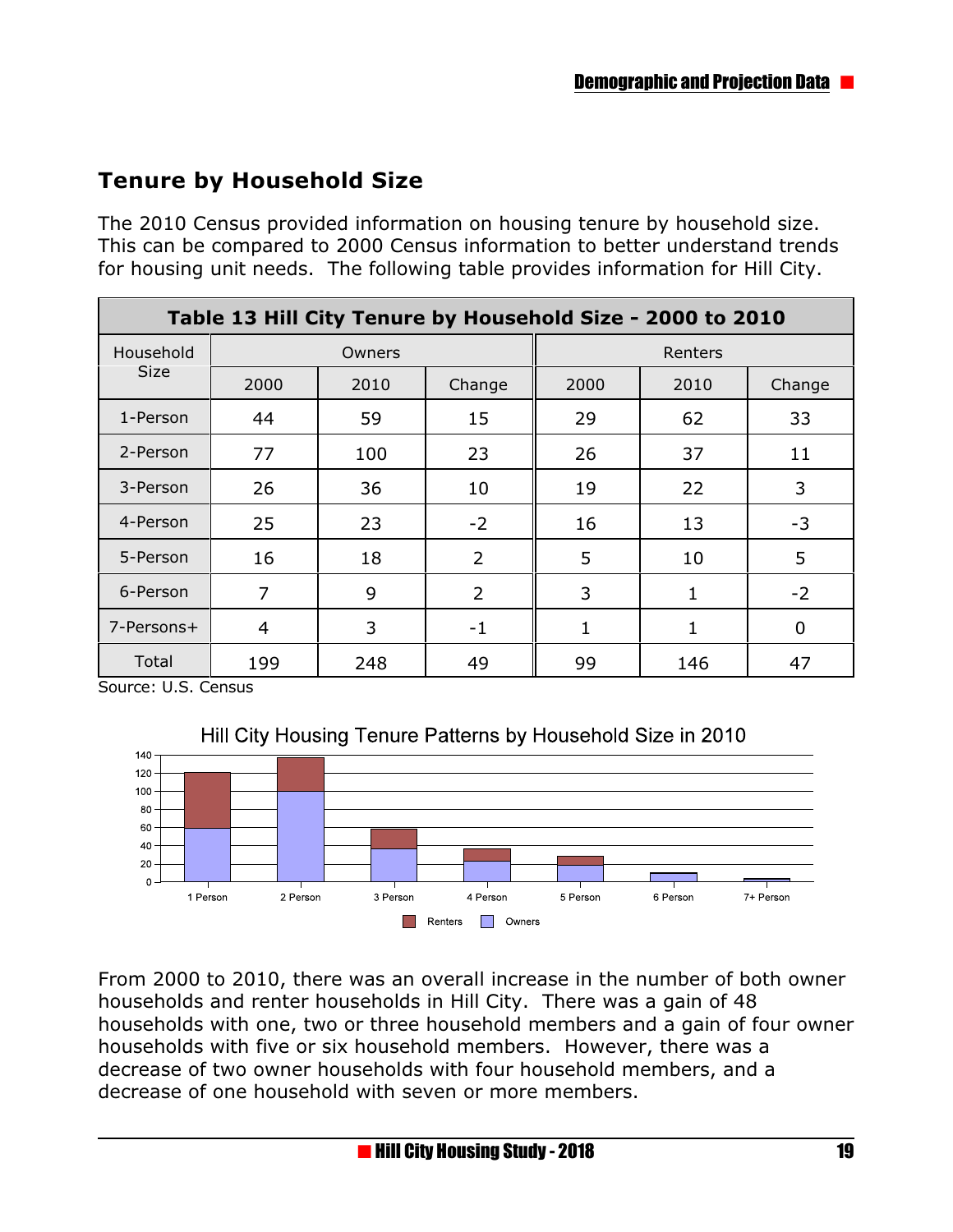There was a gain of 47 renter households with one to three household members and a gain of five renter households with five household members. However, there was a loss of three renter households with four household members and a loss of two households with six household members. Approximately 68% of the renter households in Hill City were one or two person households in 2010.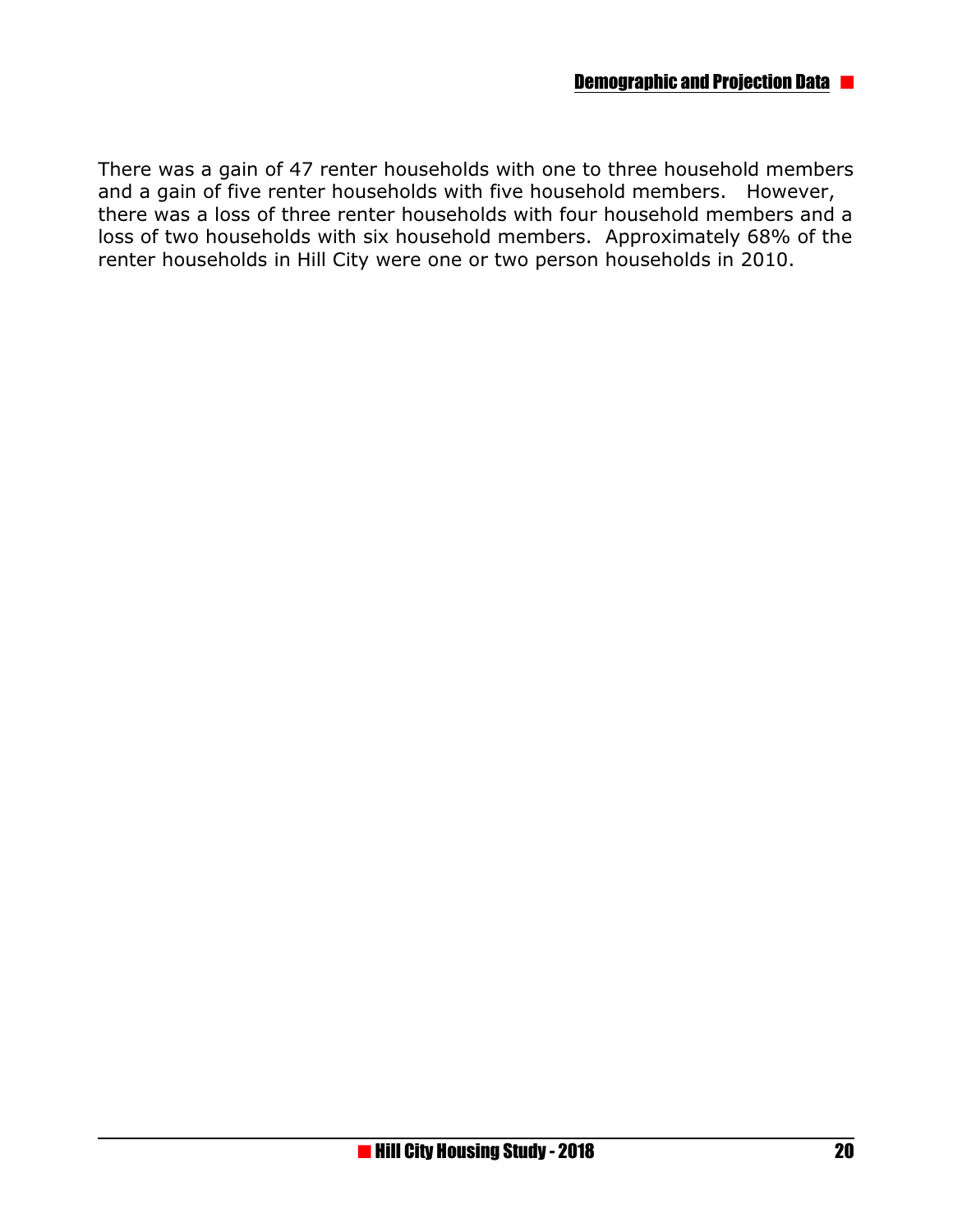#### **2016 Income Data**

The 2010 Census did not collect information on household income. However, annual estimates are available at the city and county level through the American Community Survey. The following table compares median income levels for 2010 and 2016.

Household income represents all independent households, including people living alone and unrelated individuals together in a housing unit. Families are two or more related individuals living in a household.

| Table 14 Median Household Income - 2010 to 2016 |                      |             |          |  |
|-------------------------------------------------|----------------------|-------------|----------|--|
|                                                 | 2010 Median          | 2016 Median | % Change |  |
| Median Household Income                         |                      |             |          |  |
| Hill City                                       | \$40,476             | \$54,107    | 33.7%    |  |
| Pennington County                               | \$46,849             | \$51,084    | $9.0\%$  |  |
| South Dakota                                    | \$46,369             | \$52,078    | 12.2%    |  |
|                                                 | Median Family Income |             |          |  |
| Hill City                                       | \$46,964             | \$66,786    | 42.2%    |  |
| Pennington County                               | \$57,278             | \$64,835    | 13.2%    |  |
| South Dakota                                    | \$58,958             | \$66,825    | 13.3%    |  |

Source: ACS 5-year survey

Information contained in the 2016 American Community Survey shows that the median household and family incomes have increased from 2010 to 2016 in Hill City and Pennington County.

Generally, family household incomes tend to be higher than the overall household median, as families have at least two household members, and potentially more income-earners. Using the commonly accepted standard that up to 30% of gross income can be applied to housing expenses without experiencing a cost burden, a median income household in Hill City could afford approximately \$1,353 per month and a median income family household could afford \$1,670 per month for ownership or rental housing in 2016.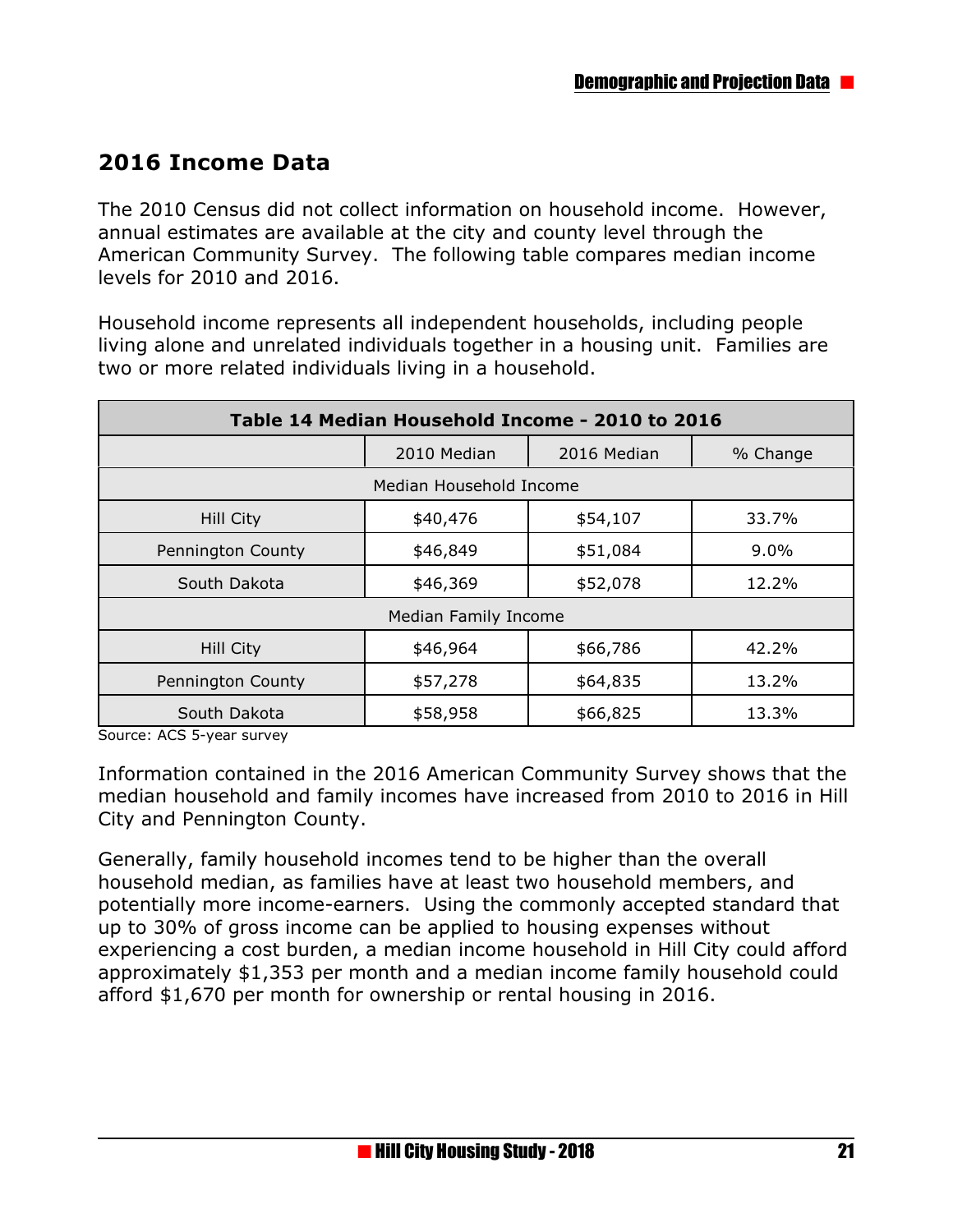## **Hill City Income Distribution by Housing Tenure**

The 2016 American Community Survey provides income data by owner and renter status. The following table examines income distribution in Hill City. The American Community Survey is an estimate, based on limited sampling data, and there are some differences when compared to the 2017 Esri estimate. The 2016 American Community Survey reported income information on 433 households and Esri reported that there were 474 households in Hill City in 2017.

| Table 15 Hill City Household Income Distribution by Tenure - 2016 |                               |                                       |                         |  |  |
|-------------------------------------------------------------------|-------------------------------|---------------------------------------|-------------------------|--|--|
| Household Income                                                  | Number of Owner<br>Households | Number of Renter<br><b>Households</b> | <b>Total Households</b> |  |  |
| $$0 - $14,999$                                                    | 16/41.0%                      | 23/59.0%                              | 39                      |  |  |
| $$15,000 - $24,999$                                               | 20/36.4%                      | 35/63.6%                              | 55                      |  |  |
| $$25,000 - $34,999$                                               | 14/29.8%                      | 33/70.2%                              | 47                      |  |  |
| \$35,000 - \$49,999                                               | 56/82.4%                      | 12/17.6%                              | 68                      |  |  |
| \$50,000 - \$74,999                                               | 60/89.6%                      | 7/10.4%                               | 67                      |  |  |
| \$75,000 - \$99,999                                               | 50/70.4%                      | 21/29.6%                              | 71                      |  |  |
| $$100,000+$                                                       | 76/88.4%                      | 10/11.6%                              | 86                      |  |  |
| Total                                                             | 292                           | 141                                   | 433                     |  |  |

Source: 2016 American Community Survey



Income and housing tenure are often linked for most households, with home owners generally having higher annual income levels, and renters having lower incomes.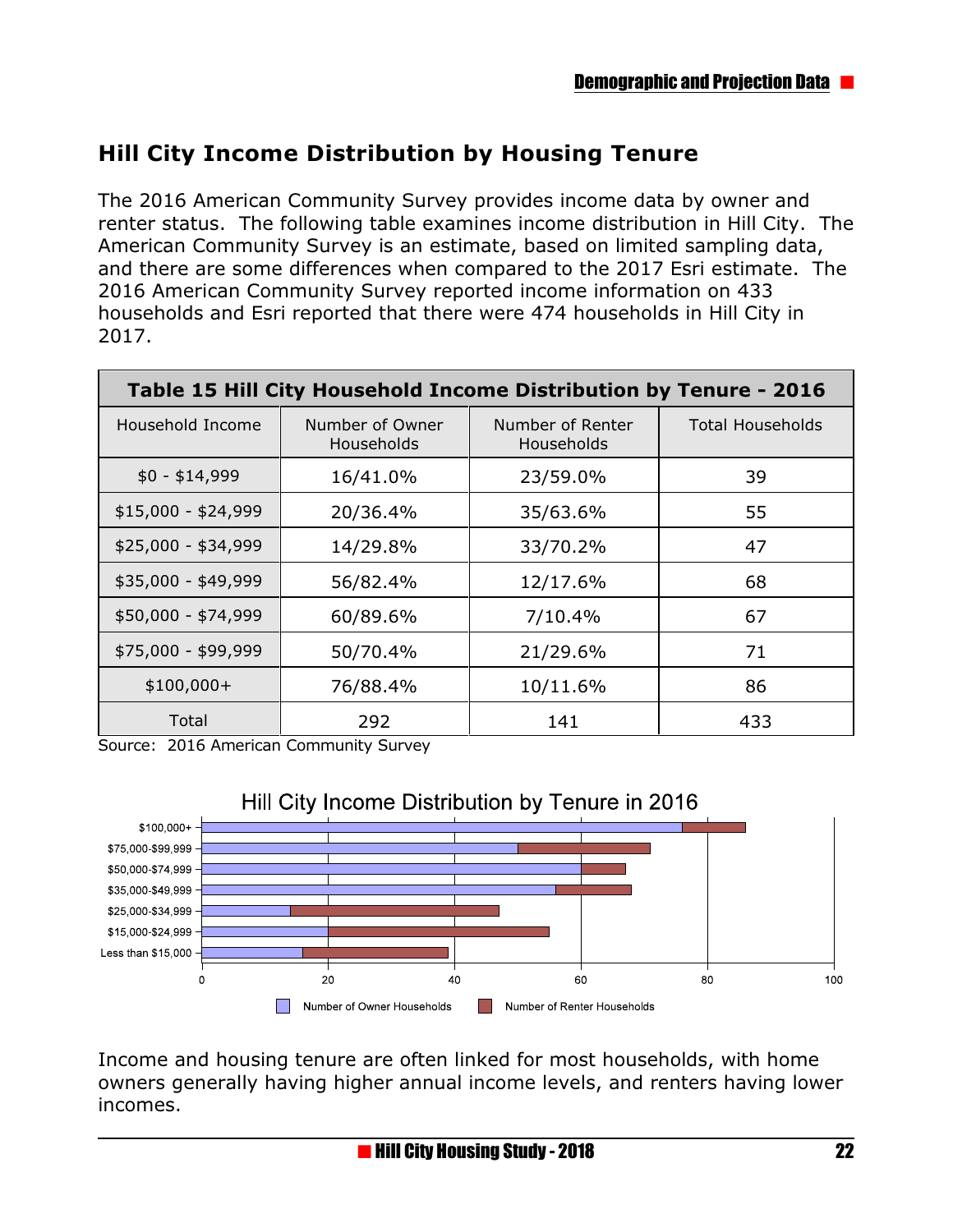In 2016, approximately 65% of all renter households in Hill City had an annual income below \$35,000. At 30% of income, these households would have \$875 or less that could be applied to monthly housing costs. The median income for all renter households was approximately \$27,232 in 2016. At 30% of income, a renter at the median level could afford approximately \$680 per month or less for housing costs.

Most owner households had a higher income level than rental households. Approximately 64% of all owner households had an annual income of \$50,000 or more. The estimated median household income for owners in 2016 was approximately \$62,333. At 30% of income, an owner at the median income level could afford approximately \$1,558 per month for housing costs.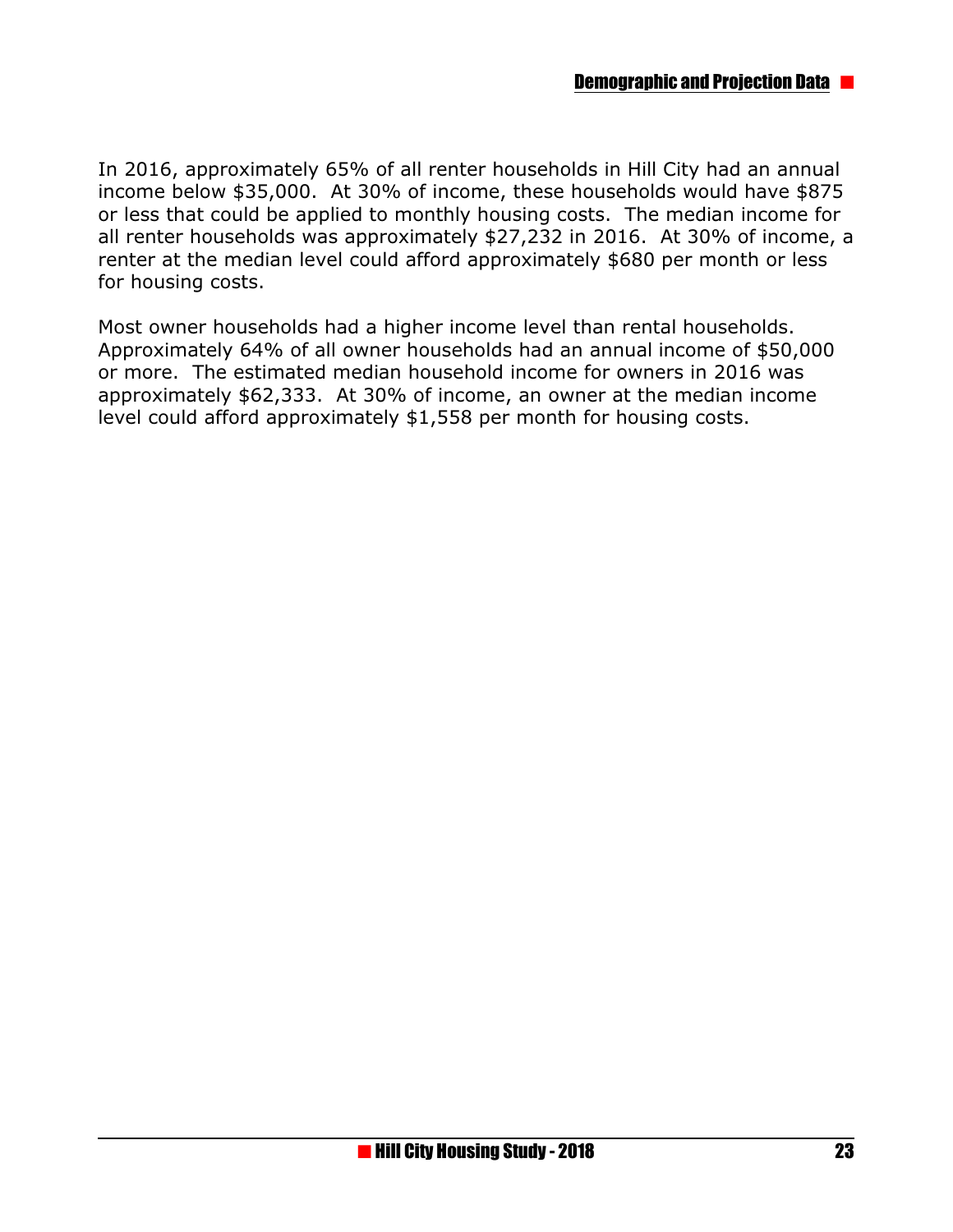#### **2016 Estimated Income and Housing Costs - Renters**

The American Community Survey also collected information on housing costs. The following table provides data on the number of renter households that are paying different percentages of their gross household income for housing in Hill City.

| Table 16 Gross Rent as a Percentage of Household Income - 2016 |                                  |                                |          |  |  |
|----------------------------------------------------------------|----------------------------------|--------------------------------|----------|--|--|
| Percent of Income for<br>Housing                               | Households Age 64<br>and Younger | Households Age 65<br>and Older | Total    |  |  |
| Less than 20%                                                  | 25/18.8%                         | 0/0%                           | 25/17.7% |  |  |
| 20% to 29.9%                                                   | 53/39.8%                         | 5/62.5%                        | 58/41.1% |  |  |
| 30% to 34.9%                                                   | 19/14.3%                         | 0/0%                           | 19/13.5% |  |  |
| 35% or more                                                    | 33/24.8%                         | 0/0%                           | 33/23.4% |  |  |
| Not Computed                                                   | 3/2.3%                           | 3/37.5%                        | 6/4.3%   |  |  |
| Total                                                          | 133/100%                         | 8/100%                         | 141/100% |  |  |

Source: 2016 American Community Survey

According to the American Community Survey, approximately 37% of the renters in the City were paying 30% or more of their income for rent. The majority of these renters were actually paying more than 35% of their income for rent. Federal standards for rent subsidy programs generally identify 30% of household income as the maximum household contribution. When more than 30% of income is required, this is often called a "rent burden". When more than 35% is required, this can be considered a "severe rent burden".

A majority of the renter households with a housing cost burden had an annual income below \$20,000. To avoid a cost burden, these lower income households would have needed a unit with a gross monthly rent of \$500 or less.

All of the renter households in Hill City with a rental cost burden were in the 64 and younger age ranges.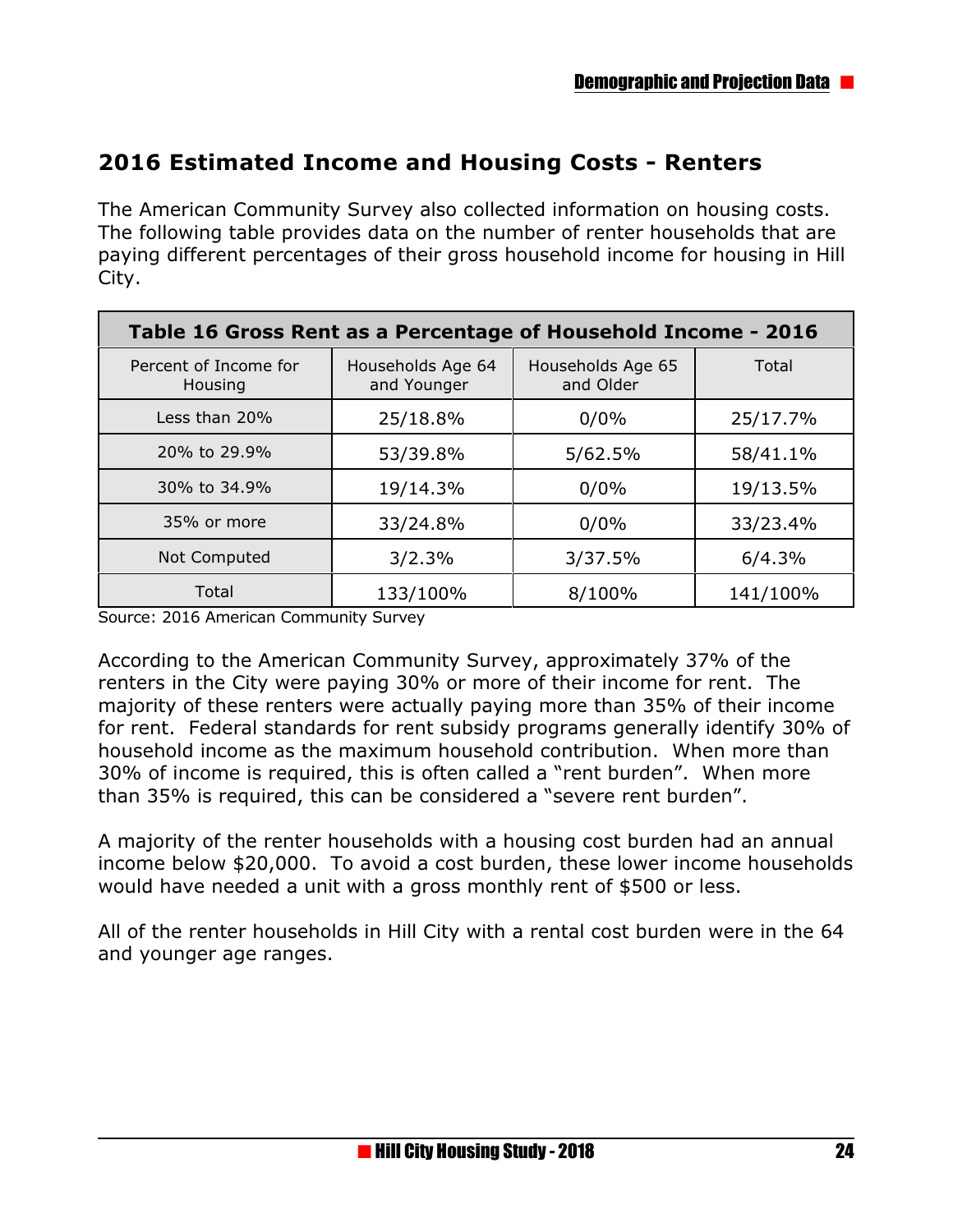#### **2016 Estimated Income and Housing Costs - Owners**

The American Community Survey also provided housing cost estimates for owner-occupants. The following table provides estimates of the number of households in Hill City that are paying different percentages of their gross household income for housing costs.

| Table 17 Ownership Costs as a Percentage of Income - Hill City |                                    |                                         |  |  |  |
|----------------------------------------------------------------|------------------------------------|-----------------------------------------|--|--|--|
| Percentage of Household<br><b>Income for Housing Costs</b>     | Number of Owner<br>Households 2016 | Percent of All Owner<br>Households 2016 |  |  |  |
| 0% to 19.9%                                                    | 179                                | 61.3%                                   |  |  |  |
| 20% to 29.9%                                                   | 56                                 | 19.2%                                   |  |  |  |
| 30% to 34.9%                                                   | 11                                 | 3.8%                                    |  |  |  |
| 35% or more                                                    | 40                                 | 13.7%                                   |  |  |  |
| Not Computed                                                   | 6                                  | 2.0%                                    |  |  |  |
| Total                                                          | 292                                | 100%                                    |  |  |  |

Source: 2015 ACS

Most owner-occupants in Hill City, which would include households with and without a mortgage, reported paying less than 30% of their income for housing. However, approximately 18% of all home owners reported that they paid more than 30% of their income for housing. The majority of these homeowners were actually paying more than 35% of their income for housing.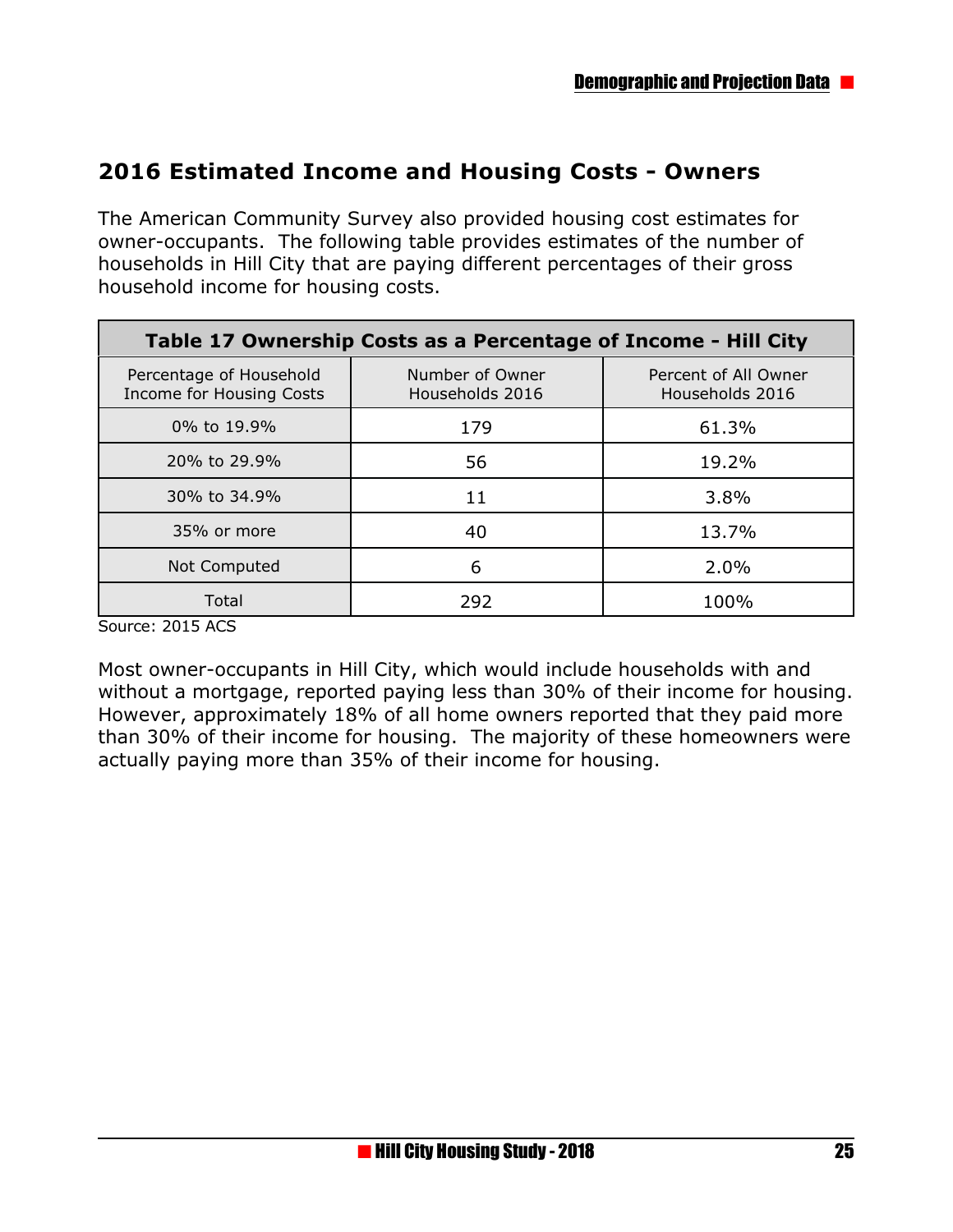| Table 18 Occupancy Status of Housing Units - 2010 |                |        |                     |          |                  |                 |
|---------------------------------------------------|----------------|--------|---------------------|----------|------------------|-----------------|
|                                                   | Occupied Units |        | <b>Vacant Units</b> |          |                  |                 |
|                                                   | Owner          | Renter | For Rent            | For Sale | Seasonal<br>Use. | Other<br>Vacant |
| Hill City                                         | 248            | 146    | 24                  |          | 38               | 10              |
| Pennington<br>County                              | 26,792         | 14,459 | 1,005               | 554      | 1,306            | 833             |

#### **Occupancy Status of Housing Units - 2010**

Source: U.S. Census

- $\triangleright$  In 2010, according to the U.S. Census, there were 1,306 seasonal housing units in Pennington County including 38 units in Hill City.
- $\overline{\phantom{a}}$  Seasonal housing units are those intended for occupancy only during certain seasons of the year and are not occupied by permanent yearround residents of the City.
- In addition to the seasonal units in 2010, there were 2,392 vacant housing units in Pennington County, including 41 units in Hill City.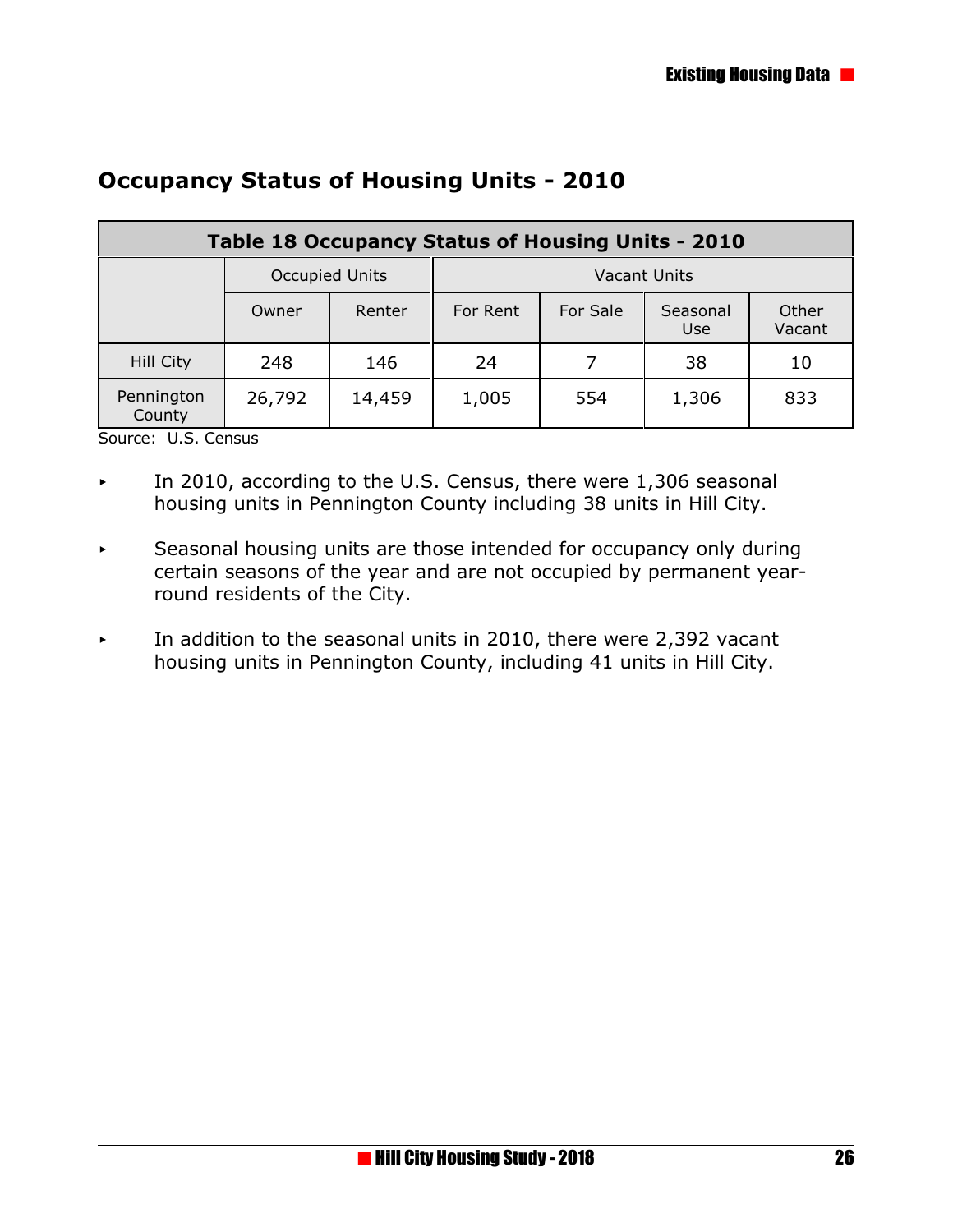## **Existing Home Sales**

This section examines houses that have been sold from 2010 to 2017 in Hill City. The information was obtained from the South Dakota Department of Revenue and reflects information assembled by the Pennington County Equalization Office.

The County Board of Equalization collects and utilizes information from residential sales for its annual sales ratio study. The County compares the actual sale price to the estimated taxable value for each property. As a result, the County information for sales primarily reflects existing homes that have an established tax value. New construction sales activity would generally not be recorded in the data that was used for this analysis, unless the house had been constructed some time ago and did have an established tax value from the prior year.

The County also attempts to sort the residential sales into different groupings, primarily based on whether or not the house was actively listed for sale in the open market. As a result, some transactions in the County's sample may have been sales that could be considered distressed, such as houses that were previously bank-owned, but were sold by the bank back into private ownership. While it can be argued that sales of bank-owned properties acquired through foreclosure are not fair market transactions, they may be included in the County data if the bank openly placed them for sale in the public market.

The County and State reject sales that show significant variation from the assessed value. Known as the "150% rule" these sales may be open market transactions but are not useful in the County's sales ratio analysis. However, the sales data obtained from the Department of Revenue did not identify any rejected 150% rule sales in Hill City.

The County's sales ratio year differs slightly from the calendar year. It begins on November  $1^{st}$  and ends the following October 31 $^{st}$ .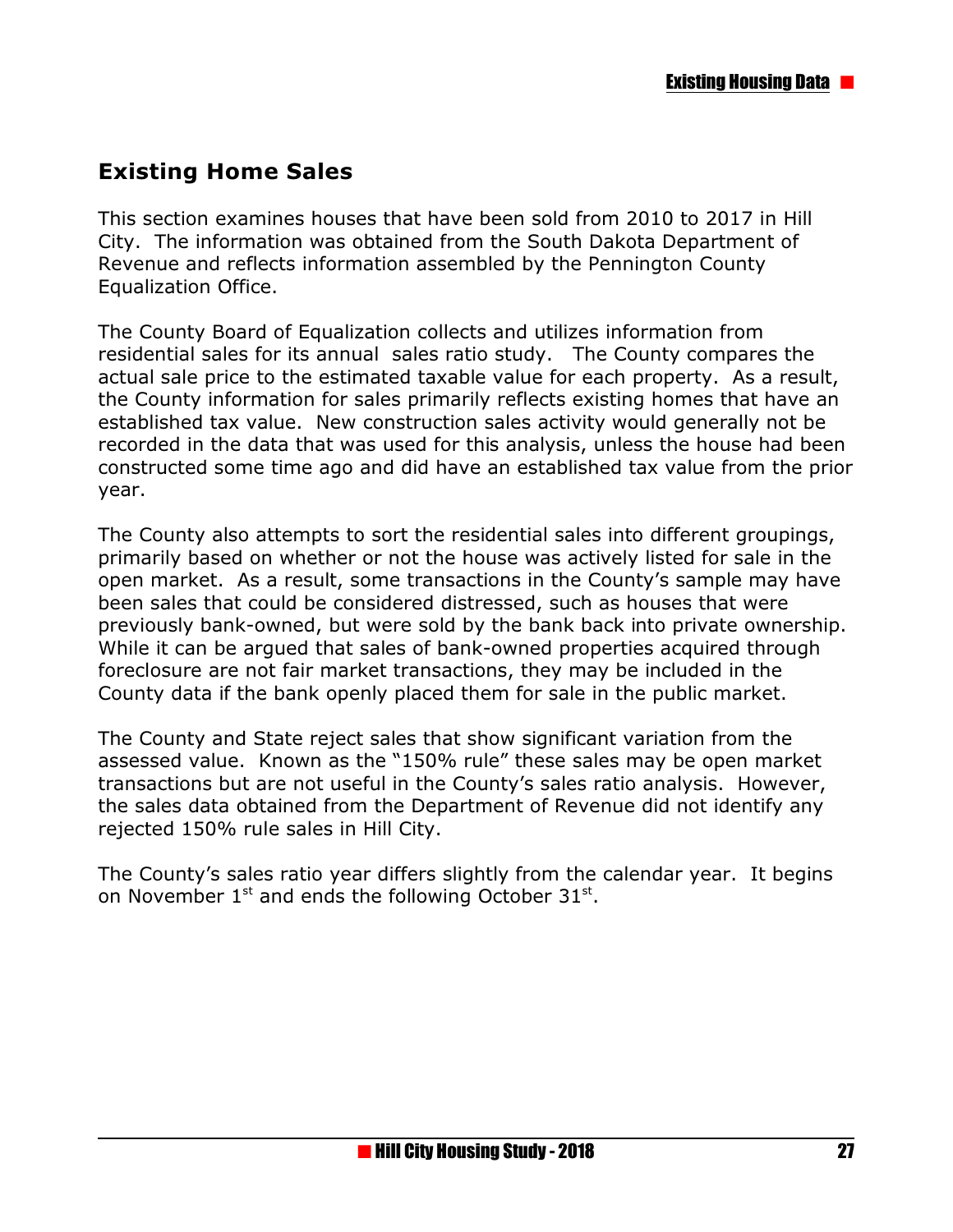| Table 19 Hill City Residential Sales Activity - 2010 to 2017 |                        |                          |                     |             |  |
|--------------------------------------------------------------|------------------------|--------------------------|---------------------|-------------|--|
| Sales Year                                                   | <b>Number of Sales</b> | <b>Median Sale Price</b> | <b>Highest Sale</b> | Lowest Sale |  |
| 2017                                                         | 9                      | \$220,000                | \$453,000           | \$82,676    |  |
| 2016                                                         | 11                     | \$169,900                | \$245,000           | \$117,000   |  |
| 2015                                                         | 18                     | \$167,825                | \$358,000           | \$100,000   |  |
| 2014                                                         | 16                     | \$185,750                | \$374,500           | \$65,000    |  |
| 2013                                                         | 18                     | \$146,000                | \$350,000           | \$100,000   |  |
| 2012                                                         | 11                     | \$183,000                | \$275,000           | \$120,000   |  |
| 2011                                                         | 9                      | \$157,500                | \$320,000           | \$62,000    |  |
| 2010                                                         | 7                      | \$137,400                | \$272,000           | \$57,500    |  |

Source: SD Dept. of Revenue; Community Partners Research, Inc.

Over the past eight years the median home sale price in Hill City has fluctuated and has ranged from a low of \$137,400 in 2010, to a high of \$220,000 in 2017. Over the past four years, the median sale price has been \$167,825 or higher. The annual volume of good sales ranged from only seven sales in 2010 to 18 sales in 2013 and 2015.



In each of the years reviewed there was at least one house that sold for \$120,000 or less, and in most years, a good sale was recorded for \$100,000 or less. There was at least one sale for \$245,000 or higher every year. In 2017, the median sales price was \$220,000.

An alternate home value estimate exists in the American Community Survey. In 2016, this estimate placed the median value for owner-occupied houses at \$152,900. This value was lower than the median sale price of \$169,000 for the year 2016, based on actual sales.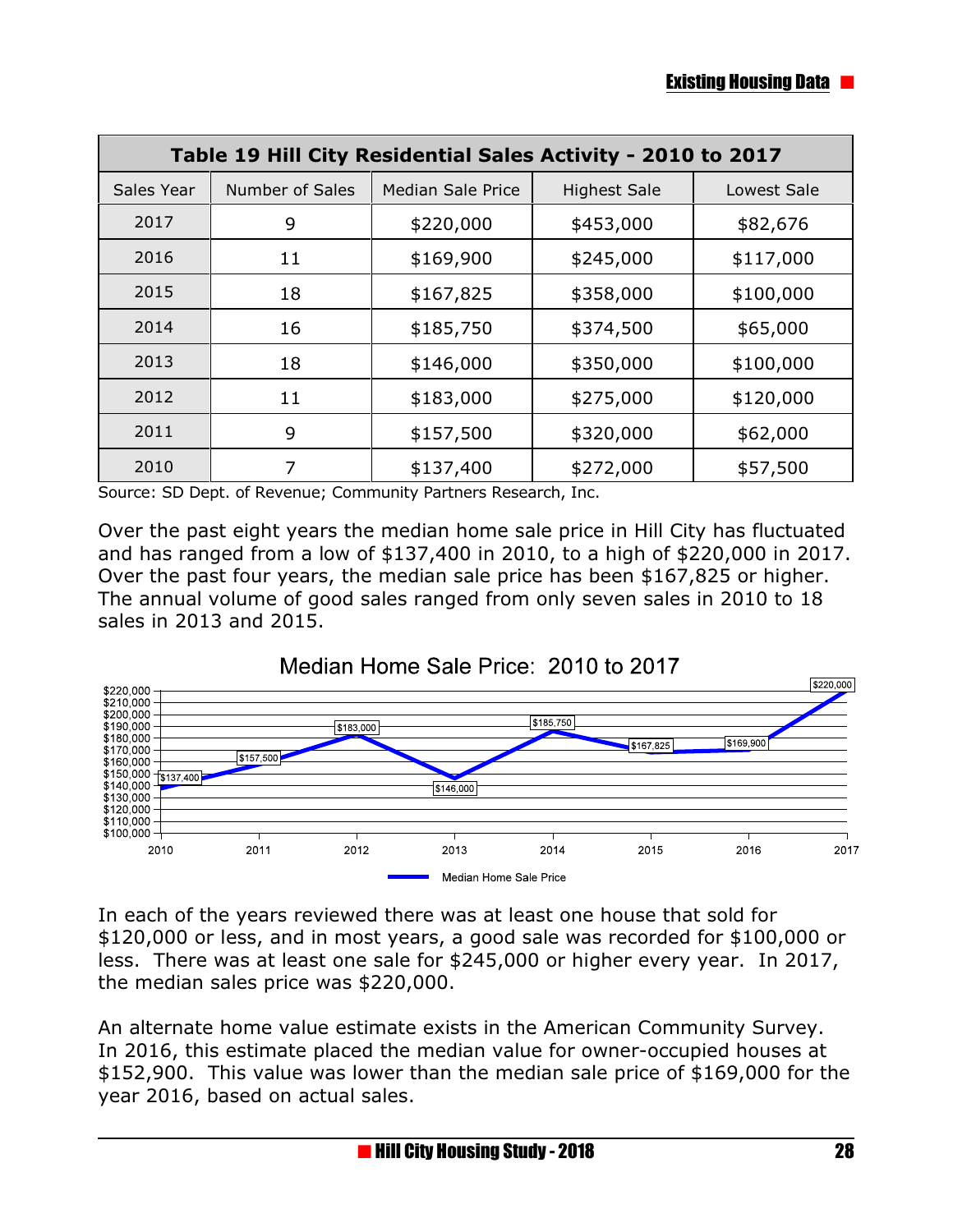#### **Home Sales by Price Range**

The following table looks at single family houses that sold within defined price ranges from 2015 to 2017, the most recent 36-month sales period. There were 38 good "arms length" sales over this period.

| Table 20 Hill City 36-Month Home Sales by Price Range |                 |                  |  |  |  |
|-------------------------------------------------------|-----------------|------------------|--|--|--|
| Sale Price                                            | Number of Sales | Percent of Sales |  |  |  |
| Less than \$100,000                                   |                 | 2.6%             |  |  |  |
| $$100,000 - $149,999$                                 | 10              | 26.3%            |  |  |  |
| \$150,000 - \$199,999                                 | 10              | 26.3%            |  |  |  |
| \$200,000 - \$249,999                                 | 11              | 29.0%            |  |  |  |
| \$250,000 - \$299,999                                 | 3               | 7.9%             |  |  |  |
| \$300,000 - \$399,999                                 | $\overline{2}$  | 5.3%             |  |  |  |
| $$400,000+$                                           |                 | 2.6%             |  |  |  |
| Total                                                 | 38              | 100%             |  |  |  |

Source: SD Dept. of Revenue; Community Partners Research, Inc.

Recent home sales in Hill City have been widely distributed in different price ranges. However, most of the recent sales have been for \$150,000 or more. Overall, 71% of the sales were at \$150,000 or more. Only one of the recent sales was for less than \$100,000, and approximately 26% were priced between \$100,000 and \$149,999.



#### Hill City Home Sales by Price Range from 2015 to 2017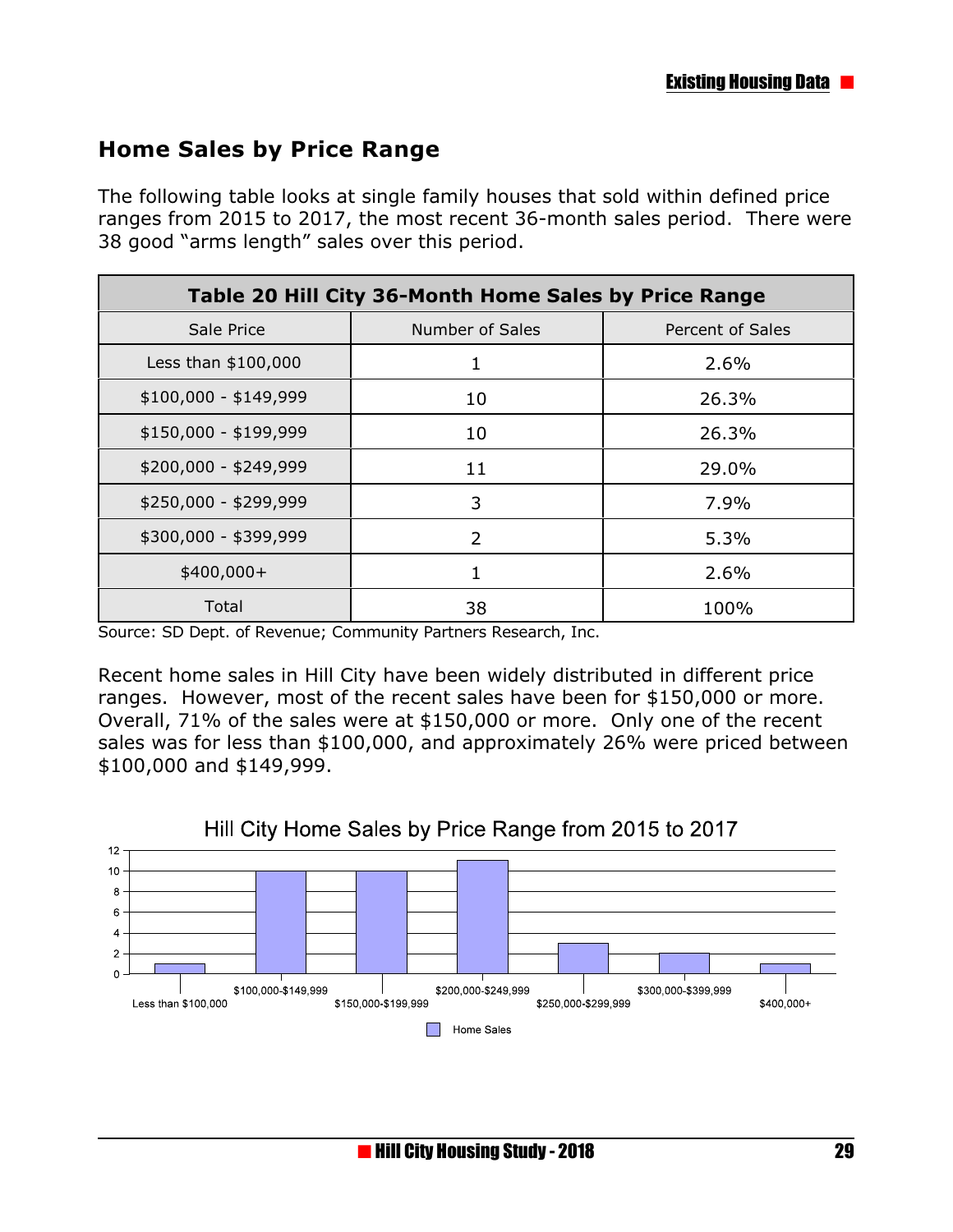#### **Hill City Housing Condition**

Community Partners Research, Inc. representatives conducted a visual 'windshield' survey of 34 single family/duplex houses in the City's oldest neighborhood, which is adjacent to Main Street.

The boundaries of the neighborhood are as follows:

< North - Deerfield Road South - Popular Street East - Main Street West - Pine Avenue

Houses that appeared to contain three or more residential units were excluded from the survey. Houses were categorized in one of four levels of physical condition, Sound, Minor Repair, Major Repair, and Dilapidated as defined below. The visual survey analyzed only the physical condition of the visible exterior of each structure. Exterior condition is assumed to be a reasonable indicator of the structure's interior quality.

Dilapidated was the lowest rating used. These houses need major renovation to become decent, safe and sanitary housing. Some Dilapidated properties may be abandoned and may be candidates for demolition and clearance.

Major Rehabilitation is defined as a house needing multiple major improvements such as roof, windows, sidings, structural/foundation, etc. Houses in this condition category may or may not be economically feasible to rehabilitate.

Minor Repair houses are judged to be generally in good condition and require less extensive repair, such as one major improvement. Houses in this condition category will generally be good candidates for rehabilitation programs because they are in a salable price range and are economically feasible to repair.

Sound houses are judged to be in good, 'move-in' condition. Sound houses may contain minor code violations and still be considered Sound.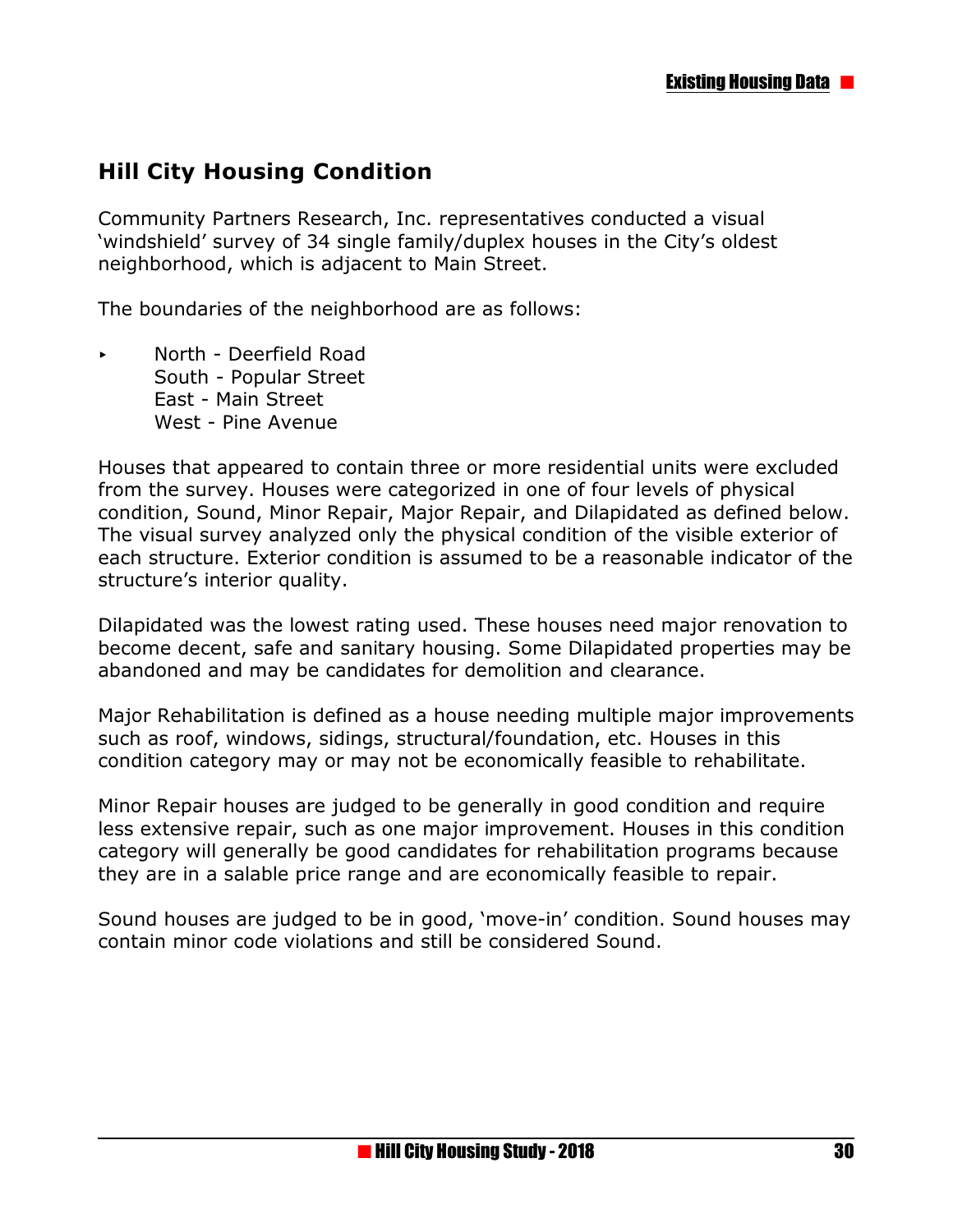| Table 21 Windshield Survey Condition Estimate - 2018 |                                                               |          |         |        |    |  |  |
|------------------------------------------------------|---------------------------------------------------------------|----------|---------|--------|----|--|--|
|                                                      | Minor Repair<br>Dilapidated<br>Major Repair<br>Total<br>Sound |          |         |        |    |  |  |
| Neighborhood                                         | 11/32.4%                                                      | 12/35.3% | 9/26.4% | 2/5.9% | 34 |  |  |

Source: Community Partners Research, Inc.

< Approximately 35% of the houses in the City's oldest neighborhood need minor repair and 26% need major repair. Approximately 32% are sound, with no required improvements. Two houses are dilapidated and possibly beyond repair.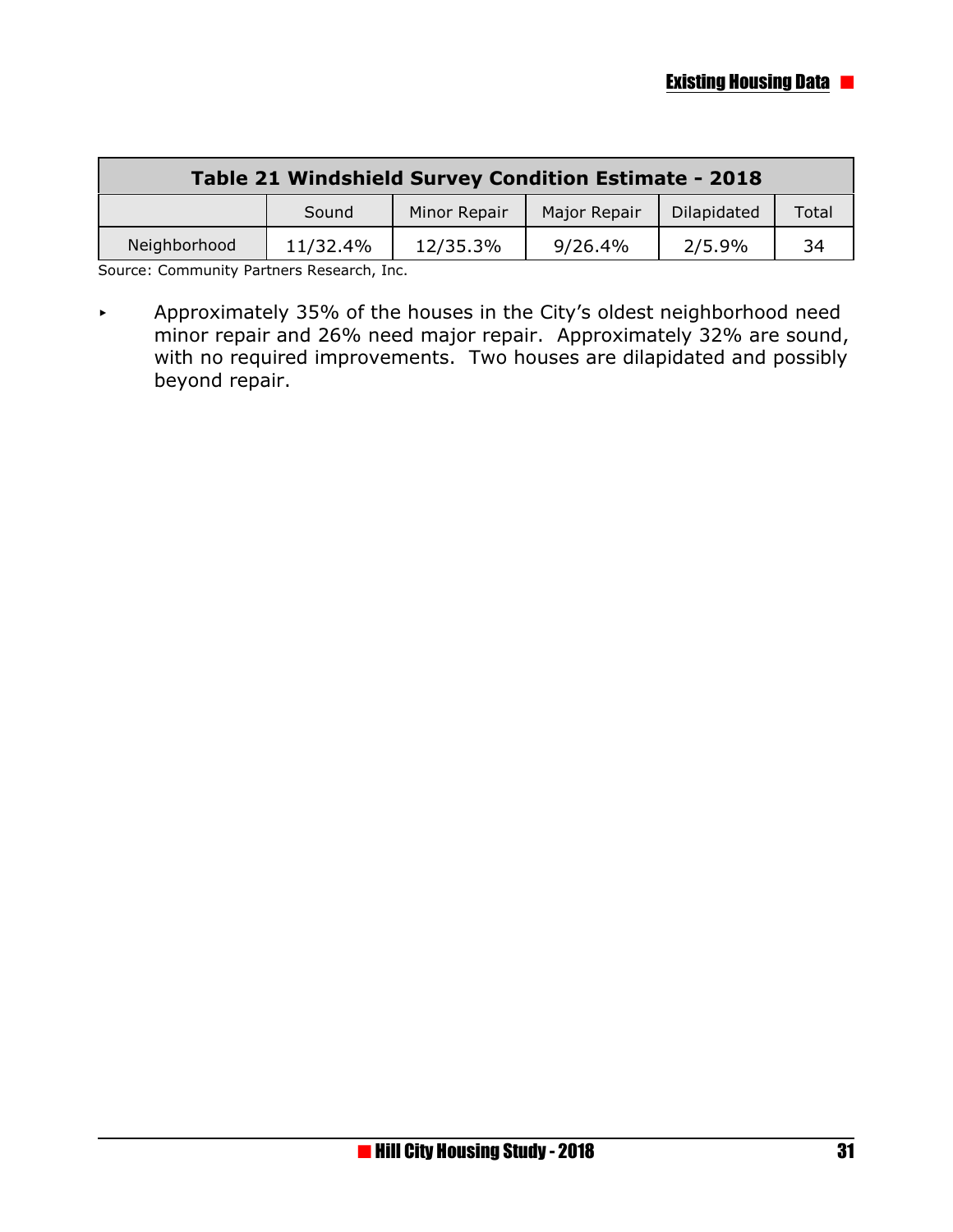#### **Hill City Mobile/Manufactured Home Housing Condition**

Community Partners Research, Inc. representatives conducted a visual 'windshield' survey of 74 mobile and manufactured homes located in the City's two mobile home parks.

Mobile homes were categorized in one of four levels of physical condition, Sound, Minor Repair, Major Repair, and Dilapidated as defined below. The visual survey analyzed only the physical condition of the visible exterior of each structure. Exterior condition is assumed to be a reasonable indicator of the structure's interior quality.

Dilapidated was the lowest rating used. Dilapidated mobile homes need major renovation to become decent, safe and sanitary housing. Some Dilapidated properties may be abandoned and candidates for demolition and clearance.

Major Rehabilitation is defined as a mobile home needing multiple major improvements such as roof, windows, sidings, structural/foundation, etc. Houses and mobile homes in this condition category may or may not be economically feasible to rehabilitate.

Minor Repair mobile homes are judged to be generally in good condition and require less extensive repair, such as one major improvement. Mobile homes in this condition category may be good candidates for rehabilitation programs because they are in a sellable price range and are economically feasible to repair.

| Table 22 Windshield Survey Condition Estimate - 2018 |          |              |              |             |       |  |  |
|------------------------------------------------------|----------|--------------|--------------|-------------|-------|--|--|
|                                                      | Sound    | Minor Repair | Major Repair | Dilapidated | Total |  |  |
| Hall Acres                                           | 14/45.2% | 14/45.2%     | 3/9.6%       | 0/0%        | 31    |  |  |
| Mobile Home Park #2                                  | 1/2.3%   | 8/18.6%      | 19/44.2%     | 15/34.9%    | 43    |  |  |
| Total                                                | 15/20.3% | 22/29.7%     | 22/29.7%     | 15/20.3%    | 74    |  |  |

Sound mobile homes are judged to be in good, 'move-in' condition. Mobile homes may contain minor code violations and still be considered Sound.

Source: Community Partners Research, Inc.

- < Approximately 30% of the mobile homes need minor repair and 30% need major repair. Approximately 20% are sound, with no required improvements.
- Fifteen mobile homes were dilapidated and possibly beyond repair.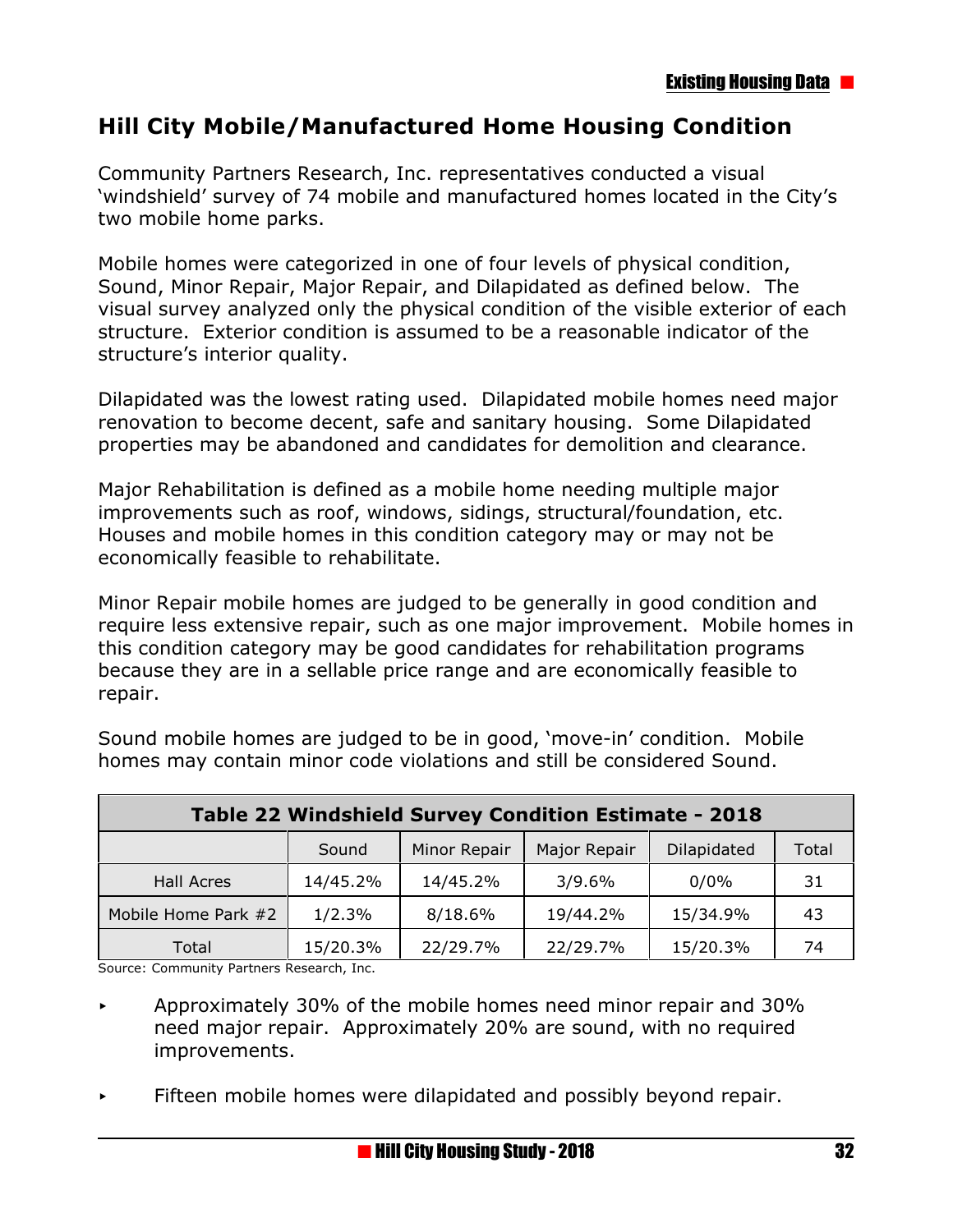## **Hill City Building Permit Trends**

Hill City has experienced limited new housing construction activity in recent years. The following table identifies the units that have been constructed since 2000.

| Table 23 Hill City Housing Unit Construction Activity: 2006 to 2017 |                |                   |                                |
|---------------------------------------------------------------------|----------------|-------------------|--------------------------------|
| Year                                                                | Single Family  | Two or More Units | <b>Total Units Constructed</b> |
| 2017                                                                | 4              | 0                 | 4                              |
| 2016                                                                | 3              | 0                 | 3                              |
| 2015                                                                | 4              | 0                 | 0                              |
| 2014                                                                | 5              | $\mathbf 0$       | 5                              |
| 2013                                                                | 4              | 0                 | $\overline{4}$                 |
| 2012                                                                | 4              | 0                 | 4                              |
| 2011                                                                | 0              | 0                 | 0                              |
| 2010                                                                | 4              | 0                 | 4                              |
| 2009                                                                | $\overline{2}$ | $\mathbf 0$       | $\overline{2}$                 |
| 2008                                                                | 1              | 0                 | 1                              |
| 2007                                                                | 5              | $\overline{4}$    | 9                              |
| 2006                                                                | 9              | $\mathbf 0$       | 9                              |
| Total                                                               | 41             | 4                 | 45                             |

Source: Hill City; Community Partners Research, Inc.

Over the past 12 years from 2006 to 2017, 45 new housing units have been constructed in Hill City, based on building permit information obtained from the City of Hill City. Forty-one units are single family homes and four units are in two twinhomes.

From 2006 to 2011, 25 single family units were constructed, which is an average of approximately four units per year. From 2012 to 2017, 20 housing units were constructed, which is an average of three to four homes annually. As of May 31, three building permits have been issued in 2018, all for the construction of single family homes.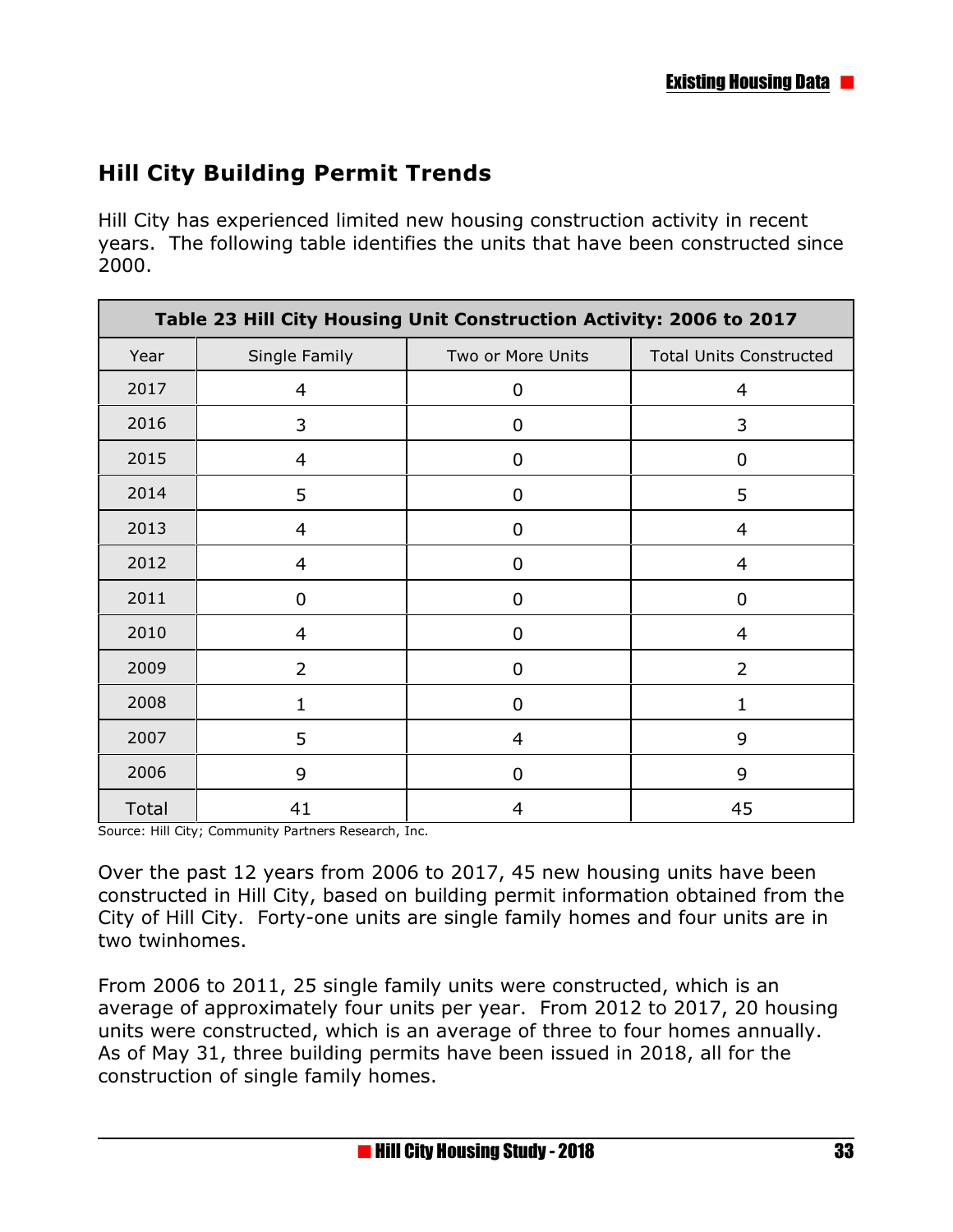#### **Rental Housing Data**

#### **Census Bureau Rental Inventory**

According to the 2010 U.S. Census, there were 146 occupied rental units and 25 unoccupied rental units in Hill City, for a total estimated rental inventory of 171 units. The City's rental tenure rate in 2010 was 37.1%, above the Statewide rental rate of 31.9%.

At the time of the 2000 Census, Hill City had 99 occupied rental units, and 11 vacant rental units, for a total estimated rental inventory of 110 units. The rental tenure rate in 2000 was 33.2%.

Based on a Census comparison, the City had a gain of 47 renter-occupancy households, and an increase of 61 rental units from 2000 to 2010.

From 2000 to 2010, we are aware of only 10 rental units, Olson Apartments, that were constructed. No rental units have been constructed from 2010 to 2017 in Hill City. However, a significant number of owner-occupied homes converted to rental use from 2000 to 2017. This includes both long-term rental use and vacation rentals.

#### **Rental Housing Survey**

As part of this housing study, a telephone survey was conducted of multifamily projects in Hill City. Emphasis was placed on contacting properties that have six or more units. However, some smaller rental projects, single family homes and mobile homes were also surveyed. For the purposes of planning additional projects in the future, multifamily properties represent the best comparison of market potential.

Information was tallied separately for different types of rental housing, including market rate and subsidized rental housing.

There were 87 rental housing units contacted in the survey. The survey was conducted in April and May of 2018.

The units that were successfully contacted include:

- ▶ 63 market rate units
- ▶ 24 federally subsidized units

There are no tax credit or senior with services rental housing units in Hill City.

The findings of the survey are provided below.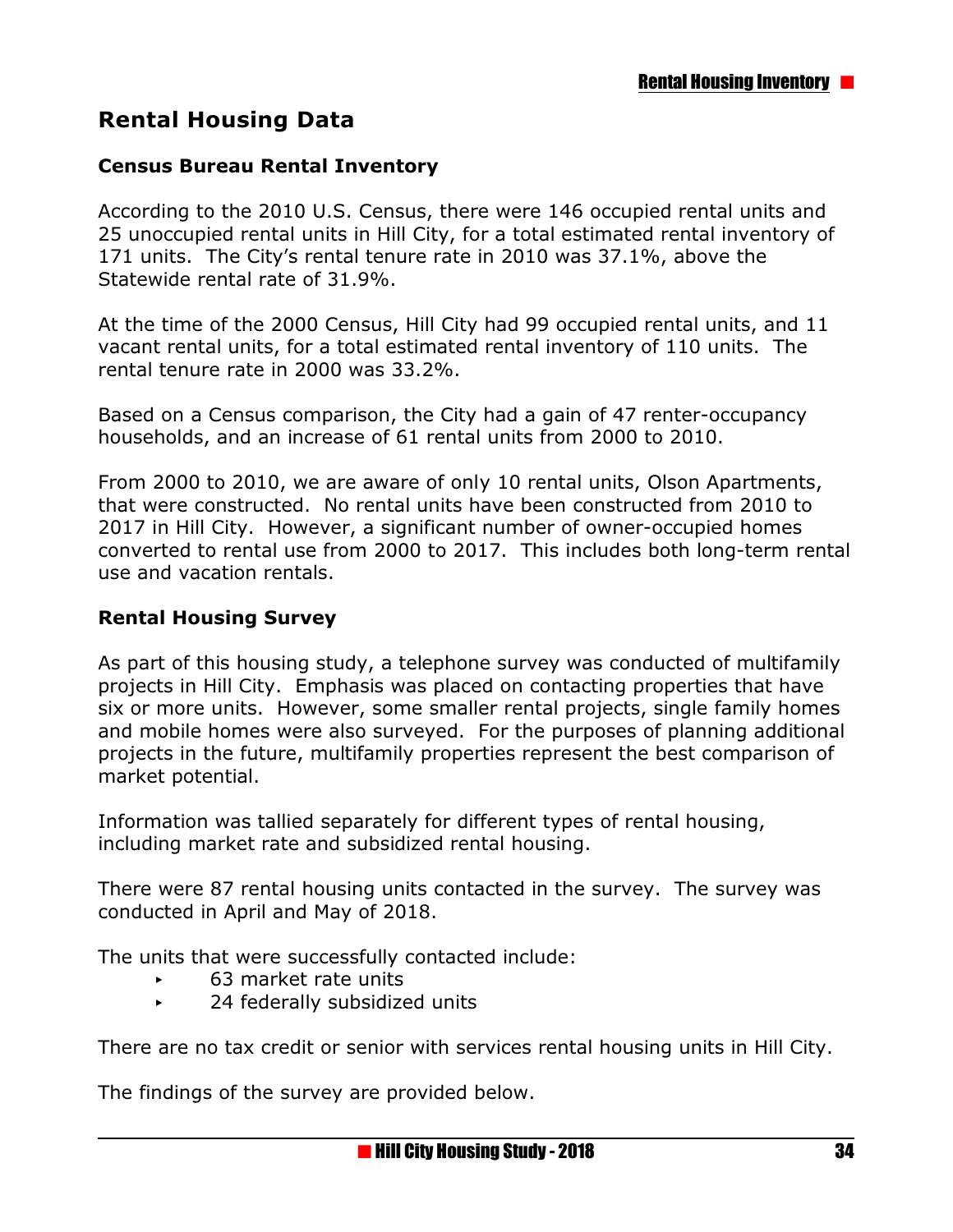#### **Market Rate Summary**

Information was obtained on 63 market rate rental units in four rental buildings, twinhomes, single family homes and mobile homes.

#### **Unit Mix**

We obtained the bedroom mix on 38 market rate units. We did not obtain the specific bedroom mix of the 25 mobile homes surveyed. However, the owner reported that all of the units are two and three-bedroom. The bedroom mix of the 38 units is:

- < efficiency 3 (7.9%)
- $\sim$  one-bedroom 6 (15.8%)
- $\sim$  two-bedroom 15 (39.5%)
- $\blacktriangleright$  three-bedroom 9 (23.7%)
- $\blacktriangleright$  four-bedroom 5 (13.1%)

#### **Occupancy / Vacancy**

At the time of the survey, there was one vacancy in the 63 market rate units that were surveyed, which is a 1.6% vacancy rate.

#### **Rental Rates**

Rental units may include the primary utility payments within the contract rent, or the tenant may be required to pay some utilities separately, in addition to the contract rent.

In the following summary, Community Partners Research, Inc., has attempted to estimate the gross rents being charged, which includes an estimate for tenant-paid utilities.

| Lowest/Highest     |  |
|--------------------|--|
| <b>Gross Rents</b> |  |
| \$550              |  |
| \$500-\$750        |  |
| \$475-\$1,350      |  |
| \$575-\$1,200      |  |
| $$1,100 - $1,200$  |  |
|                    |  |

Please note that the rent range for efficiency units was based on one rental property and the rent range for four-bedroom units was based on only two rental properties.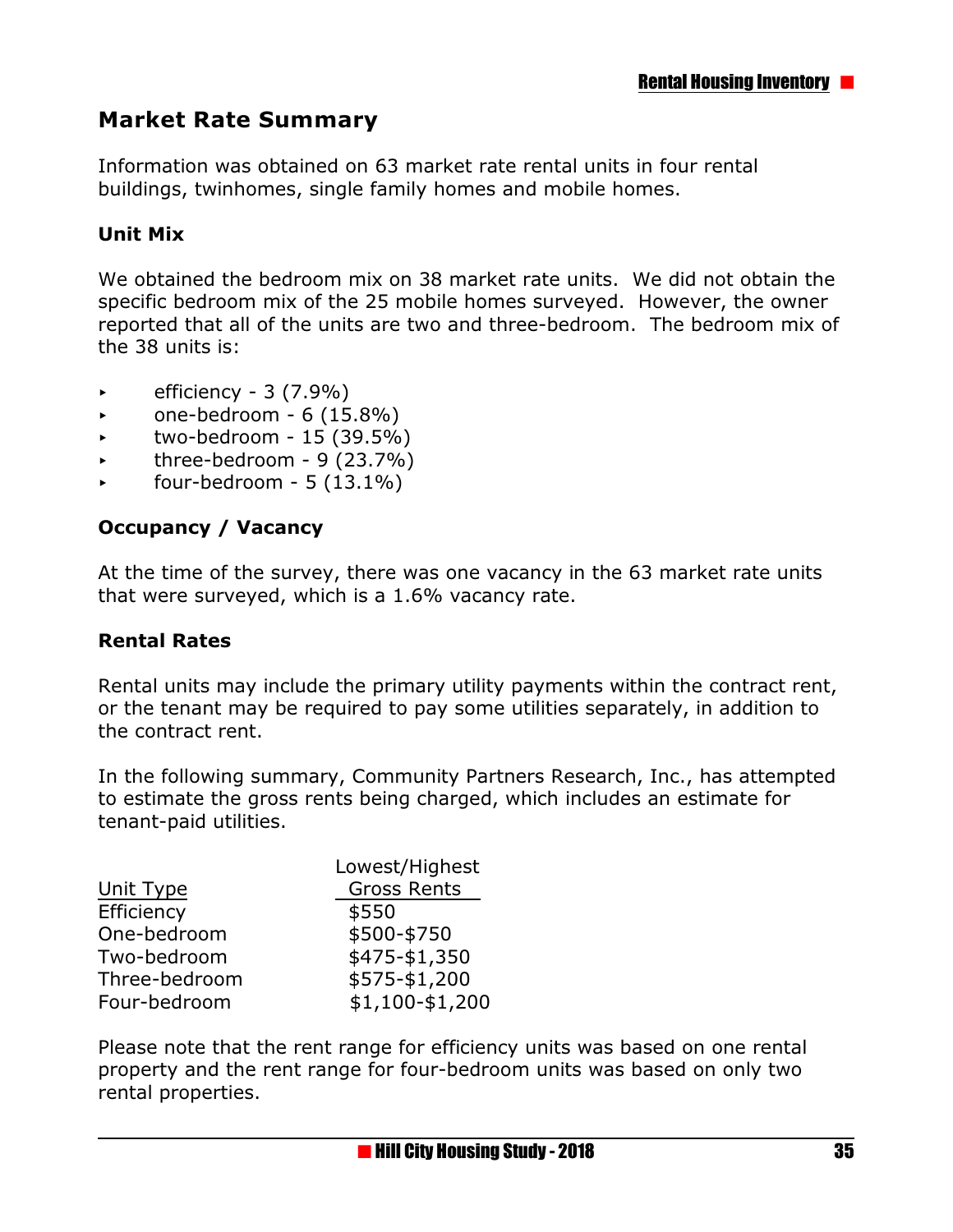# **Tax Credit Summary**

There are no tax credit rental projects in Hill City.

# **Subsidized Summary**

There is one federally subsidized project in Hill City, Hillyo Manor. Hillyo Manor is a 24-unit General Occupancy HUD Section 8/Rural Development 515 Project. All 24 units are one-bedroom. The project was constructed in the 1970s. Hillyo Manor was originally a senior/disabled project, but has converted to general occupancy.

#### **Rental Rates**

Tenants in Hillyo Manor pay rent based on 30% of their household income. The project has a market rent and tenants do not pay more than the market rent.

#### **Occupancy / Vacancy**

There were no vacant units identified in the 24 subsidized units at the time of the survey. The manager reported ongoing low vacancy rates.

#### **Subsidized Housing Gains/Losses**

Federal subsidy sources for low income rental housing have been very limited for the past few decades. Most subsidized projects were constructed in the 1970s and 1980s. Some of the older projects around the State of South Dakota have completed their compliance requirements and have the opportunity to leave their subsidy program and convert to conventional rental housing.

In Hill City, Black Hills Apartments, an eight-unit Rural Development general occupancy project, has recently converted from subsidized rental housing to hotel units. Therefore, eight affordable rental units have been eliminated from the City's rental inventory.

Hill City has one remaining subsidized rental project, Hillyo Manor, which has 24 units. The project is owned and managed by the Pennington County Housing and Redevelopment Commission.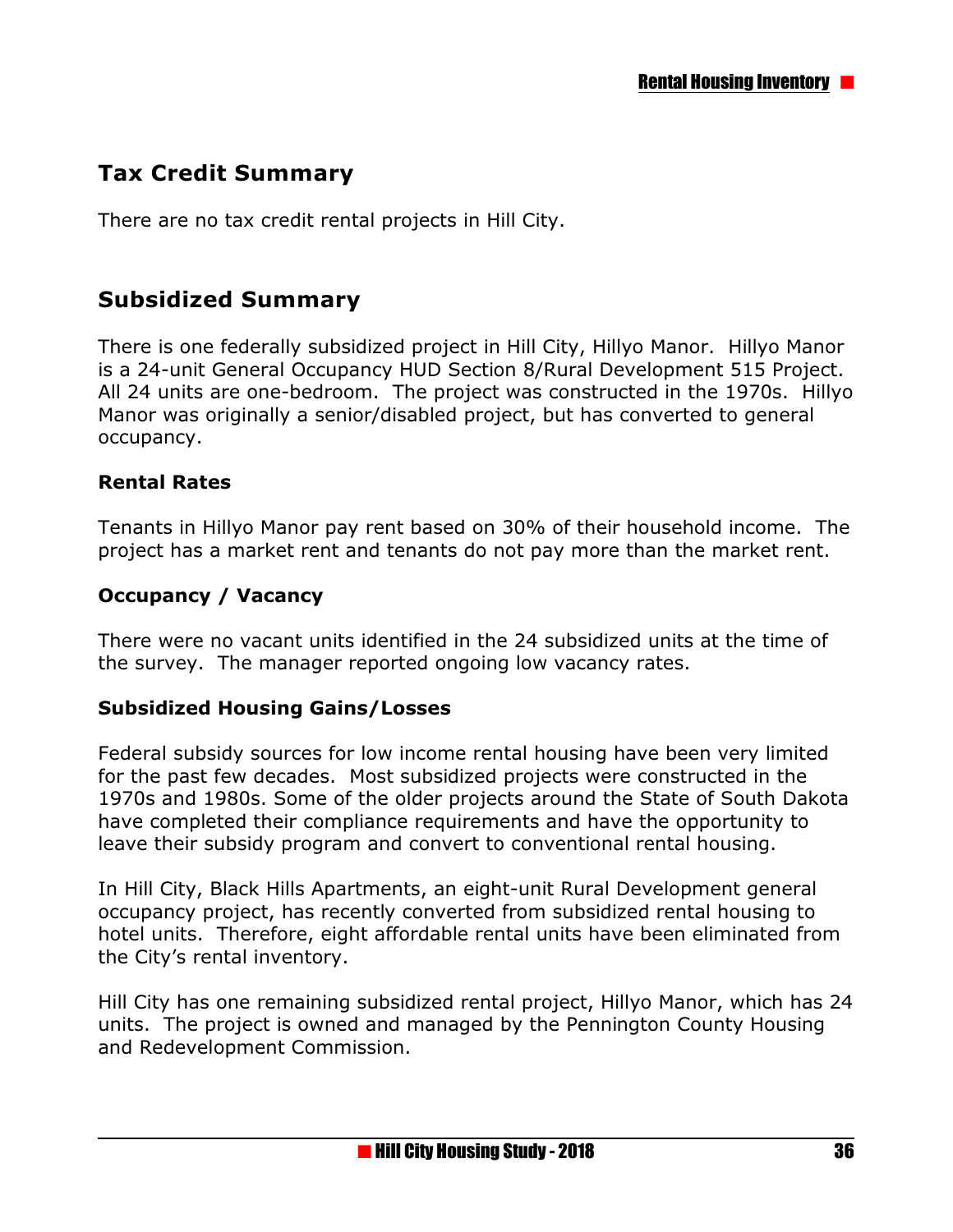# **Senior Housing with Services**

There are no senior housing with services rental projects in Hill City.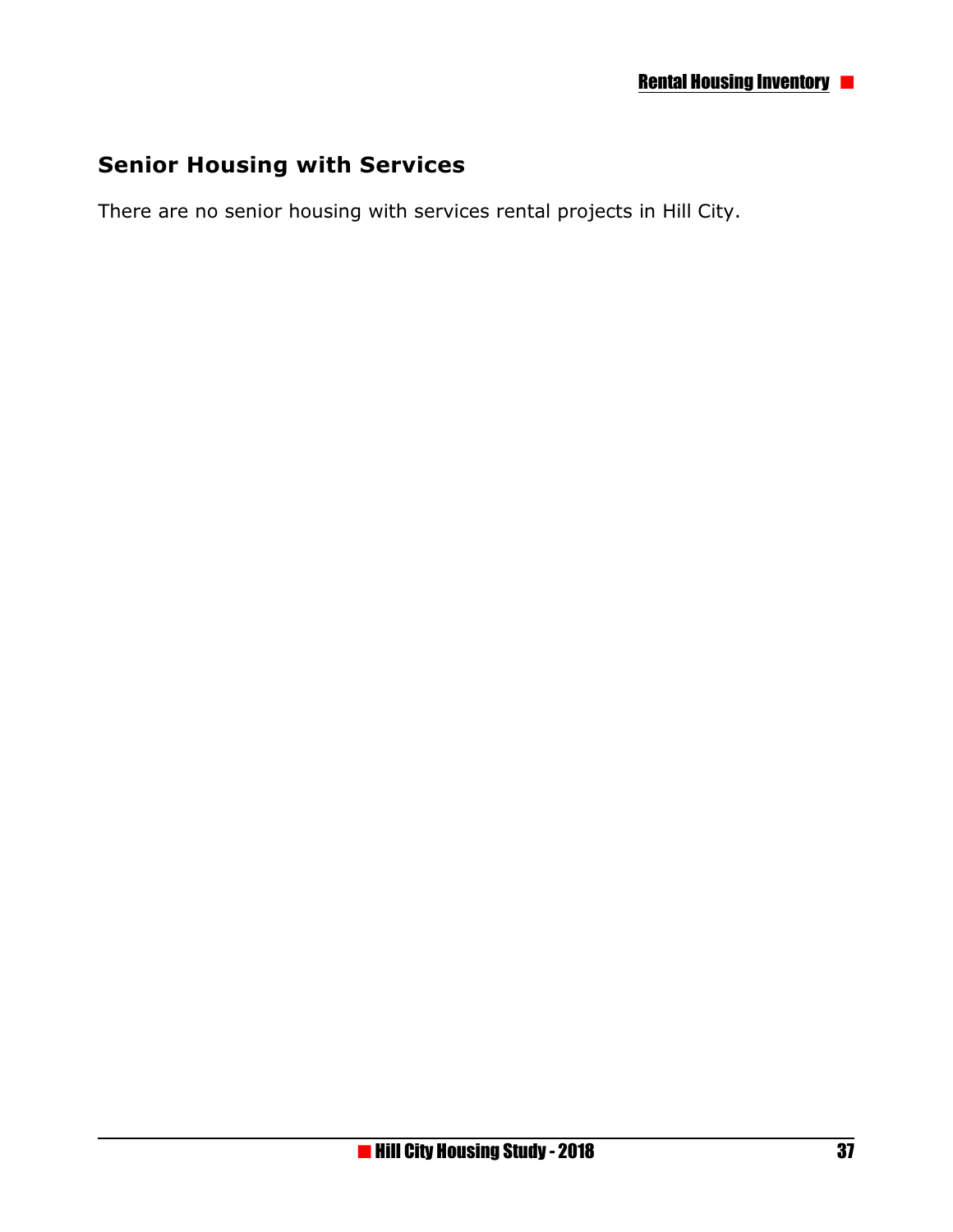| <b>Table 24 Hill City Multifamily Rental Housing Inventory</b> |                                                                                                            |                                                              |                              |                             |                                                                                                                                                                                                                                                                                                                                                                                                                                                                      |
|----------------------------------------------------------------|------------------------------------------------------------------------------------------------------------|--------------------------------------------------------------|------------------------------|-----------------------------|----------------------------------------------------------------------------------------------------------------------------------------------------------------------------------------------------------------------------------------------------------------------------------------------------------------------------------------------------------------------------------------------------------------------------------------------------------------------|
| <b>Name</b>                                                    | <b>Number of Units</b><br>/Bedroom Mix                                                                     | Rent                                                         | Vacancy/<br><b>Wait List</b> | <b>Tenant</b><br><b>Mix</b> | <b>Comments</b>                                                                                                                                                                                                                                                                                                                                                                                                                                                      |
|                                                                |                                                                                                            |                                                              |                              | <b>Market Rate</b>          |                                                                                                                                                                                                                                                                                                                                                                                                                                                                      |
| Cozine<br>Apartments                                           | 4 - 2 bedroom<br>4 total units                                                                             | \$650<br>plus heat &<br>electric                             | 1 vacancy                    | General<br>Occupancy        | Cozine Apartments is a four-plex constructed in the late 1970s.<br>The units have been remodeled. All of the units are two-<br>bedroom. Rent is \$650 plus heat and electricity. The manager<br>reported one vacancy, however, the units are usually fully<br>occupied.                                                                                                                                                                                              |
| Olson<br>Apartments                                            | $6 - 2$ bedroom<br>4 - 3 bedroom<br>10 total units                                                         | Rents not<br>provided by<br>owner                            | No<br>vacancies              | General<br>Occupancy        | Olson Apartments is a 10-unit project with six two-bedroom and<br>four three-bedroom units. The three-bedroom units were base<br>housing that was moved in and renovated and the two-bedroom<br>units were new construction. The project is approximately 10<br>years old. The owner did not provide rent information. The owner<br>reported no vacancies at the time of the survey. The owner also<br>reported that some tenants have a HUD Housing Choice Voucher. |
| Main Street<br>Apartments                                      | $4 - 1$ bedroom<br>2 - 2 bedroom<br>6 total units                                                          | \$485<br>\$680                                               | <b>No</b><br>vacancies       | General<br>Occupancy        | Main St. Apartments is a six-plex with four one-bedroom and six<br>two-bedroom units. The rents are \$485 for a one-bedroom unit<br>and \$680 for a two-bedroom unit plus heat and electricity. The<br>owner reported no vacancies at the time of the survey and his<br>units are always fully occupied.                                                                                                                                                             |
| Alexander<br>Rentals                                           | 3 - efficiencies<br>$1 - 1$ bedroom<br>$1 - 2$ bedroom<br>4 - 3 bedroom<br>3 - 4 bedroom<br>12 total units | Rents range<br>from \$500 for<br>an efficiency<br>to \$1,200 | <b>No</b><br>vacancies       | General<br>Occupancy        | Alexander Rentals includes 12 units in single family homes and<br>duplexes. Rents range from \$500 to \$1,200. Tenant paid utilities<br>vary by units and range from all utilities paid by the owner to all<br>utilities paid by the tenant. The owner reported that the units are<br>usually fully occupied. Some units are available for seasonal<br>rentals during the tourism season.                                                                            |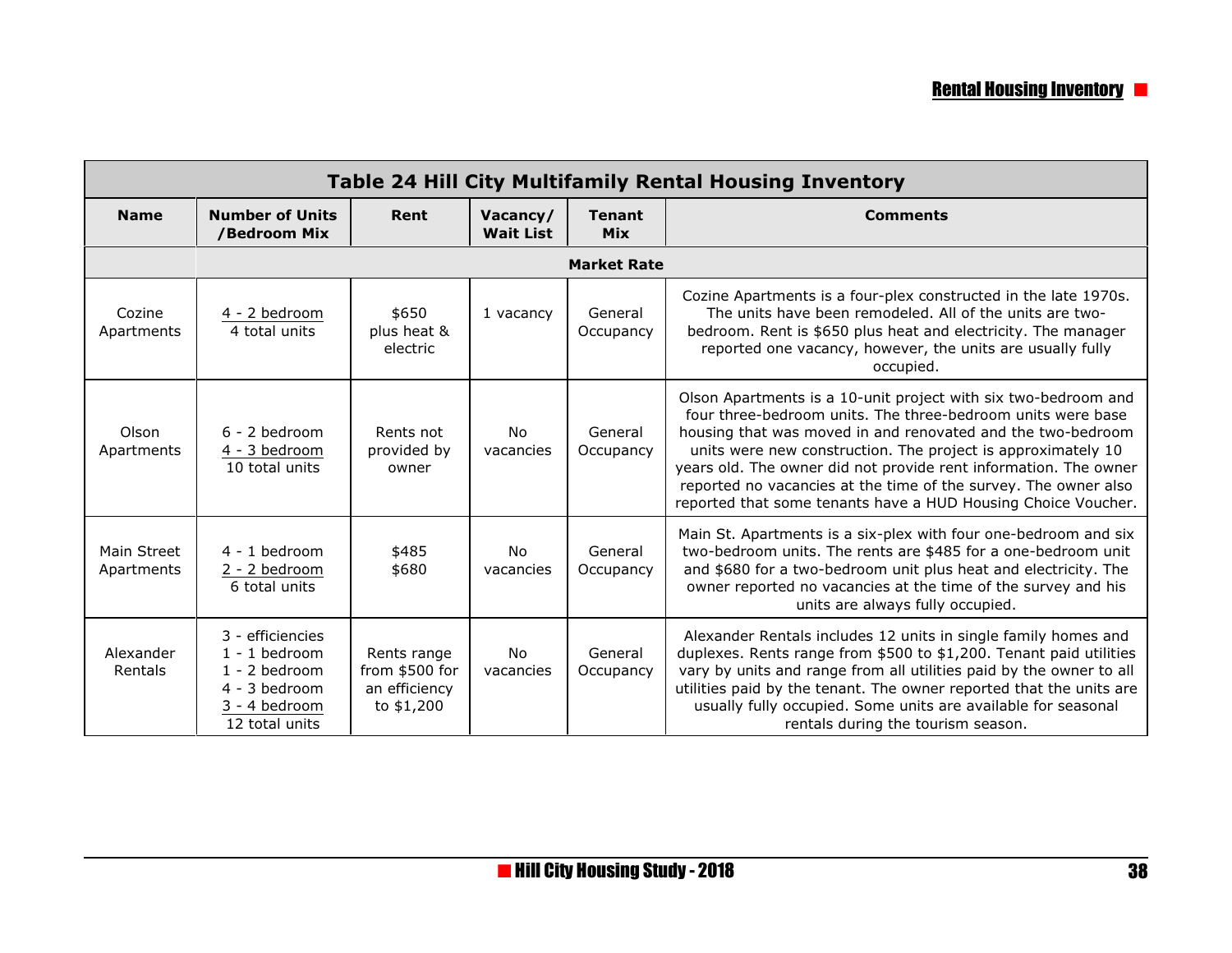# **Rental Housing Inventory <b>P**

| <b>Table 24 Hill City Multifamily Rental Housing Inventory</b>                                  |                                                                                         |                                                |                              |                                                                    |                                                                                                                                                                                                                                                                                                                                                                                                                                                           |  |
|-------------------------------------------------------------------------------------------------|-----------------------------------------------------------------------------------------|------------------------------------------------|------------------------------|--------------------------------------------------------------------|-----------------------------------------------------------------------------------------------------------------------------------------------------------------------------------------------------------------------------------------------------------------------------------------------------------------------------------------------------------------------------------------------------------------------------------------------------------|--|
| <b>Name</b>                                                                                     | <b>Number of Units</b><br>/Bedroom Mix                                                  | Rent                                           | Vacancy/<br><b>Wait List</b> | <b>Tenant</b><br><b>Mix</b>                                        | <b>Comments</b>                                                                                                                                                                                                                                                                                                                                                                                                                                           |  |
|                                                                                                 |                                                                                         |                                                |                              | <b>Market Rate</b>                                                 |                                                                                                                                                                                                                                                                                                                                                                                                                                                           |  |
| Forest<br>Recreation<br>Management<br>two houses<br>and a<br>four-unit<br>apartment<br>building | $1 - 1$ bedroom<br>$2 - 2$ bedroom<br>$1 - 3$ bedroom<br>2 - 4 bedroom<br>6 total units | \$450<br>\$750<br>\$950<br>or \$250 per<br>bed | <b>No</b><br>vacancies       | General<br>Occupancy<br>3 units<br>house<br>temporary<br>employees | The Forest Recreation Management, Inc., rentals include a three-<br>bedroom home, a four-bedroom home and the four-unit 'Bunk<br>House' Apt. building that has a one-bedroom unit, two two-<br>bedroom units and a four-bedroom unit. The two houses and one<br>apartment in the Bunk House building are rented by year-round<br>tenants and the three apartments with 18 beds are rented by<br>seasonal employees. The units are usually fully occupied. |  |
| Matkins<br>Mobile Home<br>Rentals                                                               | 25 - 2 & 3 bdrm<br>25 total units                                                       | \$350-\$450<br>plus utilities                  | <b>No</b><br>vacancies       | General<br>Occupancy                                               | Matkins Mobile Home Rentals include approximately 25 two and<br>three-bedroom mobile homes. The rent range is \$350 to \$450<br>plus utilities. The owner reports that all of the units are usually<br>fully occupied.                                                                                                                                                                                                                                    |  |
| <b>Subsidized</b>                                                                               |                                                                                         |                                                |                              |                                                                    |                                                                                                                                                                                                                                                                                                                                                                                                                                                           |  |
| Hillyo Manor                                                                                    | 24 - 1 bedroom<br>24 total units                                                        | $30\%$ of<br>income                            | No.<br>vacancies             | General<br>Occupancy                                               | Hillyo Manor is a 24-unit General Occupancy HUD Section 8/RD<br>515 Project owned and managed by the Pennington County<br>Housing and Redevelopment Commission. All 24 units are one-<br>bedroom. The project was constructed in the 1970s. Tenants pay<br>30% of their income for rent. The manager reported no<br>vacancies at the time of the survey.                                                                                                  |  |

Source: Community Partners Research, Inc.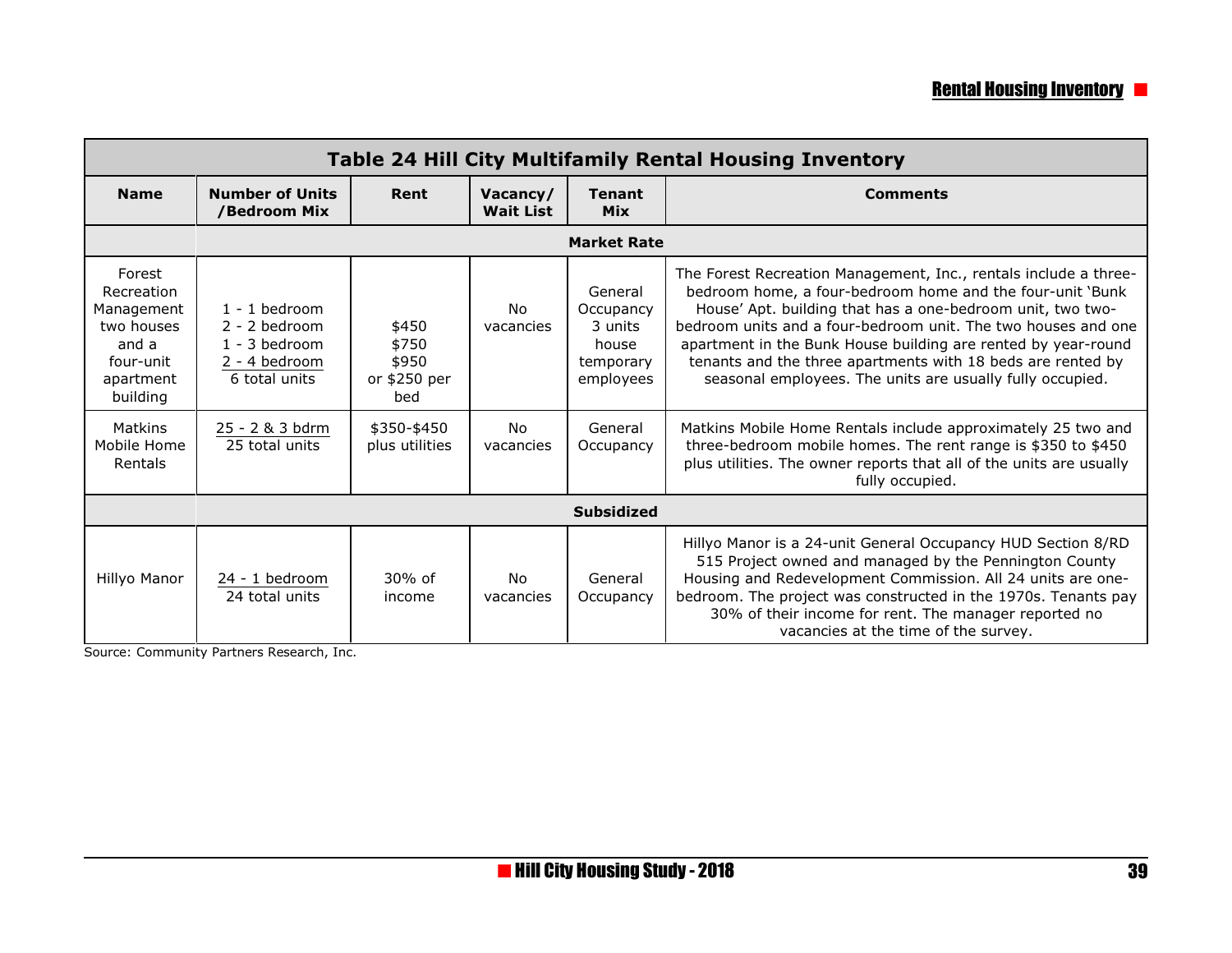# **Employment and Local Economic Trends**

While many factors influence the need for housing, employment opportunities represent a predominant demand generator. Without jobs and corresponding wages, the means to afford housing is severely limited. The type of employment, wage level, and working conditions will each influence the kind of housing that is needed and at what level of affordability.

# **Work Force and Unemployment Rates**

Employment information is only available at the county-level, and has been analyzed for Pennington County in this section of the Study. Data in the tables that follow have been obtained from the SD Department of Labor and Regulation.

| Table 25 Pennington County Annual Labor Statistics: 2010 to 2017 |                |          |            |                               |                           |                           |
|------------------------------------------------------------------|----------------|----------|------------|-------------------------------|---------------------------|---------------------------|
| Year                                                             | Labor<br>Force | Employed | Unemployed | Unemployment<br>Rate - County | Unemployment<br>Rate - SD | Unemployment<br>Rate - US |
| 2010                                                             | 52,838         | 50,081   | 2,757      | 5.2%                          | 5.0%                      | 9.6%                      |
| 2011                                                             | 52,983         | 50,421   | 2,562      | 4.8%                          | 4.7%                      | 8.9%                      |
| 2012                                                             | 53,290         | 50,948   | 2,342      | 4.4%                          | 4.3%                      | 8.1%                      |
| 2013                                                             | 53,179         | 51,108   | 2,071      | 3.9%                          | 3.8%                      | 7.4%                      |
| 2014                                                             | 53,893         | 52,048   | 1,845      | 3.4%                          | 3.4%                      | 6.2%                      |
| 2015                                                             | 54,261         | 52,547   | 1,714      | 3.2%                          | 3.1%                      | 5.3%                      |
| 2016                                                             | 54,602         | 52,912   | 1,690      | 3.1%                          | 3.0%                      | 4.9%                      |
| 2017                                                             | 55,730         | 53,838   | 1,892      | 3.4%                          | 3.3%                      | 4.4%                      |

Source: South Dakota Department of Labor & Regulation; Community Partners Research, Inc.

The statistics on the available labor force track people by their county of residence. When viewed over the entire eight-year period, the size of the County's resident labor force has increased. Between 2010 and 2017, there was an increase of 2,892 people in the labor force, an increase of 5.5%.

The number of employed County residents has generally followed the same pattern. From 2010 to 2017, the number of employed residents of Pennington County increased by 3,757 people, or 7.5%.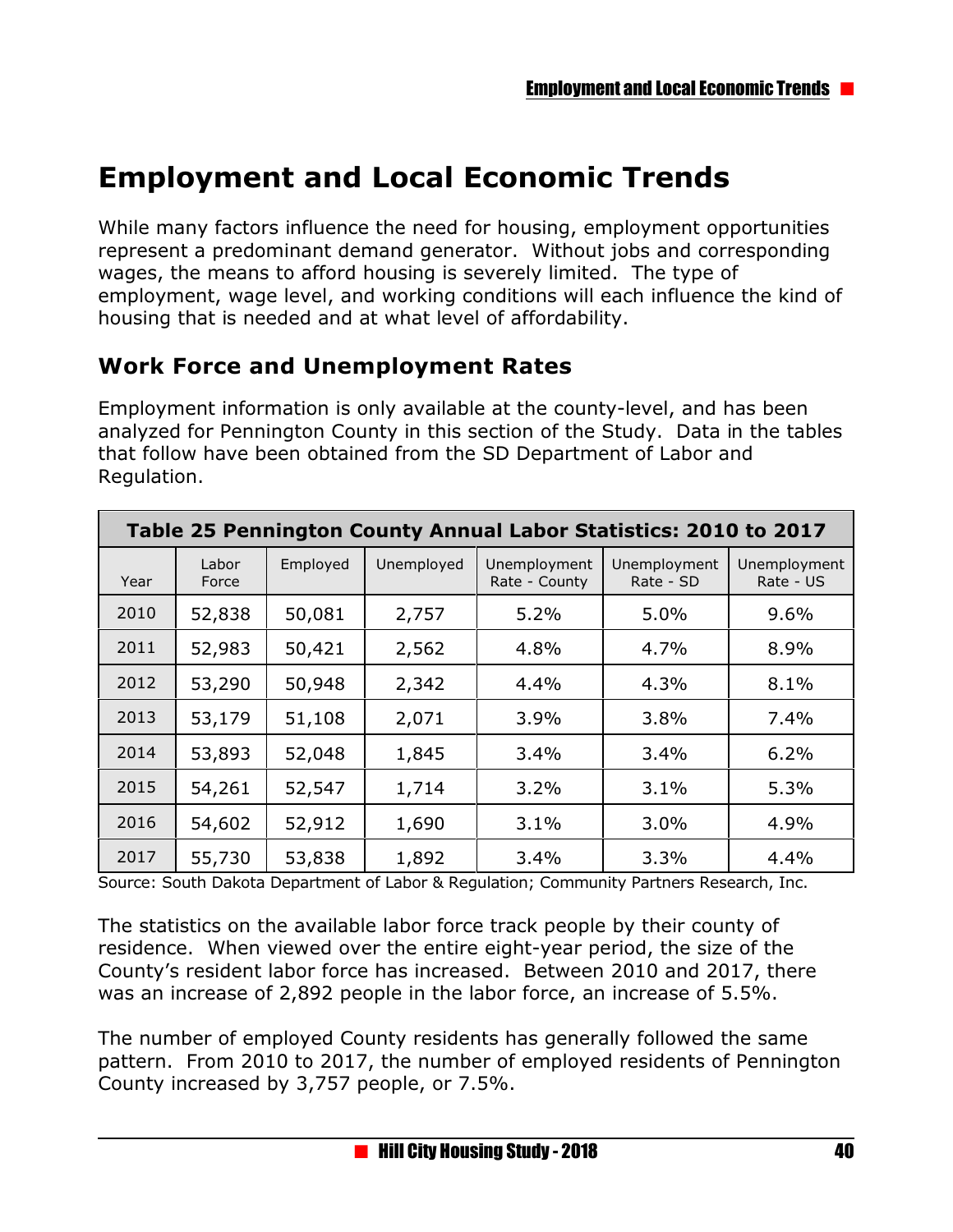

The County's unemployment rate has dropped over this time period, from 5.2% in 2010 to 3.4% in 2017. Throughout the years reviewed, the County's unemployment rate has been equal to or slightly above the Statewide rate, but well below the national unemployment rate.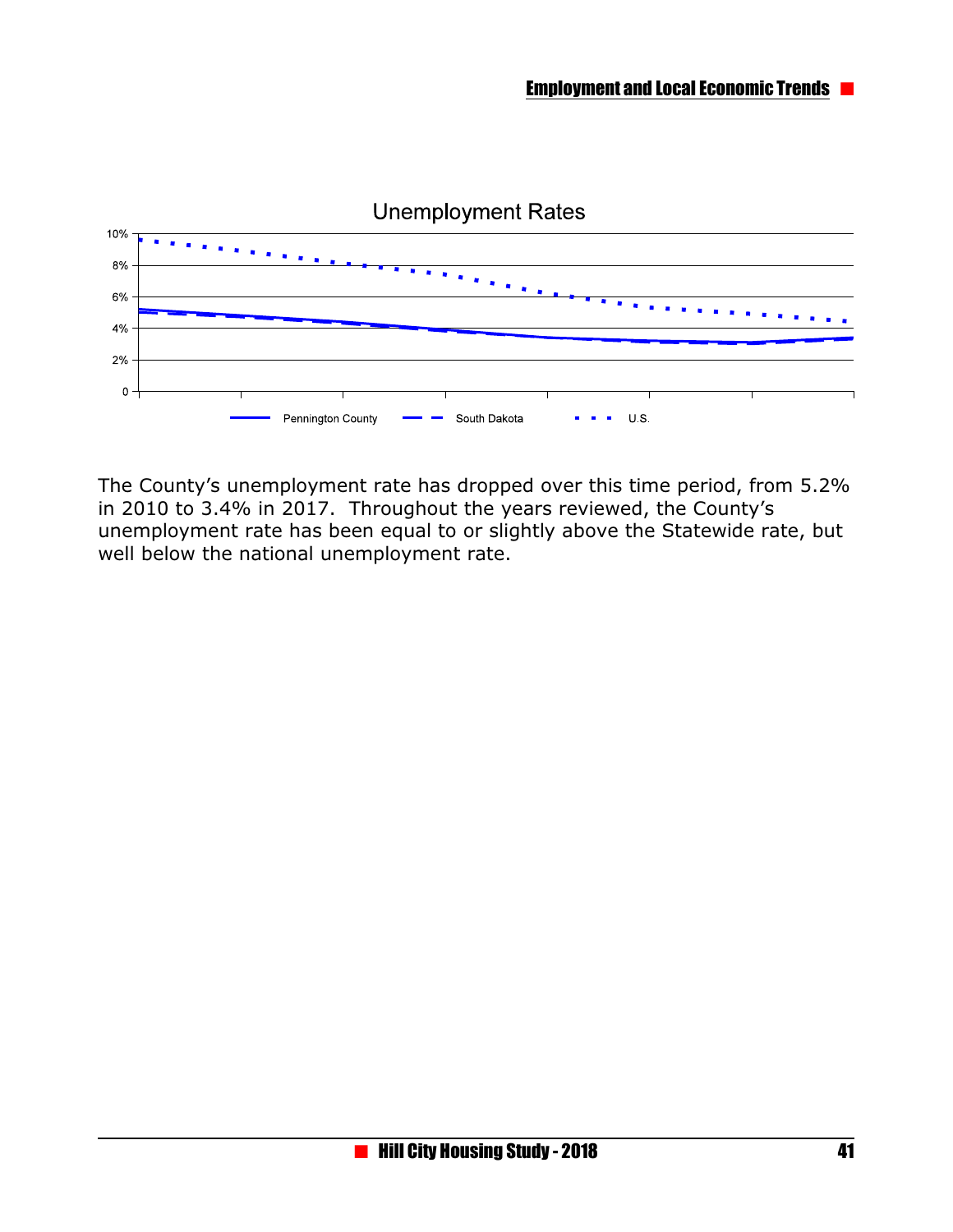# **Employment and Wages**

The Quarterly Census of Employment and Wages (QCEW) tracks annual employment and average annual wage data. The QCEW reporting is for unemployment compensation. It is important to note that the reporting does not represent all employment, as some classifications such as self-employed workers are not included. This information is for all of Pennington County and tracks the location of the job.

| Table 26 Pennington County Average Annual Wages - 2016 |                 |                     |  |  |
|--------------------------------------------------------|-----------------|---------------------|--|--|
| Industry                                               | 2016 Employment | Average Annual Wage |  |  |
| <b>Total All Industry</b>                              | 58,935          | \$39,988            |  |  |

Source: South Dakota Department of Labor & Regulation

The average weekly gross wage for all industry in 2016 was \$769 in Pennington County. At full-time employment, this would yield an annual average wage of just under \$40,000.

The County's three largest employment sectors were Trade, Transportation and Utilities, Education and Health Services, and Leisure and Hospitality. Within the Leisure and Hospitality industry sector it is possible that workers would not have full-time employment for 52 weeks each year.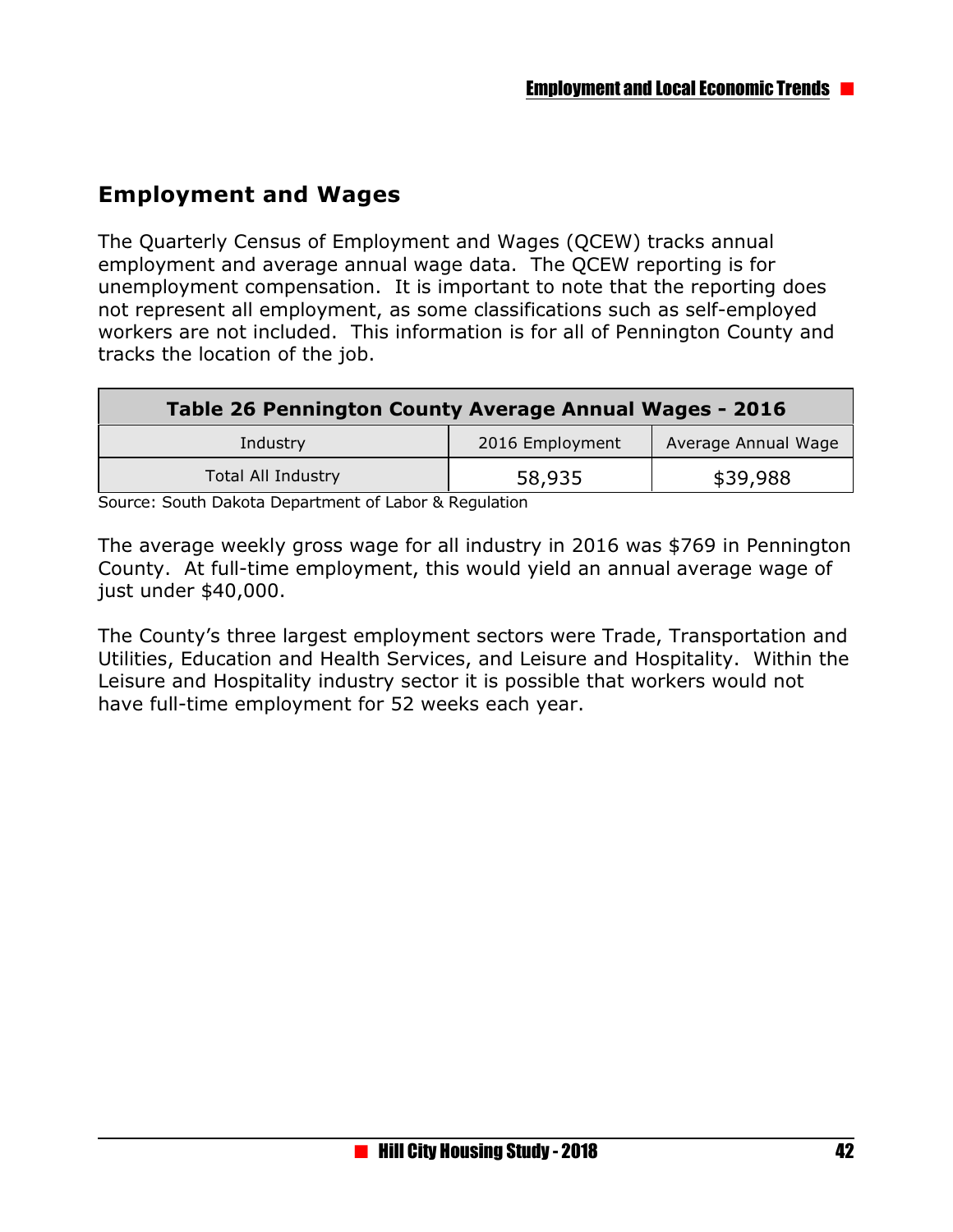# **Commuting Patterns of Area Workers**

Information is available on workers that commute for employment. The best information is from the 2016 American Community Survey, and has been examined for Hill City. The first table examines City residents that traveled to work from Hill City and excludes people that work at home.

| Table 28 Commuting Times for Hill City Residents - 2016 |        |         |  |  |
|---------------------------------------------------------|--------|---------|--|--|
| <b>Travel Time</b>                                      | Number | Percent |  |  |
| Less than 10 minutes                                    | 264    | 41.8%   |  |  |
| 10 to 19 minutes                                        | 76     | 12.1%   |  |  |
| 20 to 29 minutes                                        | 38     | 6.0%    |  |  |
| 30 minutes $+$                                          | 253    | 40.1%   |  |  |
| Total                                                   | 631    | 100%    |  |  |

Source: American Community Survey

A majority of Hill City's residents worked locally in 2016, with approximately 54% traveling less than 20 minutes for their primary job. However, more than 40% of the City's residents were commuting 30 minutes or more to work.

The American Community Survey also provides travel time by job location. For people that worked in Hill City the following travel times were identified.

| Table 29 Commuting Times for Hill City-based Employees - 2016 |        |         |  |  |
|---------------------------------------------------------------|--------|---------|--|--|
| <b>Travel Time</b>                                            | Number | Percent |  |  |
| Less than 10 minutes                                          | 354    | 45.1%   |  |  |
| 10 to 19 minutes                                              | 214    | 27.3%   |  |  |
| 20 to 29 minutes                                              | 62     | 7.9%    |  |  |
| 30 minutes $+$                                                | 155    | 19.7%   |  |  |
| Total                                                         | 785    | 100%    |  |  |

Source: American Community Survey

Most of the people that worked in Hill City lived within the immediate area, as more than 72% traveled 19 minutes or less to the City. This would include people that both lived and worked in Hill City. However, nearly 20% of citybased workers did commute from greater distances, and traveled 30 minutes or more to Hill City to work.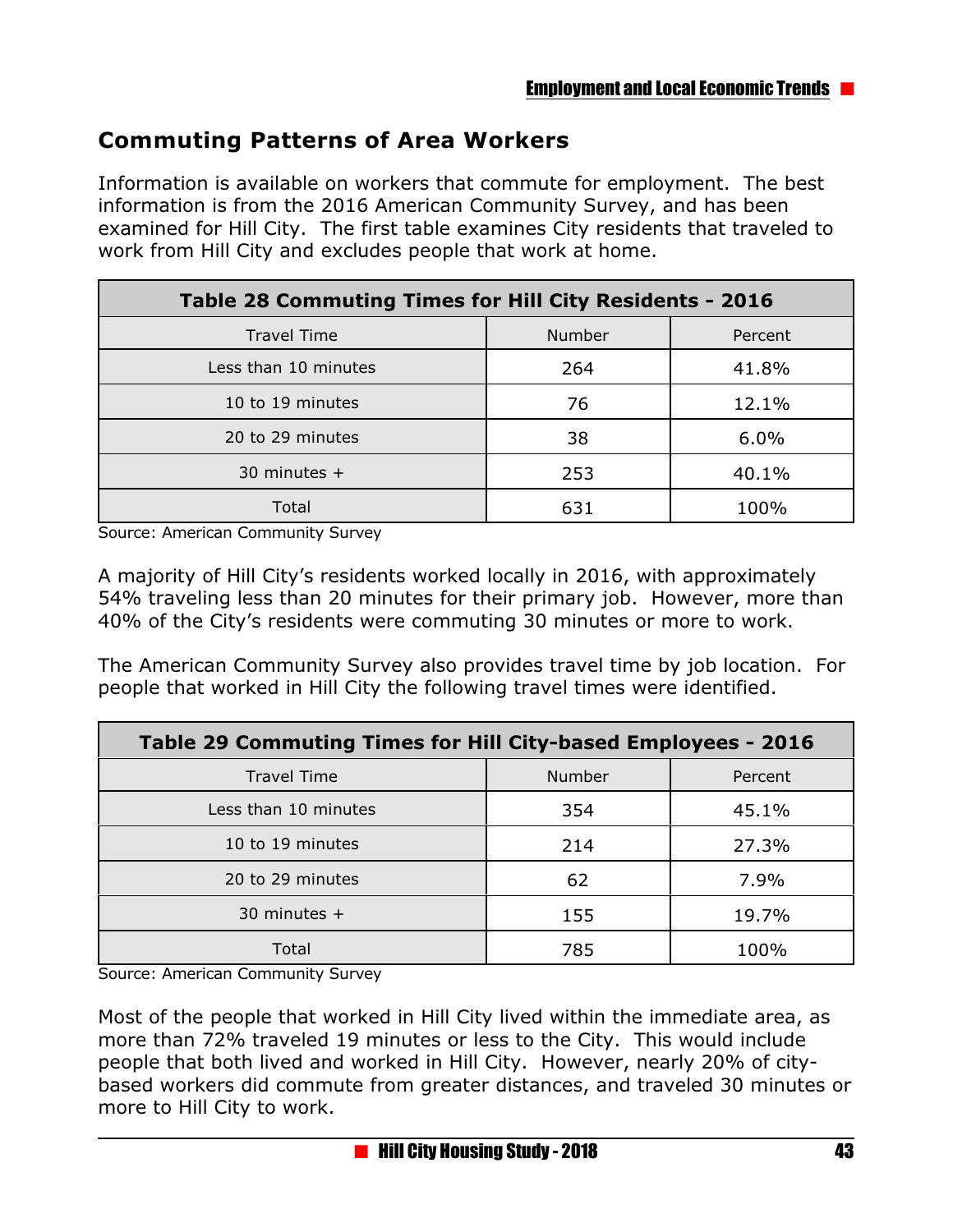# **Census On the Map - Hill City**

The Census Bureau also produces commuter reports through its Center for Economic Studies division. This information is based on reports for the year 2015, but provides a further breakdown of worker movement.

It is important for readers to recognize that these two data sources do show somewhat differing information for the City. For example, the previous page showed more people working in Hill City than is reported on this page. Despite the differences, they do provide some insight into commuting patterns.

According to the report for Hill City, there were 523 people that were employed within the City in 2015. This would be an average annual estimate. Approximately 9.2% of these City-based employees also lived in Hill City. The remaining 90.8% of employees lived outside the City and commuted in for their job. For people that were commuting into Hill City, the primary home locations included Rapid City, the Mount Rushmore Unorganized Territory and the West Pennington Unorganized Territory. Approximately 61% of the incoming workers lived within one of these three jurisdictions.

On the Map can also be used to track worker outflow patterns from the City. Overall, there were 341 Hill City residents that were employed. Most of these City residents worked outside the community, as approximately 85.9% did leave the City for their job. For Hill City residents that left the City for their employment, the primary destinations were Rapid City and the West Pennington Unorganized Territory. Approximately 55% of the outbound Hill City residents were working in one of these two jurisdictions in 2015.

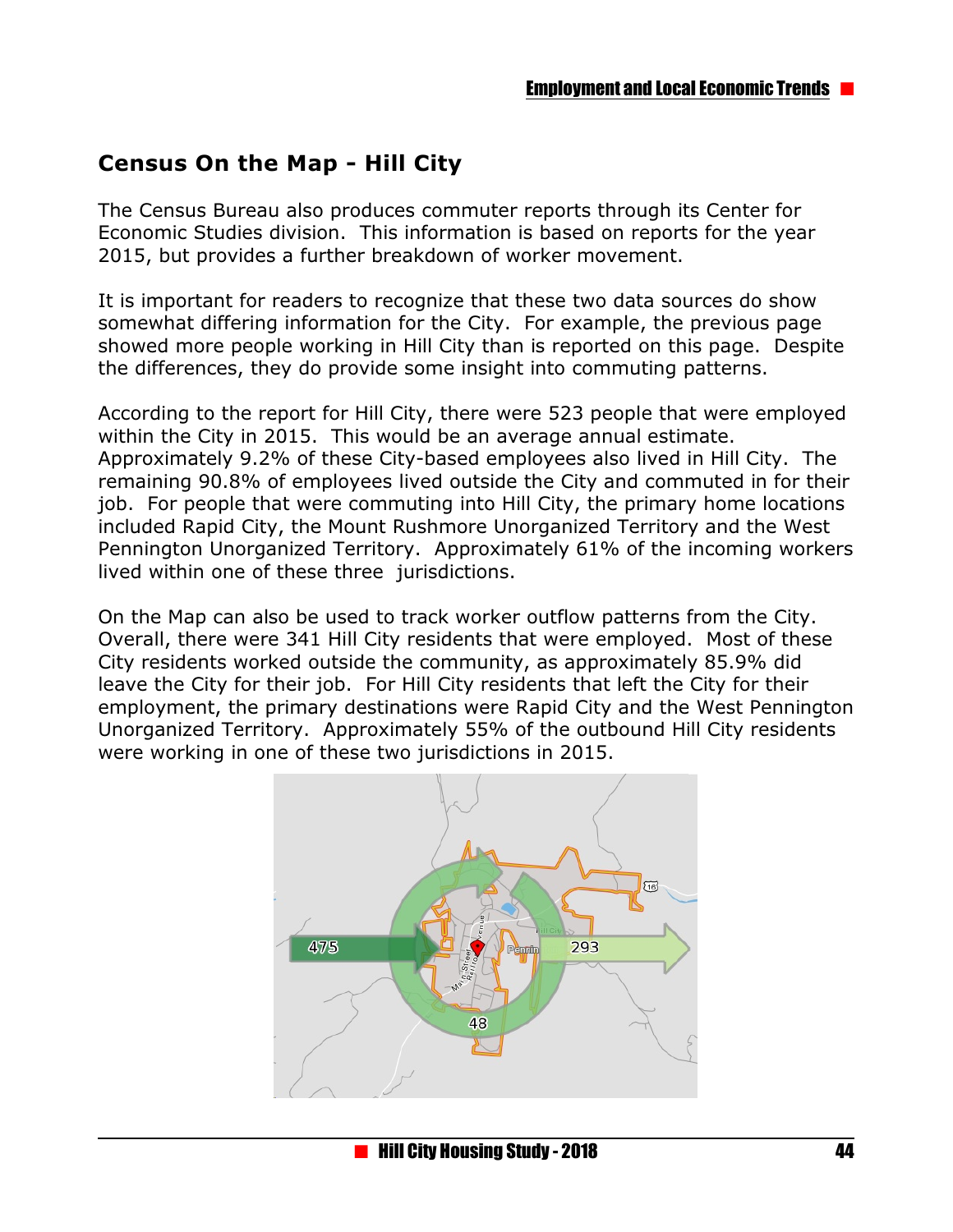# **Findings on Growth Trends**

As part of this Study, Community Partners Research, Inc., has examined growth patterns for Hill City and Pennington County over the past few decades. These historic growth trends have then been used as a basis for projecting future demographic changes in the area.

Hill City's population increased by 20% from 1990 to 2000. The population increased from 650 in 1990 to 780 in 2000. From 2000 to 2010, Hill City's population increased by 168 people, which was a population gain of 21.5%.

Pennington County's population increased from 81,343 in 1990 to 88,565 in 2000, which was an increase of 8.9%. The population increased in the 2000s from 88,565 in 2000 to 100,948 in 2010, which was a population gain of 14.0%.

Household levels in Hill City and Pennington County also increased from 1990 to 2010. Hill City experienced a gain of 23 households from 1990 to 2000 and a gain of 96 households from 2000 to 2010. Pennington County had an increase of 4,088 households from 1990 to 2000 and a gain of 6,610 households from 2000 to 2010.

Esri estimates that Hill City had a gain of 189 people and 80 households from 2010 to 2017. Esri estimates that Pennington County had a gain of 11,210 people and a gain of 2,762 households from 2010 to 2017.

The U.S. Census also releases household estimates. The most recent estimates for Hill City and Pennington County are from 2010 to 2016. The U.S. Census estimates that Hill City gained 60 people and Pennington County gained 9,193 people during this time period.

### **Findings on Projected Growth**

This Study has utilized Esri's projections for Hill City and Pennington County. Esri projects that Hill City's population will increase by 151 people from 2017 to 2022. The household projections expect a gain of 64 households from 2017 to 2022.

Pennington County is expected to gain approximately 8,288 people from 2017 to 2022. Pennington County's household projections expect a gain of 3,630 households from 2017 to 2022.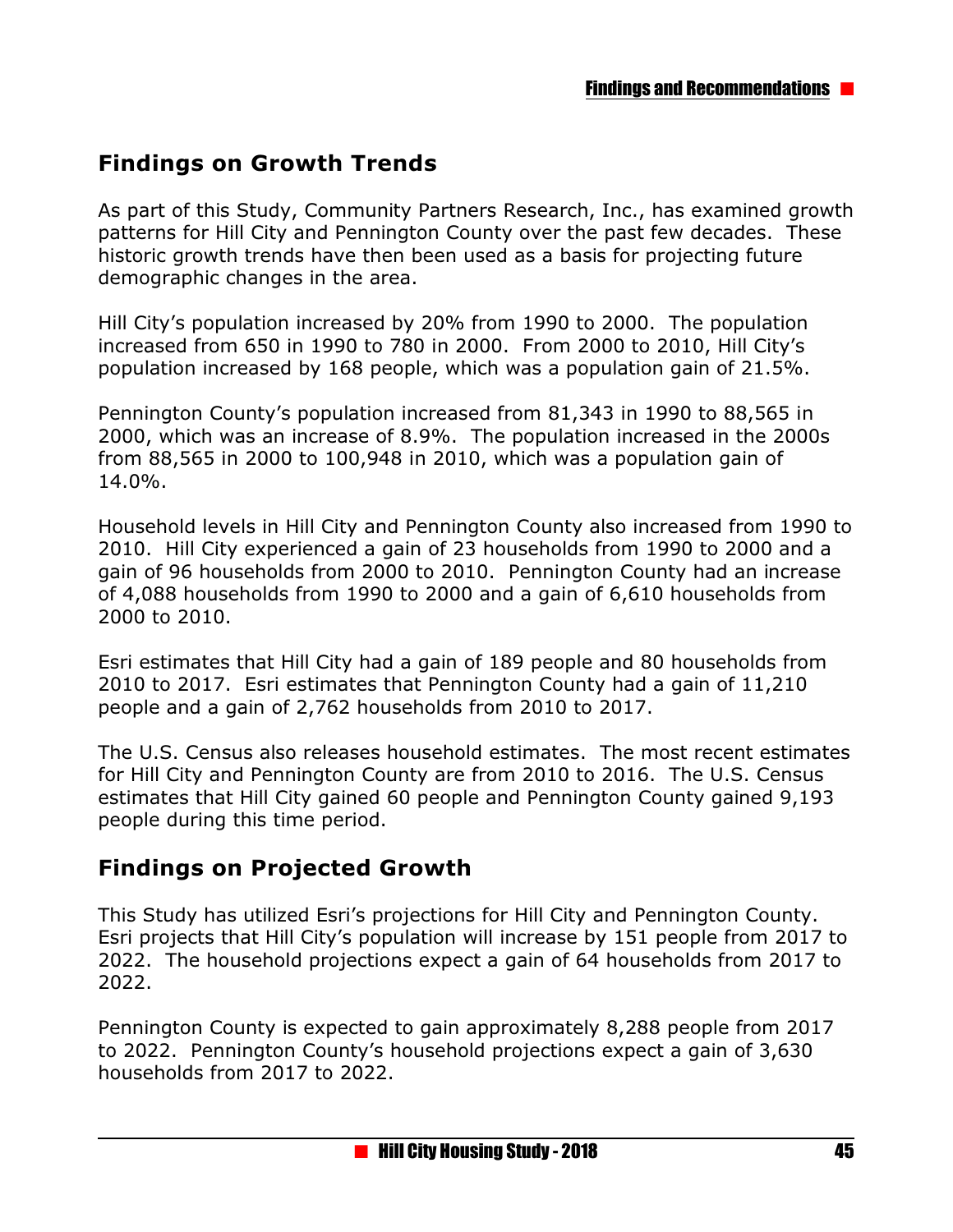## **Summary of Hill City's Growth Projections by Age Group**

The Demographic section of this Study presented Hill City projection information on anticipated changes by age group from 2017 to 2022. This information can be informative in determining the housing that may be needed due to age patterns of the City's population.

Consistent with the age distribution data presented earlier, the movement of the "baby boom" generation through the aging cycle should generate much of the City's growth in households in the age ranges between 55 and 74 years old. Age projections would expect the City to add approximately 42 households in the 55 to 74 age ranges from 2017 to 2022.

The Esri age-based projections also expect an increase of eight households in the 25 to 44 age ranges and an increase of 16 households in the 75 and older age range.

Hill City is projected to lose two households in the 45 to 54 age range. This is the only age range projected to lose households.

The projections assume that historical patterns will continue into the nearfuture, especially related to household formation and household size within specific age groups. If Hill City adds population at a rate that is faster or slower than past patterns would suggest, traditional age-based forecasts would be altered.

|              | Projected Change in Households |
|--------------|--------------------------------|
| Age Range    | 2017 to 2022                   |
| 15 to 24     |                                |
| 25 to 34     |                                |
| 35 to 44     |                                |
| 45 to 54     | $-2$                           |
| 55 to 64     | 3                              |
| 65 to 74     | 39                             |
| 75 and older | 16                             |
| Total        | 64                             |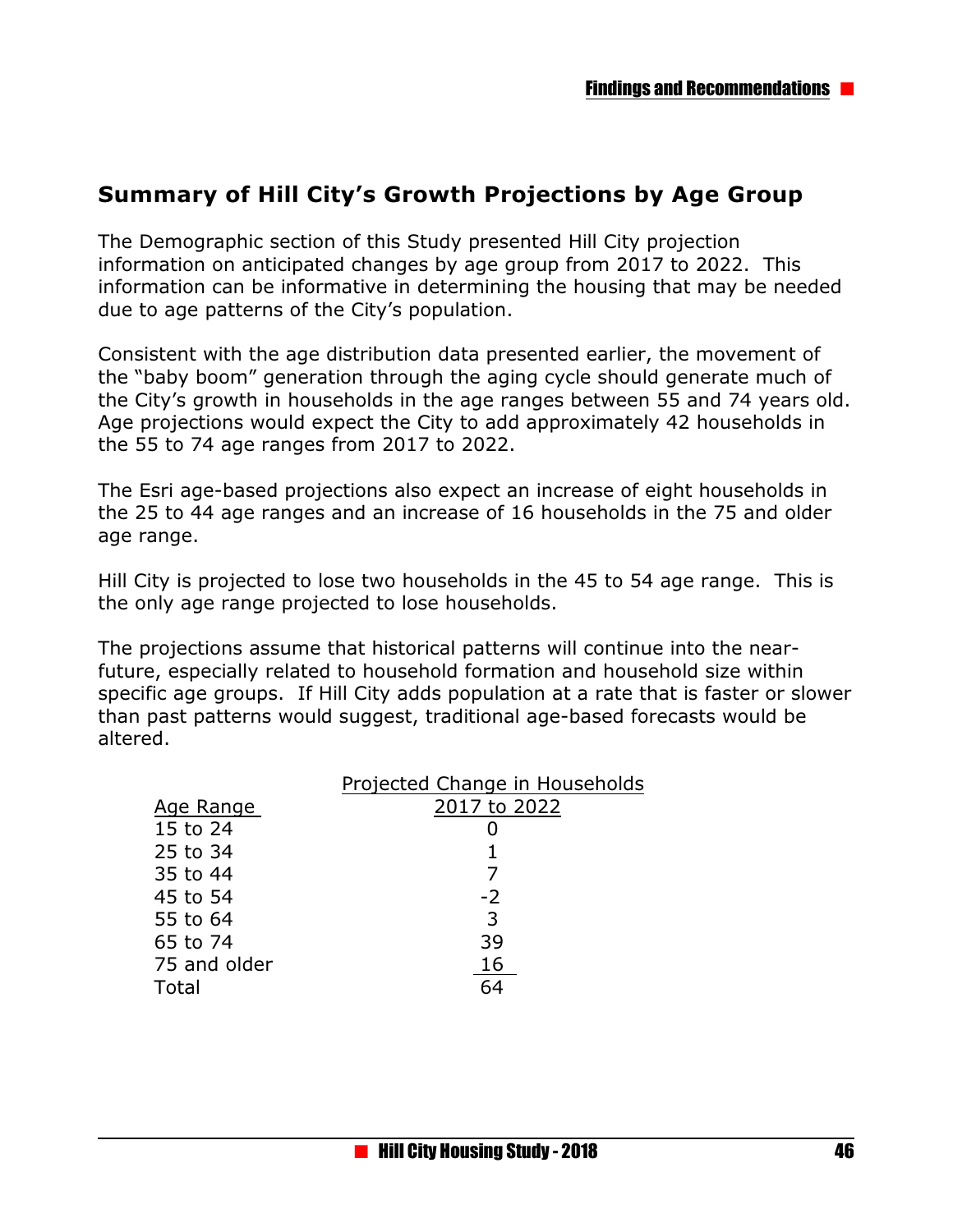# **Findings on Unit Demand by Type of Housing**

Based on the household by age projections presented earlier, the changing age composition of Hill City's population through the projection period will have an impact on demand for housing.

*Age 24 and Younger* - The projections used for this Study expect no change in the number of households in the 15 to 24 age range from 2017 to 2022. Past tenure patterns indicate that approximately 88% of the households in this age range in Hill City will rent their housing. No change in the number of households in this age range should mean that rental demand from younger households will remain relatively stable during the projection period.

*25 to 34 Years Old* - The projections show a gain of one household in this age range by 2022. Within this age range households often move from rental to ownership housing. The ownership rate among these households in Hill City is approximately 44%. A gain of one household within this age range indicates demand for both first-time home buyer and rental opportunities from this age range will not change during the projection period.

*35 to 44 Years Old* - The projections for this 10-year age cohort expect a gain of seven households between 2017 and 2022 in Hill City. In the past, this age group has had a 65% ownership rate in Hill City. Households within this range often represent both first-time buyers and households looking to trade-up in housing, selling their starter home for a more expensive house.

*45 to 54 Years Old* - By 2022, this age cohort will represent the front-end of the "baby bust" generation that followed behind the baby boomers. This age group represents a much smaller segment of the population than the baby boom age group. For Hill City, the projections show a loss of two households in this age range. This age group typically has had a rate of home ownership of approximately 62% in Hill City, and will often look for trade-up housing opportunities. A minimal loss in the number of households in this age group indicates that the demand for trade-up housing from this age range will remain relatively stable during the projection period.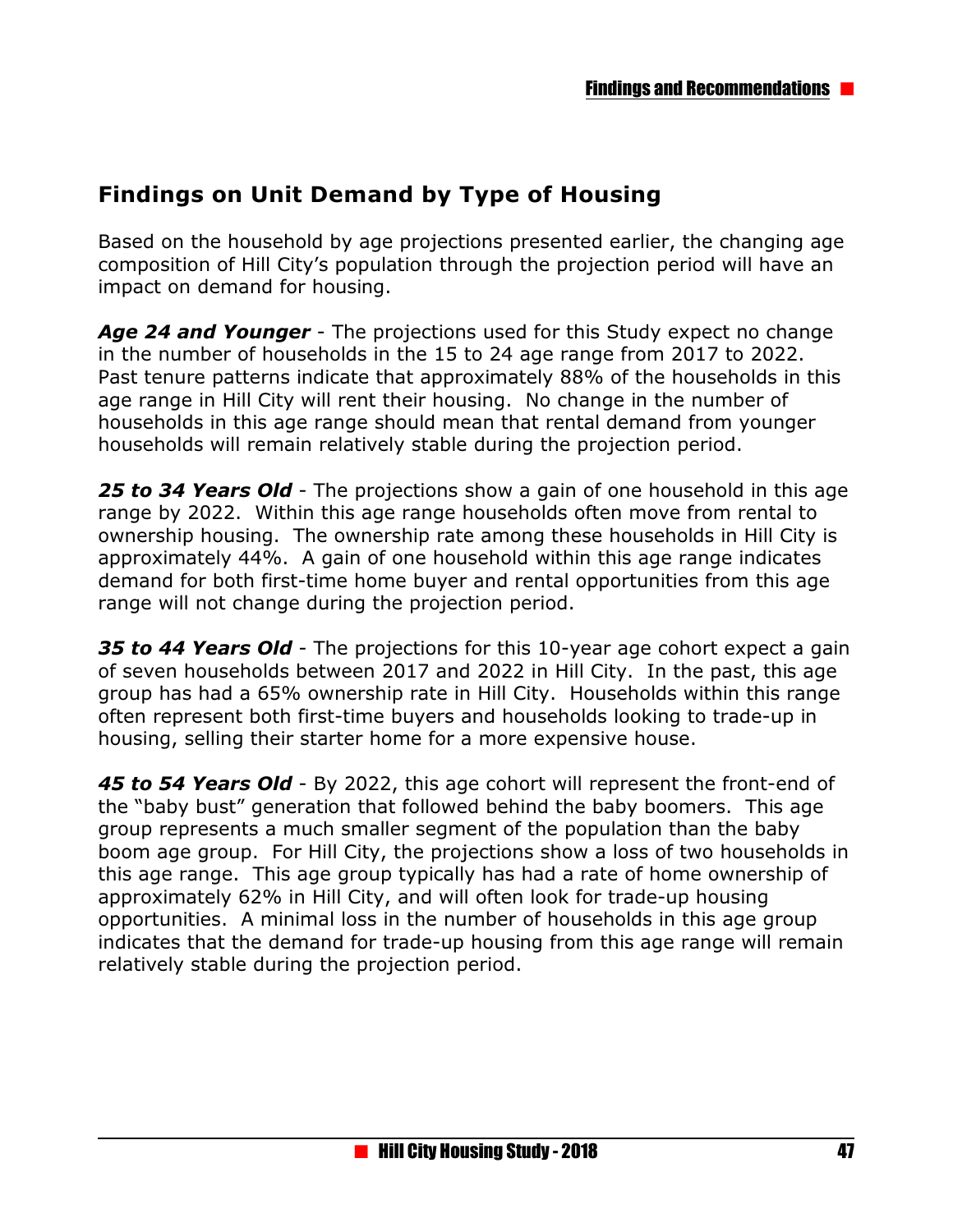*55 to 64 Years Old* - The projections show an increase of three households in this 10-year age range by the year 2022 in the City. This age range has traditionally had a high rate of home ownership in Hill City, at approximately 75% in 2010. Age-appropriate housing, such as town house or twin home units, is often well suited to the life-cycle preferences of this age group, as no maintenance/low maintenance housing has become a popular option for emptynesters.

*65 to 74 Years Old* - A significant gain of 39 households is expected by the year 2022 in the 65 to 74 age range. While this group will begin moving to lifecycle housing options as they age, the younger seniors are still predominantly home owners. At the time of the 2010 Census, approximately 83% of the households in this age range owned their housing in Hill City. Once again, preferences for age-appropriate units would increase from household growth within this age cohort.

*75 Years and Older* - There is a projected gain of 16 households in Hill City in this age range between 2017 and 2022. In the past, the older households within this age range have had a relatively low rate of home ownership in Hill City. An expansion of housing options for seniors, including high quality rental housing, should appeal to this age group. In most cases, income levels for senior households have been improving, as people have done better retirement planning. As a result, households in this age range may have fewer cost limitations for housing choices than previous generations of seniors.

These demographic trends will be incorporated into the recommendations that follow later in this section.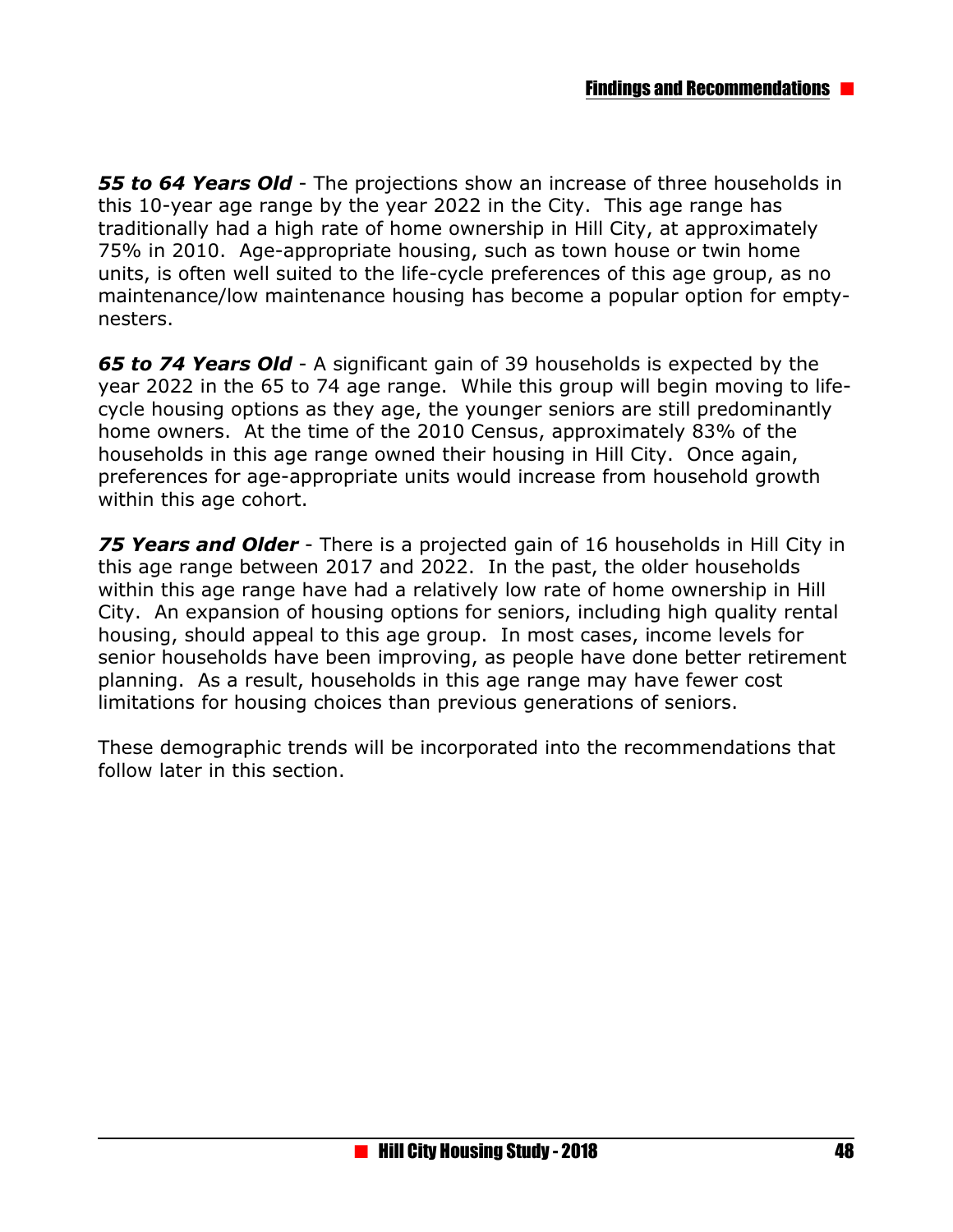### **Findings on Housing Unit Demand and Tenure**

Calculations for total future housing need are generally based on three demand generators; household growth, replacement of lost housing units, and pent-up, or existing demand for units from households that already exist but are not being served.

*Demand from Growth -* The household projections used for this Study expect Hill City to gain 64 households and Pennington County will gain 3,630 households from 2017 to 2022. Therefore, there will be a significant demand for new housing production in Hill City based on household growth.

*Replacement of Lost Owner-Occupancy Units* - It is difficult to quantify the number of units that are lost from the housing stock on an annual basis. Unit losses may be caused by demolition activity, losses to fire or natural disasters, and to causes such as deterioration or obsolescence. In Hill City, dilapidated housing units have been demolished, and more units will be removed in the future. As a result, we have included an allowance for unit replacement in the recommendations that follow.

*Replacement of Lost Renter-Occupancy Units* - It is also difficult to accurately quantify the number of units that are lost from the rental housing stock on an annual basis, however, we are projecting that rental units will be removed from the rental inventory over the next several years. As a result, we have included a minor allowance for unit replacement in the recommendations that follow.

**Pent-Up Demand** - The third primary demand-generator for new housing is caused by unmet need among existing households, or pent-up demand. Shifting age patterns have created demand for certain types of housing in Hill City. We have included our estimates of pent-up demand into the specific recommendations that follow later in this section.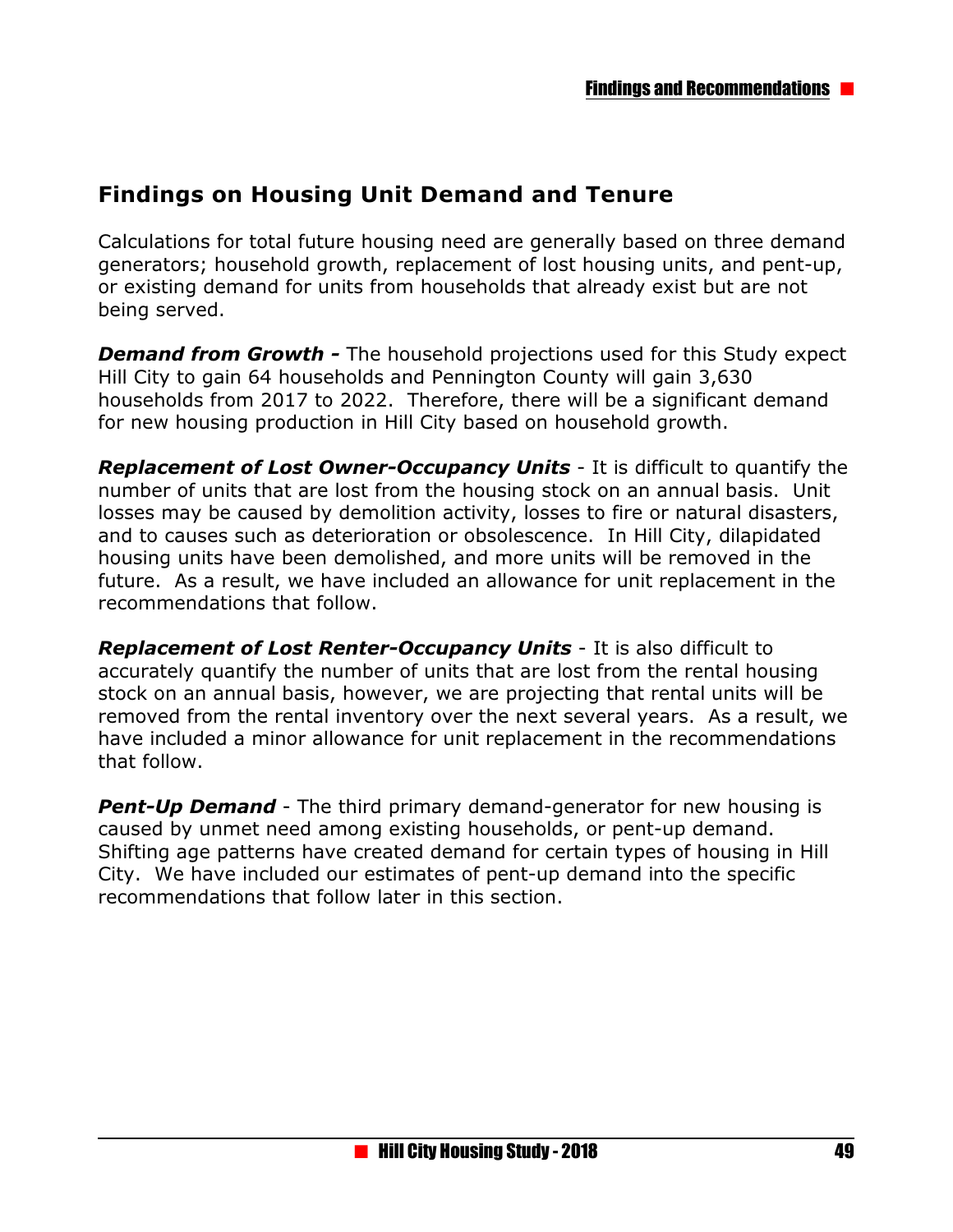## **Strengths for Housing Development**

The following strengths for the City of Hill City were identified through statistical data, local interviews, research and onsite review of the local housing stock.

- **Hill City serves as a regional center** Hill City provides employment opportunities, retail/service options, health services, professional services, governmental services and recreational facilities for a geographical area that surrounds the City.
- **Educational system** Hill City has a public K-12 school system.
- **Fig. Infrastructure** Hill City's water and sewer infrastructure can accommodate future expansion. However, ongoing infrastructure improvements are needed.
- **Commercial development** Hill City's commercial district is adequate to meet most daily needs and is an attraction for tourists.
- **Employers** Hill City has employers that provide job opportunities for local residents.
- **Commuters** Estimates from the Census Bureau show an average of approximately 475 employees commuting into Hill City daily for work. This number would fluctuate depending on the time of year. These commuters form a potential market for future housing construction.
- < **Heart of the Hills Economic Development Corporation (HOHEDC)**  The Heart of the Hills Economic Development Corporation (HOHEDC) has been active in commercial development and also in developing and expanding business opportunities.
- < **Pennington County Housing and Redevelopment Commission (HRC)** - The Pennington County HRC has been active in owning and managing housing in Hill City.
- **Small town atmosphere** Hill City has the real and perceived amenities of a small town. Small town living is attractive for some households.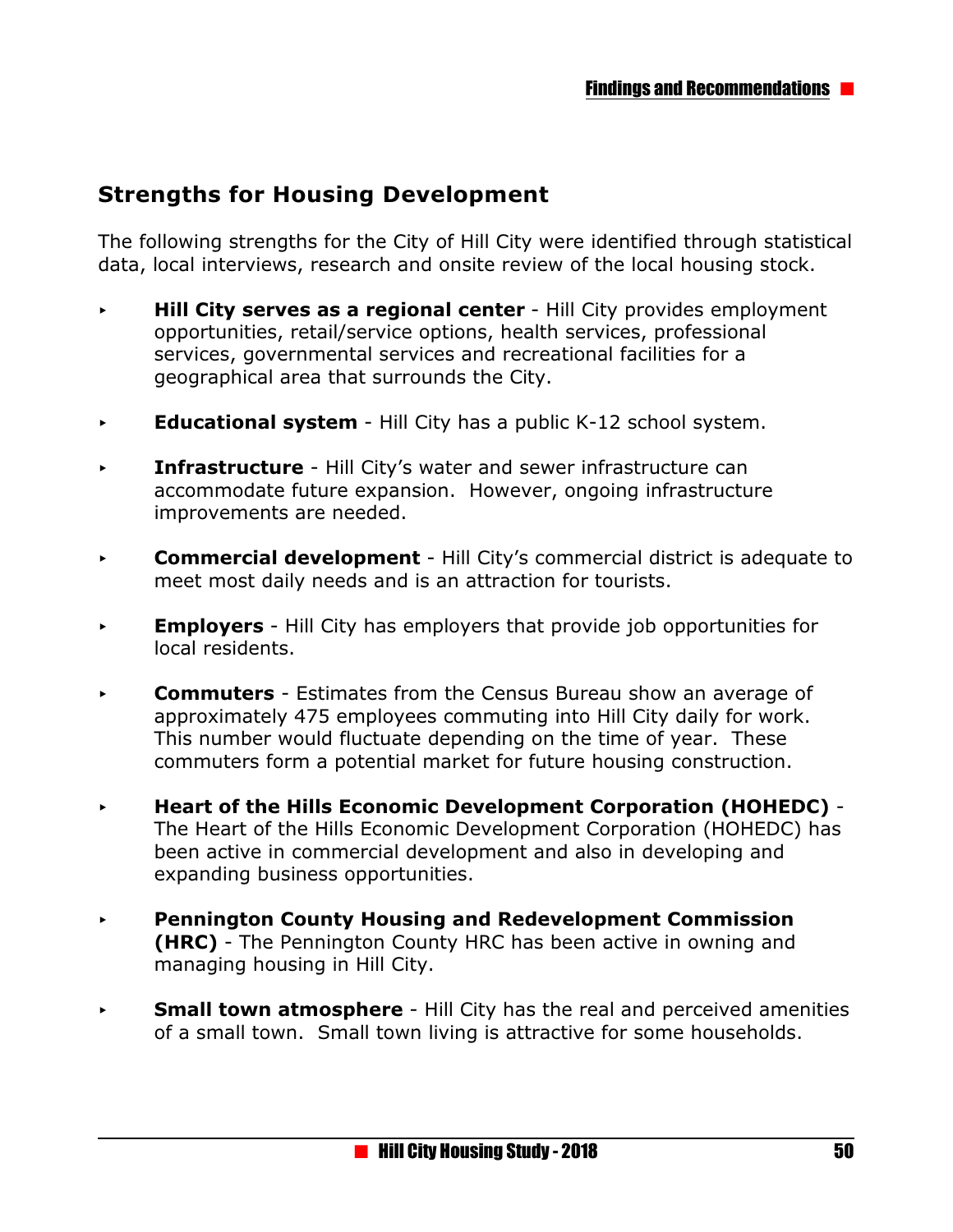- **Builders and developers** Hill City has housing builders and developers that are willing to invest in new housing construction.
- **Population and household growth** Hill City and Pennington County are projected to add people and households over the next five years.
- **Proximity to Rapid City Hill City is located approximately 27 miles** from Rapid City, the area's regional center. Rapid City provides additional employment opportunities, retail/services options, educational opportunities, health care facilities and recreational opportunities.
- **Black Hills Recreational Area** Hill City is in the Black Hills, a nationally known recreational and tourism area. Mount Rushmore, Crazy Horse Monument, Wind Cave, Custer State Park and other tourist attractions are all in close proximity to Hill City.
- **Median Home Values** The median value of existing houses in Hill City, based on 2016 and 2017 sales activity, is approximately \$200,750. This relatively high value for existing homes can help to encourage new single family construction.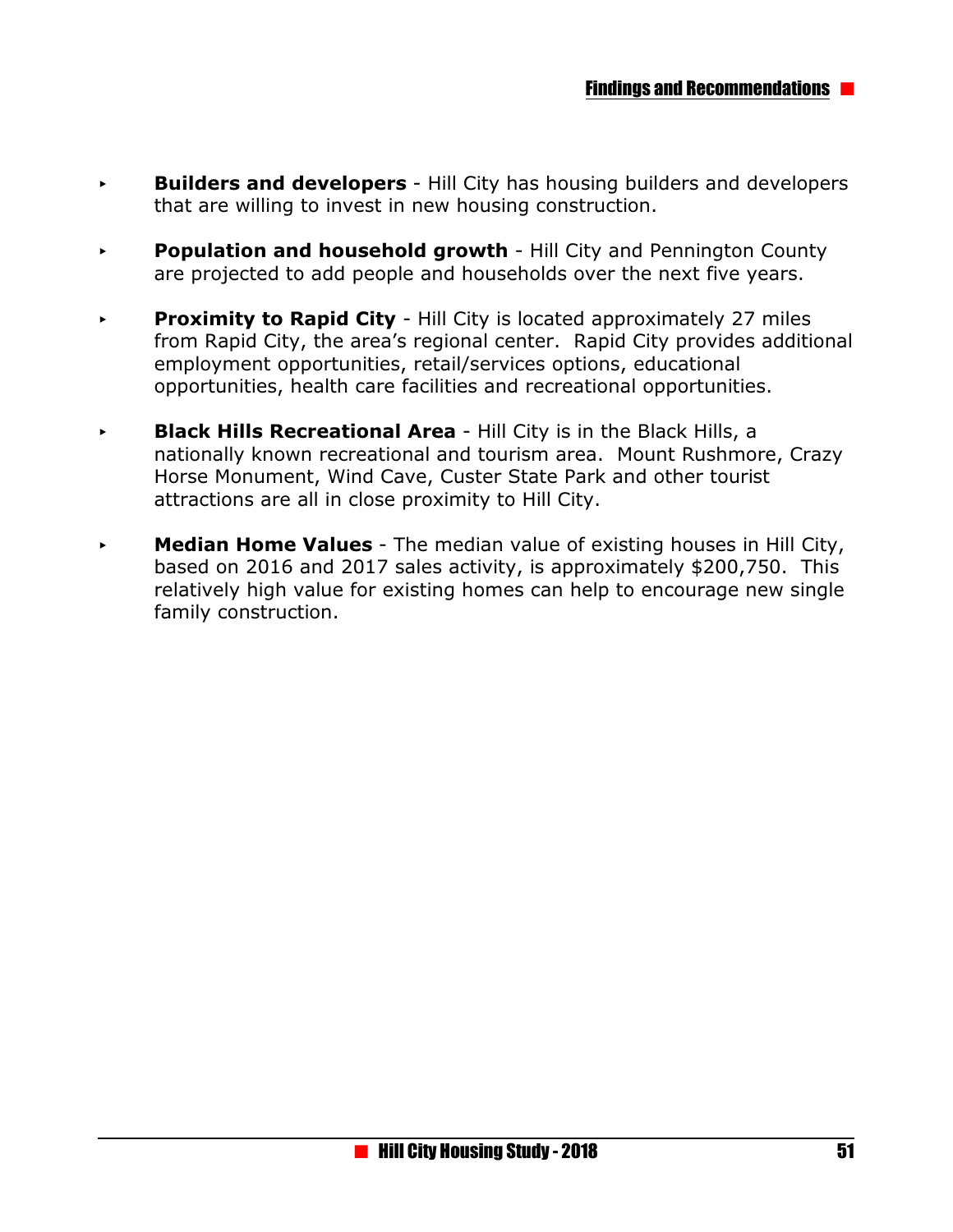# **Barriers or Limitations to Housing Activities**

Our research also identified the following barriers or limitations that hinder or prevent certain housing activities in Hill City.

- **Age and condition of some of the housing stock** Hill City has some homes that require minor or major improvements, or are potentially dilapidated and beyond repair. However, a high percentage of the City's older homes are in good or excellent condition.
- **Construction costs** Due to several factors, new construction is higher in Hill City than some other locations including Rapid City.
- < **Lower paying jobs**  Although Hill City has employment opportunities, some jobs are at the lower end of the pay scale and employees with these jobs have limited housing choices.
- **Off-season commercial/retail options** Hill City has a limited number of commercial and retail opportunities during the off-season.
- **Competition from rural building sites** Households often seek available building sites in rural areas surrounding Hill City and in Pennington County. These building sites compete with available residential lots within the City of Hill City.
- < **Vacation homes**  A significant number of houses in Hill City that would normally be in the permanent resident housing stock are utilized as vacation/seasonal homes.
- < **Available residential lots**  There are available residential lots, but the City has a lack of residential lot options for some sizes and prices of homes.
- **Proximity to Rapid City** Although it is a strength to be close to Rapid City, it is also a barrier as Hill City must compete with the Rapid City area, which offers employment, attractive residential opportunities and other amenities and services.
- **Flood Plain** A portion of Hill City is in the Flood Plain which limits new construction and housing rehabilitation.
- **Lack of developable land** Although Hill City has some developable land options, available land for subdivision development and new housing construction is limited.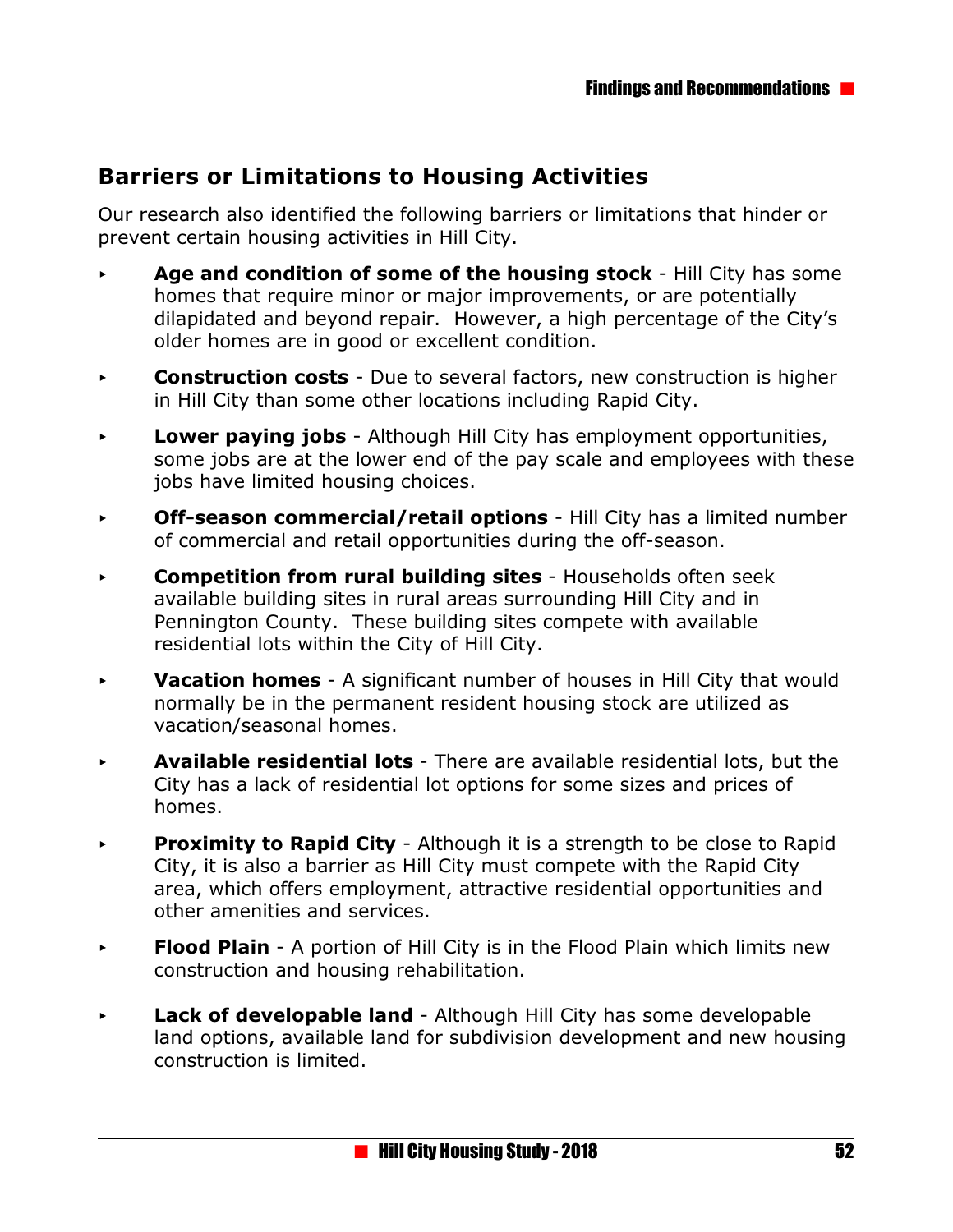## **Recommendations, Strategies and Housing Market Opportunities**

Based on the research contained in this study, and the housing strengths and barriers identified above, we believe that the following recommendations are realistic options for Hill City. They are based on the following strategies.

- **Be realistic in expectations for housing development** Large-scale residential growth has not occurred in the recent past and is not likely to occur in the near future. The scale of activities proposed for the future should be comparable with the area's potential for growth.
- **Proactive community involvement** New home and apartment construction will more likely occur in Hill City if there is proactive support from the City, local and regional housing and economic development agencies and the South Dakota Housing Development Authority.
- **Protect the existing housing stock The future of Hill City will be** heavily dependent on the City's appeal as a residential location. The condition of the existing housing stock is a major factor in determining the City's long-term viability. The existing housing stock is a major asset, however, rehabilitation efforts are needed to continue to preserve the housing stock.
- **Protect the existing assets and resources** Hill City has several assets including a K-12 school, an excellent Downtown Commercial District, recreation and tourism opportunities, etc. These are strong assets that make Hill City a desirable community to live in, and are key components to the City's long-term success and viability. These assets must be protected and improved.
- **Develop a realistic action plan with goals and time lines In the** past, the City has been involved in housing issues. The City should prioritize its housing issues and establish goals and time lines to achieve success in addressing its housing needs.
- **Access all available resources for housing** In addition to the local efforts, the City has other resources to draw on including the Pennington County Housing and Redevelopment Commission, USDA Rural Development, the South Dakota Housing Development Authority, the Western South Dakota Community Action Agency, the Black Hills Council of Governments, NeighborWorks Dakota Home Resources, Dakota Resources, and Grow South Dakota. These resources should continue to be accessed as needed to assist with housing activities.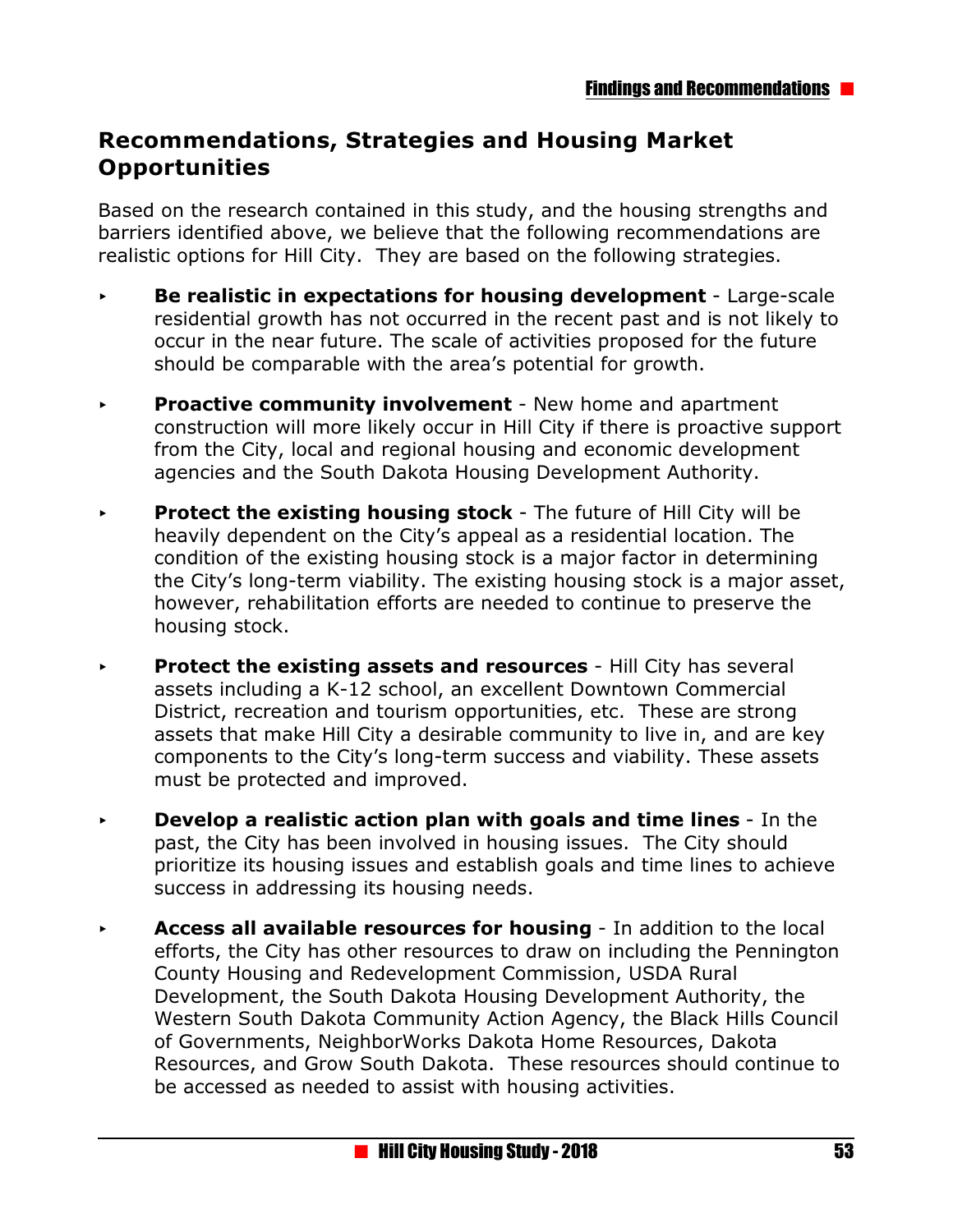# **Summary of Findings/Recommendations**

The findings/recommendations for the City of Hill City have been formulated through the analysis of the information provided in the previous sections and include 25 recommendations. The findings/recommendations have been developed in the following five categories:

- < **Rental Housing Development**
- < **Home Ownership**
- < **Single Family Housing Development**
- < **Housing Rehabilitation/Neighborhood Revitalization**
- < **Other Housing Issues**

The findings/recommendations for each category are as follows:

#### **Rental Housing Development**

- 1. Develop 14 to 18 general occupancy market rate rental units
- 2. Develop 12 to 14 senior independent/light services market rate units
- 3. Develop 10 to 12 subsidized or moderate rent/income restricted rental housing units
- 4. Preserve the existing supply of subsidized housing
- 5. Consider the development of senior housing with services units/beds
- 6. Promote the conversion/renovation of existing buildings to create 6 to 8 affordable market rate rental housing units
- 7. Develop a downtown mixed-use commercial/housing project
- 8. Apply to access the Housing Choice Voucher Program

#### **Home Ownership**

- 9. Utilize and promote all programs that assist with home ownership
- 10. Consider the development of a local down payment assistance program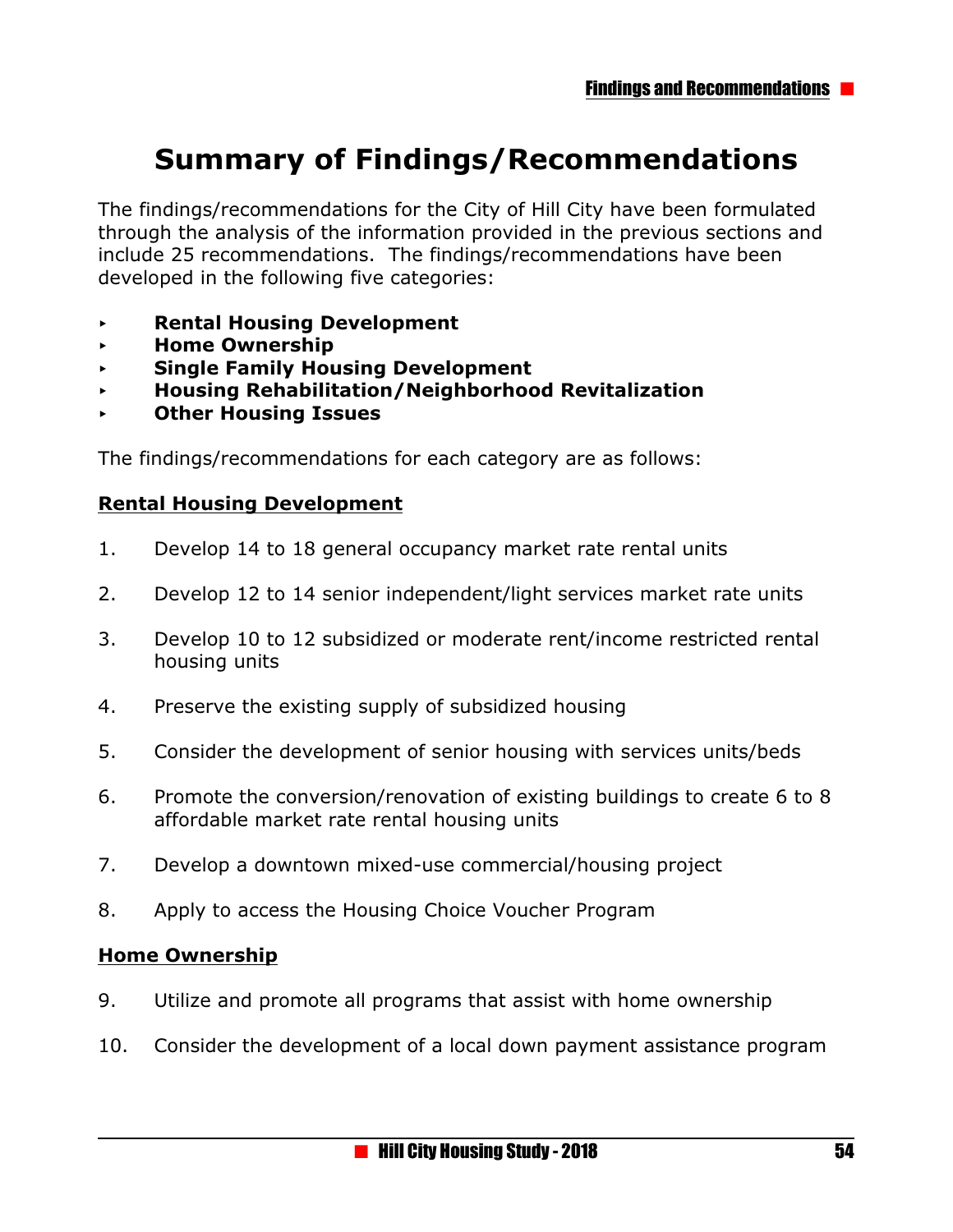#### **Single Family Housing Development**

- 11. Lot availability
- 12. Strategies to encourage residential lot sales and new home construction in Hill City
- 13. Promote twin home/town home development
- 14. Develop a 10 to 15-lot affordable home subdivision
- 15. Strategies to develop new affordable homes
- 16. Coordinate with agencies/nonprofits that develop affordable housing

#### **Housing Rehabilitation/Neighborhood Revitalization**

- 17. Promote rental housing rehabilitation
- 18. Promote owner-occupied housing rehabilitation programs
- 19. Acquire and demolish dilapidated structures

#### **Other Housing Initiatives**

- 20. Encourage employer involvement in housing
- 21. Develop mobile/manufactured home programs
- 22. Create a plan and a coordinated effort among housing agencies
- 23. Strategies for downtown redevelopment
- 24. Develop home ownership and new construction marketing programs and strategies
- 25. Vacation Properties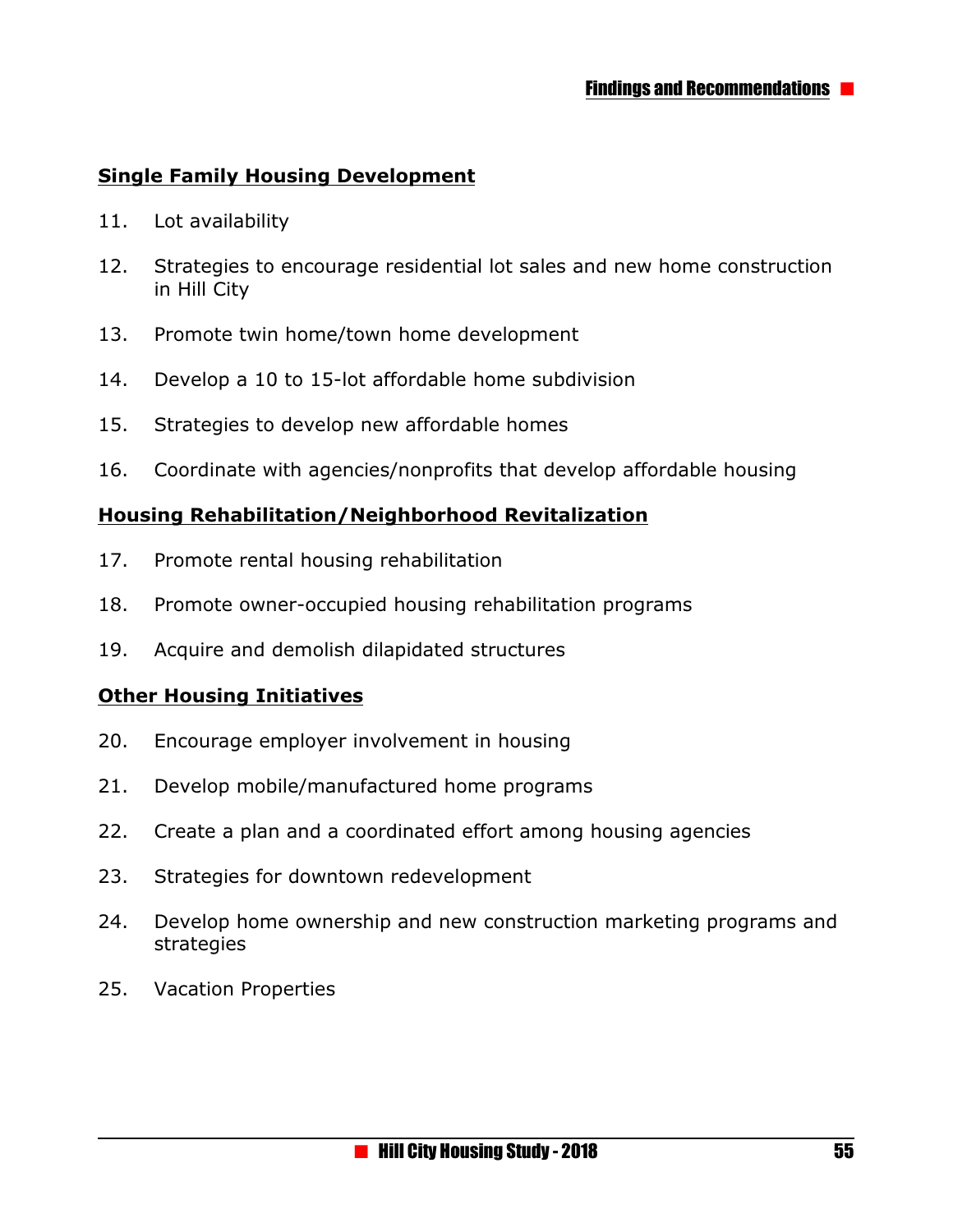# **Hill City - Rental Housing Development**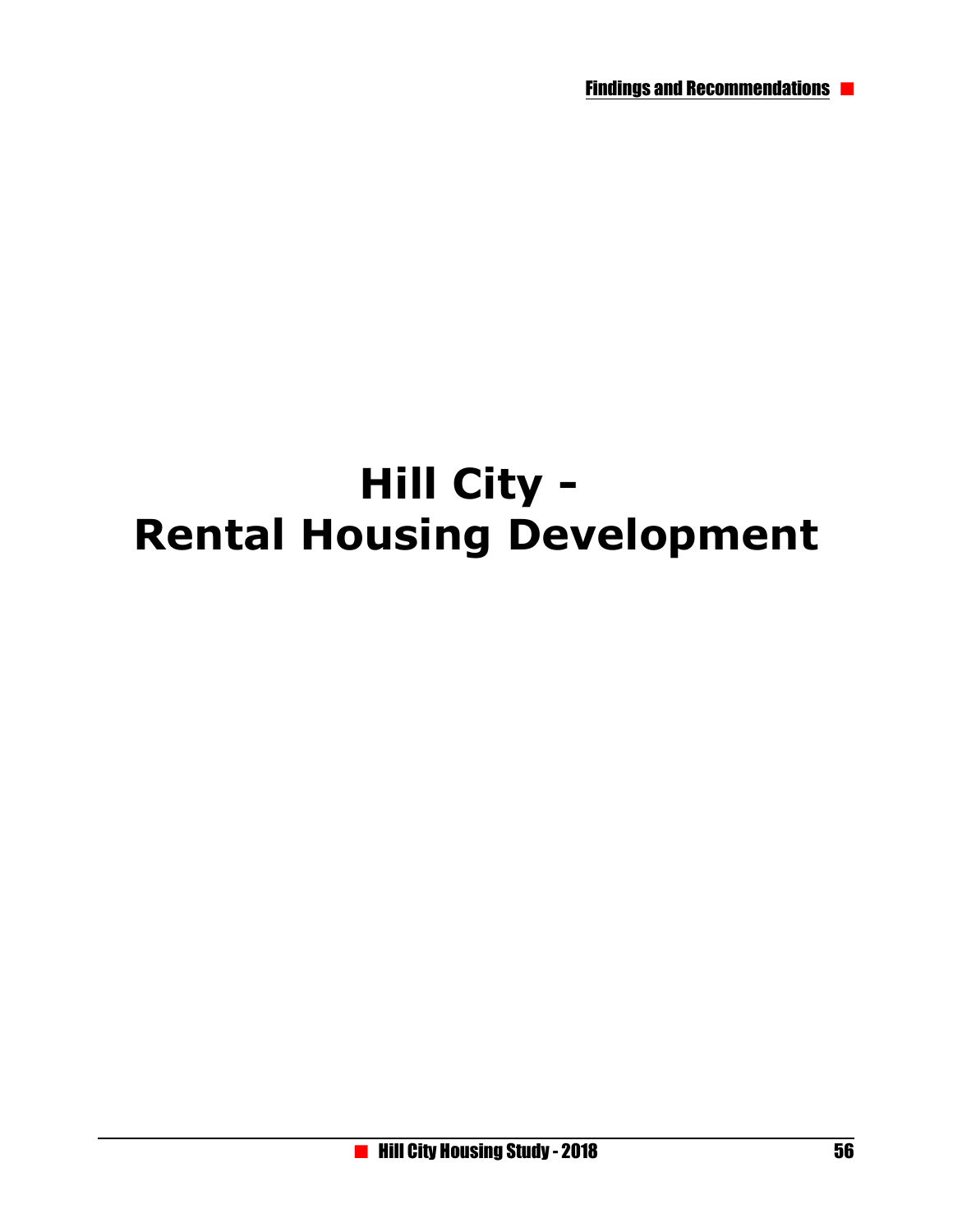# **Rental Housing Development**

**Overview:** In recent decades it has been difficult to produce new rental housing units that are viewed as "affordable" when compared to existing rental housing. A number of factors, including federal tax policy, state property tax rates, high construction costs and a low rent structure, have all contributed to the difficulty in developing rental housing in most South Dakota communities.

In Hill City from 2000 to 2017, only 10 rental units were constructed, all of which offer market rate housing. Also, a significant number of single family homes have been converted from owner-occupied to rental use during that time period.

Demand for new rental housing is typically generated from three factors:

- < Growth from new households
- < Replacement of lost units
- $\rightarrow$  Pent-up demand from existing households

Esri projects that Hill City will gain 64 households and Pennington County will gain 3,630 households from 2017 to 2022. It is estimated that approximately 35% of the new Hill City households will be rental households, thus, there will be a demand of approximately 22 additional rental units due to household growth over the next five years. Also, there will be a projected demand for an additional 10 households based on projected Pennington County growth. Therefore, there will be a demand for approximately 32 new rental units in Hill City over the next five years due to household growth.

Demand created by replacement of lost units is more difficult to determine, but the best available evidence suggests that Hill City will lose as many as three to four rental units annually, which is 15 to 20 total rental units over the next five years. As a result, approximately 15 to 20 additional units will be needed over the next five years to replace lost units. In some cases, this unit replacement will be necessary as existing units are removed from the inventory through demolition or conversion. In other cases, this replacement is appropriate due to the deteriorating condition of older, substandard rental housing that should be removed from the occupied stock. Rental units will also be lost due to rental units converting to owner occupancy. Additionally, Hill City has a unique situation in that rental units are being lost due to conversion to vacation/seasonal housing.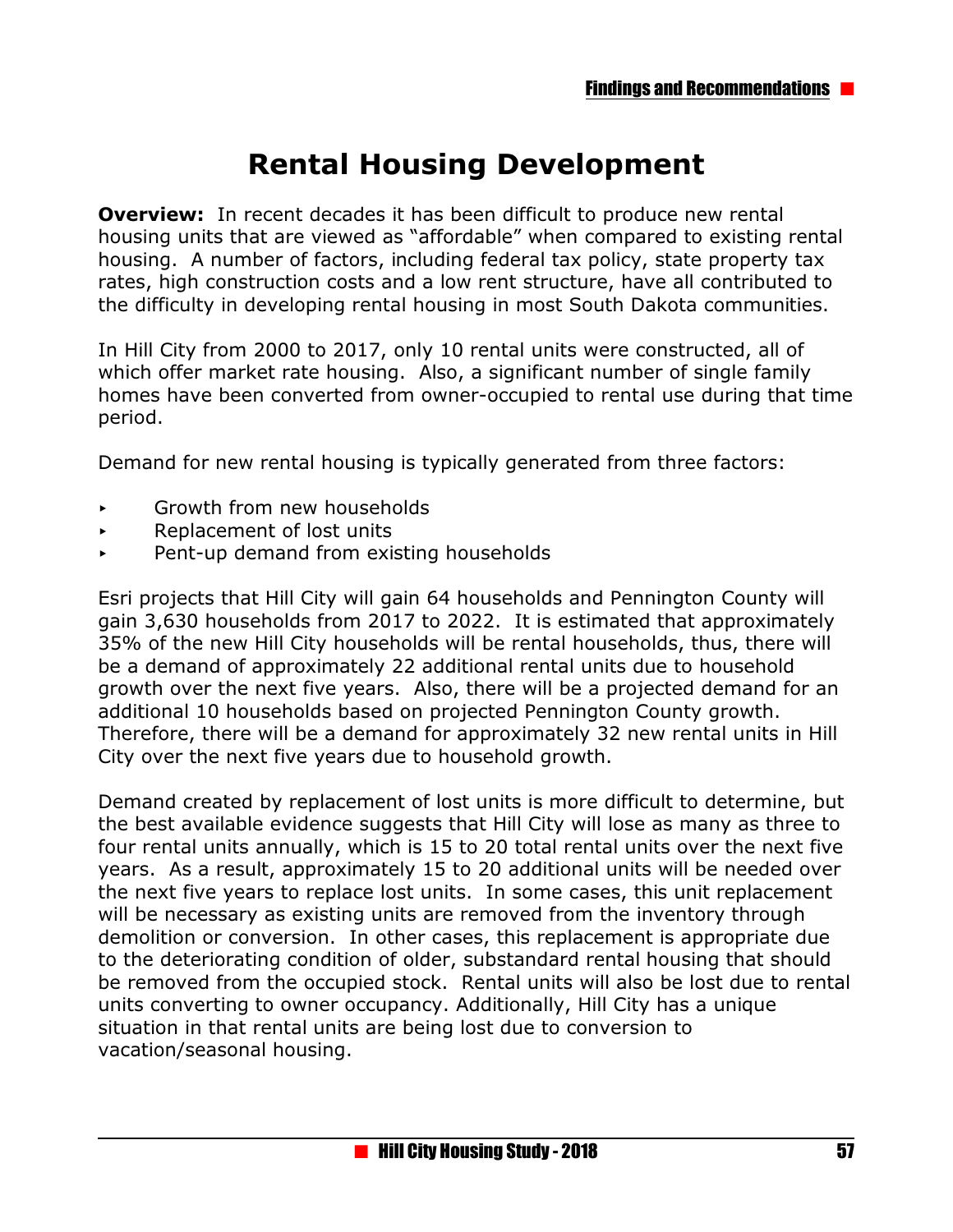Pent-up demand also exists. As part of this study, a rental survey was conducted. Based on the high occupancy rates in existing rental housing, and a limited supply of some types of rental housing, we have identified pent-up demand for market rate, market rate senior, moderate rent/income restricted, and senior with services rental units.

These three demand generators show a need for 56 to 71 rental units/beds over the next five years. Based on the factors stated above, we recommend the development of the following new rental units over the next five years from 2018 to 2023.

- ▶ General Occupancy Market Rate 14-18 units
- ▶ Senior Independent/Light Services 12-14 units
- Subsidized/Moderate Rent 10-12 units
- ▶ Conversions 6-8 units
- Senior with Services 14-19 units/beds (assisted living, memory care)

Total 56-71 units/beds

#### **1. Develop 14 to 18 general occupancy market rate rental units**

**Findings:** Approximately 86% of the rental housing units in Hill City can be classified as general occupancy market rate housing. These units are free of any specific occupancy restrictions such as financial status, age, or student enrollment. Market rate housing does not have any form of rent controls, other than those imposed by the competitive marketplace.

Only 10 market rate rental units have been constructed in Hill City from 2000 to 2017. The 10 units were constructed in a 10-plex, Olson Apartments. However, a substantial number of owner-occupancy single family homes converted to rentals. Most of the market rate units in Hill City are in small rental buildings, mixed-use buildings, twin home/town houses, single family houses and mobile homes. Olson Apartments is the only market rate project in Hill City with more than six units.

In the 87 market rate rental units we surveyed, only one vacant unit was reported at the time of the survey. The owners of rental properties reported very high occupancy rates and strong demand for rental housing. The market rate units surveyed included efficiency units and one, two, three and fourbedroom units.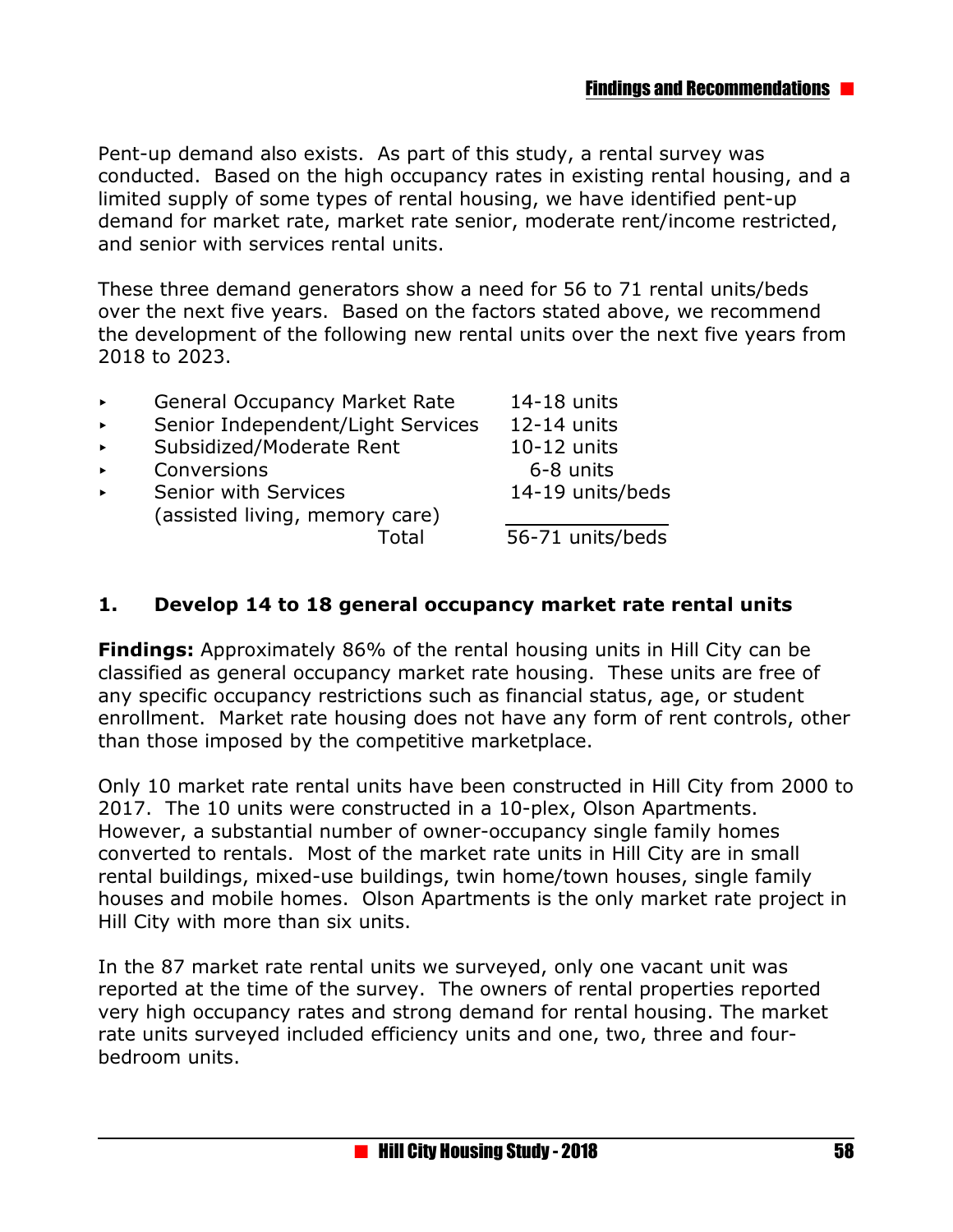There is a variation in rental rates in the market rate segment in Hill City. The existing rent ranges, including utilities, are \$550 for an efficiency unit, \$500 to \$750 for a one-bedroom unit, \$475 to \$1,350 for a two-bedroom unit, \$575 to \$1,200 for a three-bedroom unit and \$1,100 to \$1,200 for a four-bedroom unit.

**Recommendation:** As stated earlier in this section, rental housing demand is based on household growth, pent-up demand and replacement of housing units that have been demolished or converted. Based on this combination of demand generators, we believe that it is reasonable to plan for the production of a total of 14 to 18 market rate rental units over the next five years from 2018 to 2023.

Based on our research, there is a need for all unit sizes, thus, the new units constructed over the next five years should include one, two and threebedroom units.

Town home style units or high quality apartment buildings are both options in addressing the need for market rate units. The projects, to be successful, should have 'state of the art' amenities. It may be advantageous for new units to be constructed in smaller project phases. This strategy allows the new units to be absorbed into the market.

There are two market rate rental segments in Hill City. One segment is seeking a high quality unit and can afford a higher rent. The second segment is seeking work force housing at a more modest rent. This segment may not qualify for subsidized units, but affordability is still an issue.

There is a need to construct both types of market rate rental housing. There is a rent range in the following table reflecting the two segments. To construct the workforce housing and charge affordable rents, financial assistance such as land donations, tax abatement, tax increment financing, low interest loans or other resources may be needed.

The first option to developing market rate housing would be to encourage private developers to undertake the construction of market rate rental housing. During the interview process, several rental property owners expressed interest in constructing additional rental housing in Hill City.

If private developers cannot develop affordable workforce rental housing, the HOHEDC could potentially utilize essential function bonds, local funds, or similar funding sources, to construct market rate units.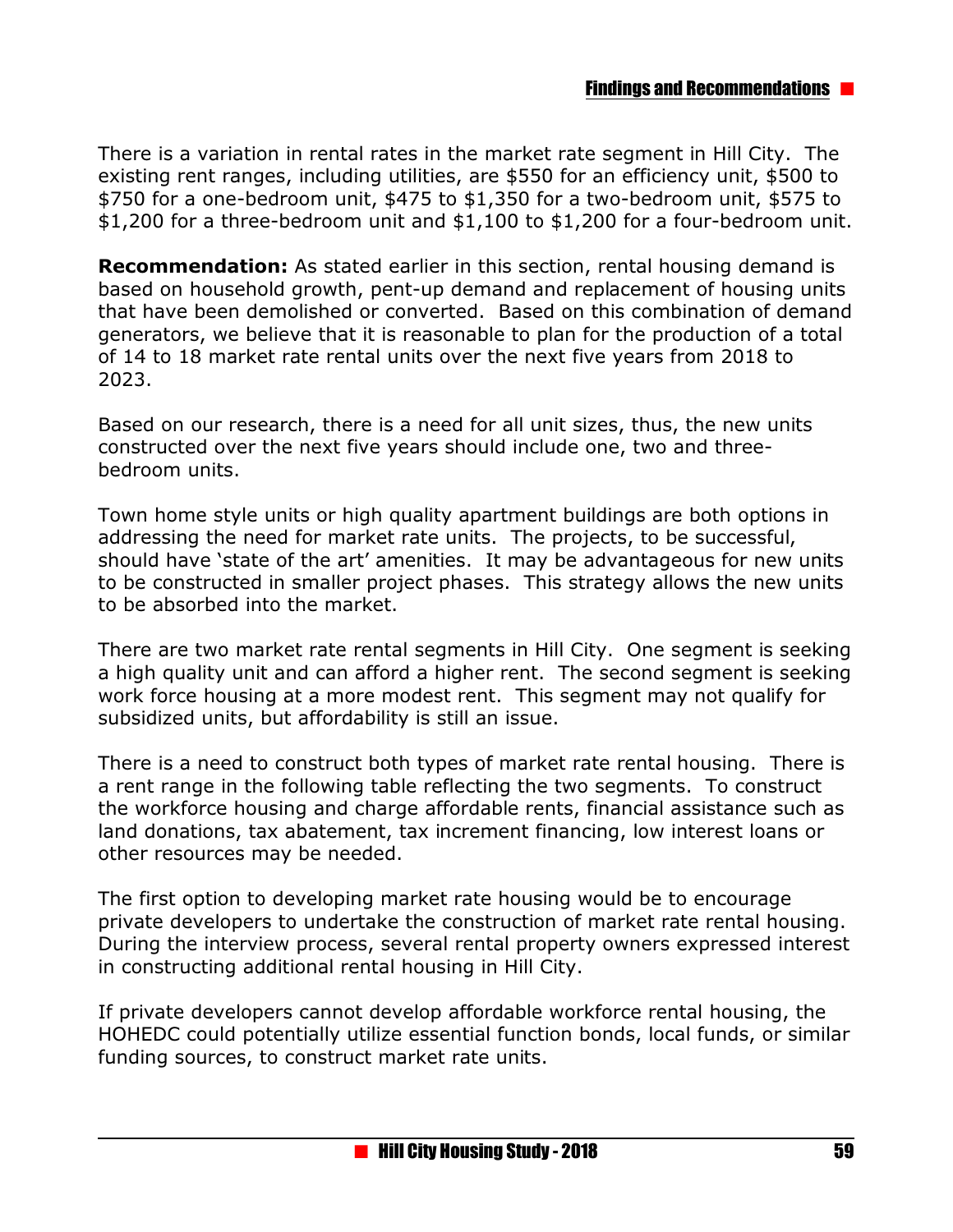Also, the HOHEDC or a regional housing agency could partner with private developers to construct additional units. The City and/or County could assist with land donations, tax increment financing, tax abatement, reduced water and sewer hookup fees, etc.

#### **Recommended unit mix, sizes and rents for Hill City Market Rate Housing Units:**

| Unit Type     | No. of Units | Size/Sq. Ft.    | Rent            |
|---------------|--------------|-----------------|-----------------|
| One Bedroom   | $3 - 4$      | $600 - 800$     | $$800 - $950$   |
| Two Bedroom   | $8 - 10$     | $900 - 1,200$   | $$850 - $1,250$ |
| Three Bedroom | $3 - 4$      | $1,250 - 1,400$ | $$950 - $1,400$ |
| Total         | $14 - 18$    |                 |                 |

**Note:** The recommended rents are gross rents including all utilities. The rents are quoted in 2018 dollars. It is assumed that rents will increase later in the five-year projection period.

It would be advantageous to have rents for some of the units at or less than the fair market rents for the Housing Choice Voucher Program, thus, the units would be affordable for more households. The current fair market rents are:

- $\cdot$  1 bedroom \$619
- < 2 bedroom \$823
- $\rightarrow$  3 bedroom \$1,149

#### **2. Develop 12 to 14 senior independent/light services market rate units**

**Findings:** We are not aware of any senior independent market rate rental projects in Hill City. To determine the need for senior independent market rate units in Hill City, we have analyzed data for a Hill City Market Area that includes the City of Hill City and the West Pennington Unincorporated Area.

In 2017, there were approximately 472 households age 65 or older in the Hill City Market Area. It is projected that there will be 107 additional households age 65 and older in the Hill City Market Area by 2022.

We are estimating that 2.5% to 3.0% of senior households age 65 and older in the Hill City Market Area would move into a senior independent/light services rental project.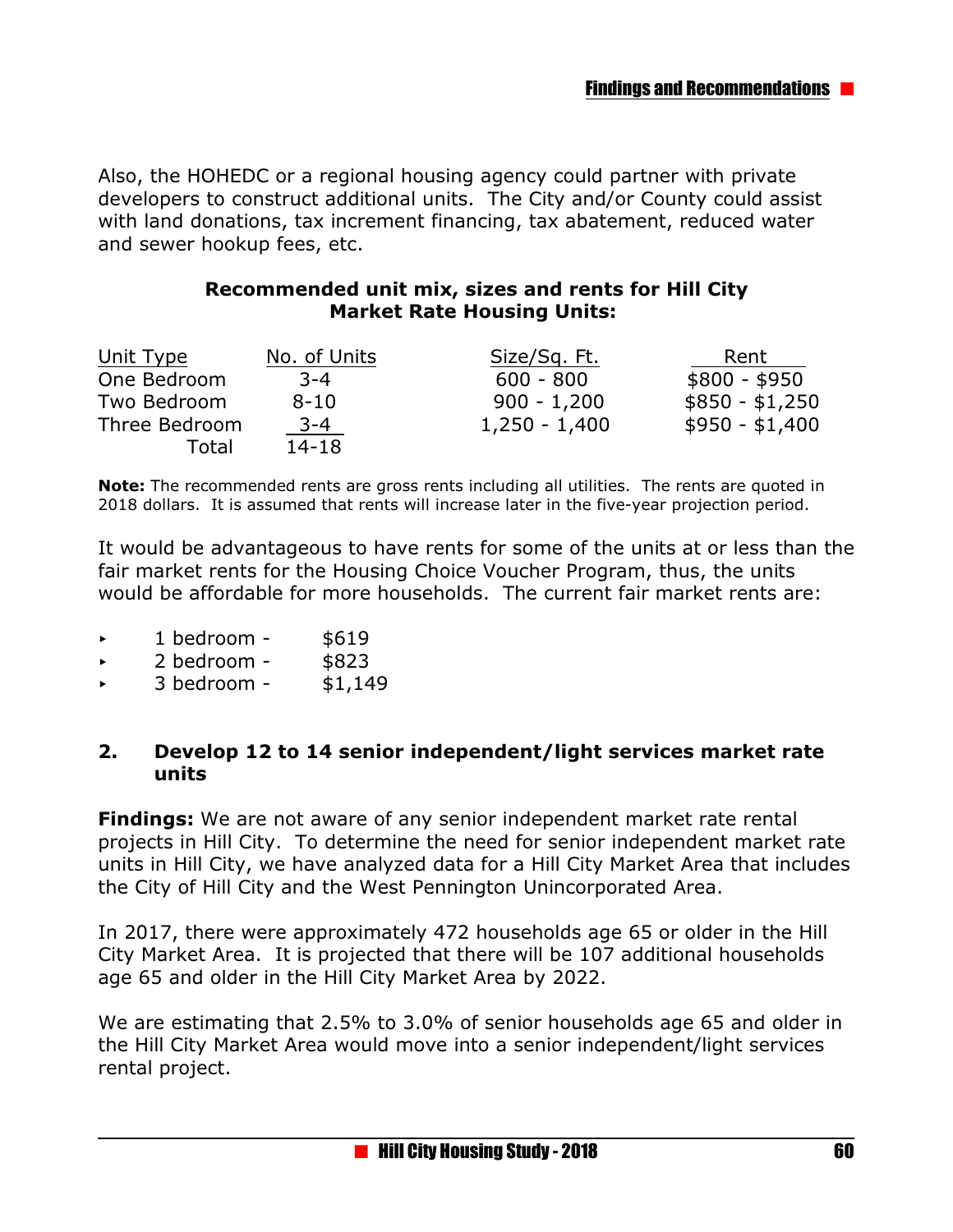**Recommendation:** We are recommending a 12 to 14-unit independent market rate senior project in Hill City. The project should be designed to allow seniors to live in a unit independently. The senior project could be a one-level apartment building or townhome style.

The project's amenities and features should include:

- $\triangleright$  A small community room
- **Example 24-hour call system**
- $\triangleright$  A limited access security system
- < Smoke alarms
- **Enclosed parking**
- $\triangleright$  Spacious corridor with a theme such as a street scape design (apartment design)

Apartment features should include:

- $\sim$  12 to 14 units
	- ► 3 to 4 one-bedroom
	- $\rightarrow$  9 to 10 two-bedroom
- $\triangleright$  Floor plans that promote accessibility
- $\blacktriangleright$  Fully equipped kitchen
- **EXECUTE:** Large storage area
- **Example closet space**
- **Example 2** Laundry hookups
- **Den floor plan**
- $\triangleright$  Private patio
- < Individually controlled heat and AC
- $\triangleright$  Raised outlets, lever door handles, lowered kitchen cabinets
- $\blacktriangleright$  Expansive windows

Optional services that could be provided by community organizations or agencies could include:

- **Example 2** Noon meal
- < Weekly housekeeping
- < Home healthcare
- < Social activities

Tax increment financing, tax abatement, land donations, low interest loans and/or other subsidies and incentives could be utilized to make the project financially feasible.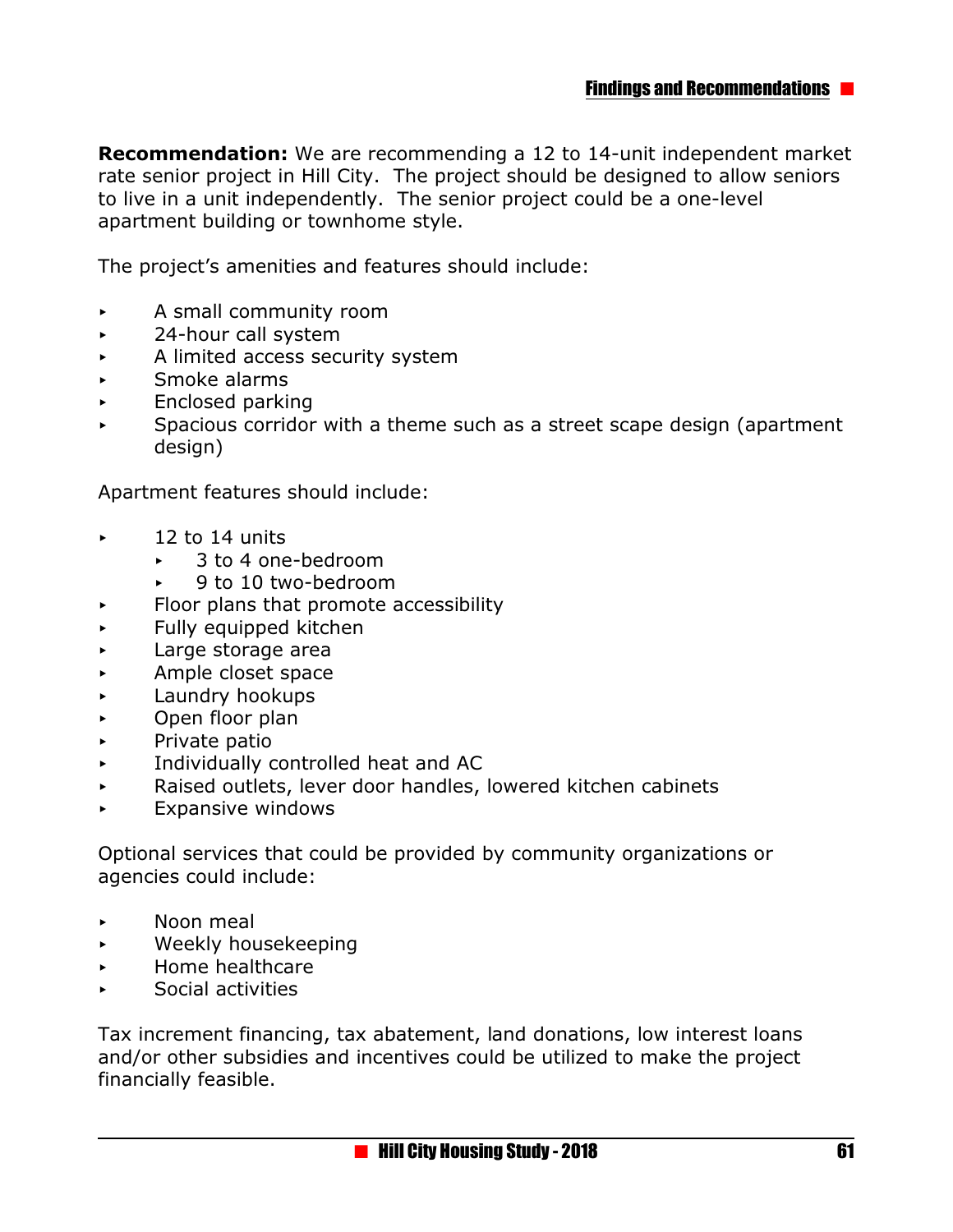It is estimated that 50% of the units will be occupied when the project opens and two to three additional units will be rented each following month for an absorption period of three to four months.

The location of the project should be close to services as the project will be occupied by seniors. A high amenity location would be ideal for a senior project. If possible, the project should have land available for future project phases.

#### **3. Develop 10 to 12 subsidized or moderate rent/affordable general occupancy rental housing units**

**Findings:** There is one federally subsidized rental project in Hill City, Hillyo Manor. Hillyo Manor is a 24-unit HUD Section 8/USDA Rural Development general occupancy project constructed in the 1970s. The 24 units are all onebedroom. At the time of the survey, Hillyo Manor had no vacancies. Tenants pay 30% of their income for rent.

A second federally subsidized rental project, Black Hills Apartments, has recently converted from subsidized rental units to hotel units. Black Hills Apartments had eight two-bedroom units, thus, eight units have been lost from Hill City's most affordable rental housing stock.

Based on the 2016 American Survey, approximately 52 renter households reported that 30% or more of their income was required to pay housing costs. This represented approximately 37% of all renters that were surveyed. At that time, most of these households had annual incomes of less than \$25,000, and needed a very affordable unit to avoid a housing cost burden.

**Recommendation:** We recommend that the City of Hill City, the HOHEDC, and area housing agencies look for opportunities to expand the supply of affordable rental housing. Although the need is greater, a realistic goal would be the construction of 10 to 12 general occupancy two and three-bedroom subsidized or moderate rent/affordable units over the next five years. Ideally, these units would allow tenants to apply no more than 30% of income to monthly rent.

The large subsidized housing production programs of the past are no longer available, and it remains very difficult to produce new units for very low income renters. The best available options are to layer various subsidies together in an attempt to produce some very affordable units.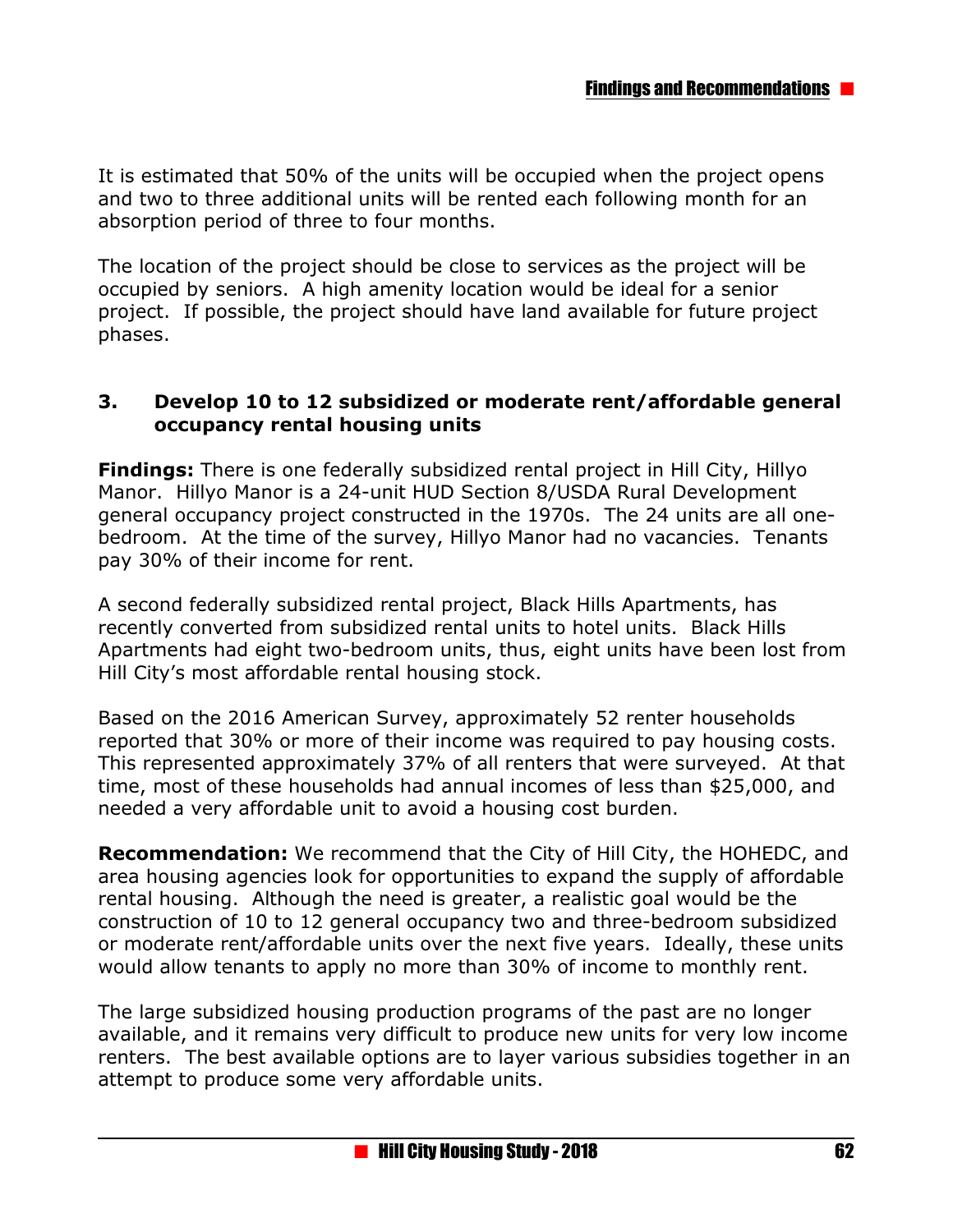The Pennington County HRC or NeighborWorks Dakota Home Resources may be resources for the development of future affordable rental housing. The City of Hill City and the HOHEDC could assist with land donations, low interest loans, reduced water and sewer hookup fees, etc. Also, the South Dakota Housing Development Authority may have resources to assist with financing affordable rental housing.

#### **4. Preserve the existing supply of subsidized housing**

**Findings:** Hill City has one "deep subsidy" rental housing project, Hillyo Manor, that allows tenants to pay rent based on 30% of income. This project is more than 20 years old and was constructed when the federal government was actively involved in producing low income housing. A second subsidized project, Black Hills Apartments, has recently been converted from subsidized rental housing to hotel units.

Subsidized housing represents the most affordable option available to lower income households. Since most of these units charge rent based on income, even extremely low income households can afford deep subsidy housing.

Privately-owned subsidized housing has been lost as owners have the ability to opt-out of subsidy contracts after their original obligations have been met. This was the case with Black Hills Apartments. Subsidized housing that is lost cannot be cost-effectively replaced with the low income housing production resources that are available today. However, Hillyo Manor is owned by the Pennington County Housing and Redevelopment Commission.

**Recommendation:** The South Dakota Housing and Development Authority (SDHDA) tracks subsidized housing in South Dakota that is at risk of being lost. SDHDA administers subsidy programs statewide and would therefore be aware of subsidized housing that is in the process of ending its subsidy contract. USDA Rural Development would know of any projects leaving their subsidy program.

The Pennington County HRC owns and manages Hillyo Manor, therefore, it should remain subsidized housing into perpetuity.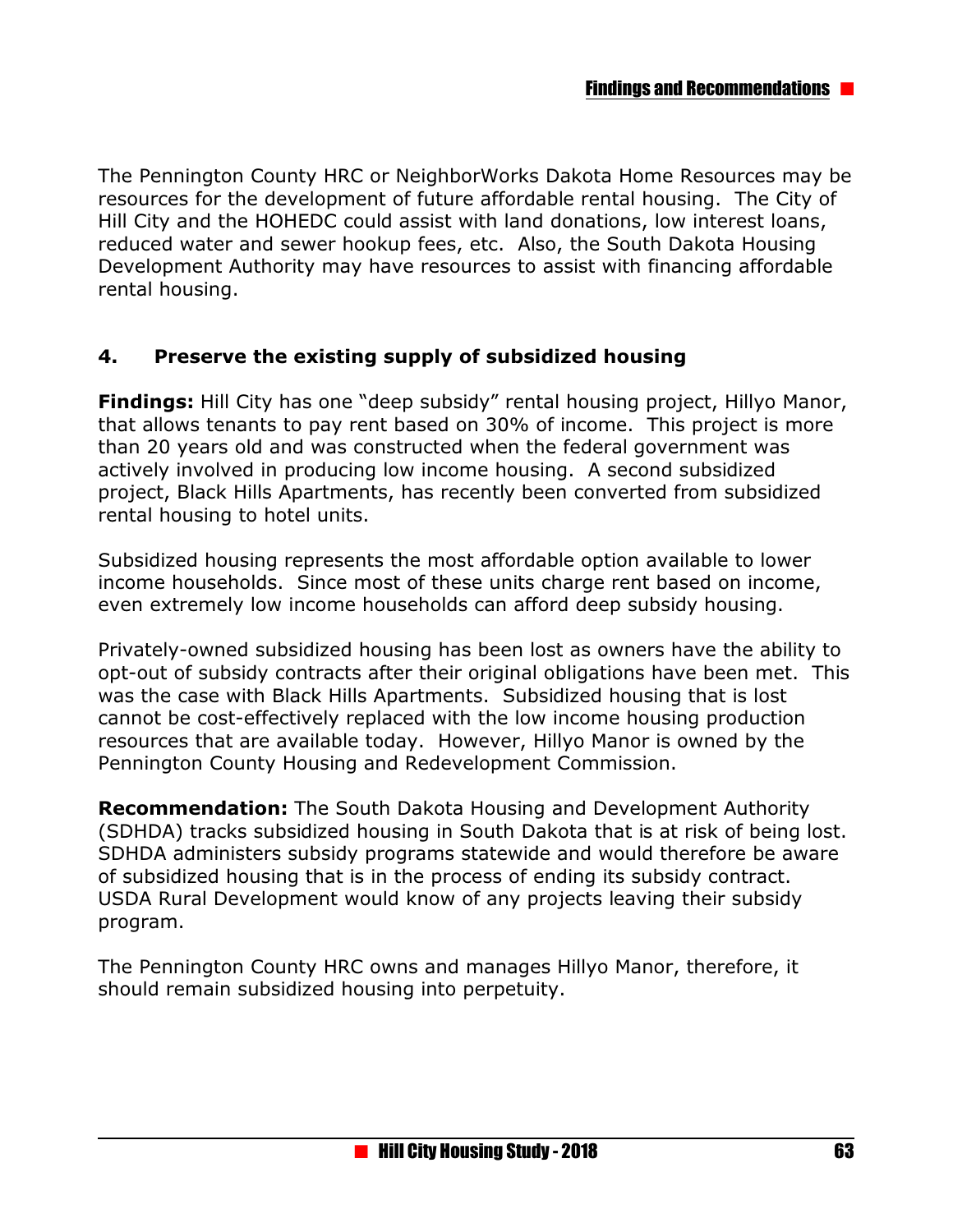#### **5. Consider the development of additional senior housing with services units/beds**

**Findings:** There are no senior with services housing facilities in Hill City or the Hill City Market Area.

We have analyzed population data for the Hill City Market Area, which includes the West Pennington Unincorporated Area and the City of Hill City. While the Market Area may not be a perfect indicator of overall demand, it does provide an informative look at planning for specialized senior housing. Based on 2017 estimates from Esri, there are 226 older senior citizens, age 75 and older, residing in the Market Area.

Also, the age-based forecasts from Esri point to an increase of approximately 74 older senior citizens, age 75 and older, from 2017 to 2022. The number of seniors, age 75 and older, is projected to increase from 226 in 2017 to 300 in 2022 in the Hill City Market Area. There is also larger-scale growth expected within the younger senior ranges, age 65 to 74. In 2022, it is projected that there will be 606 people in Pennington County in the 65 to 74 age range.

**Recommendation:** Based on the research completed for this Study, we would recommend the development of five to seven memory care beds, nine to 12 additional assisted living beds, and 12 to 14 independent/light services units in Hill City over the next five years.

**Skilled Nursing Home** - The research for this Study points to a decreasing alliance on nursing homes as a long-term residence option for older senior citizens. Over time, the nursing homes have tended to use more beds for rehab/recovery stays, or other specialized uses. There has also been a longstanding moratorium that limits expansion in most cases. No recommendations are offered for this type of specialized housing in Hill City. There are a significant number of nursing homes in Rapid City.

*Assisted Living* - There are no assisted living facilities in the Hill City Market Area. Therefore, to address projected demand, we are recommending the development of nine to 12 assisted living units over the next five years.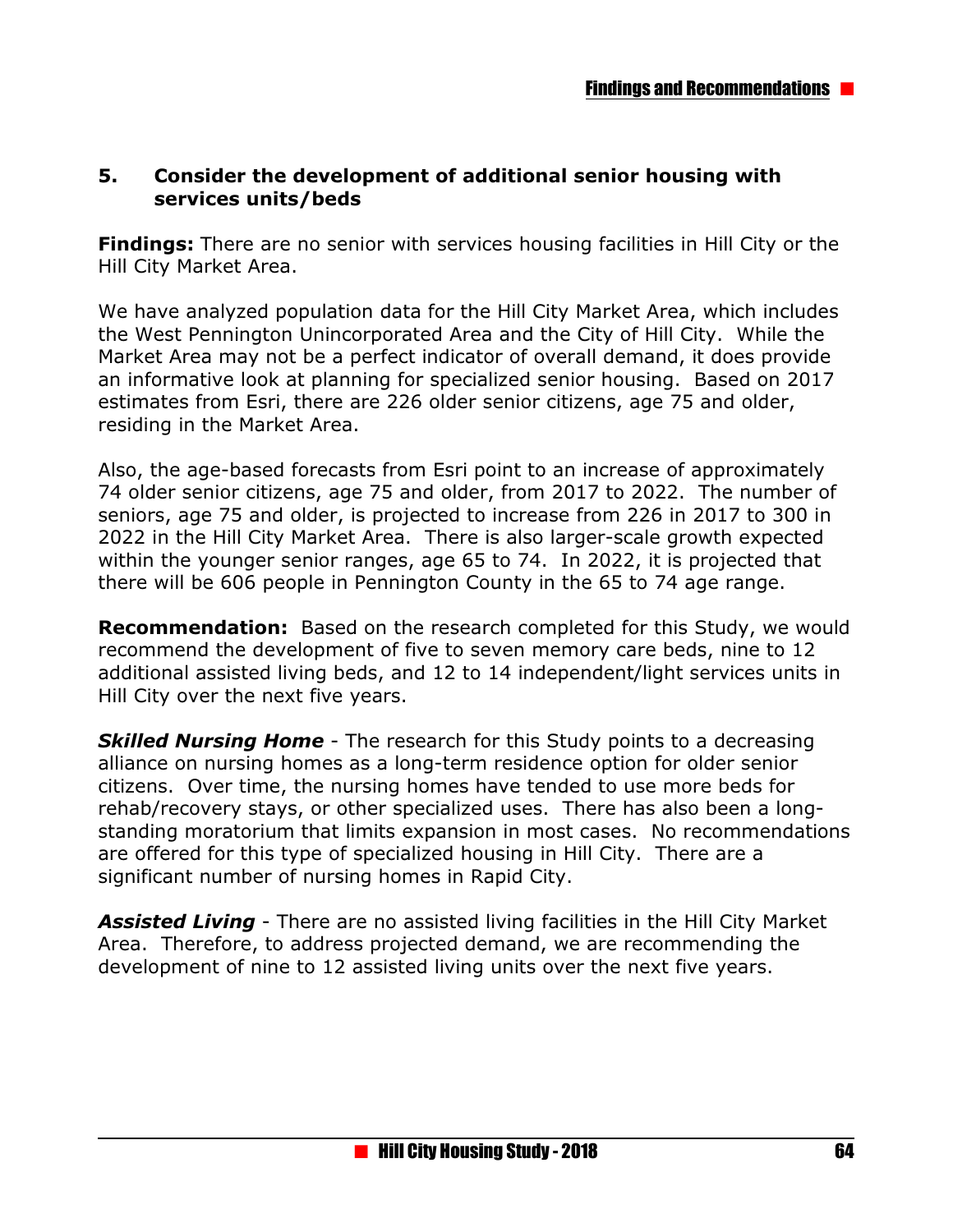*Independent/Light Services* - We are not aware of any independent/light services units in the Hill City Market Area. Independent/light services units are for more independent seniors that would look to have light services available with their housing. Lighter services would typically include a daily meal, weekly light house keeping and an emergency call system. Based on the size of the older senior population residing in the Market Area and the projected senior population growth over the next five years, we are recommending the development of 12 to 14 independent/light services units in Hill City through 2023. We have detailed this recommendation in Recommendation Number 2., presented earlier in this section.

*Memory Care Housing* - There are no memory care beds in the Hill City Market Area. To serve demand, the development of five to seven memory care beds in a secure setting would be recommended over the next five years.

The purpose of the senior with services recommendations is to provide general guidance to potential developers. A developer planning a specific project should have a project specific study conducted.

#### **6. Promote the renovation/conversion of existing buildings to create six to eight affordable market rate rental housing units**

**Findings:** The market rate rental housing recommendation addressed the market potential to develop high quality rental units in Hill City. Unfortunately, these units would tend to be beyond the financial capability of many area renters. Many of Hill City's renter households have an annual income below \$25,000. These households would need a rental unit at \$650 per month or less.

There is evidence that Hill City has lost rental housing over the years due to redevelopment, deterioration and demolition, or tenure conversion. Part of the need for additional rental units in Hill City is to provide for unit replacement of lost units. Unfortunately, most of the lost units are probably very affordable, and new construction will not replace these units in a similar price range.

**Recommendation:** We encourage the City of Hill City to promote the conversion of buildings to affordable rental units. A goal of six to eight units over the next five years would help to replace affordable housing that has been lost.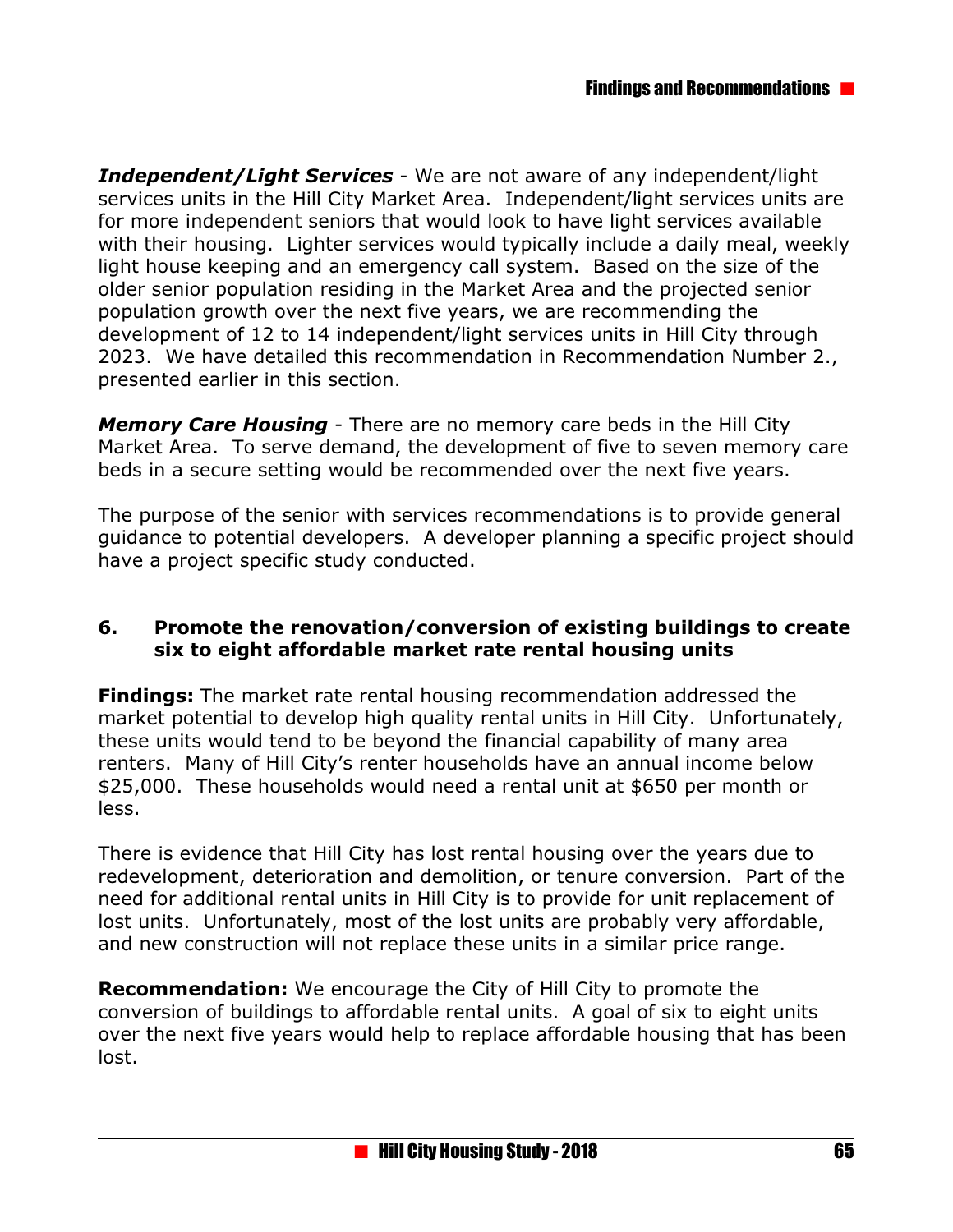It would be difficult to create affordable units through new construction. Instead, it may be more practical to work on building renovation or conversion projects that can create housing. This opportunity may arise in commercial buildings, or through the purchase and rehabilitation of existing single family homes.

Creating some additional units with contract rents below \$650 per month would help to expand the choices available to a majority of Hill City's renter households.

It is probable that the proposed rent structure for some units could only be obtained with financial commitments from other sources such as tax increment financing, property tax deferment, Historic Preservation funds and other financial resources from funding agencies such as the South Dakota Housing Development Authority.

#### **7. Develop a Downtown Mixed-Use Commercial/Housing Project**

**Findings:** A new mixed-use rental housing/commercial project would be an asset to Downtown Hill City.

New mixed-use projects have been developed in several smaller cities. Some of these projects were developed because of market demand while others were developed to enhance the downtown, to introduce a new product to the market or to serve as a catalyst for downtown redevelopment.

Over the past several years, some tenants have expressed a renewed interest in living downtown. This is especially true in vibrant downtowns, such as Hill City, that offer many amenities.

**Recommendation:** We recommend the development of a mixed-use building in the downtown Hill City area. There are several potential sites in the downtown area for a mixed-use project. The site could be a vacant parcel, or potentially a dilapidated structure or structures could be demolished to provide a site.

We recommend commercial space on the first floor and rental units on the second floor. Prior to construction, a portion of the commercial space should be leased to an anchor tenant who would complement existing downtown businesses and continue to attract people to downtown.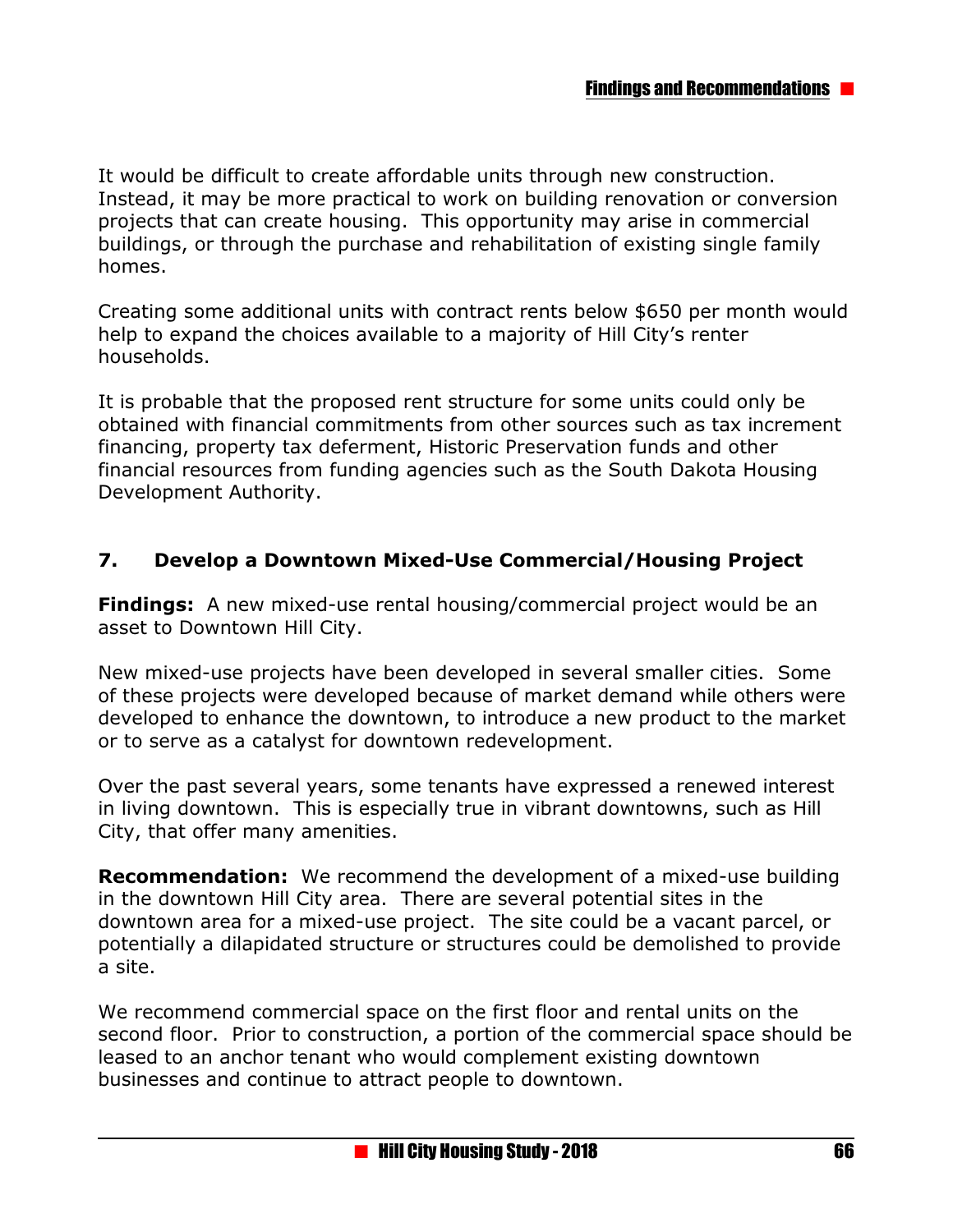The units should be primarily one and two-bedrooms. Please note that the new downtown units are included in the recommended unit totals in the first three recommendations of this section. If a mixed use building was constructed, the number of units recommended previously should be reduced.

Ideally, a private developer would construct and own the building. The City may have a role in the project by providing tax increment financing, tax abatement, land at a reduced price or other local funds.

#### **8. Utilize the Housing Choice Voucher Program**

**Findings:** The Housing Choice Voucher Program provides portable, tenantbased rent assistance to lower income renter households. The program requires participating households to contribute from 30% to 40% of their adjusted income for rent, with the rent subsidy payment making up the difference. Tenants may lease any suitable rental unit in the community, provided that it passes a Housing Quality Standards inspection, and has a reasonable gross rent when compared to prevailing rents in the community.

Although the federal government provides almost no funding for subsidized housing construction, it has provided new Housing Choice Voucher allocations over the last two decades. Because of the flexibility offered through the program, eligible households often prefer the portable rent assistance to other forms of subsidized housing that are project-based, and can only be accessed by living in a specific rental development.

The Housing Choice Voucher Program is administered in Hill City and Pennington County by the Pennington County Housing and Redevelopment Commission. The Pennington County Housing and Redevelopment Commission has the ability to issue approximately 1,330 vouchers in Pennington County. Currently, approximately five Hill City households are utilizing the Housing Choice Voucher Program. There is a three-year waiting list to obtain a Voucher.

**Recommendation:** Hill City should work with the Pennington County Housing and Redevelopment Commission to assure that renter households in Hill City are aware of the Housing Choice Voucher Program and have an opportunity to apply for assistance.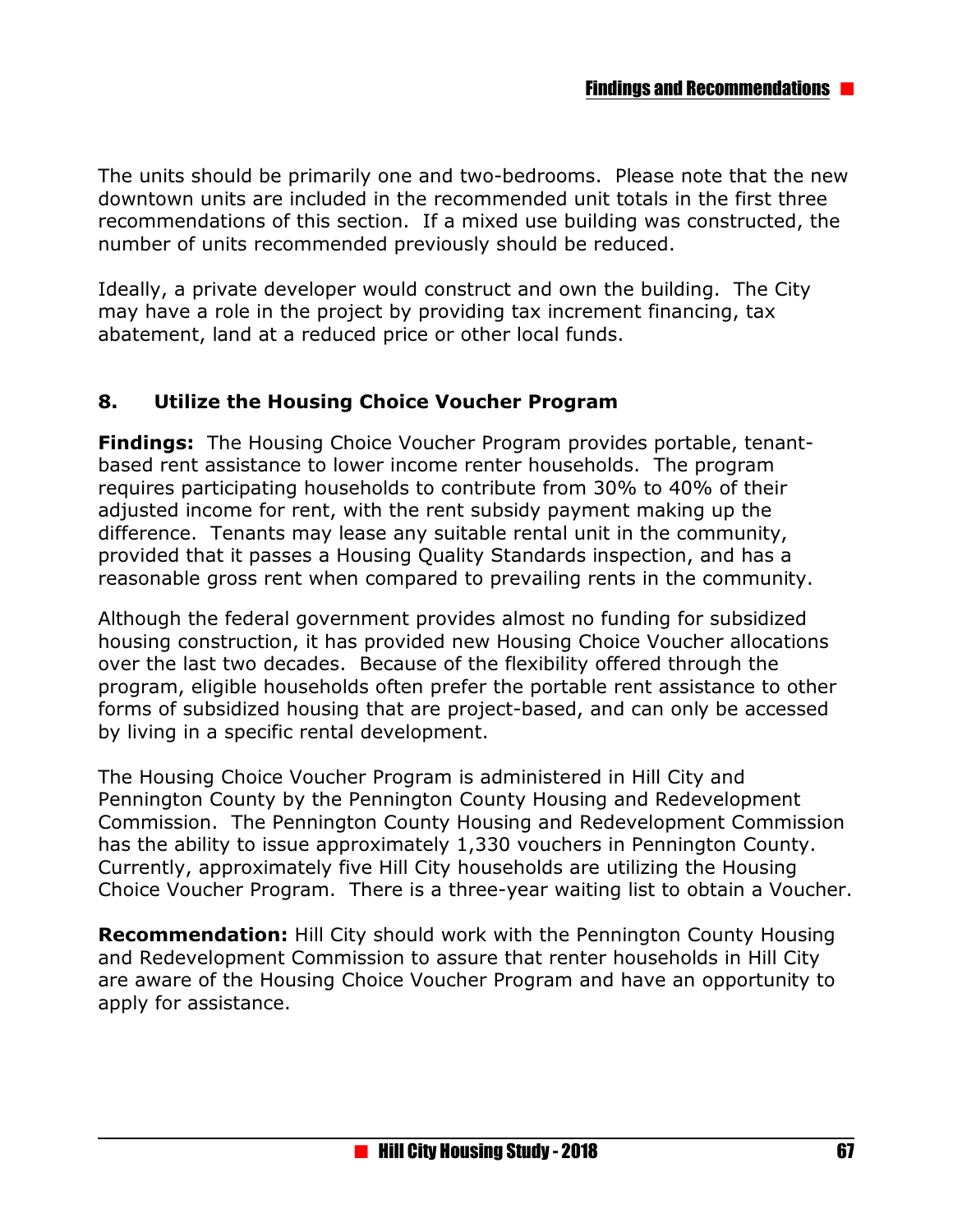# **Hill City - Home Ownership**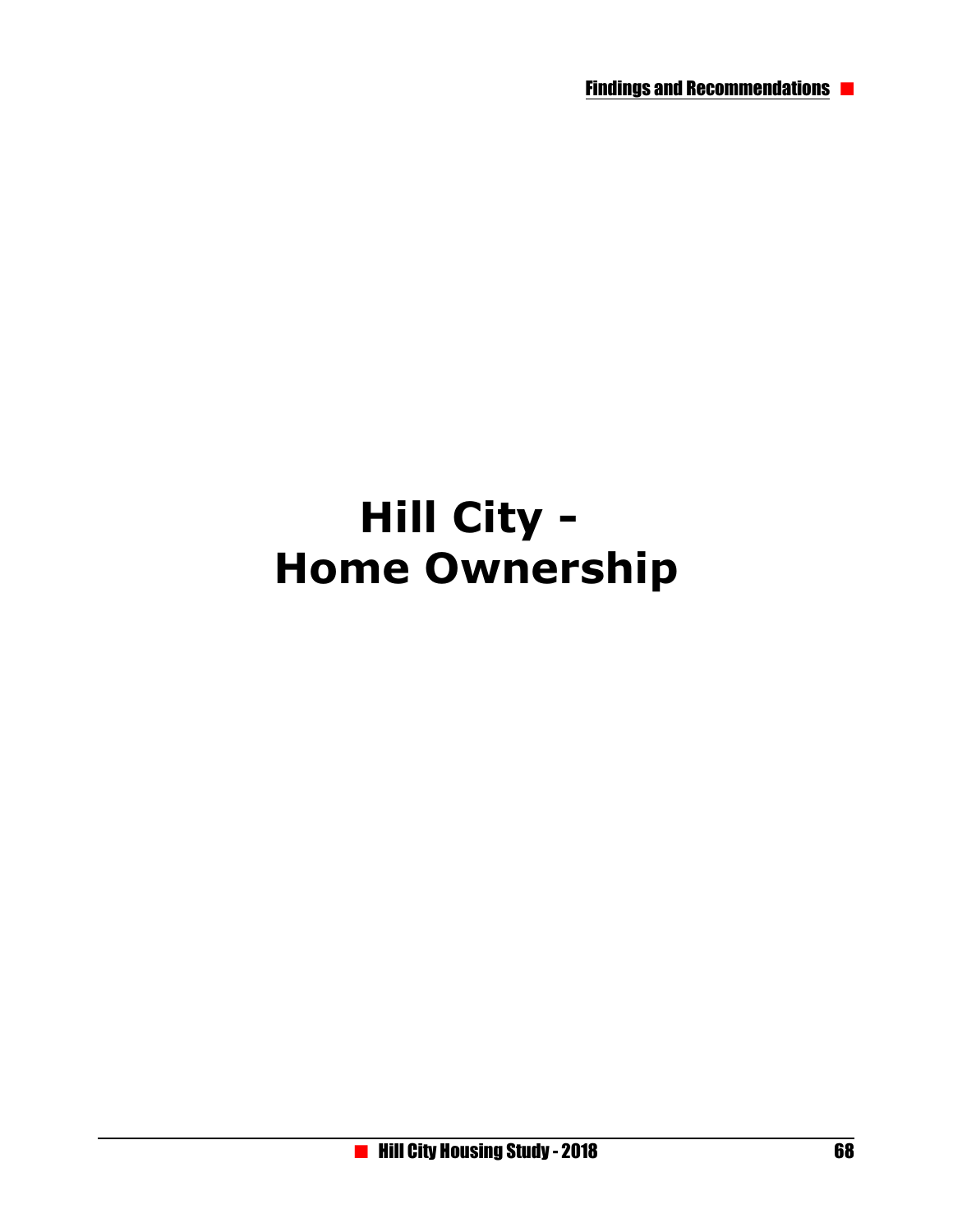# **Home Ownership**

**Findings:** Expanding home ownership opportunities is one of the primary goals for most cities. High rates of home ownership promote stable communities and strengthen the local tax base. The median owner-occupied home value in Hill City is estimated to be approximately \$200,750, based on 2017 sales activity. The home values in Hill City provide some opportunity for first time buyers and households seeking moderately priced homes. However, Hill City's existing homes are valued higher than most cities in South Dakota and some existing homes are purchased and converted to vacation homes.

Our analysis of Hill City demographic trends shows some limited increase in the number of households in the traditionally strong home ownership age ranges between 25 and 44 years old, from 2017 to 2022. Households in these age ranges are typically first-time home buyers. Some households in these age ranges as well as other age ranges that have not been able to achieve the goal of home ownership may need the assistance of special programs to help them purchase their first home.

To assist in promoting the goal of home ownership, the following activities are recommended:

#### **9. Utilize and promote all programs that assist with home ownership**

**Findings:** We believe that affordable home ownership is one of the issues facing Hill City in the future. Home ownership is generally the preferred housing option for most households and most communities. There are a number of strategies and programs that can be used to promote home ownership programs, and can assist with this effort.

First time home buyer assistance, down payment assistance, low interest loans and home ownership counseling and training programs can help to address affordable housing issues. Hill City has a limited supply of houses that are price-eligible for these assistance programs. However, the home value estimates used in this Study indicate that some of the existing stock in Hill City currently is valued under the purchase price limits for the first-time home buyer assistance programs.

While these individual home ownership assistance programs may not generate a large volume of new ownership activity, the combination of below-market mortgage money, home ownership training, credit counseling, and down payment assistance may be the mix of incentives that moves a potential home buyer into home ownership.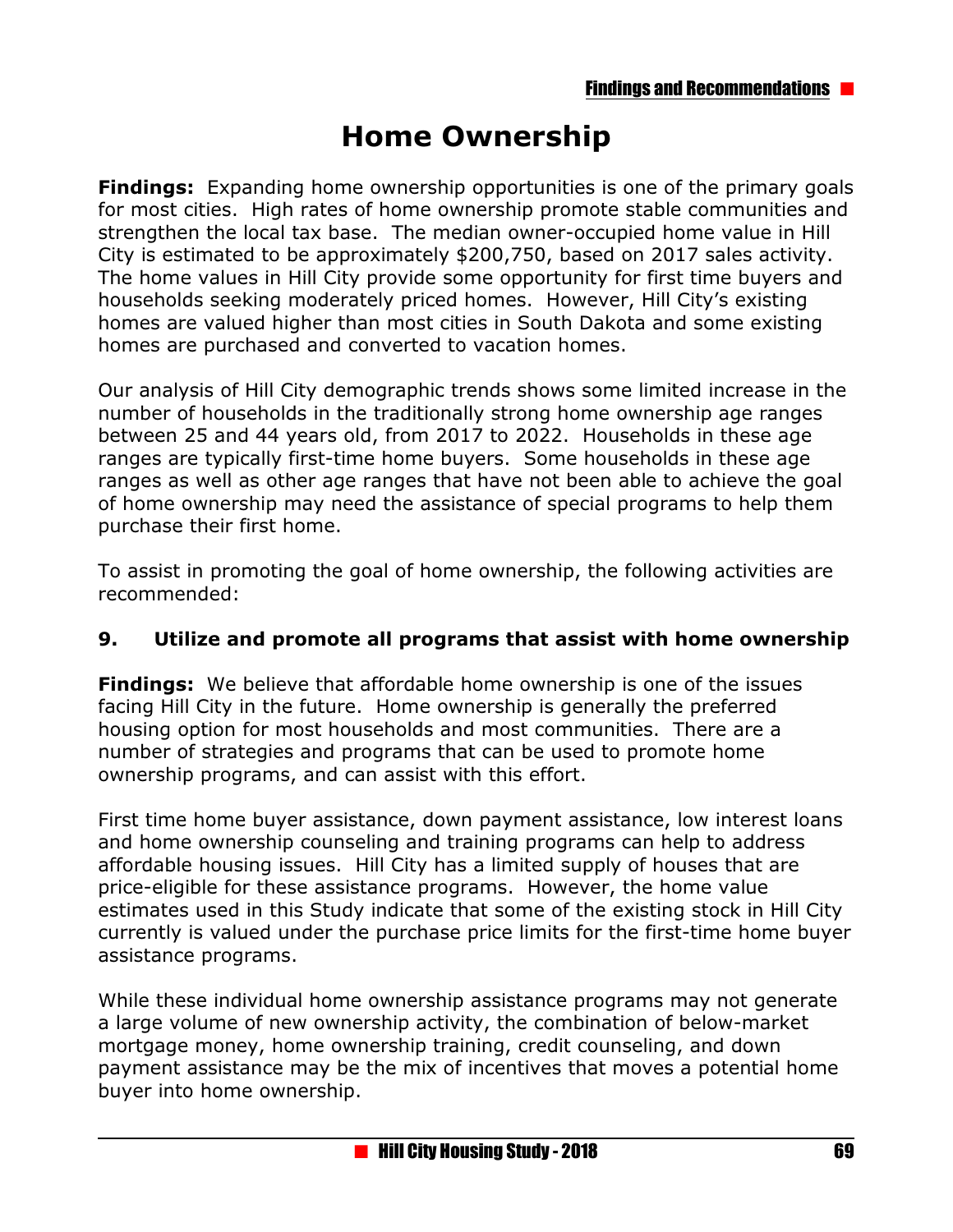**Recommendation:** Hill City should continue to work with area housing agencies, the South Dakota Housing Development Authority, USDA Rural Development and local financial institutions to utilize all available home ownership assistance programs. Private and nonprofit agencies should also be encouraged to provide home ownership opportunities in Hill City.

Hill City and the HOHEDC could also work with housing agencies to assure that they are receiving their share of resources that are available in the region.

Funding sources for home ownership programs may include USDA Rural Development, the South Dakota Housing Development Authority and the Federal Home Loan Bank. Also, NeighborWorks Dakota Home Resources and Grow South Dakota utilize several funding sources to provide home ownership programs. Additionally, the Federal Home Loan Bank currently has funds available for down payment/closing cost assistance.

#### **10. Consider the development of a local down payment assistance program**

**Findings**: One of the identifiable barriers preventing low and moderate income households from owning a home is the inability to save money for down payment and closing costs. This is especially true now that lending institutions have tightened their lending criteria and some conventional loans require a lower loan-to-value ratio.

There are numerous examples of cities and counties that have created a local fund to assist home owners with a down payment assistance program. Under these programs the city or county establishes a loan pool. Eligible applicants are provided a "soft second" loan that can be applied to a home purchase.

This down payment/closing cost loan is typically secured against the property, behind the primary mortgage. Repayment can be triggered if the buyer sells the home within a certain period of time, but often the loan is forgiven if the borrower meets the basic program requirements. In other cases, the loan may need to be repaid after a certain period of time, or when the borrower sells or transfers the house in the future. Loans with repayment requirements typically do not accrue interest. The size of the loan is generally \$5,000 or less, but depends upon the resources that are available for the loan pool.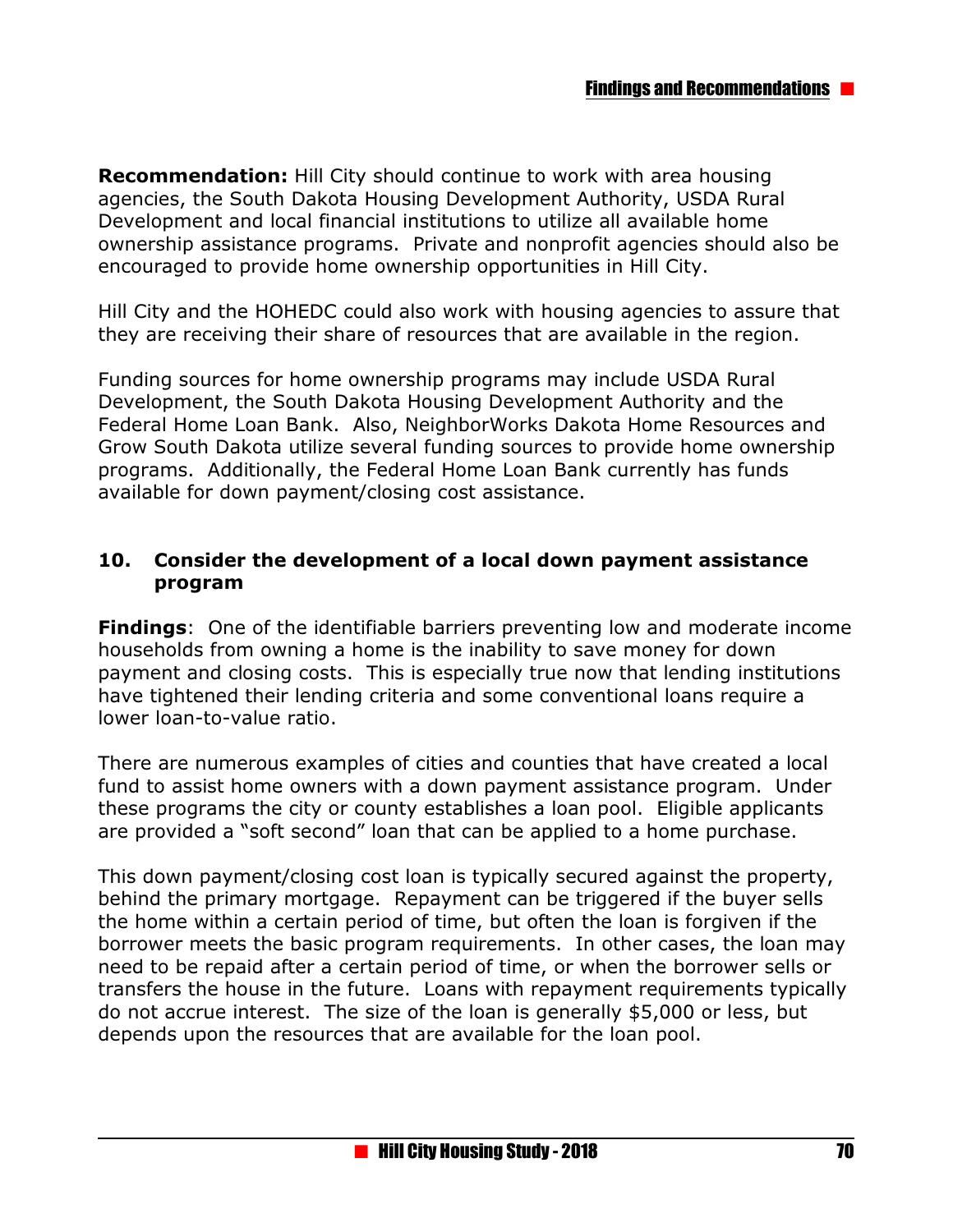**Recommendation:** The City of Hill City may wish to consider the development of a local down payment/closing cost assistance program. A locally-funded program could provide additional assistance or could potentially serve households that do not qualify for SDHDA Down Payment Assistance. Following the collapse of the national housing bubble, and resulting rise in foreclosures, more stringent lending criteria now apply to many conventional mortgage loans, and a larger borrower contribution may be required.

Major local employers, the HOHEDC, the Federal Home Loan Bank and the South Dakota Housing Development Authority may be potential sources to contribute to the fund. In some communities, recaptured grant funds have also been used to create a loan pool.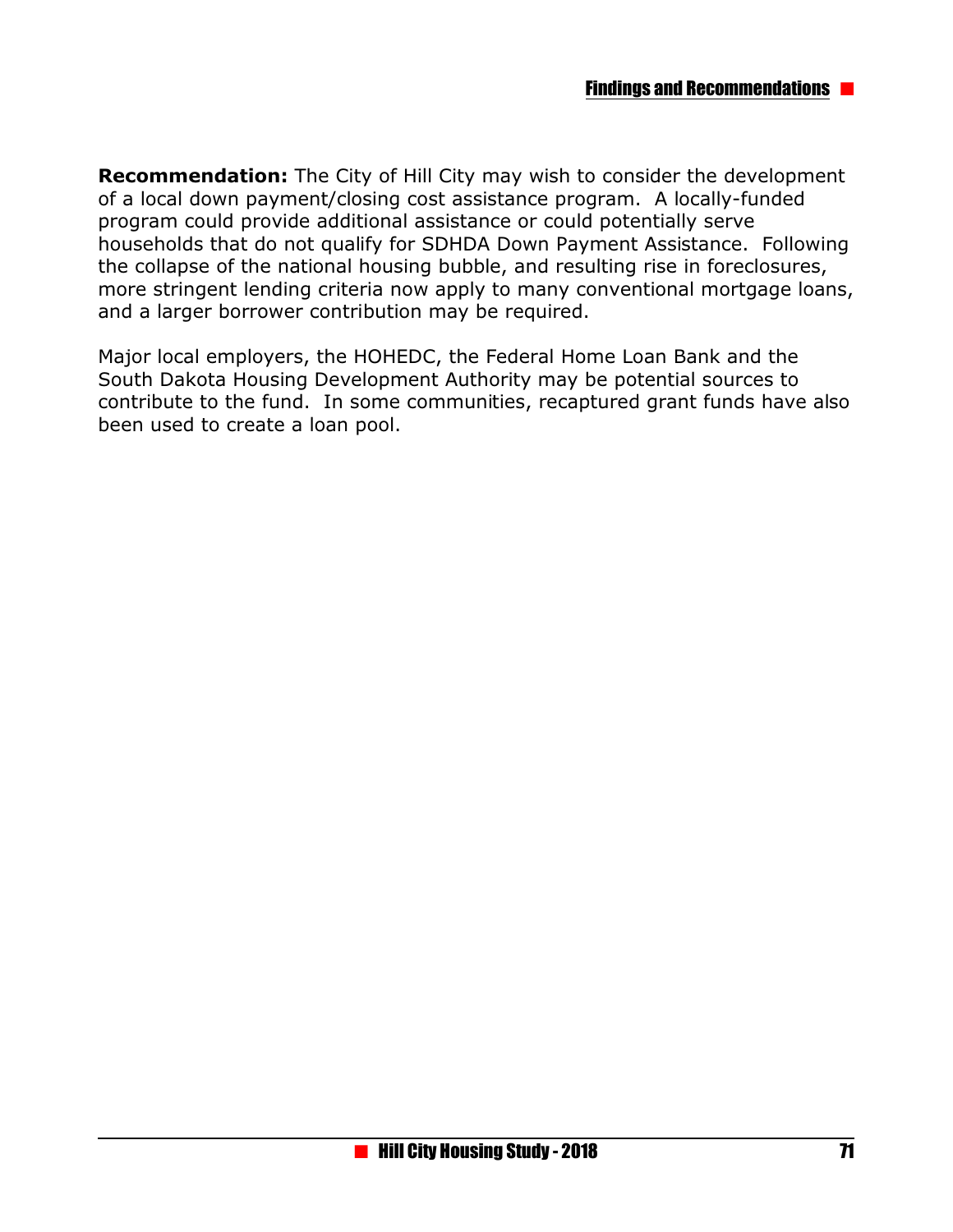# **Hill City - Single Family Housing Development**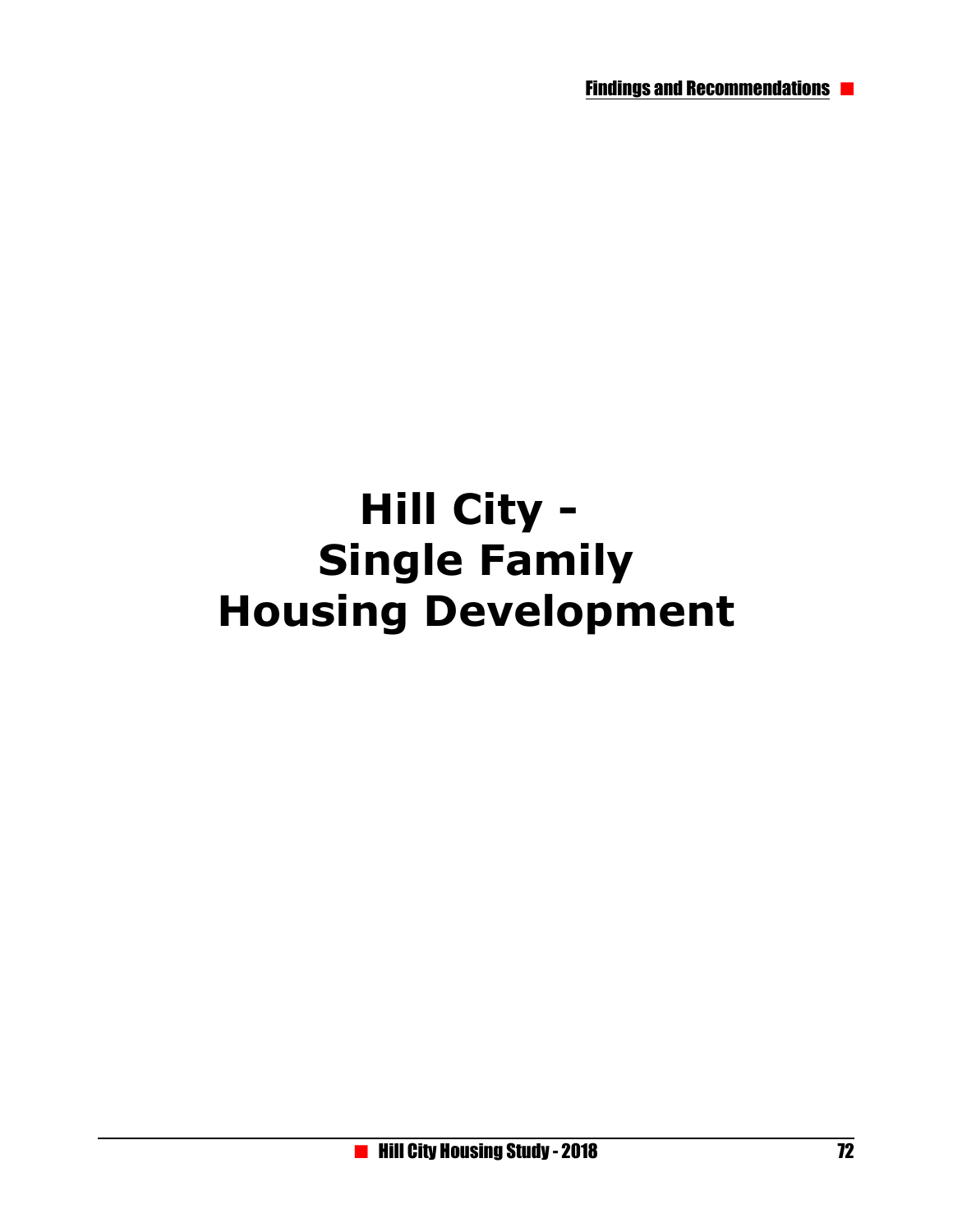# **New Housing Construction**

**Findings:** Hill City has experienced some single family owner-occupied housing construction over the past 12 years. It is estimated that from January 2006 to May 2018, approximately 45 single family owner-occupancy housing units were constructed in Hill City. Therefore, since 2006, Hill City has averaged approximately four new owner-occupied units annually.

The Hill City area has many desirable features and qualities, including the attractiveness of the area, its appeal as a retirement location, high amenity lots, land for future development, projected household growth, and a past history of housing development. The efforts of local stakeholders, including developers and builders, should result in the continued construction of owneroccupancy single family housing units over the five-year projection period from 2018 to 2023. However, attractive residential lot options must be available for all home designs and prices.

It is our opinion that if the City of Hill City, the HOHEDC, developers and builders, and local and regional housing agencies continue to be proactive, an average of seven to ten single family owner-occupancy housing units could be constructed in Hill City annually from 2018 to 2023 to address demand. This is a total of 35 to 50 housing units over the five-year period.

Our projection for new owner-occupied single family housing units includes homes built in new subdivisions and on infill lots, and includes single family attached housing units, such as twin homes, town houses and condominiums. The breakdown of our projection of seven to ten new units annually is as follows:

| $\blacktriangleright$ | Higher & moderately priced homes        | 3-4 homes        |
|-----------------------|-----------------------------------------|------------------|
| $\blacktriangleright$ | Entry-level homes (less than \$200,000) | 2-3 homes        |
| $\blacktriangleright$ | Twin homes/town houses                  | 2-3 units        |
|                       | Total                                   | 7-10 homes/units |
|                       |                                         |                  |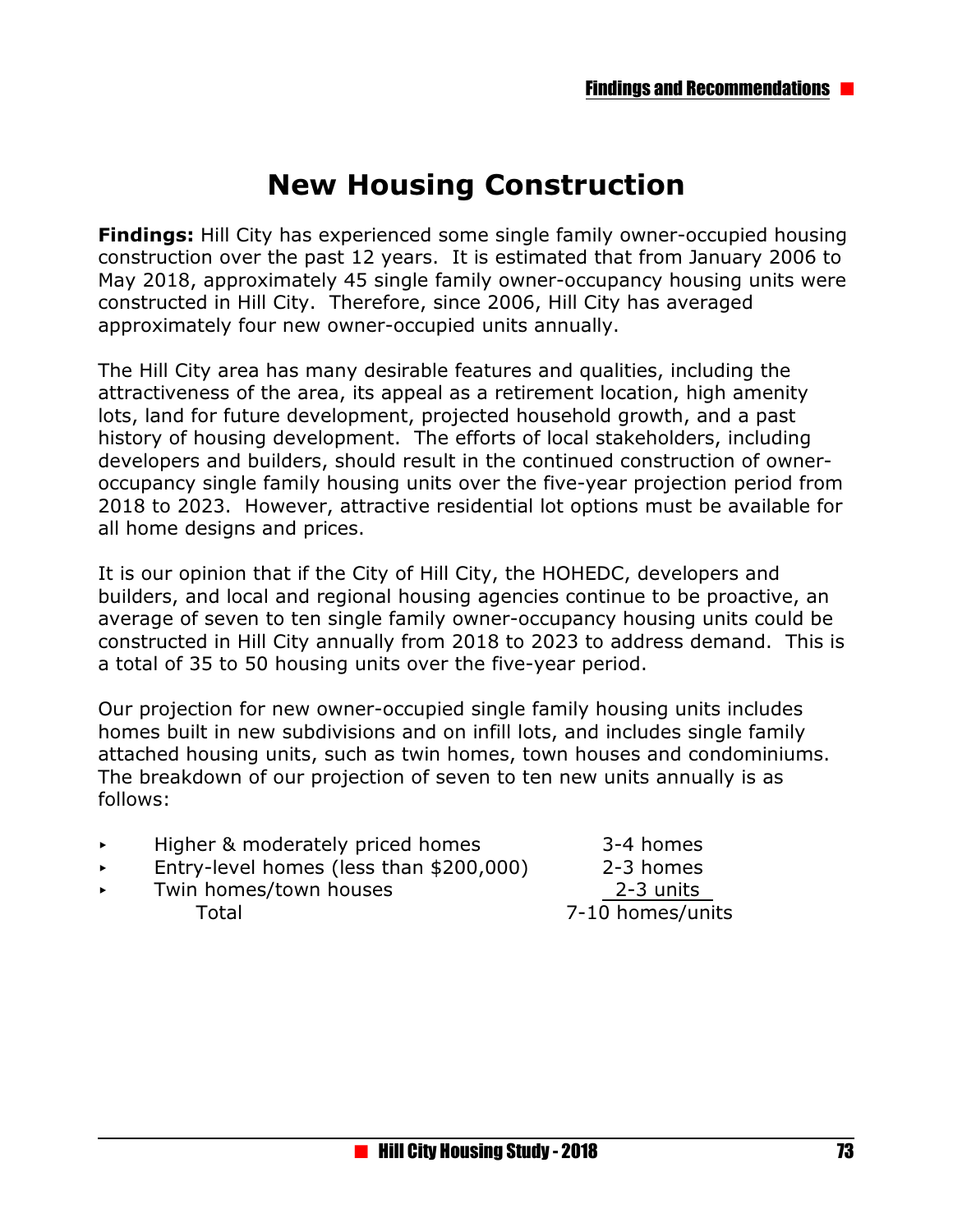# **11. Lot availability**

**Findings:** As part of this Study, we attempted to identify the inventory of residential lots available for single family housing construction in the City of Hill City. Currently, there are approximately 12 lots that already exist in the City's newer subdivisions. Approximately eight of these lots are in the Sunset Creek Subdivision and approximately four lots are in the Mountain Estates Subdivision.

There are also miscellaneous infill lots scattered around the City that we did not attempt to count. We do not know the availability of some of these infill lots. Also, there are a few dilapidated homes in the City. If these homes are demolished, some of the cleared lots may be sites for new construction.

There are also subdivisions and building sites in proximity to Hill City in rural Pennington County.

**Recommendation:** We use a standard that a 2 ½ year supply of lots should be available in the marketplace based on annual lot usage. With projections that seven to ten new single family housing units could be constructed per year, the City should have approximately 18 to 25 residential lots available to meet the expected demand. Part of this demand would be for attached unit construction.

With approximately 12 lots available, plus infill lots, the City does not have an adequate supply of lots for the next 2 ½ years. Also, the majority of the lots currently available in Hill City are for higher priced homes. It is our opinion that there is a need for additional lots that will accommodate higher priced and affordable homes.

It is our understanding that the developer of the Sunset Creek Subdivision will develop a Phase II which will include approximately 30 new residential lots. This will address the need for medium and higher priced homes. We encourage the City of Hill City and the HOHEDC to support this project. In a later recommendation, we have recommended the development of affordable lots.

#### **12. Strategies to encourage continued residential lot sales and new home construction in Hill City**

**Findings:** Over the past 12 years, from 2006 to 2018, an average of approximately four owner-occupied single family units have been constructed in Hill City annually.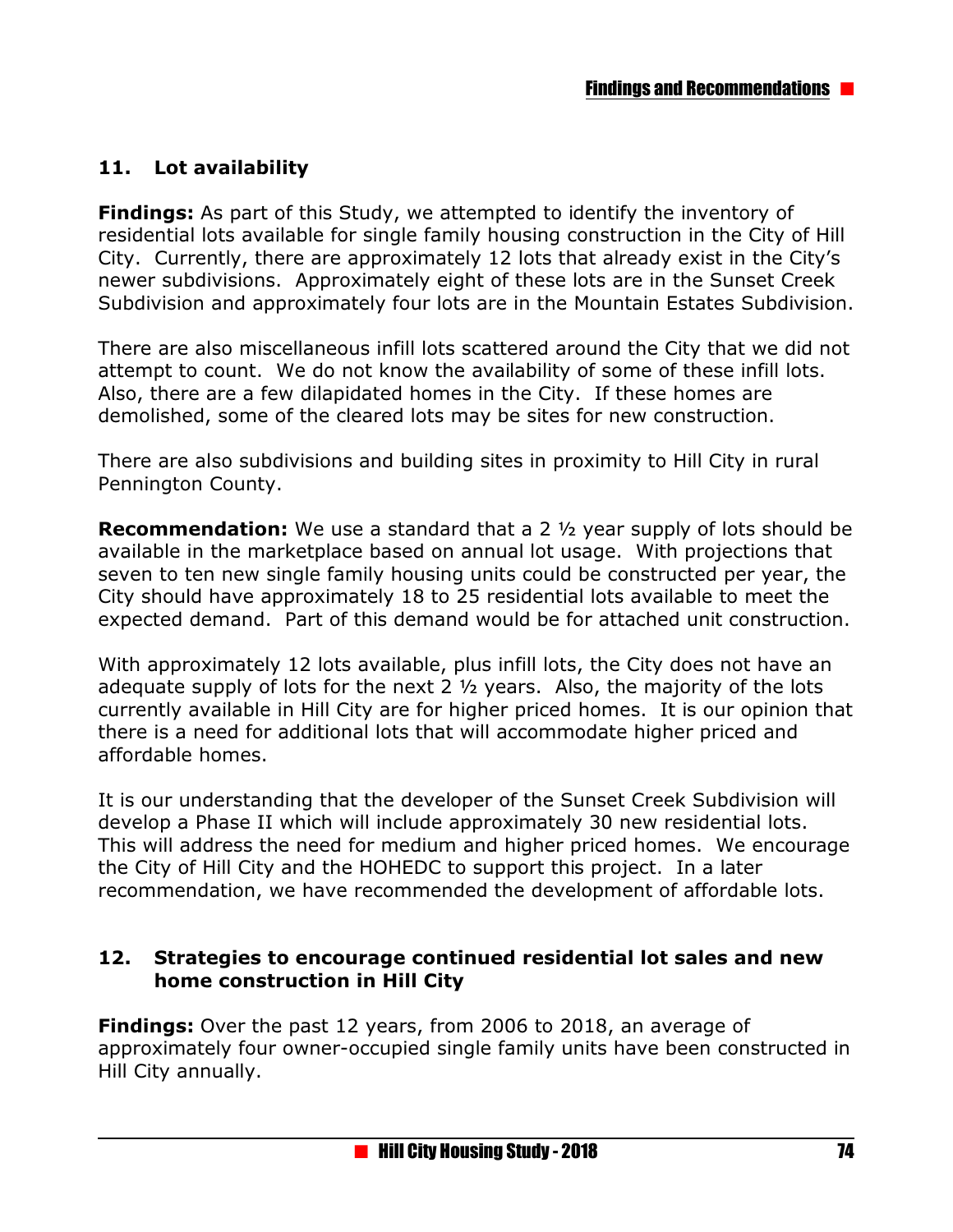**Recommendation:** We recommend that the City of Hill City, the HOHEDC, developers, builders, realtors and other housing stakeholders coordinate efforts to promote lot development, lot sales and housing development.

Our recommendations to continue to promote lots sales and housing development include:

- **Competitive pricing** There are lots available in communities throughout the region. To attract new home construction in Hill City, lots should be competitively priced with other options in the area.
- **User-Friendly/develop momentum -** The lot purchase and home building process must be 'user friendly.' This includes an inventory of available lots, the construction of spec homes, builders that are readily available to build custom homes and city regulations that are fair and reasonable. The entire process must be as 'user friendly' as possible to encourage home construction. This will create momentum for new housing construction.
- **Long-term planning** The City of Hill City and Hill City developers should continue long-term development planning to assure lots are available to meet demand for all types of new housing.
- **Promote spec home construction** Spec houses attract a buyer that is not interested in going through the home building process, but instead wants a turnkey unit. A spec home can also serve as a model, allowing potential home buyers to examine specific floor plans and features in the home before committing to buy.
- *Incentives* Some cities and counties throughout South Dakota are offering incentives to construct new homes, including reduced lot prices, reduced water and sewer hookup fees, tax abatements, cash incentives, etc. Incentives should be considered to promote new home construction.
- **Example 2 Lot availability for twin home/town home development** It is our opinion that there will be a demand for twin homes/town homes over the next five years. Lots should continue to be available for a twin home/town home development.
- **Range of house prices** Lots should be available to as wide a range of home sizes and prices as possible, without compromising the subdivisions. This broadens the lot buyer market. Also, smaller infill lots with fewer amenities could be marketed for affordable homes.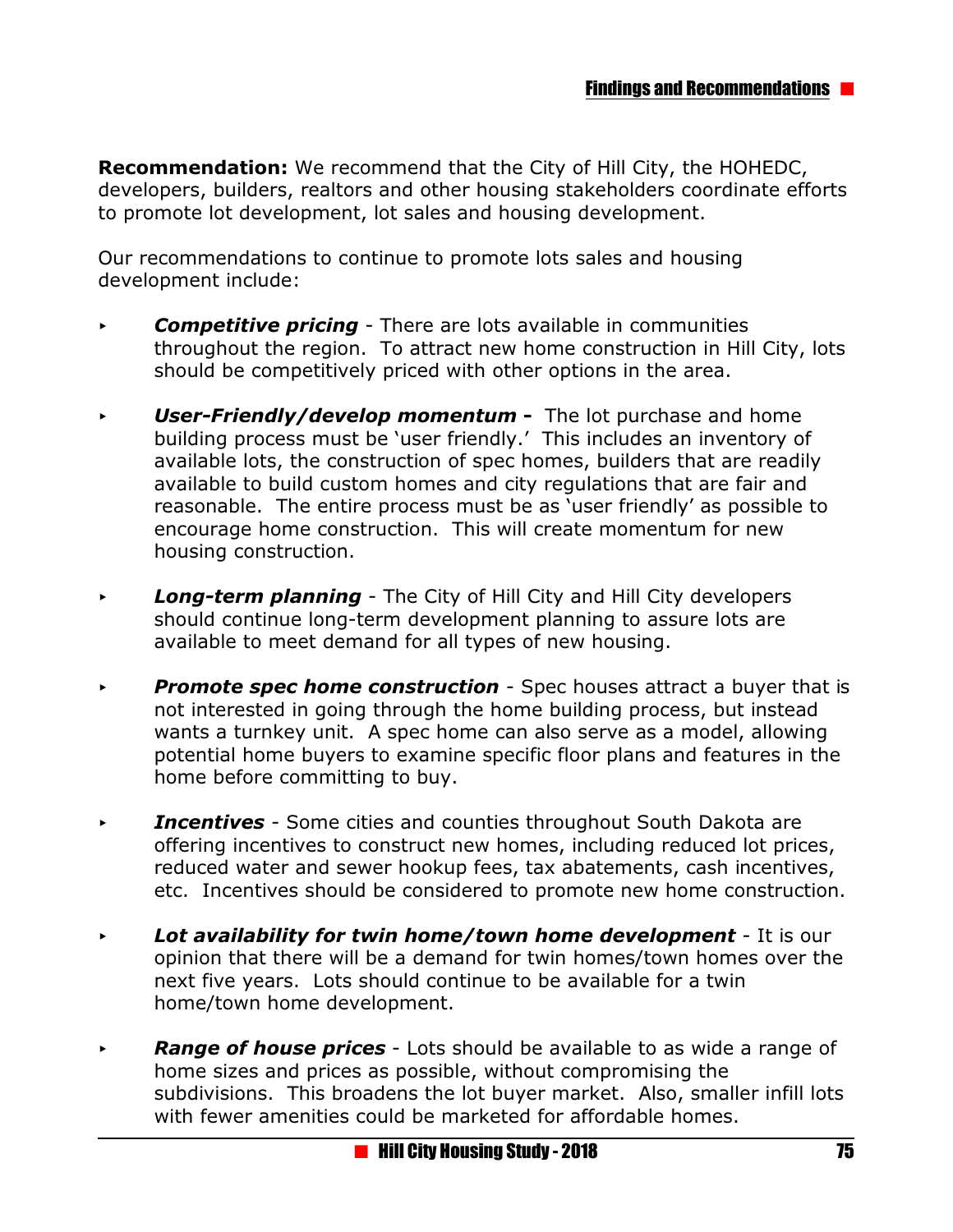**Marketing** - The City of Hill City and all housing stakeholders will need to develop a comprehensive marketing strategy to sell available lots. Developers, realtors, financial institutions, builders, employers, the Chamber of Commerce, the HOHEDC, etc., should all be involved in developing marketing strategies. In addition to marketing the lots, the City of Hill City and its many amenities should continue to be marketed.

#### **13. Promote town house/twin home development**

**Findings:** Hill City has experienced limited attached housing development from 2000 to 2017. Many communities over the past two decades have seen attached housing take an increasingly large share of new construction for owner-occupants. In cities the size of Hill City, 20% to 25% of the housing starts are typically twin homes/town homes.

Attached housing provides desirable alternatives for empty nesters and seniors to move out of their single family homes, thus, making traditional single family homes available for families. Attached housing may also be an affordable option for younger households. In 2017, based on Esri estimates, there were approximately 649 households in the Hill City Market Area with a head of household in the 55 to 74 year old age ranges, and it is estimated that the 55 to 74 age ranges will increase by 116 households from 2017 to 2022.

It is important for the City to offer a range of life-cycle housing options as many of these households will be seeking to downsize into low maintenance housing options.

**Recommendation:** It is our projection that two to three new owner occupied single family units per year should be twin homes, town houses or condominiums over the next five years, which is a total of 10 to 15 units during the five-year period.

We recommend continued twin home/town home construction, and to be successful, the following should be considered:

- $\triangleright$  Senior friendly home designs
- $\triangleright$  Maintenance, lawn care, snow removal, etc. all covered by an Association
- $\triangleright$  Cluster development of a significant number of homes which provides security
- $\blacktriangleright$  Homes at a price that is acceptable to the market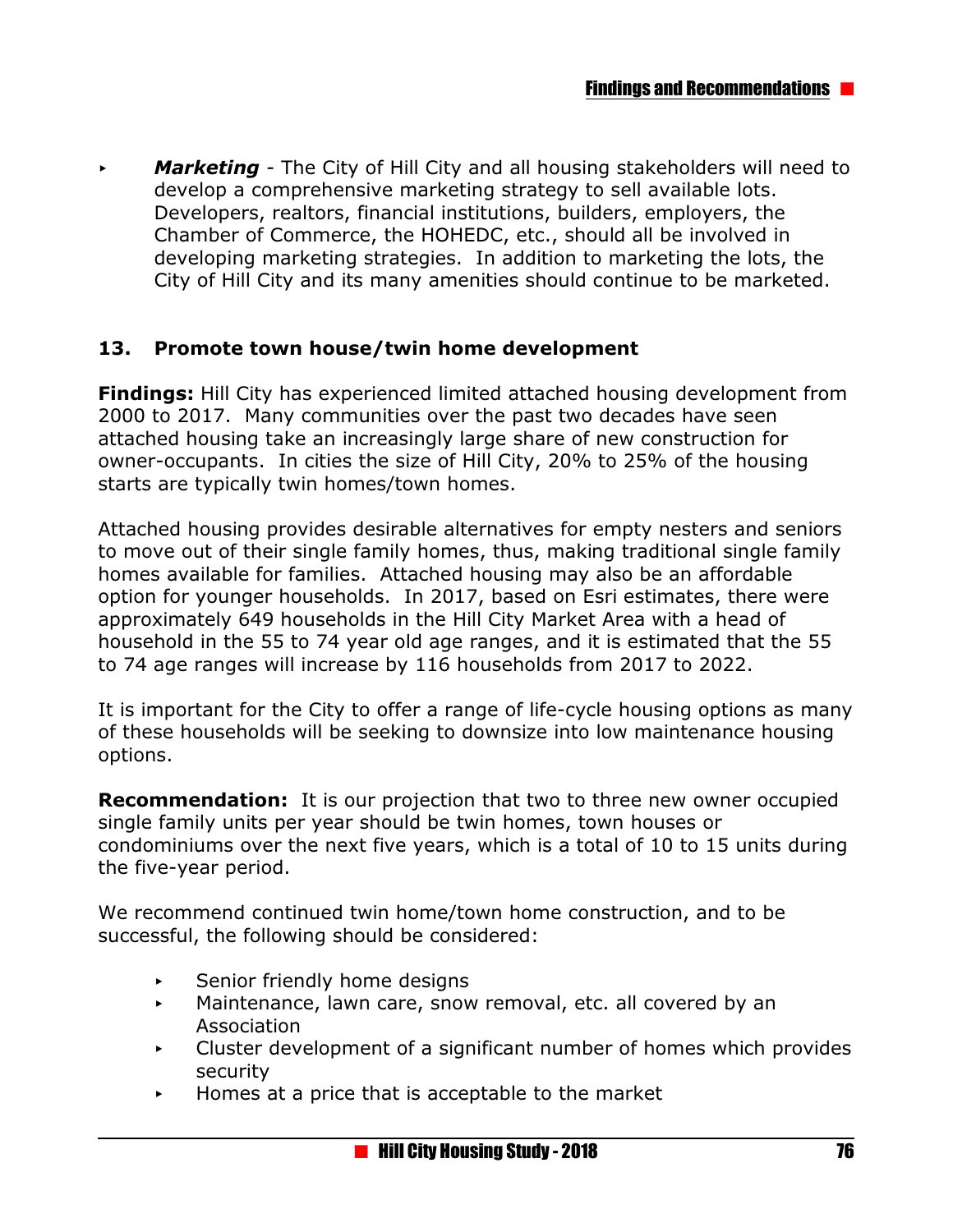#### Findings and Recommendations

The public sector's role in any owner-occupancy attached housing development may be limited, as the private sector can often meet this housing need if a demand exists. The City's role should include assuring that adequate land is available for development and that zoning allows for attached housing development.

# **14. Develop a 10 to 15-lot affordable/entry-level home subdivision**

**Findings:** A significant majority of the available residential lots in Hill City are for higher priced homes. There are very few lot options for affordable homes such as governors homes and manufactured homes.

The median home price for an existing home in Hill City is high at \$200,750 based on recent sales. Also, some existing homes are purchased and converted to vacation properties. With high prices and a shortage of available affordable existing options, the new construction of affordable homes is a viable option for moderate income households.

**Recommendation:** With projections that two to three new affordable owneroccupied housing units could be constructed annually in Hill City over the next five years, the City should have residential lots available to meet the expected demand.

With only a few lots available in the City for affordable housing, there is not an adequate supply of lots to address the projected demand. Therefore, if expected demand comes to fruition, it will be necessary to develop additional residential lots for new affordable home construction.

To achieve the level of new affordable home construction potential that has been identified, we recommend the development of a 10 to 15-lot subdivision for affordable home construction, based on the following:

- $\triangleright$  The site for lot development should have land available, if possible, for future lot development phases.
- $\triangleright$  To keep development costs as low as possible, a site with easy access to existing infrastructure should be considered.
- $\triangleright$  The lots must be as aesthetically acceptable as possible.
- $\triangleright$  The lots should have covenants that assure quality development. However, the covenants should not be so restrictive that they eliminate the target market's ability to construct a home.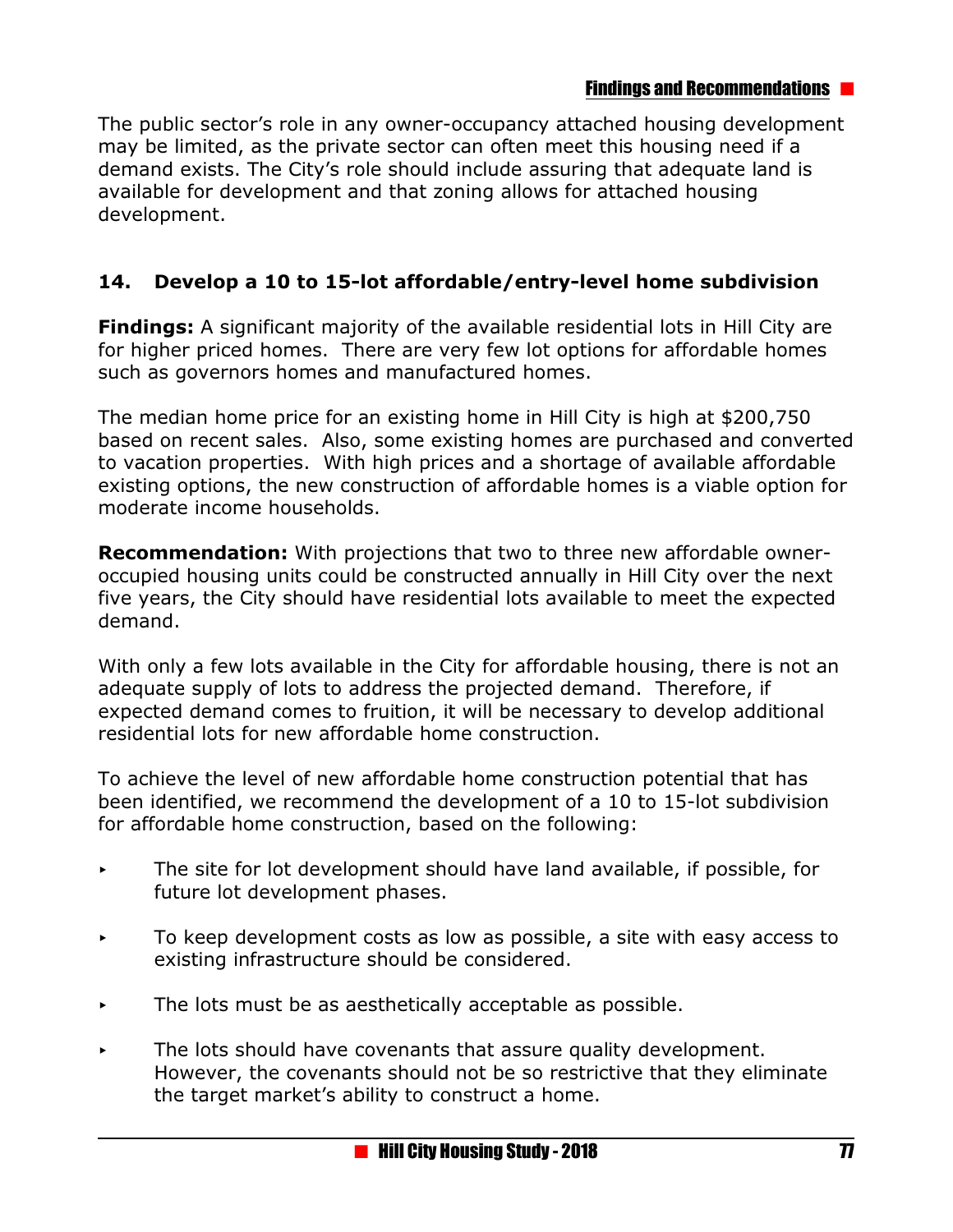- $\triangleright$  The lots should accommodate a variety of affordable home designs and types including Governors Homes and manufactured/modular homes.
- $\blacktriangleright$  All stakeholders should be involved in promoting and publicizing the lots.
- $\triangleright$  Some lots should be available for twin home/ town home development.
- $\triangleright$  Successful lot development will need the cooperation of financial institutions, funding agencies, employers, home builders, developers, the City of Hill City, and HOHEDC. Financial assistance such as tax increment financing, tax abatement and land donations or writedowns, will be necessary to make the development of lots feasible.

We also recommend that the City research all of the vacant lots and parcels in the City to determine their availability and viability for new construction. A lot inventory, based on the research, should be maintained and available for future buyers.

An infill lot inventory, along with the development of 10 to 15 new affordable lots, should address lot demand for the next five years.

The following recommendations provide information on the construction of new affordable homes.

#### **15. Strategies to develop new affordable homes**

**Findings:** It is difficult to develop homes that are considered affordable, generally defined as less than \$200,000. Land and development costs, the cost of materials and labor, new building requirements, etc. are all factors which make many new homes out of reach for most households.

Often, developers and builders have little incentive to address the affordable home market, as they are busy addressing the higher priced home market which generates higher profits.

**Recommendation:** We have recommended the construction of two to three affordable homes in Hill City annually from 2018 to 2023. To accomplish this, the City of Hill City and the HOHEDC may need to take an active role in developing new affordable housing including tax increment financing, tax abatement, land donations, etc.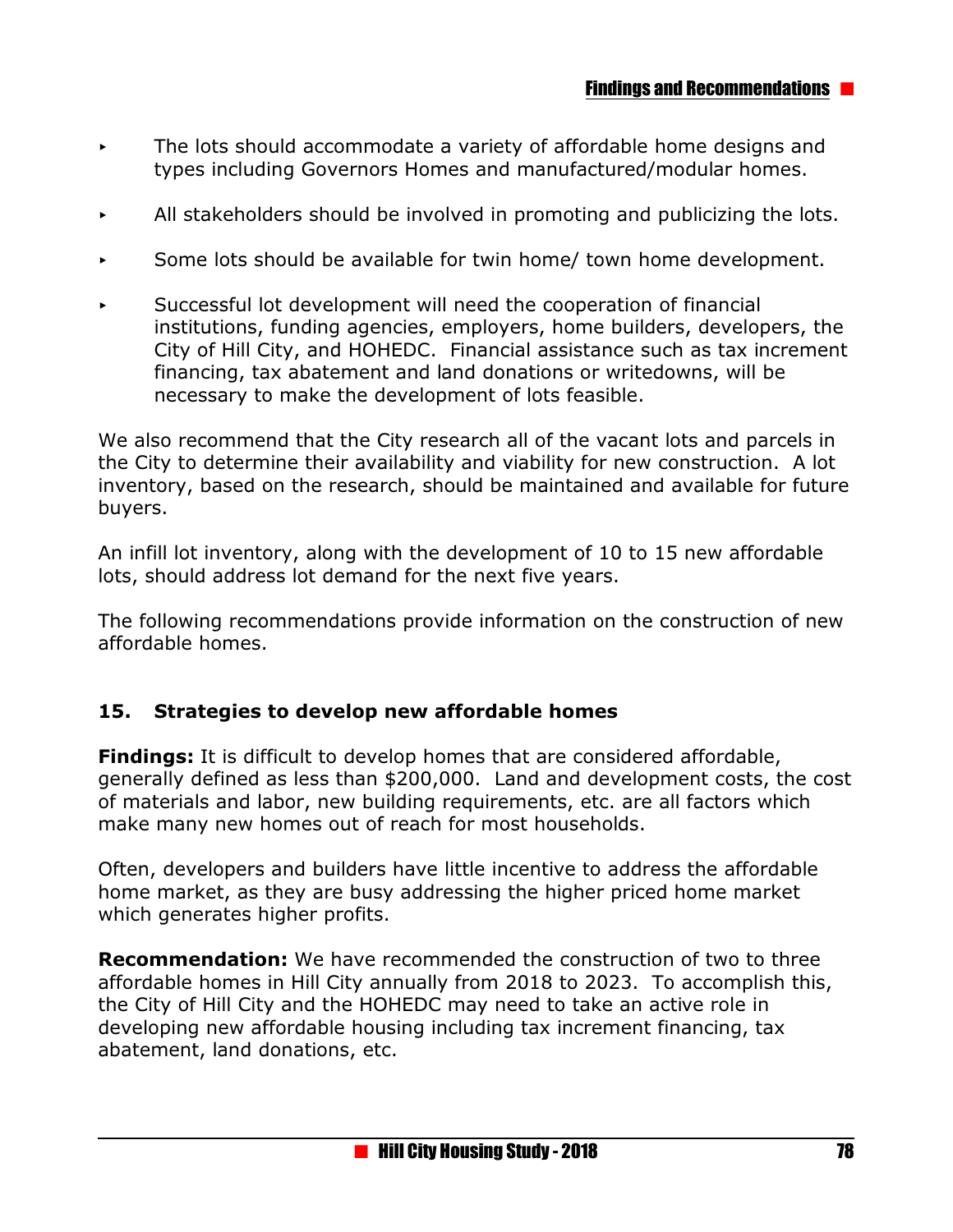Successful affordable home development strategies include:

- < **Available lots**  Lots should be available for affordable homes including Governors Homes, manufactured homes and modular homes.
- < **Governors Homes** Governors Homes are an affordable option and SDHDA has initiated a program that enables developers to participate in the 'Governor's Home Program.'
- < **Manufactured/modular homes**  Manufactured and modular homes can provide affordable housing opportunities for moderate income households.
- **Fig. 4 In-fill lot Home Development** In-fill lots in existing neighborhoods are often affordable and have existing City services. Some housing agencies and nonprofits develop affordable homes on in-fill lots.
- **Dakota Land Trust -** The Dakota Land Trust provides an affordable permanent new home option by taking the cost of the land out of the purchase price of the home. The land is placed in the stewardship of Dakota Land Trust and the homeowner leases the land from the Land Trust through a 99-year renewable lease.
- < **South Dakota Housing Development Authority Programs (SDHDA) -** SDHDA has housing programs available to assist developers, builders and home buyers.
- **Publicly owned subdivision -** Private developers often have little incentive to develop lower-priced lots and houses. A possible approach is to develop a publicly-owned subdivision, which could offer lower-priced lots for affordable homes.

Some successful strategies to develop affordable homes in other cities include:

In Brookings, tax increment financing and other resources were used to assist more affordable subdivisions for lower priced houses. Lower cost houses constructed in Brookings have used smaller lots, more narrow streets, and in some cases, houses were built without basements.

In Fort Pierre, the Broken Timbers subdivision was publicly developed and offered affordable lots. This subdivision attracted a mix of houses, including a number of Governors Houses. Some of the lots were developed by Habitat for Humanity.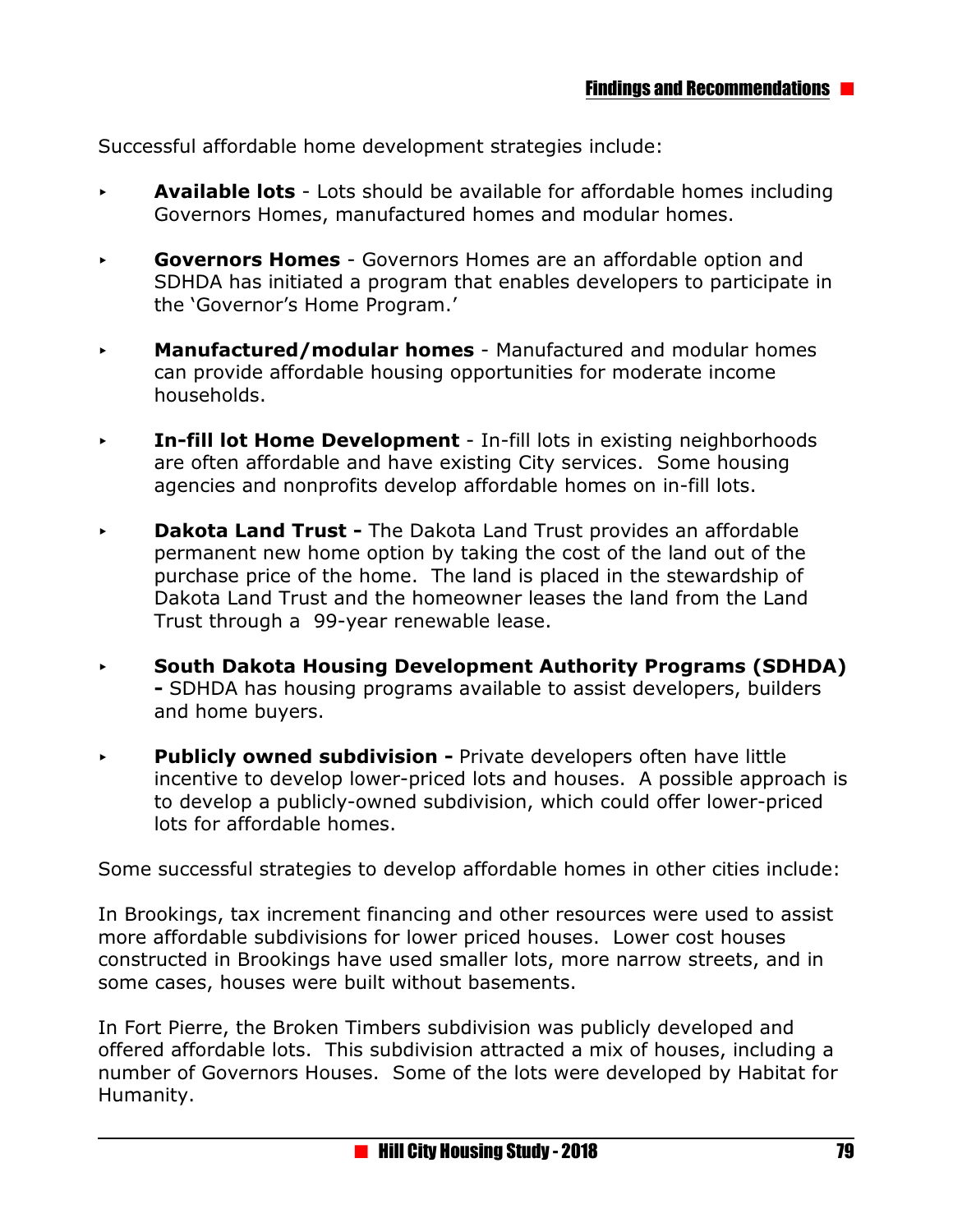Aberdeen has historically been one of the most successful communities in the State of South Dakota in promoting and encouraging affordable home ownership. The Homes Are Possible, Inc. organization, better known as HAPI, has been a model that has been replicated in other communities. In addition to affordable subdivision development and home construction, HAPI has been active in offering assistance programs to potential buyers. HAPI offers home ownership training and closing cost assistance. HAPI can also direct home buyers to other financial resources, such as Rural Development mortgage programs.

#### **16. Coordinate with agencies/nonprofits that develop affordable housing**

**Findings:** With the difficulty of producing new housing units that are affordable moderate income households, it is important to take advantage of opportunities presented by housing agencies and nonprofit groups such as Habitat for Humanity and NeighborWorks Dakota Home Resources. These sources can help generate new homes for moderate income families in Hill City.

**Recommendation:** We recommend that the City coordinate with housing agencies, nonprofit groups and private sector builders to produce housing units for moderate income ownership. The City may be able to contribute to the project through land donations, TIF, tax abatement, or project coordination activities.

If dilapidated homes are demolished, some of the cleared lots may be suitable for redevelopment and these in-fill lots may be good sites for this type of new construction activity.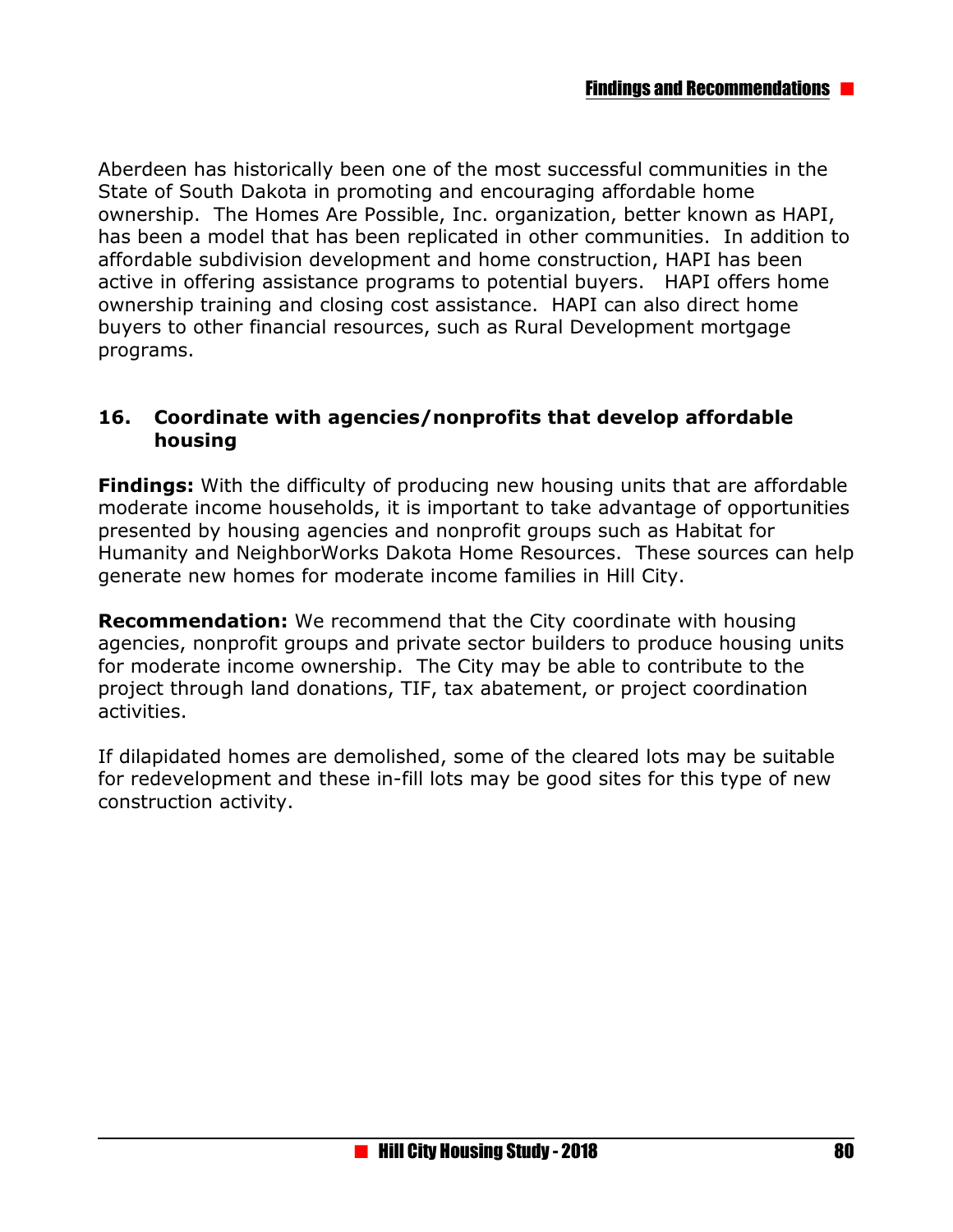Findings and Recommendations

# **Hill City Housing Rehabilitation and Neighborhood Revitalization**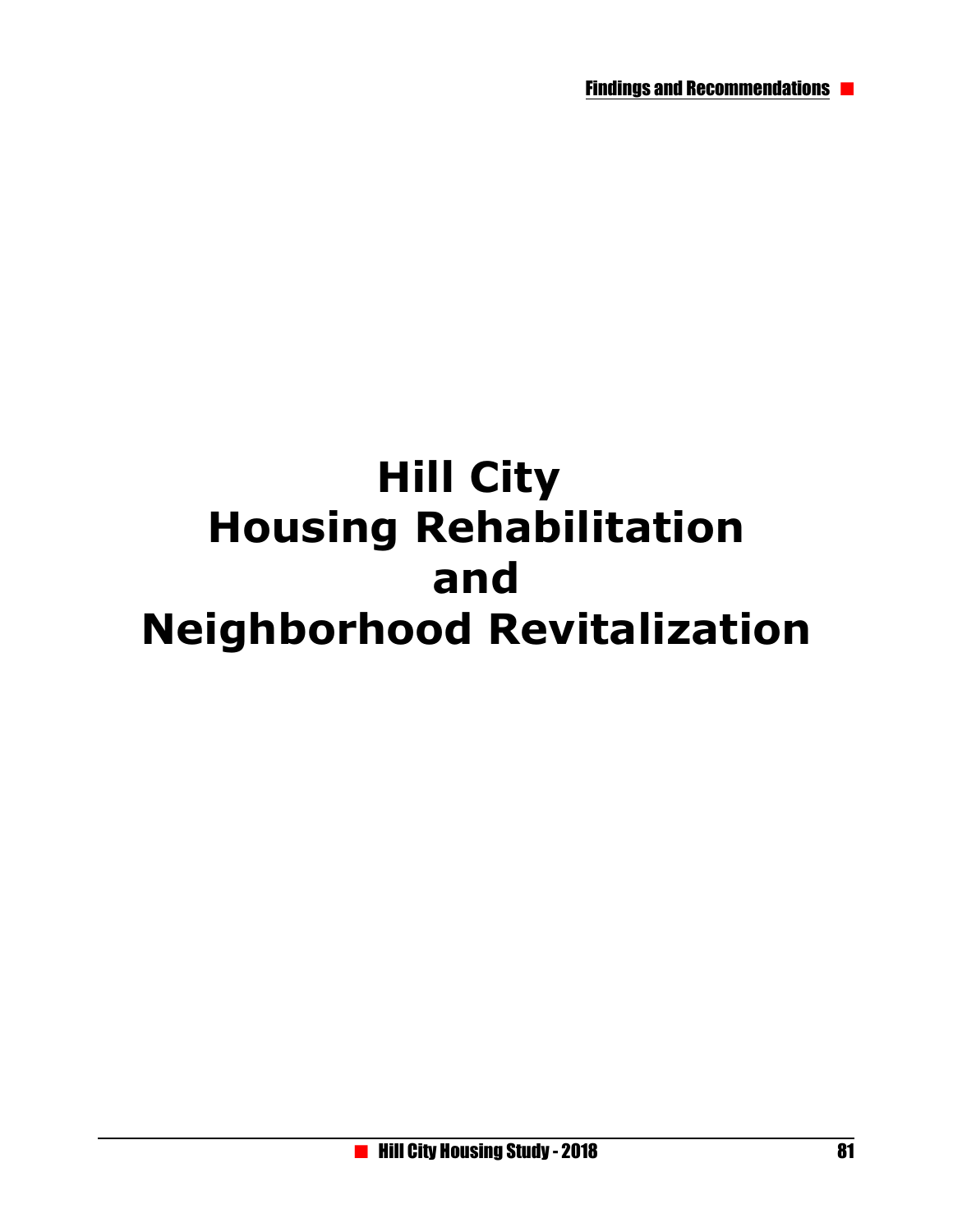# **Housing Rehabilitation and Neighborhood Revitalization**

**Findings:** Hill City has an asset in their existing housing stock. Existing units, both now and into the future, will represent the large majority of the affordable housing opportunities. Existing units generally sell at a discount to their replacement value. Units that are not maintained and improved may slip into disrepair and be lost from the housing stock. Investment in housing rehabilitation activities will be critical to offering affordable housing opportunities.

It is our opinion that Hill City and area housing agencies will need to make housing rehabilitation a priority in the future. New housing construction that has occurred is often in a price range that is beyond the affordability level for most Hill City households. Housing options for households at or below the median income level will largely be met by the existing, more affordable housing stock. As this existing stock ages, more maintenance and repair will be required. Without rehabilitation assistance, affordable stock could shrink, creating an even more difficult affordability situation.

The following specific recommendations are made to address the housing rehabilitation needs.

## **17. Promote rental housing rehabilitation**

**Findings:** Based on the U.S. Census data, the City of Hill City had approximately 171 rental units in 2010. These rental buildings are in multifamily projects, small rental buildings, twin homes/town houses, single family homes, mobile homes and mixed-use buildings. Many of these rental structures could benefit from rehabilitation as a significant number of these rental structures are more than 30 years old and some rental units may be in poor condition. Hill City has approximately 141 rental units more than 30 years old, which is approximately 82% of Hill City' total rental housing stock.

It is difficult for rental property owners to rehabilitate and maintain their rental properties while keeping the rents affordable for the tenants. However, the rehabilitation of older rental units can be one of the most effective ways to produce decent, safe and sanitary affordable housing.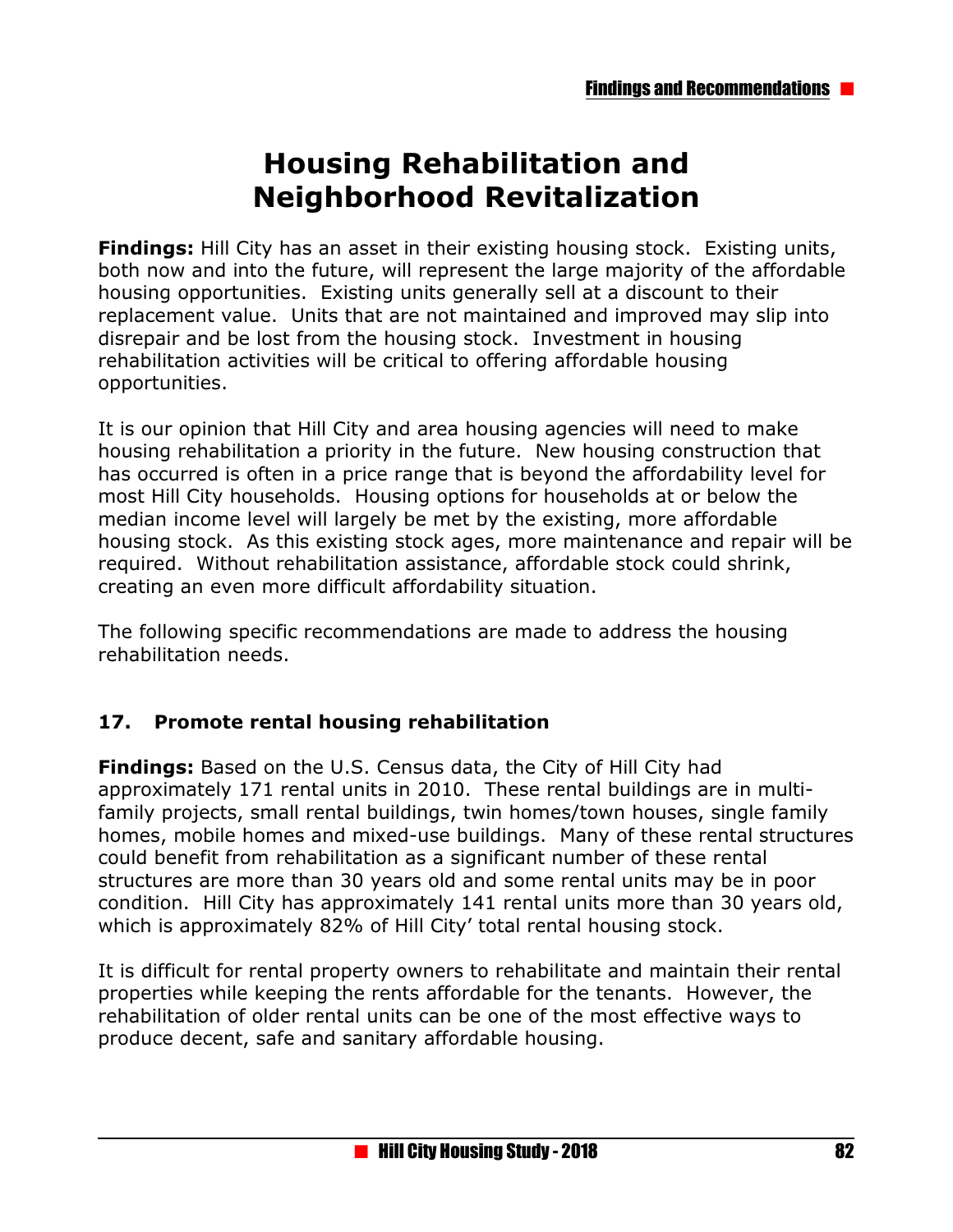**Recommendation:** The City of Hill City and the HOHEDC should work with housing agencies to seek funds that allow for program design flexibility that make a rental rehabilitation program workable. Potential funding sources may include USDA Rural Development, the Pennington County HRC, NeighborWorks Dakota Home Resources, the Western South Dakota Community Action Agency, the South Dakota Housing Development Authority, the Federal Home Loan Bank and local funds.

Some communities have also established rental housing inspection and registration programs that require periodic inspections to assure that housing meets applicable codes and standards.

#### **18. Promote owner-occupied housing rehabilitation programs**

**Findings:** The quality of the existing housing stock in Hill City will continue to be an attraction for families that are seeking housing in Hill City. Investment in owner-occupied housing rehabilitation activities will be critical to offering high quality housing opportunities. Although Hill City has a newer housing stock compared to most rural cities, the City has approximately 113 owner-occupied units that are more than 30 years old, which is approximately 64% of Hill City's total owner occupied housing stock. Some of these units need rehabilitation.

The housing condition survey of 34 homes in Hill City's oldest neighborhood found 12 homes that need minor repairs and nine homes that need major repairs. Without rehabilitation assistance, the affordable housing stock will shrink in Hill City.

**Recommendation:** We recommend that the City of Hill City and the HOHEDC seek local, state and federal funds to assist in financing housing rehabilitation. USDA Rural Development, the Pennington County HRC, the South Dakota Housing Development Authority, the Federal Home Loan Bank, NeighborWorks Dakota Home Resources and the Western South Dakota Community Action Agency are potential funding sources. NeighborWorks Dakota Home Resources has several housing programs to assist households with the rehabilitation of their homes. Some programs offer households that meet program requirements, a deferred loan to rehabilitate their homes. Deferred loans do not have to be paid back if the household lives in the rehabilitated home for a stipulated amount of time after the rehabilitation is completed. We encourage Hill City households to utilize these housing rehabilitation programs. Also, the Western South Dakota Community Action Agency provides Weatherization funds for Hill City and Pennington County.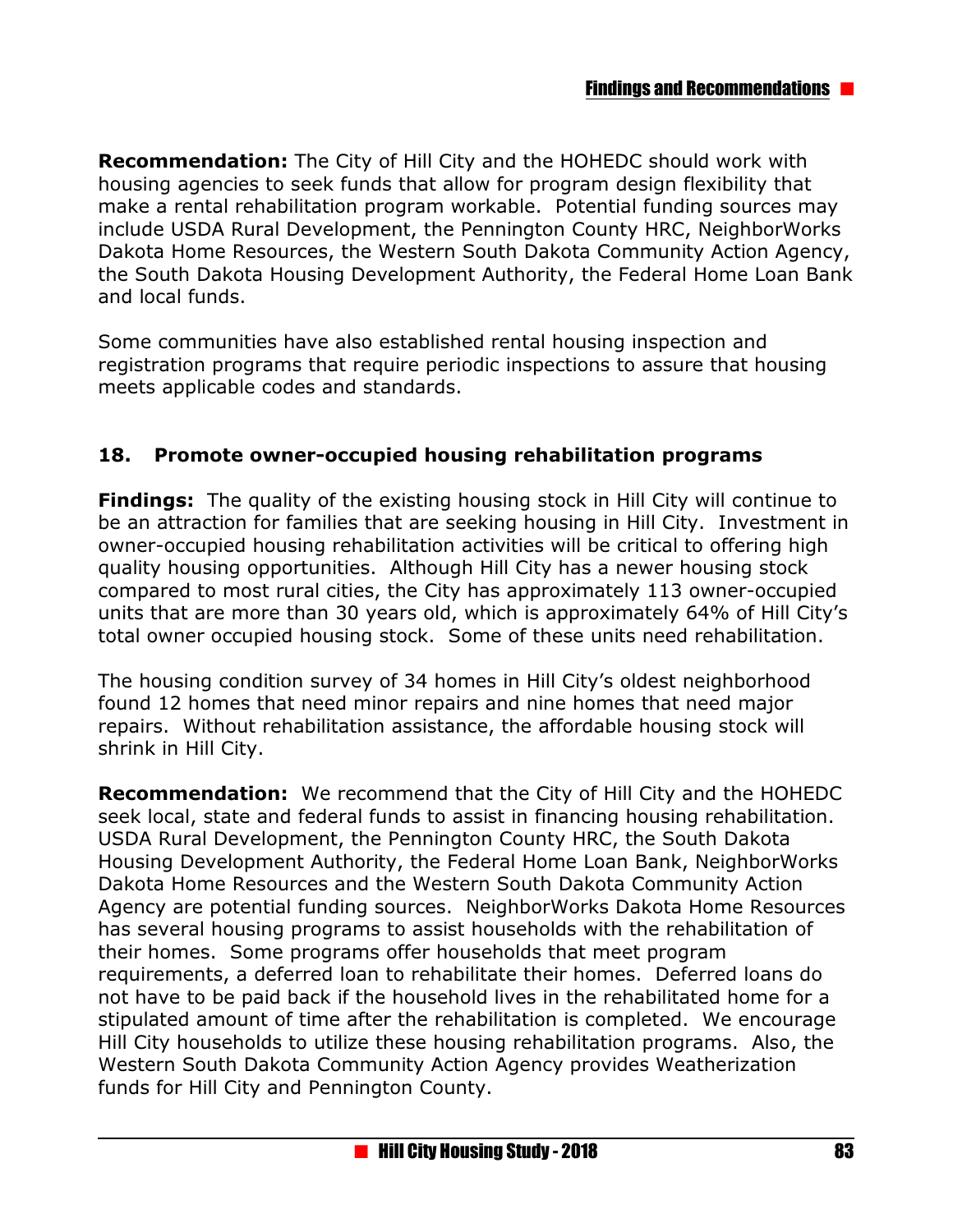### **19. Acquire and demolish dilapidated structures**

**Findings:** The housing condition survey of the City's oldest neighborhood identified two houses that were dilapidated and viewed as too deteriorated to rehabilitate. We also identified nine homes as needing major repair and several of these homes may be too dilapidated to rehabilitate. It is probable that some additional deteriorated houses exist in other neighborhoods that were not surveyed. The City of Hill City has worked with property owners in the past to demolish dilapidated structures.

The Governor's Office of Economic Development has developed the Bulldoze, Build and Beautify (BBB) Program. This program assists with funding to demolish dilapidated housing structures, to prepare the sites for redevelopment and to construct new affordable housing on the cleared sites. Housing on cleared sites could be used for affordable single family housing or potentially for multi-family housing units, including housing for seasonal workers.

**Recommendation:** We recommend that the City of Hill City continue to work with property owners to demolish and clear severely dilapidated structures. The City is enhanced when blighted and dilapidated structures are removed. It is possible that some of the cleared lots could be utilized for the construction of new affordable housing units.

The City could develop partnerships with the private sector and housing agencies to construct new housing on cleared parcels. Tax increment financing, tax abatement, SDHDA, NeighborWorks Dakota Home Resources and Federal Home Loan Bank funds are potential funding sources for this initiative.

Also, we recommend that the City maintain an inventory of structures that may be candidates for future demolition. Additionally, an inventory of in-fill lots for future development should be maintained.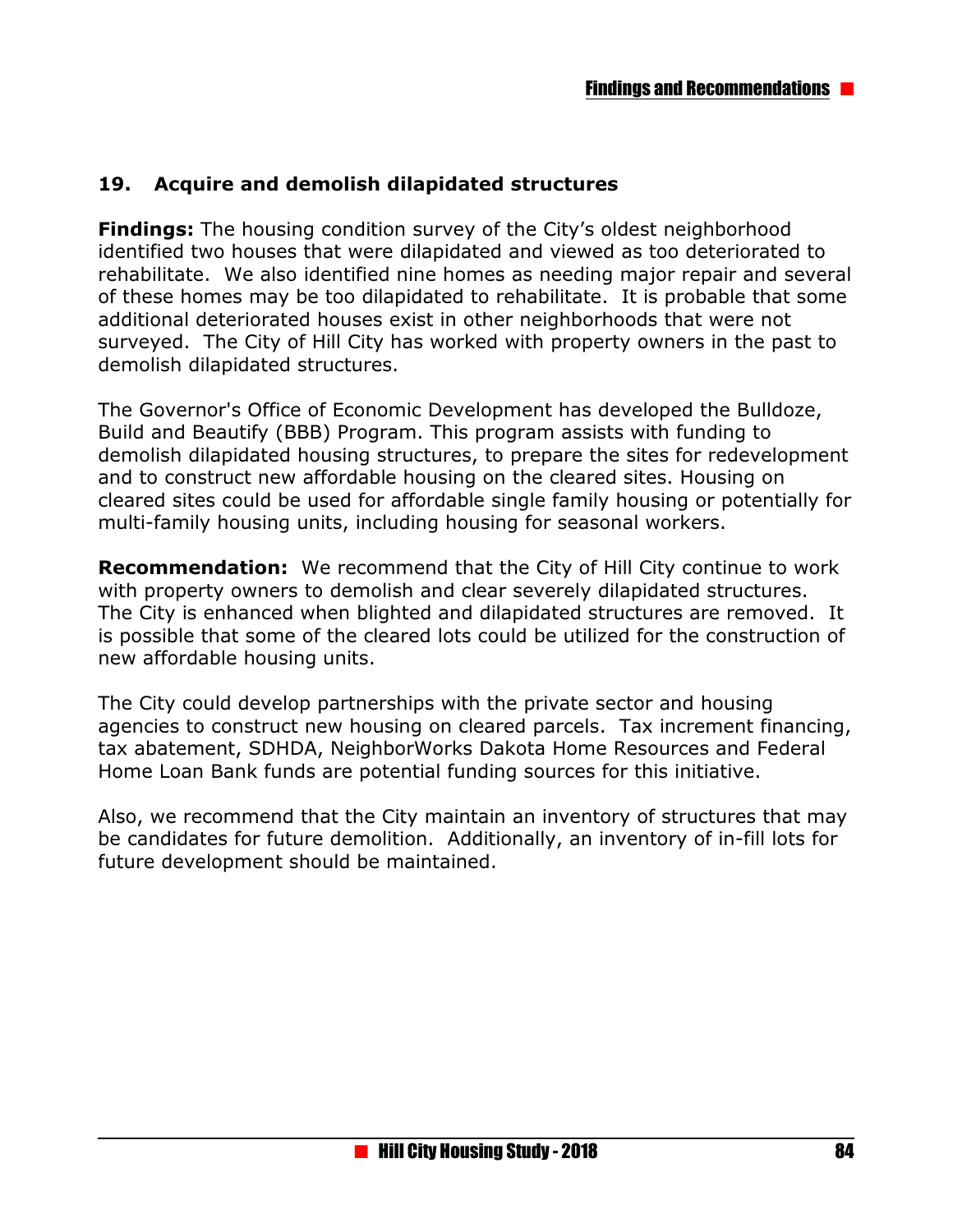# **Hill City - Other Housing Initiatives**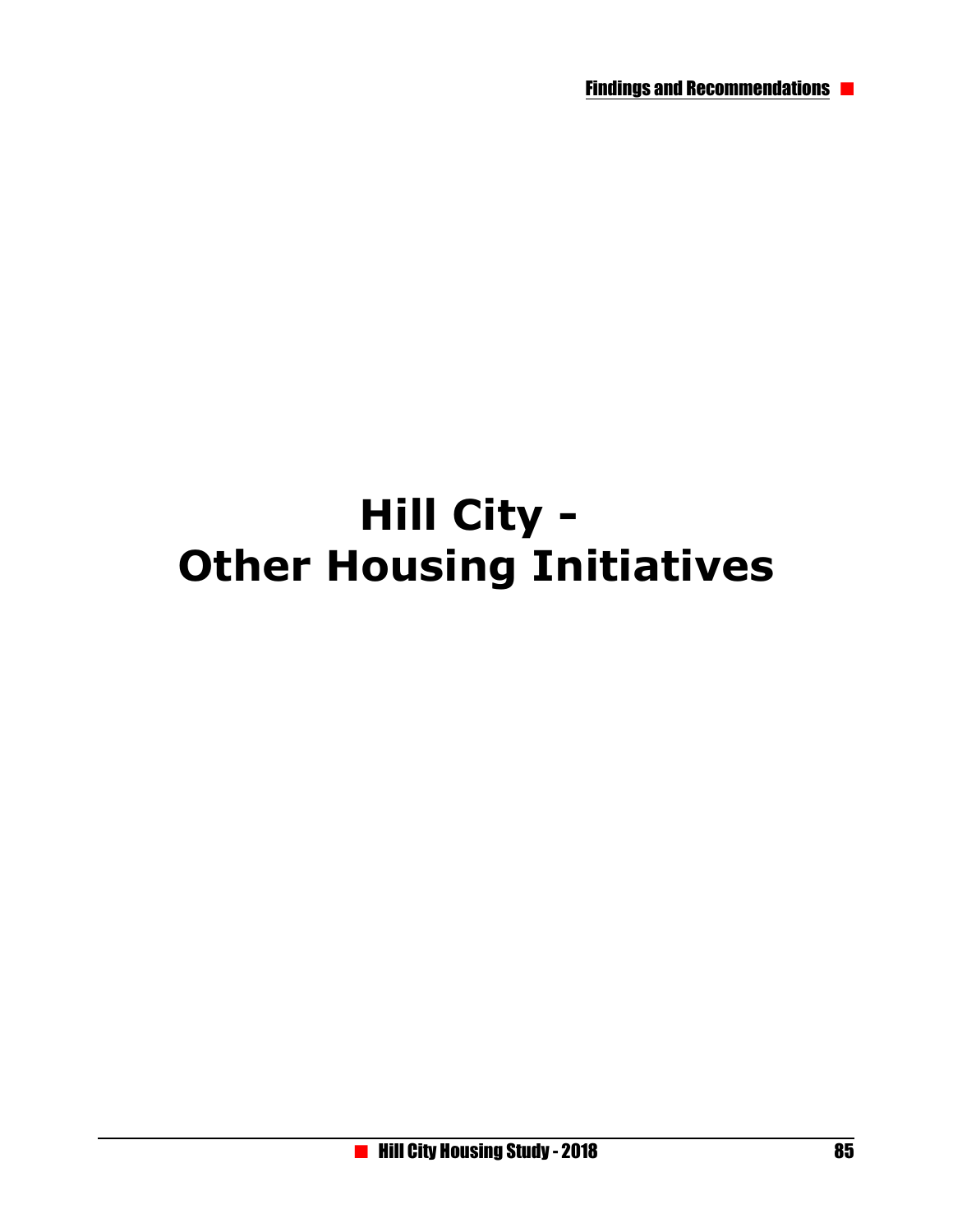# **Other Housing Initiatives**

### **20. Encourage employer involvement in housing programs**

**Findings:** Hill City has several employers with a significant number of employees. The connection between economic development and housing availability has become an increasingly important issue as local employers have the need to attract new workers into the community.

Although the jobs being created may have good wages for the area, many jobs do not pay wages sufficient for workers to buy or improve their housing. Housing for new employees is a concern for employers. It may be advantageous for employers to become involved in housing.

Several local employers have been active in developing housing for their seasonal workers.

**Recommendation:** We recommend an ongoing effort to involve employers as partners in addressing Hill City's housing needs. Several funding sources have finance programs that include employers. The funding agencies often view applications favorably that include employers in the problem solving process.

Employer involvement can include direct assistance to their employees such as a grant, loan, forgivable loan, deferred loan, down payment assistance, loan guarantee, etc. In many cases, employers do not wish to provide assistance to specific employees, but are willing to contribute to an overall city project, such as work force oriented rental housing or an affordable residential subdivision.

## **21. Develop mobile/manufactured home park improvement programs**

**Findings:** Community Partners Research, Inc., conducted a housing condition survey of the 74 mobile/manufactured homes in Hill City's two mobile/manufactured home parks. The mobile/manufactured housing stock in Hill City is generally in fair condition. Of the 74 mobile/manufactured homes surveyed in Hill City, 22 (29.7%) needed minor rehabilitation, 22 (29.7%) needed major rehabilitation and 15 (20.3%) were dilapidated and possibly beyond repair. Fifteen (20.3%) homes were in sound condition.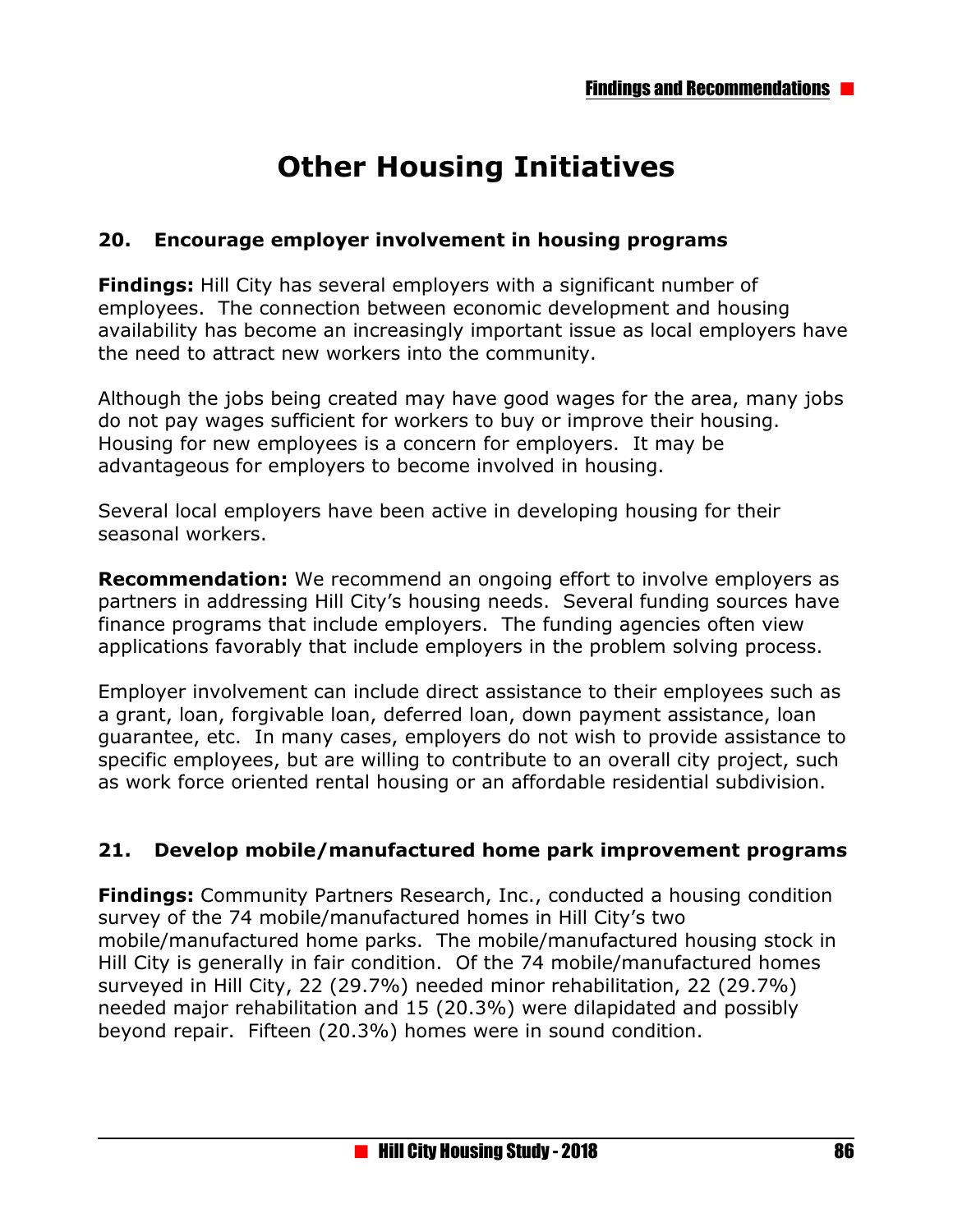**Recommendation:** Addressing the issues created by substandard mobile homes is not easily solved. Some communities have rehabilitated older units, but this is difficult to accomplish because of the type of construction of mobile homes, and it is rarely cost effective.

Some communities have established programs that provide for the purchase and removal of substandard mobile home units, provided a newer unit is purchased to replace the acquired dwelling. While this approach can work well in upgrading the stock, it can be expensive, especially if there are a large number of homes in poor condition.

With a significant number of Hill City's mobile/manufactured home inventory needing rehabilitation, it may be appropriate for the community to initiate programs to repair mobile/manufactured homes, even if these programs can only address a few units per year.

Some of the innovative programs that have been used in other communities to address mobile/manufactured home conditions and mobile home park issues include:

- < *Operation Safe Mobile Home Park*  Owners of substandard mobile/manufactured homes are given the option of voluntarily selling their substandard mobile/manufactured home to the City or an area housing agency for a fixed minimum price. The homes are then removed and demolished/salvaged. The owner can then use the funds from the sale to help purchase a new home. Mobile home dealerships have sometimes participated by buying the salvaged homes.
- *Fime of Sale/Rent Inspection Program This inspection program is* designed to provide safe living conditions through the identification and elimination of basic life/safety hazards in older mobile/manufactured homes. Mobile/manufactured homes are subject to inspection prior to their sale/rent. All identified safety hazards must be corrected before the unit is sold, rented or occupied.
- < *Continue regulation on the age of mobile/manufactured homes*  Hill City has adopted regulations that mobile/manufactured homes older than a designated age cannot be moved into the City.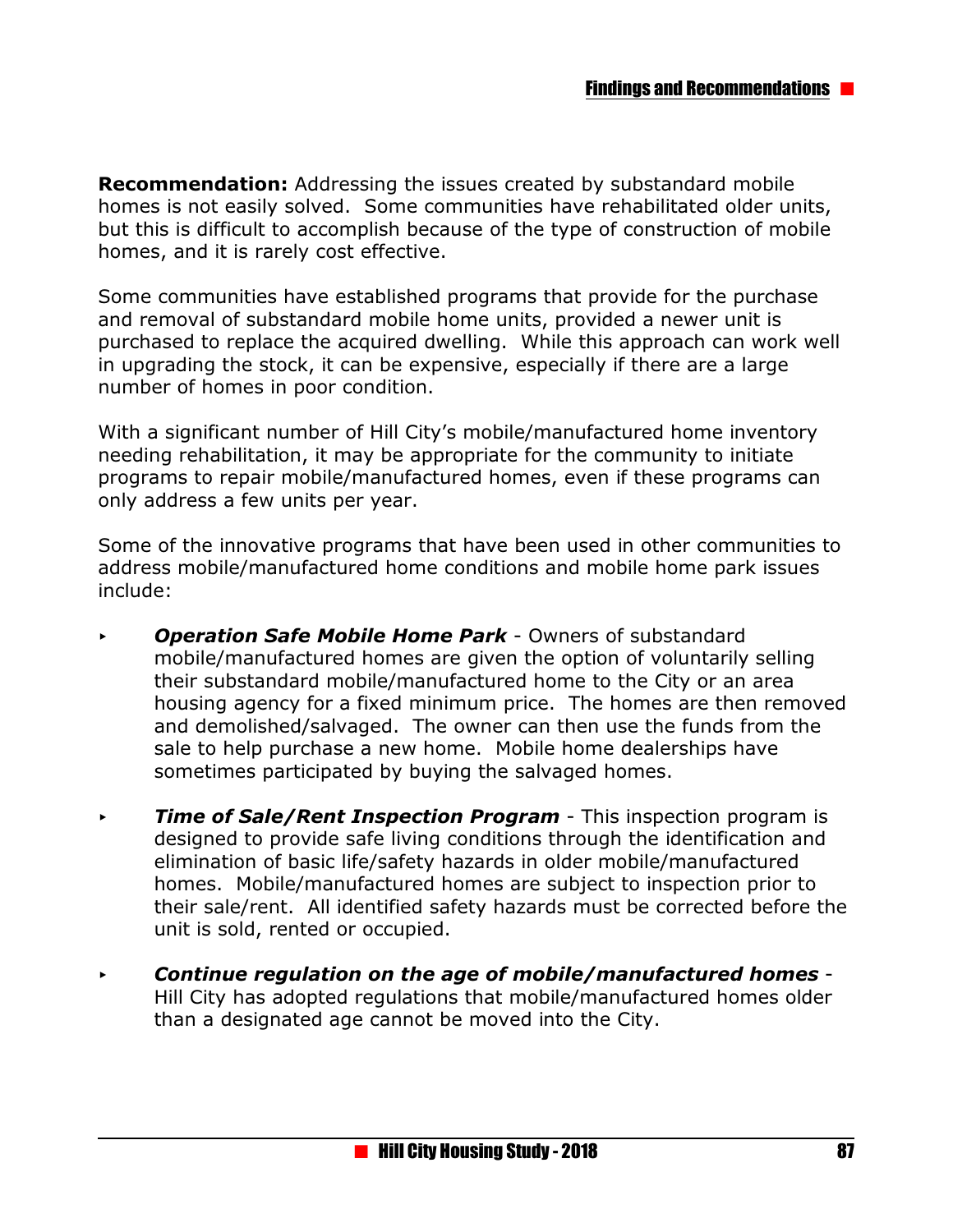### **22. Create a plan and a coordinated effort among housing agencies**

**Findings:** Hill City will continue to need staff resources in addition to existing City and HOHEDC staff to plan and implement many of the housing recommendations advanced in this Study.

Hill City has access to Dakota Resources, the Pennington County HRC, NeighborWorks Dakota Home Resources, the Western South Dakota Community Action Agency, the South Dakota Housing Development Authority, USDA Rural Development and the Black Hills Council of Local Governments. These agencies all have experience with housing and community development programs.

Dakota Resources is working with several South Dakota cities to develop a plan to address the City's housing needs.

**Recommendation:** Hill City has access to multiple agencies that can assist with addressing housing needs. It is our recommendation that the City continue to work with these agencies to prioritize the recommendations of this Study and develop a plan to address the identified housing needs. The Plan should include strategies, time lines and the responsibilities of each agency. It will be important that a coordinated approach be used to prioritize and assign responsibility for housing programs.

It will also be important for Hill City to continue to look for opportunities to work cooperatively with other area cities to address housing issues. With the number of small cities in the region, and limited staff capacity at both the city and county levels, cooperative efforts may be the only way to accomplish certain projects. Cooperative efforts will not only make housing projects more practical, but they will often be more cost-effective and competitive.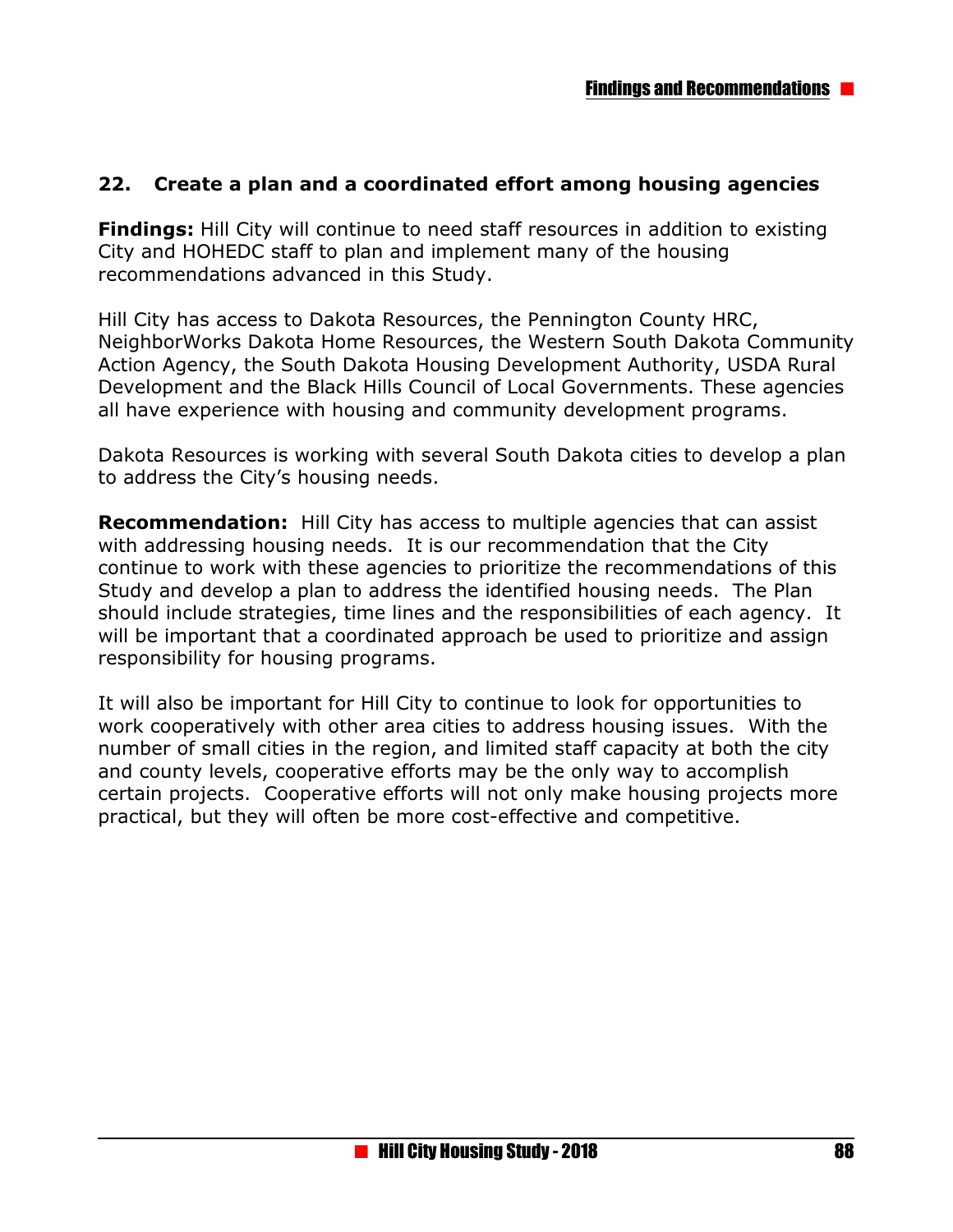### **23. Strategies for Downtown Redevelopment**

**Findings:** Hill City has a vibrant commercial district that is a tourism attraction and addresses the retail/commercial daily needs of its residents. Hill City has buildings that have been renovated and have high quality commercial and/or housing space. There are also buildings that have not been maintained and are substandard.

This recommendation provides an outline of actions that could be taken to continue downtown redevelopment, to maximize the usage of downtown buildings, to promote new downtown businesses and to identify and implement building rehabilitation and renovations. Hill City has an excellent Downtown. The purpose of this recommendation is to continue to build on the City's successes.

When households are selecting a city to purchase a home in, they often determine if the city's commercial sector is sufficient to serve their daily needs. A viable commercial district is an important factor in their decision making process.

**Recommendation:** We are recommending the following actions for downtown Hill City:

- Interview all downtown property owners to develop a database and to determine their future plans (expanding, selling, renovations, etc.)
- $\triangleright$  Develop an overall plan for downtown (potential new businesses, address parking needs, continue to develop an overall theme, art and cultural opportunities, etc.)
- < Develop a mini-plan for each downtown property and each downtown block. This may include:
	- $\triangleright$  Retention of existing businesses
	- < Commercial building rehab and renovations
	- < Facade work
	- < Building demolition
	- New construction
	- < Recruiting new businesses
	- < Promoting a year-round successful downtown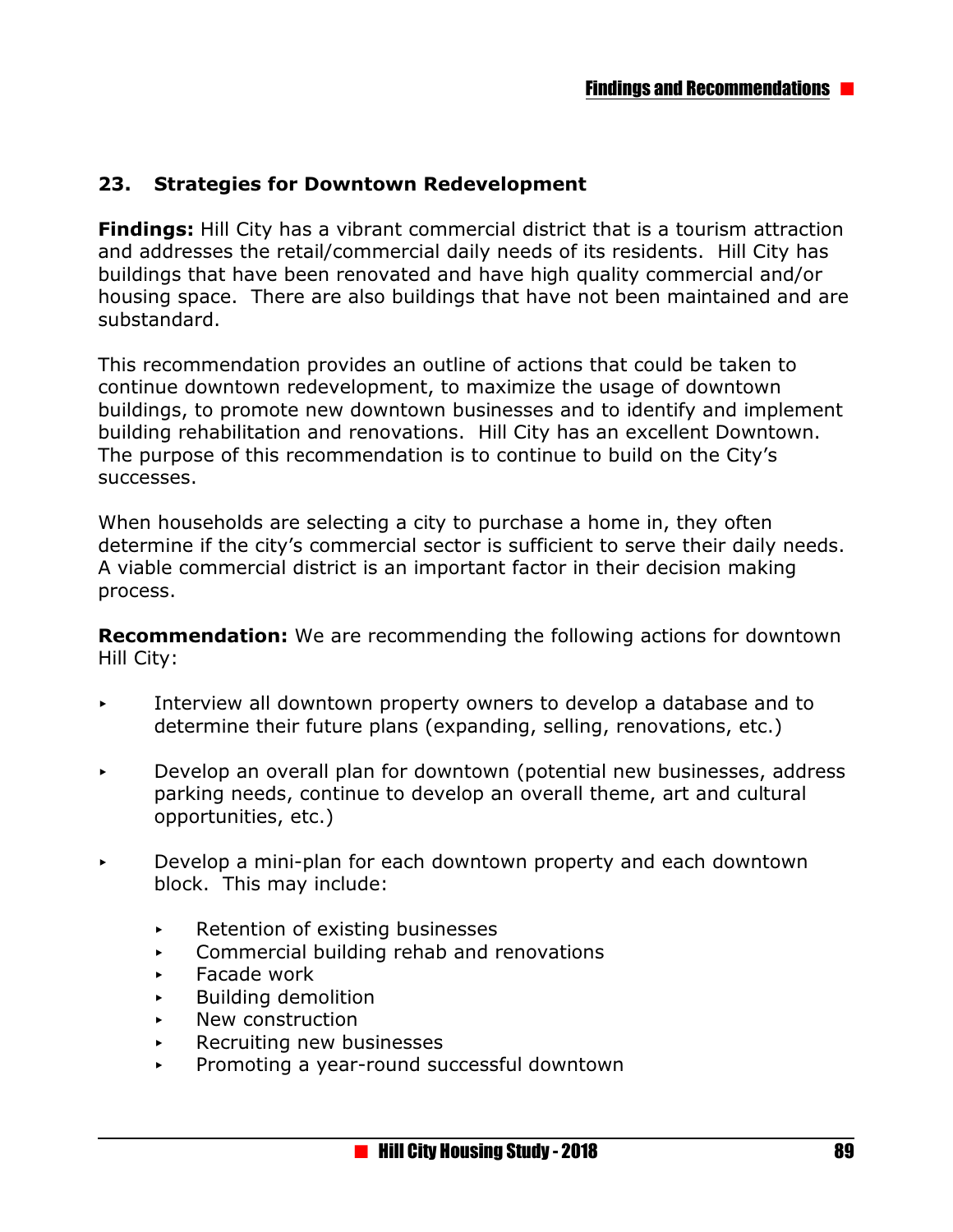- **EXECUTE:** Identify funding sources
	- < Property owner funds
	- $\overline{\phantom{a}}$  City funds
	- < HOHEDC funds
	- < Federal Home Loan Bank
	- < Historic tax credits
	- < Special tax districts
	- < Tax increment financing
	- $\blacktriangleright$  Tax abatement
	- < Funds from South Dakota State Agencies
- $\triangleright$  Work with stakeholders to identify roles, to secure funding, to develop and implement programs and projects
	- **EXAMPLE PROPERTY OWNERS**
	- < City of Hill City
	- < HOHEDC
	- < Hill City Chamber of Commerce

#### **24. Develop home ownership and new construction marketing programs and strategies**

**Findings:** Cities that invest in marketing have a competitive advantage. Opportunities to buy or construct a home are sometimes limited because of the lack of information and awareness of financing and incentive programs, homes and lots on the market, local builders, etc. This is especially evident for new households moving into the area. The home buying/home building process can be intimidating for first-time buyers and builders. It is important for the home buying or home building process to be user-friendly.

The City of Hill City, the HOHEDC, the Chamber of Commerce, other organizations, and private builders and developers have been active in promoting the City, including housing opportunities.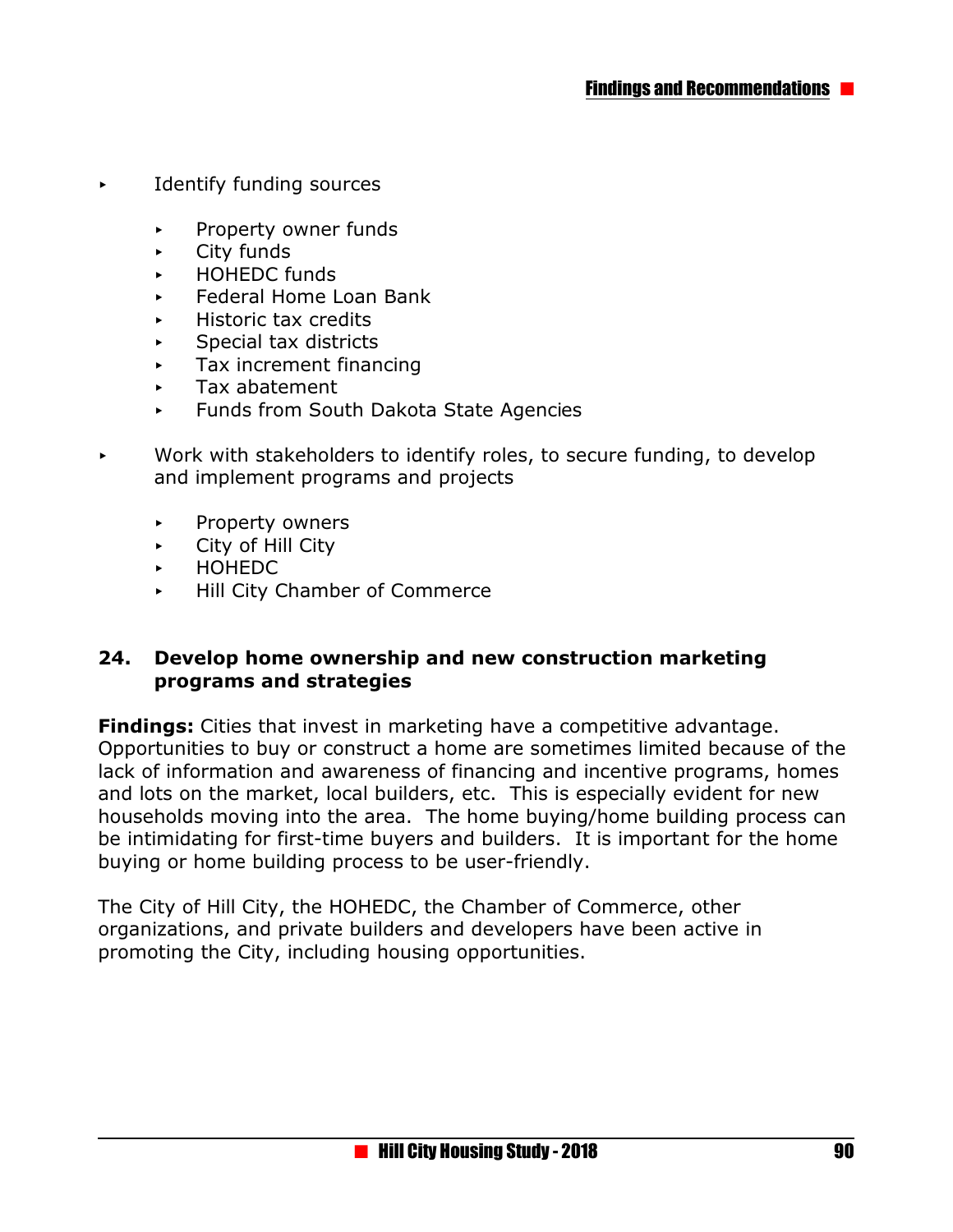**Recommendation:** We recommend that the stakeholders continue to promote and market housing in Hill City as follows:

- $\triangleright$  Determine the City's strengths and competitive advantages and continue to heavily promote them
- $\triangleright$  Continue to create marketing materials that can be distributed regionally (including internet, TV, radio, etc.)
- Work closely with employers (Hill City and the area) to provide employees (especially new employees) with housing opportunities in Hill City
- Work with housing agencies to provide down payment assistance, low interest loans, home owner education and home owner counseling and other housing programs
- Consider an annual Housing Fair that provides information on lots, builders, finance programs, etc. Developers, builders, lenders, realtors, public agencies and local businesses could participate
- Work with builders and developers to make sure the construction of a new home is a very user friendly process
- < Continue to work on the creation of jobs and the development of retail, service and recreational opportunities that make the City a "full service" community
- Continue to provide attractive lots at an affordable price for a variety of home sizes, styles and price ranges
- Preserve the quality of existing neighborhoods through the rehabilitation of substandard housing and the demolition of dilapidated structures that are beyond repair
- $\triangleright$  Continue to develop new housing choices that serve life-cycle housing needs, such as new rental housing, twin homes, senior with services, etc.
- Review the City's policies and fees to assure that they are user-friendly, fair and receptive for developers, builders and households.
- < Develop a coordinated housing plan with the private sector and area housing agencies.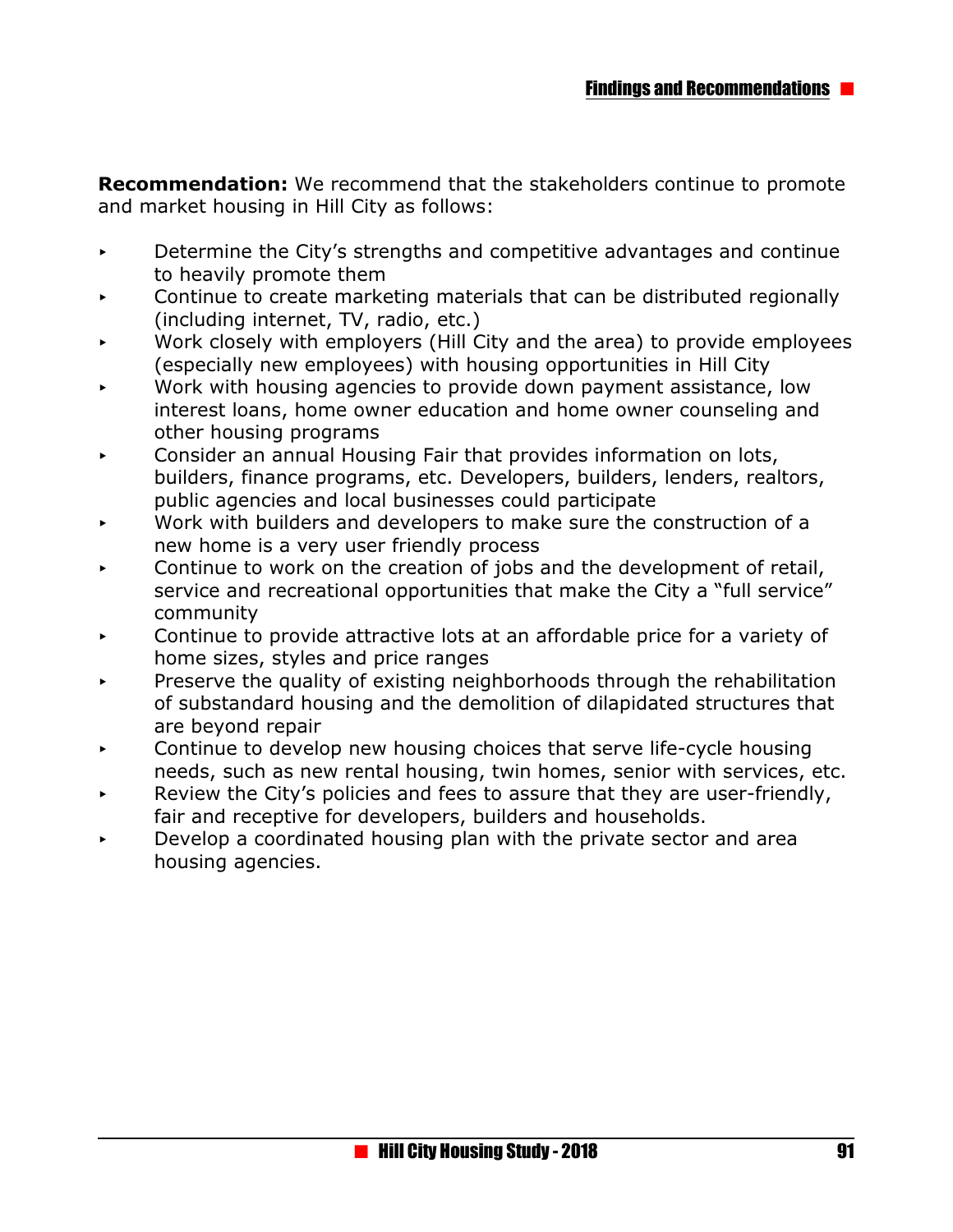## **25. Vacation Properties**

**Findings:** There are a substantial number of homes in the City of Hill City and in Pennington County that have been converted from permanent residential properties to vacation and/or seasonal properties.

These seasonal use homes have a positive impact on the area as tourism is a major contributor to the City and the County's economy. However, vacation homes are removed from the City's housing stock for permanent residents. Vacation homes also raise property values as existing homes are on high demand. The increased values have both a positive and negative impact on housing in the City.

**Recommendation:** It may be advantageous for the City of Hill City to study the impact of vacation properties on the City. It may also be advantageous to create an inventory of the number and location of vacation homes. With this information, the City could develop regulations/guidelines for vacation properties if it is deemed necessary. Also, developing additional housing, as recommended in this Study, will expand the opportunities available to City residents.